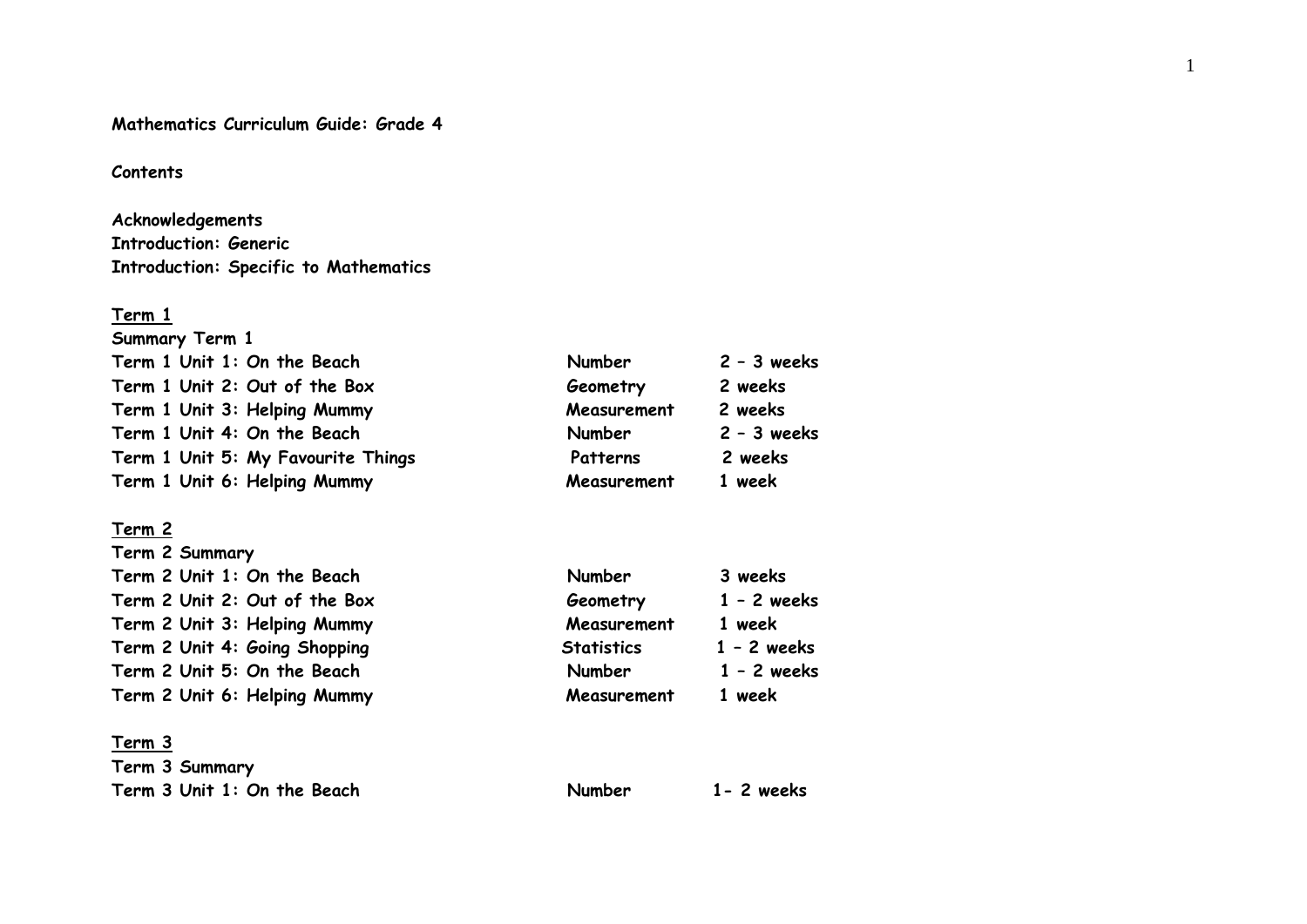Term 3 Unit 2: Helping Mummy **Measurement** 1 - 2 weeks Term 3 Unit 3: On the Beach **Number** 1 - 2 weeks Term 3 Unit 4: Going Shopping **Statistics** 1 week Term 3 Unit 5: My Favourite Things **Patterns** 1 - 2 weeks Term 3 Unit 6: Helping Mummy **Measurement** 1 - 2 weeks

**Exemplary Lesson Plan Term 1 Exemplary Lesson Plan Term 2 Exemplary Lesson Plan Term 3** 

#### **References**

### **ACKNOWLEDGEMENTS**

Developing curriculum material for our students to experience meaningful learning on the pursuit for mathematics education in school is a work that involves contribution by certain persons and institutions. While space will not allow for mentioning every contributor explicitly, one cannot avoid listing the following names.

| Player             | Field/School                                 |
|--------------------|----------------------------------------------|
| Lindsay Howard     | Curriculum Consultant under the DIFD Project |
| Martha Carbon      | Teacher/Woodford Hill Primary                |
| Sylma Moses        | Teacher/Goodwill Primary                     |
| Junior Drigo       | Teacher/Giraudel Primary                     |
| Allie Walter       | Teacher/Grand Bay Primary                    |
| Tricia Tavernier   | Teacher/Convent Prep                         |
| Joycelyn Panthier  | Teacher/Roseau Primary                       |
| Matsuyo Utsunomiya | Japanese UN Volunteer/Curriculum Unit        |
| Sariah Robin       | North East Comprehensive                     |
| Mark George        | Portsmouth Secondary School                  |

Simon Sharplis, Mathematics Education Officer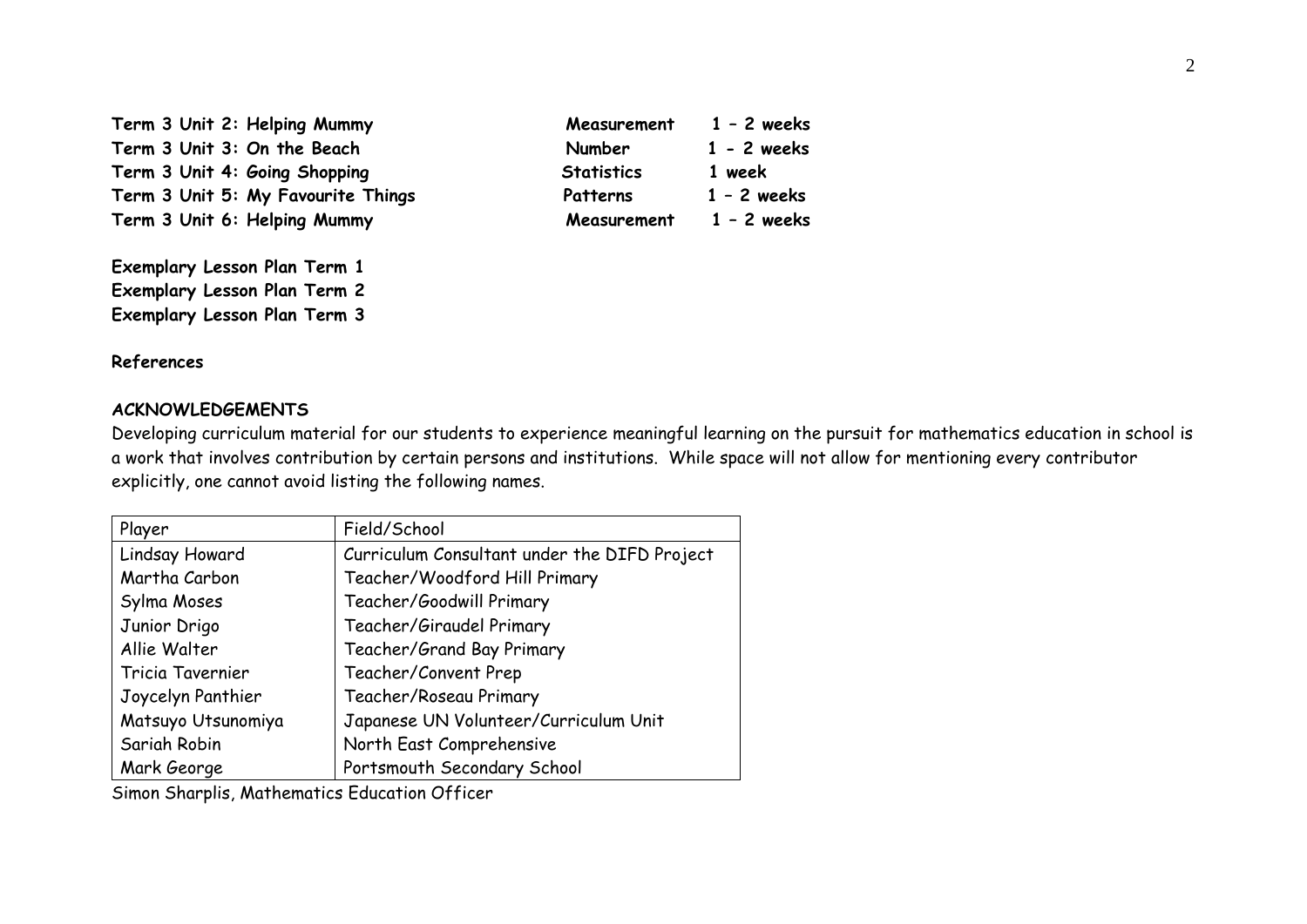### **Introduction: Specific to Mathematics**

### **Definition**

The question as to what is mathematics arises when we seek to understand the bases/roots of our human activities. Mathematics can well be regarded as the foundation stone of many of our human activities. Mathematics deals with a collection of objects which includes points, lines, numbers and events all of which are basic notions in our thinking. The concern is not so much with the objects themselves as with the relationships and patterns they show.

The study of mathematics involves observing, discovering and investigating patterns and relationships especially as illustrated and modelled in the real world.

### Purpose of Mathematics for life in our world

It provides the capacity to

- Think in precise terms
- Develop (process/problem solving) skills, that are needed for:
	- Making connections
	- Reasoning
	- Communicating
	- Problem solving
- Have confidence in building or interpreting quantitative descriptions

### **Contribution of Mathematics to the Curriculum**

Mathematics provides a foundation for productive discourse especially in the sciences and to some extent in the humanities.

### It offers fuel for:

- **-** Creativity
- Originality
- $\blacksquare$ Imagination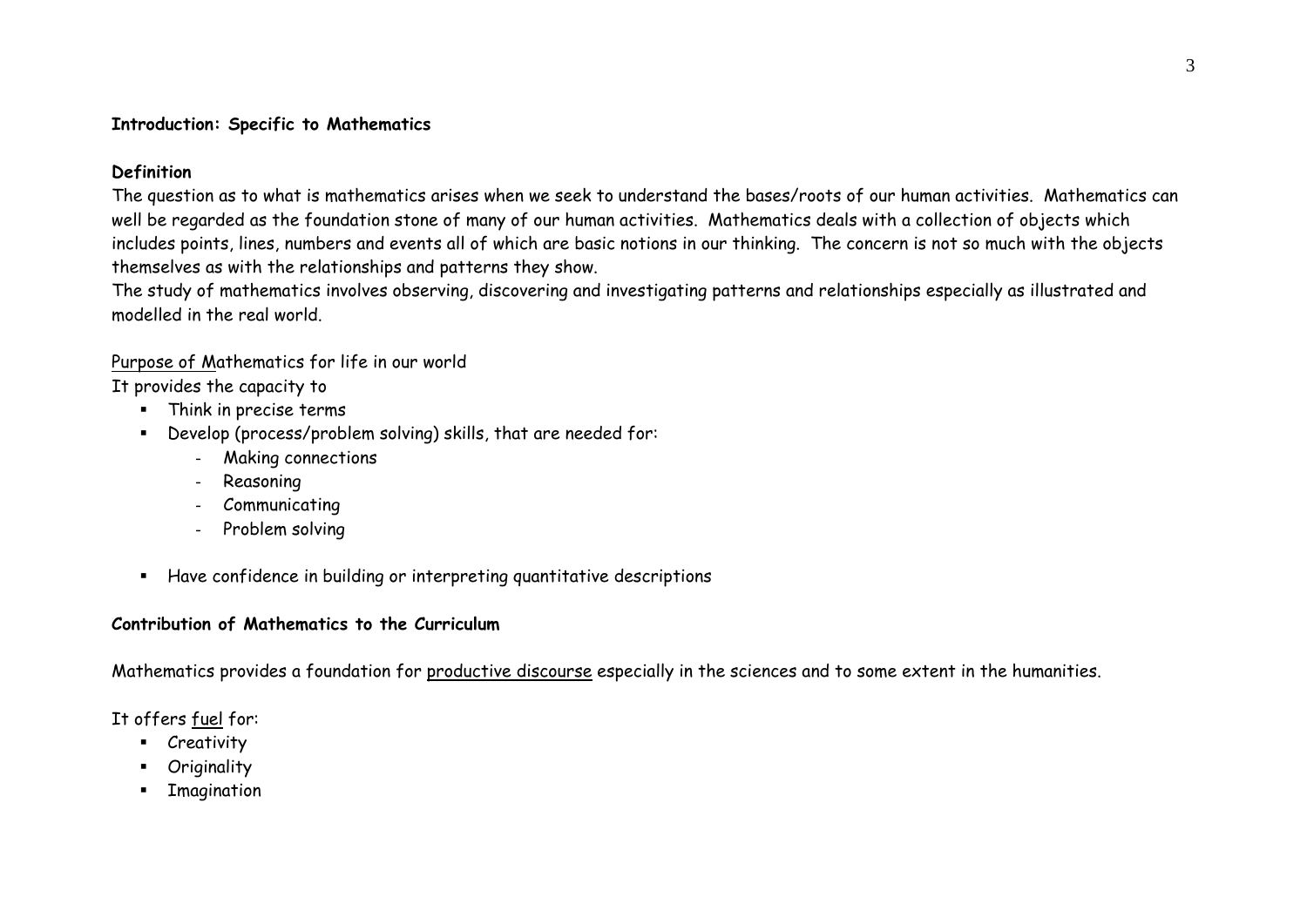### **The Subject Strands:**

- Number
- Geometry
- Measurement
- Statistics and data handling
- Patterns, functions and algebra

### **Integration**

### **Across subjects**

Mathematics concepts can be integrated into almost all other subjects of the national Curriculum and conversely mathematics can integrate concepts, skills and attitudes of other subjects. For example:

- Social Studies and HFLE: Social issues and trends that form the basis of life can provide the raw data needed for Statistics/Data Handling.
- In mathematics, students learn to estimate and make accurate measurements which are skills required to engage in learning experiences in Science. Measuring time is a life skill integrated into all subjects.
- Mathematics has its own vocabulary and mathematical literacy needs to be acquired in the early grades. This reinforces and consolidates the learning in Language Arts.
- Mathematics is about problem solving, mathematics contributes to the development of life skills and the holistic development of the learner.

### **Thematic Integration**

It is possible to use a thematic approach to integrate across and within subject areas. For example, Nature provides opportunities for thematic integration not only across strands in mathematics but across other subjects.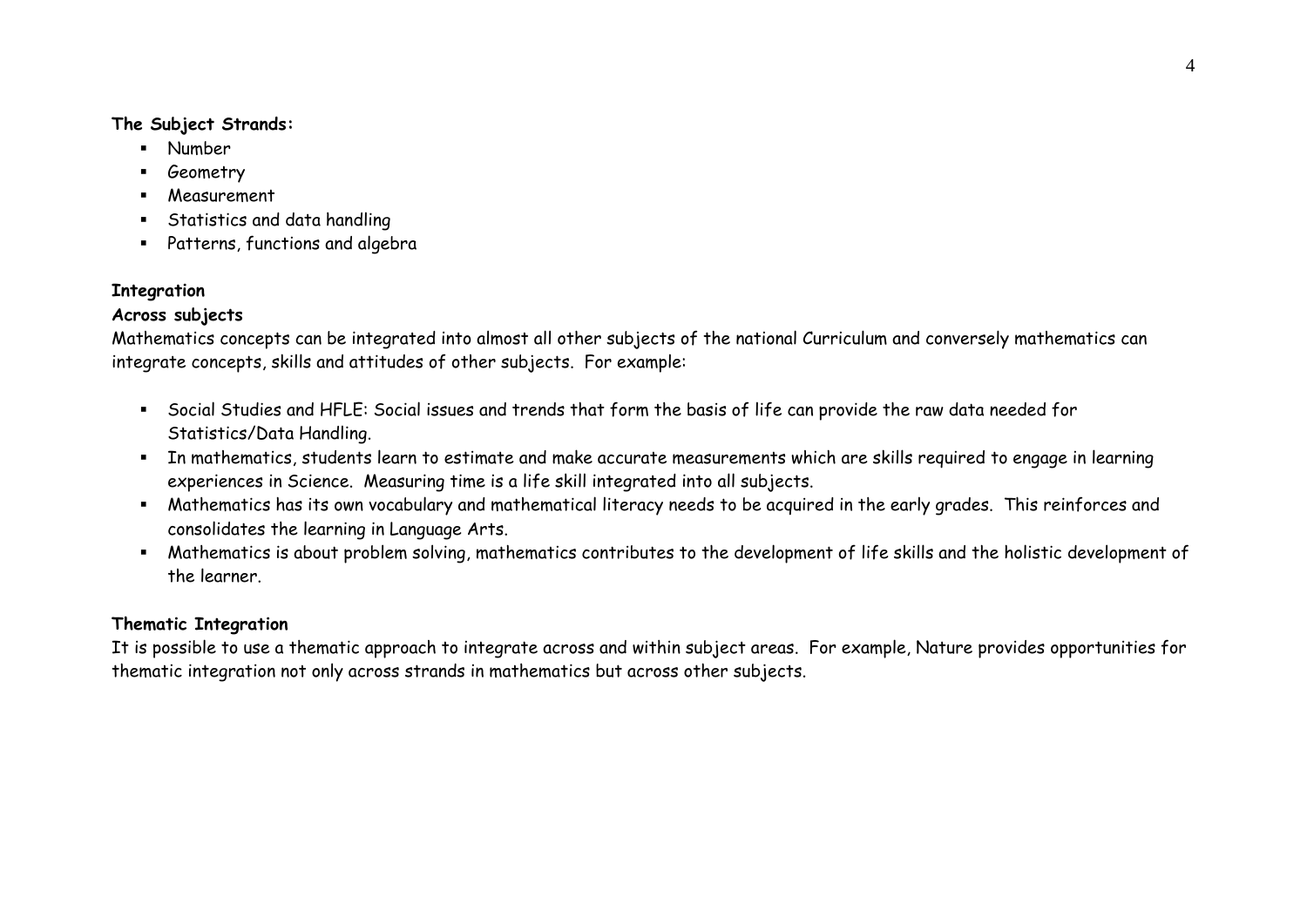| <b>TERM 1 SUMMARY</b>                                |                 |  |
|------------------------------------------------------|-----------------|--|
|                                                      | No. of          |  |
| <b>UNITS</b>                                         | <b>SESSIONS</b> |  |
| UNIT 1: ON THE BEACH - Number                        | 20              |  |
| ATI:                                                 |                 |  |
|                                                      |                 |  |
| ATI:LOI                                              |                 |  |
| Success Criteria 1 - 5                               |                 |  |
| UNIT 2: Out of the Box - Geometry (3-D shapes)       |                 |  |
| AT 2: LO 1                                           | 16              |  |
| Success criteria: 1 - 2                              |                 |  |
| UNIT 3: Helping Mummy - Measurement (length)         |                 |  |
| AT 3: LO 1                                           | 16              |  |
|                                                      |                 |  |
| AT 3: LO 1                                           |                 |  |
| Success criteria: 1 - 4                              |                 |  |
| UNIT 4: On the Beach - Number                        |                 |  |
| AT 1: LO 2                                           | 20              |  |
|                                                      |                 |  |
| Success criteria: 1 - 4                              | 16              |  |
| Unit 5: My Favourite Things - Patterns<br>AT 5: LO 1 |                 |  |
|                                                      |                 |  |
| Success criteria 1 - 3                               |                 |  |
| Unit 6: Helping Mummy - Measurement (area)           | 8               |  |
| AT 3: LO 2                                           |                 |  |
|                                                      |                 |  |
| Success criteria 1 - 2                               |                 |  |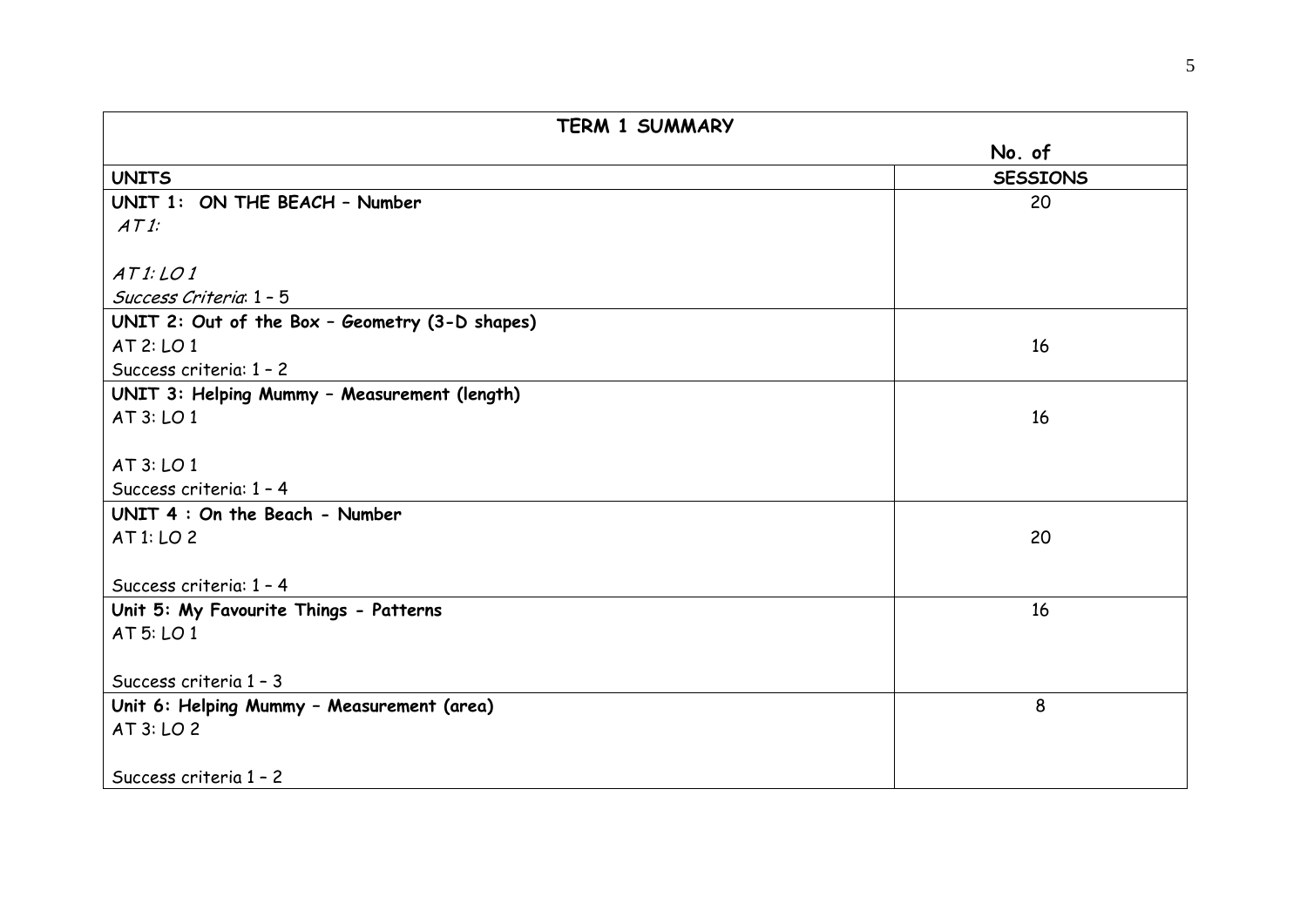### **UNIT PLAN WITH SUGGESTED TEACHING, LEARNING & ASSESSMENT ACTIVITIES**

**TERM 1 STRAND 1 Number UNIT 1: ON THE BEACH (2 – 3 weeks – 20 sessions)** 

# **AT 1 LO 1: Demonstrate an understanding of number up to 10 000 Success Criteria**

- **1.** Count in a variety of ways: counting forward, counting backwards, skip counting, counting on/back
- **2.** Identify, use and write numbers up to 10 000 and represent them in a variety of ways
- **3.** Compare and order sets of numbers up to 10 000 in a variety of ways
- **4.** Use a calculator, pen and pencil procedure or mental strategies to investigate number concepts
- **5.** Create and solve problems involving whole number concepts

### **ACTIVITIES**

### **Count in a variety of ways: counting forward, counting backwards, skip counting, counting on/back**

- 1.1 Students are asked to imagine we enter a room or place or garden in which are some items that catch our attention. We want to find their number. How can we do this? Students are observed as they count some objects. Observing that they proceed one by one, students are asked to suggest other ways in which the objects can be counted. They are involved in counting by 2's, then in 4's, then in 6's.
- 1.2 Students observe as teacher goes around the class starting with a number, 83, say. Students count back 82, 81, 80,, 79, etc. This is repeated for counting back in 2's. e.g., 81, 79, 77, etc.
- 1.3 Students are allowed to play "fizz game" where for each multiple of 3 (say) student says fizz: e.g. 1, 2, fizz, 7, etc. This is repeated using fizz for other multiples.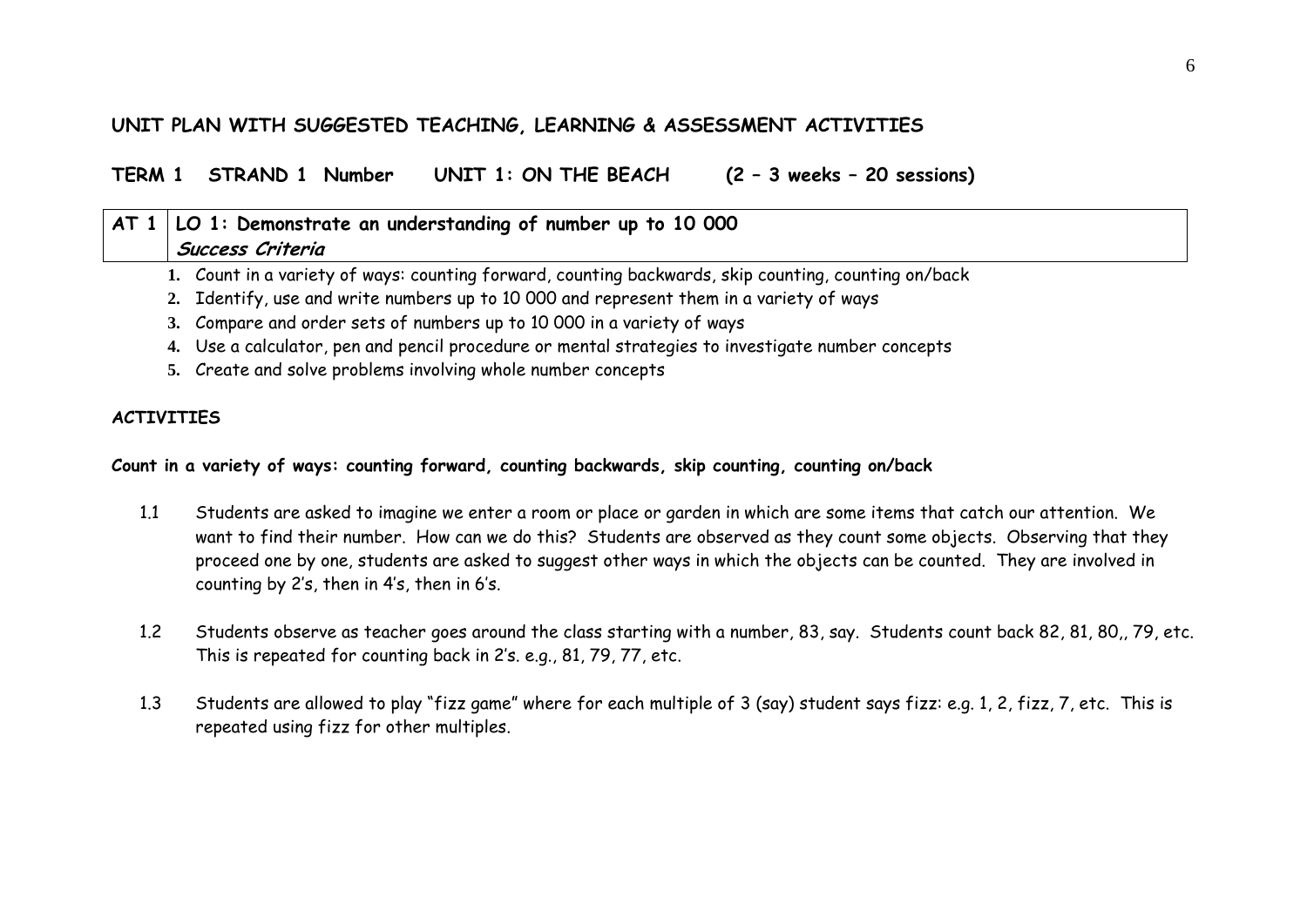| Sun                   | Mon | Tues       | Wed    | Thurs   | Fri                 | Sat  |
|-----------------------|-----|------------|--------|---------|---------------------|------|
|                       |     |            |        |         |                     | B-BQ |
| Festival of<br>praise |     |            |        | 10      | 11                  | 12   |
| 13                    | 14  | 15         | Hiking |         | 18                  | 19   |
| 20                    | 21  | Sports day | 23     | 24      | Meet the<br>parents | 26   |
| 27                    | 28  | 29         | 30     | Concert |                     |      |

#### 1.4Students observe as, on the chalkboard, the teacher draws following table, a daily planner for a school camp in July.

Through questioning, students are taught counting forward, counting backwards, skip counting, counting on/back. Students answer orally.

- i. The students starting planning on the  $15<sup>th</sup>$  for the sports day. How many days did they have to plan?
- ii. How many days are there between the B-BQ and the parents' meeting?
- iii. The camp needs at least 8 days to prepare for concert. On which day should they start preparing?
- iv. Junelle was absent from school from the  $9^{th}$  to the  $18^{th}$ . For how long was she absent?
- v. Miss Jacob returned to the camp on the 19<sup>th</sup> after spending 6 days in village. On what day did she leave the camp?
- vi. Another festival of praise took place 3 weeks after the first one. On what day did the festival take place?
- vii. How many days are there from the  $3^{rd}$  to the  $27^{th}$ ?
- viii. The camp organised a night duty with campers taking turns to quard. (i) Mike started on the 3<sup>rd</sup> and worked every other night. How many days did Mike work in all? Judy worked every three nights and started on the 4<sup>th</sup>. For how long did she work? (Give your answer in days.)
- 1.5Students are involved in playing the game buzz counting backwards from a hundred by 2, 3, 5.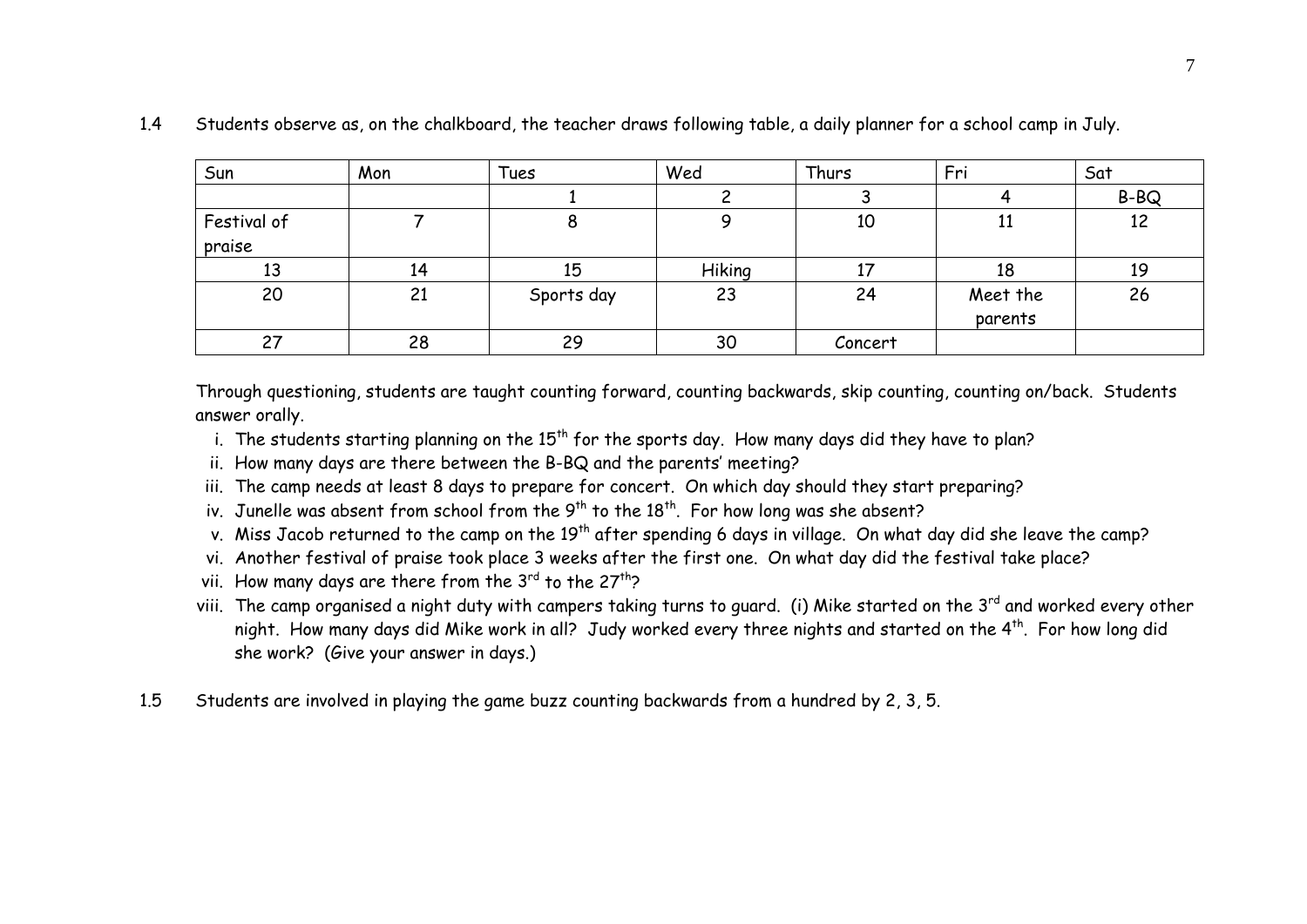### **Identify, use and write numbers up to 10 000 and represent them in a variety of ways**

2.1 Students observe as teacher makes an abacus using beads and coconut pointers. Students are grouped and given an abacus. They observe as teacher demonstrates the use of the abacus. A number is called; students build that number on the abacus and then write (record) that number name on paper.



2.2 Students observe as teacher makes number cards. Students are grouped and each group is given a set of number cards. Students build number and write what number they have made. Students hear a number called. They build the number and write the name. Students are given number names and asked to show the number with their cards.



#### **Number cards**

2.3 Students are presented with the following picture along with a story in which farmer Brown has planted a tree of numbers. [NB: Instead of the letters A, B, C, D, F, G on the leaves, write two hundred fifteen, four thousand twenty seven, one thousand one hundred, one hundred six, one thousand six, two thousand one hundred five, respectively.] Each leaf represents a number which is incorrectly matched. Students help farmer Brown match the numbers to the words by completing the table below.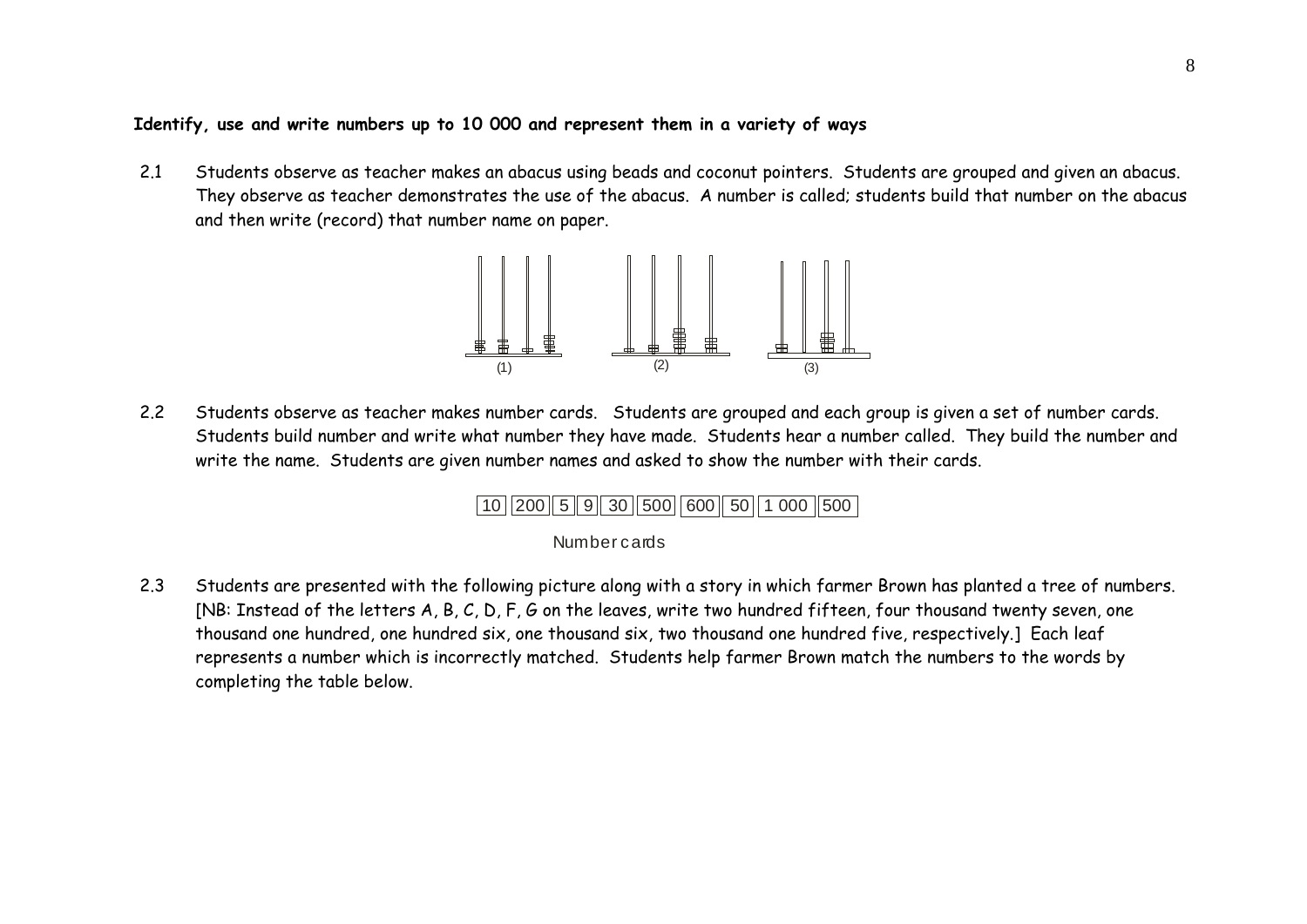

| Number      |  |  |  |
|-------------|--|--|--|
| <b>Word</b> |  |  |  |

2.4 Students use the game 'go fish' to identify numbers. Example: numbers are written on cards both in words and figures. One student reads out the number in words; another student finds the number in figures.

### **Compare and order sets of numbers up to 10 000 in a variety of ways**

3.1 Students are presented with a table showing points scored by 4 teams in a competition.

| Teams  | Points |
|--------|--------|
| Team A | 843    |
| Team B | 1001   |
| Team C | 834    |
| Team D | 1010   |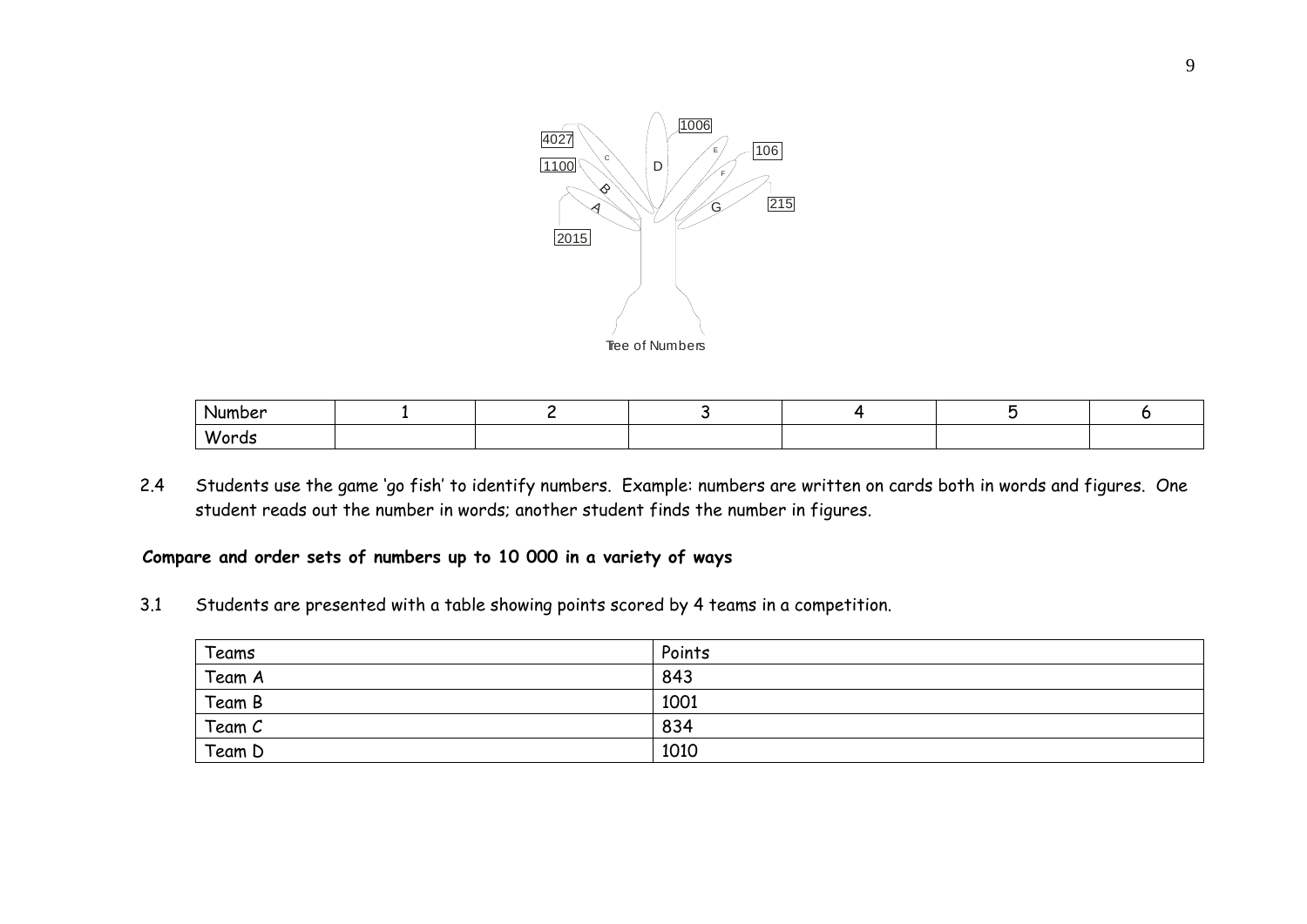Students use the table to answer questions, such as the following: (i) Which team scored the highest? (ii) Which team came third? (iii) Which team got the least points?

- 3.2 Students are allowed to play game 'war'. They are given cards with numbers up to 10 000 placed face down in a pile. Players take turns to take a card which is put face up on the desk. The player who turns up the largest numbers takes all the cards on desk. They repeat until pile is finished. The winner is player with most cards at the end. Variation: Player with smallest number wins.
- 3.3 Students observe as number cards are prepared with numbers on them. They are engaged as the terms ascending order and descending order are introduced. They observe as teacher demonstrates arranging numbers in order. Students in small groups are given a set of cards. They shuffle the cards then arrange them in the correct order.

2601||871|| 501||1612|| 106||722

3.4 Students revise number patterns done in Grade 3 that involve 2 digit numbers. They are guided to see the direction of the number sequence – whether increasing or decreasing. They are guided to look at how the digit in a given number changes to the digit in the next number. Example: What are the next two terms in each sequence?

3.5Students are introduced to the signs < ('less than') and > ('more than'). They use the signs <, >, = to complete statements such as the following. (1) 7 tens 100 (2) 6158 16148 (3) 8 hundreds 1800 (4) four hundred and seventeen 470 (5) 5 000 + 600 + 7 \_\_\_\_ 567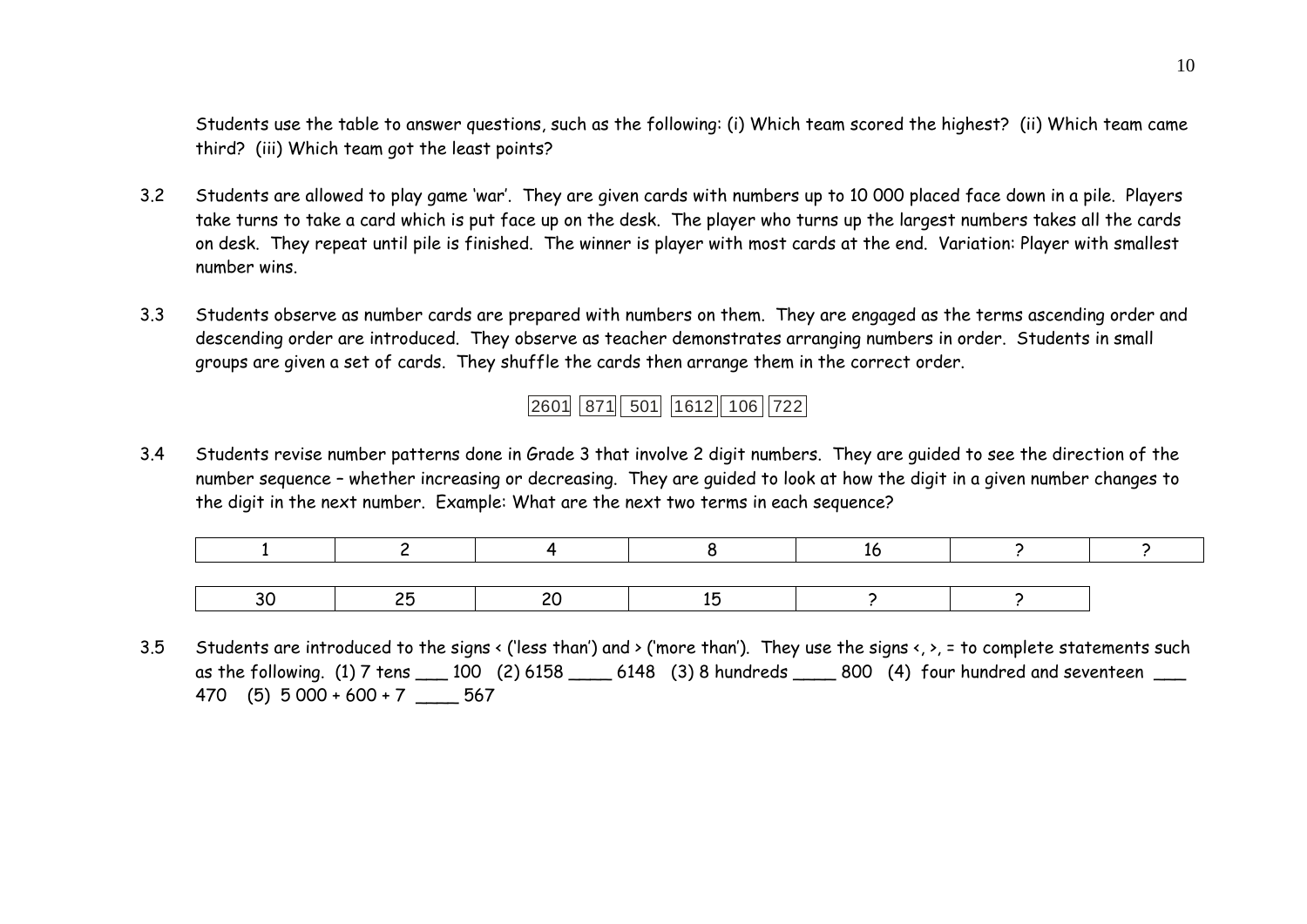### **Use a calculator, pen and pencil procedure or mental strategies to investigate number concepts**

- 4.1 Students are put in small groups. Each group is given a calculator. Students tell what they know about the calculator and how it works. Students observe as teacher demonstrates its use. Students are given a few sums to calculate first without and then with use of calculator – e.g. 28 + 6, 136 $\times$ 2  $^{\circ}$
- 4.2 Students are grouped and given speed test. They are timed and given calculators to work. The group which gets the correct answers within the given time is awarded a point. Example of test: (i) 24×3 (ii) 81 ÷ 9 (iii) 86 – 29  $\,$  (iv)  $\,$  1 more than 86  $\,$ (v) 101 – 6
- 4.3 Students are put in two groups. Each group is given 4 questions. One group works with their calculator and the other without. The group that finishes first gets a point. The group change position and the game continues.
- 4.4 Students play game 'space invaders'. Students share a calculator and put a 3 digit number. Students take turns in subtracting a number between 1 to 9 or multiple of 10 or a multiple of 100 from the number. The student who finally reduces the number to 0 wins. Repeat for 4 digit numbers subtracting multiples of 1 000 as well.

### **Create and solve problems involving whole number concepts**

5.1 Students are shown a drawing of a situation. They use drawing to answer questions, such as the following. (i) Which boat has the largest number? (ii) Which boats have the same digits in the thousands place?

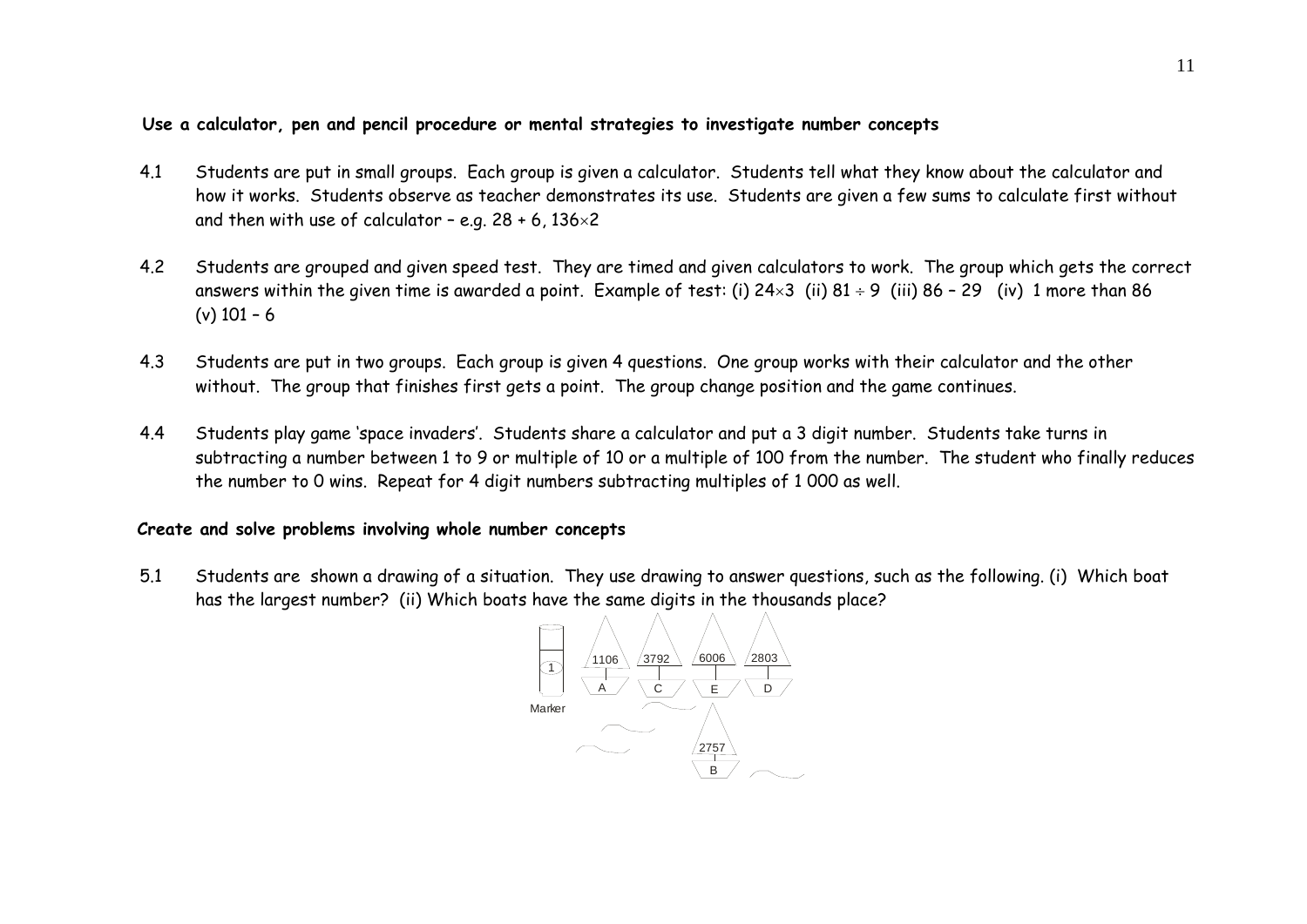5.2Students are provided with a flowchart. They use the flowchart to answer questions.

| <b>Input</b> | Double it |  | Add three |  |  | Output |
|--------------|-----------|--|-----------|--|--|--------|
|              | <b>V2</b> |  |           |  |  |        |

5.3 In small groups, students are given puzzles such as: (i) I have 8 hundreds 13 tens and 3 ones. Who am I? I have 16 hundreds 8 tens and 8 ones. Who am I?

### **RESOURCES**

Worksheets, abacus, charts and pictures

#### **ASSESSMENT**

1. Show students number patterns with missing numbers. Ask them to find the missing numbers: e.g. (a) 8, 12, 16, 20, \_\_\_\_, \_\_\_, 32  $(b)$  \_\_\_\_, \_\_\_, \_\_\_, 15, 18, 21

2. Shown some numbers, students write the numbers in order of size: e.g. (a) 48, 179, 27, 208, 154 (b) 1920, 1092, 1290, 1902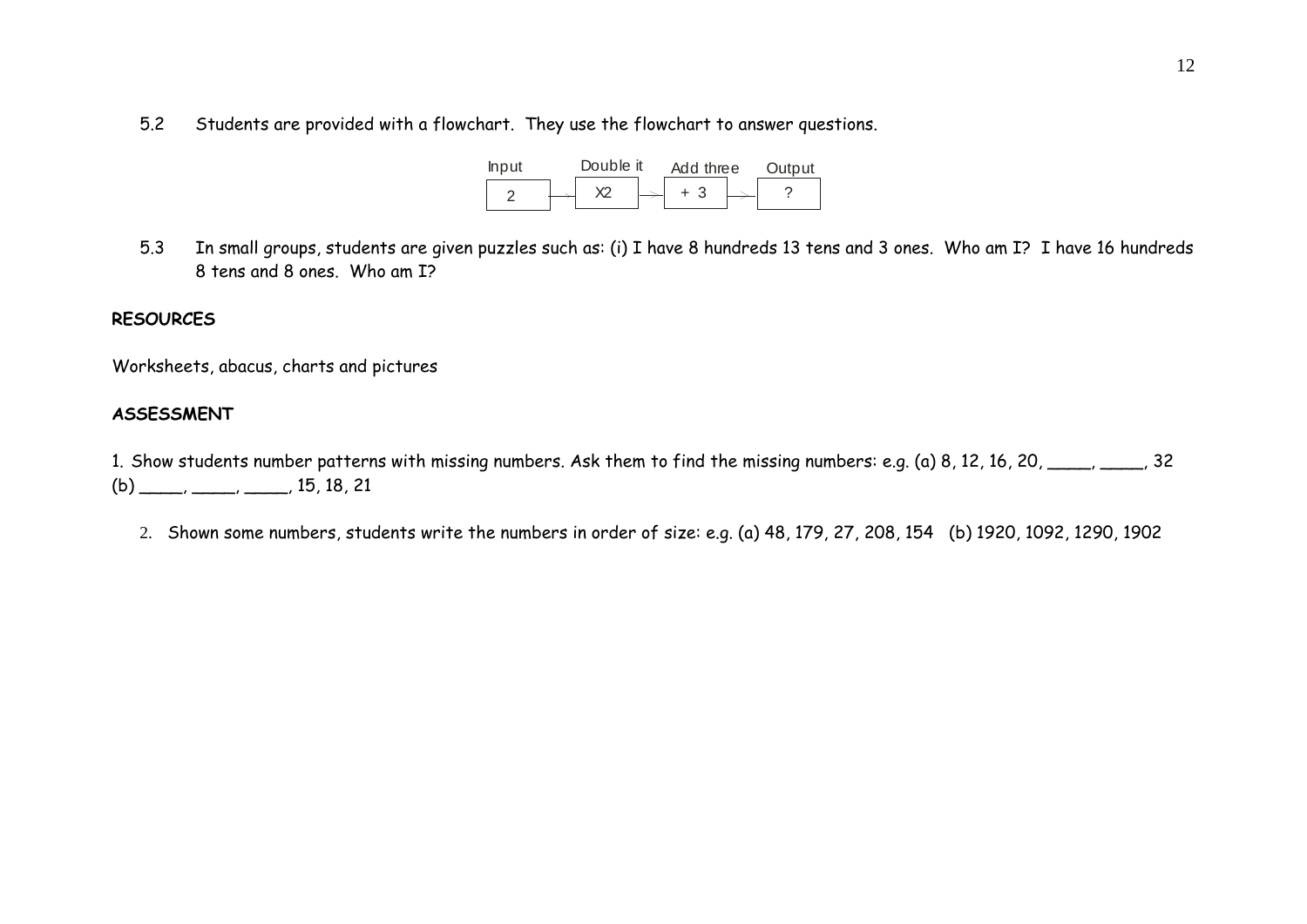# **AT 2 LO 1: Describe the differences/similarities between 3-D shapes in relation to their properties Success Criteria**

1. Identify and discuss the differences and similarities between the cube and cuboid etc.

2. Identify and discuss the faces, edges and vertices of regular 3-D shapes

### **ACTIVITIES**

### **Identify and discuss the differences and similarities between the cube and cuboid etc.**

- 1.1 Students are placed in small groups and given a variety of 3-D shapes (e.g. boxes, cubes, cylinders). Students are instructed to place the objects in groups. They are questioned to say (i) how they group the objects and (ii) why. The exercise is repeated but this time the objects are placed in three groups. Students are allowed to say how they grouped the objects and why.
- 1.2 Students are given a variety of 3-D shapes and instructed to divide these objects according to (a) those which roll (or do not roll) (b) those which have flat faces (or do not have flat faces) and (c) those which have square faces (or do not have square faces). (d) Those which are boxlike (or not boxlike). The activity is repeated for other attributes.
- 1.3 Students are placed into groups. Each group is given (a) a die (as a model of a cube), (b) a matchbox (as a model of a cuboid) and (c) a ruler. (Use could be made of other shapes, such as cylinder and cone.) Students complete sentences on a worksheet.



- (i) The die has \_\_\_\_\_\_ faces.
- (ii) The die has \_\_\_\_\_ edges (where two faces come together)
- (iii) The die has \_\_\_\_\_ vertices (sharp points).
- (iv) The shape of each face is a  $\frac{1}{\sqrt{1-\frac{1}{n}}}\$ .
- (v) All the edges of the die are of \_\_\_\_\_ length. (Use your ruler)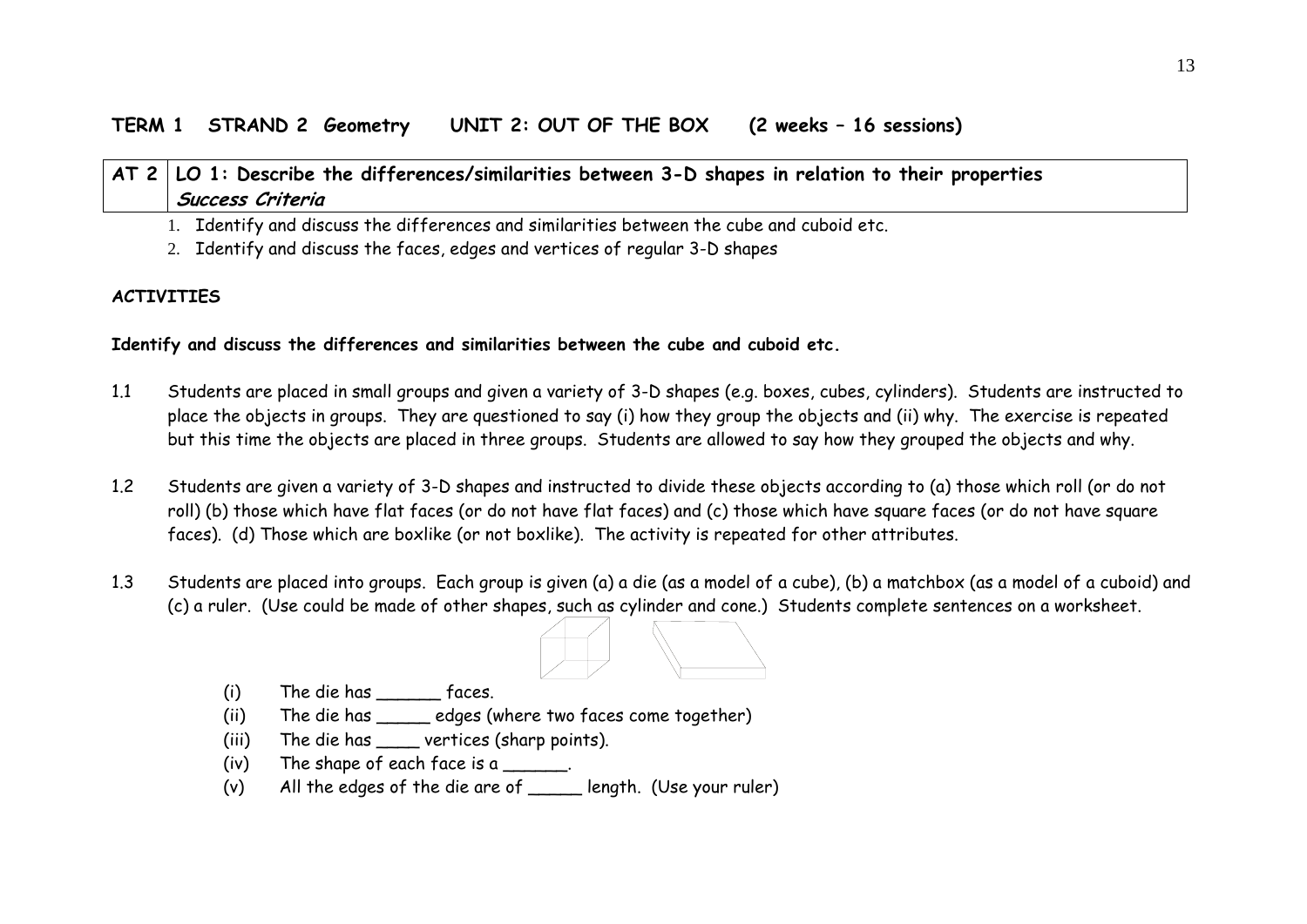- (vi) The matchbox has faces.
- (vii) The matchbox has edges.
- (viii) The matchbox has vertices.
- $(ix)$  The shape of each face is a \_\_\_\_\_.
- $(x)$  The edges of the matchbox are of \_\_\_\_\_\_\_ length.
- (xi) The die is an example of a  $\blacksquare$ .
- (xii) The matchbox is an example of a  $\frac{1}{\sqrt{2}}$ .

Each group compares answers orally, through questioning by the teacher.

1.4Students are shown various shapes. They identify and name the shapes.



1.5 Students bring in objects or pictures of objects (e.g. orange, die, matchbox, rolled up mat, party hat, tent) from their homes or from the classroom. They discuss and identify objects which have the same attributes as the shapes.

### **Identify and discuss the faces, edges and vertices of regular 3-D shapes**

2.1 Students are placed in small groups and given a variety of 3-D shapes. They are questioned to explain what is meant by a flat face. They are asked to find all the shapes that have (i) two flat faces (ii) six flat faces (iii) One flat face, etc. The activity is repeated for other attributes, example, curved faces, edges, corners.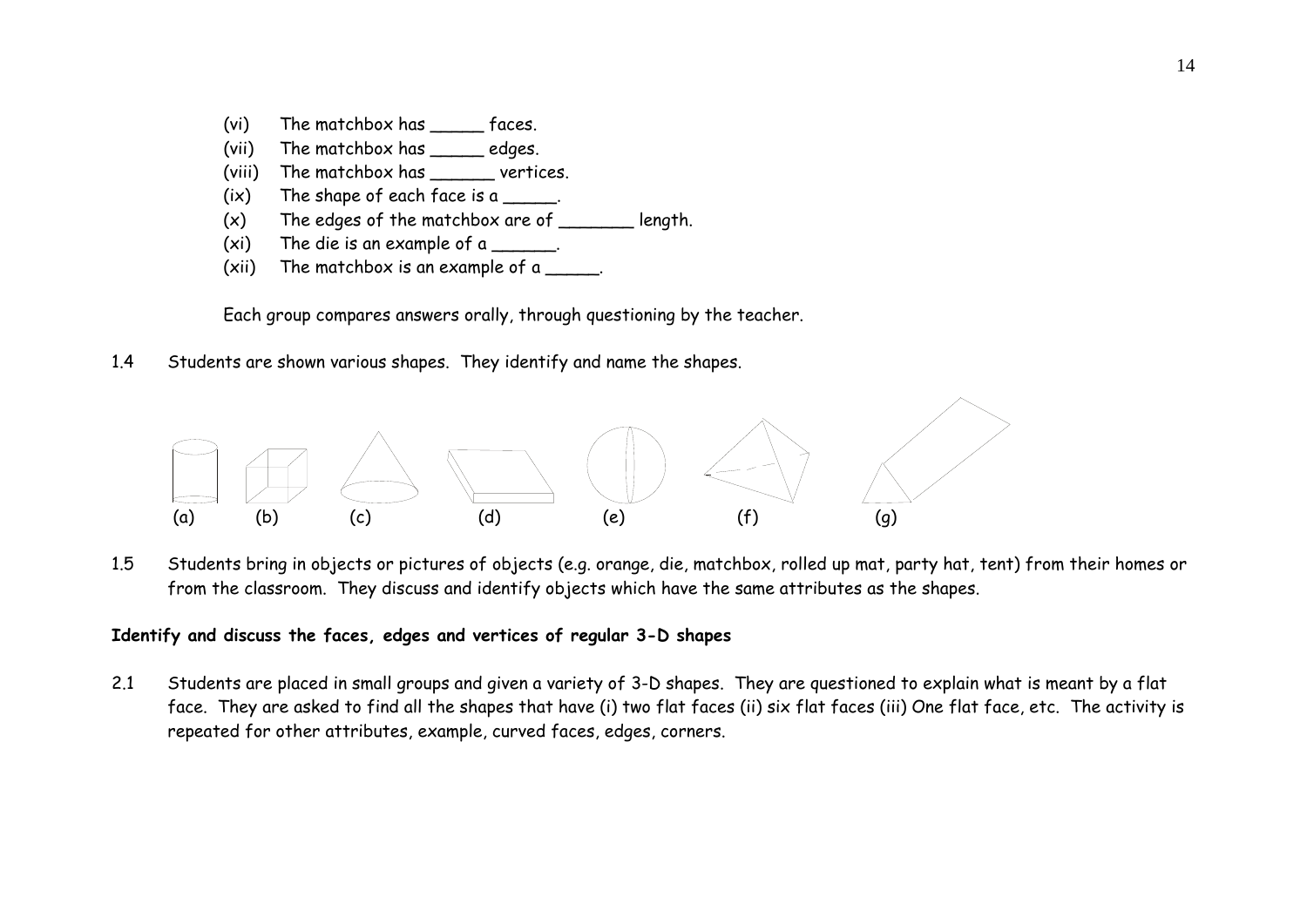2.2 Students are placed into groups and given examples of these solids: cubes, cuboids, cylinders, cones, triangle based pyramids, triangular prisms, spheres. Students observe the shapes and complete the table on worksheet provided.

| Name of solid | Number of flat<br>faces | Number of<br>curved faces | Shape of flat<br>faces | Number of<br>edges | Number of<br>vertices |
|---------------|-------------------------|---------------------------|------------------------|--------------------|-----------------------|
|               |                         |                           |                        |                    |                       |
|               |                         |                           |                        |                    |                       |
|               |                         |                           |                        |                    |                       |
|               |                         |                           |                        |                    |                       |
|               |                         |                           |                        |                    |                       |
|               |                         |                           |                        |                    |                       |
|               |                         |                           |                        |                    |                       |

### **RESOURCES**

3D shapes, objects, chart with pictures, worksheets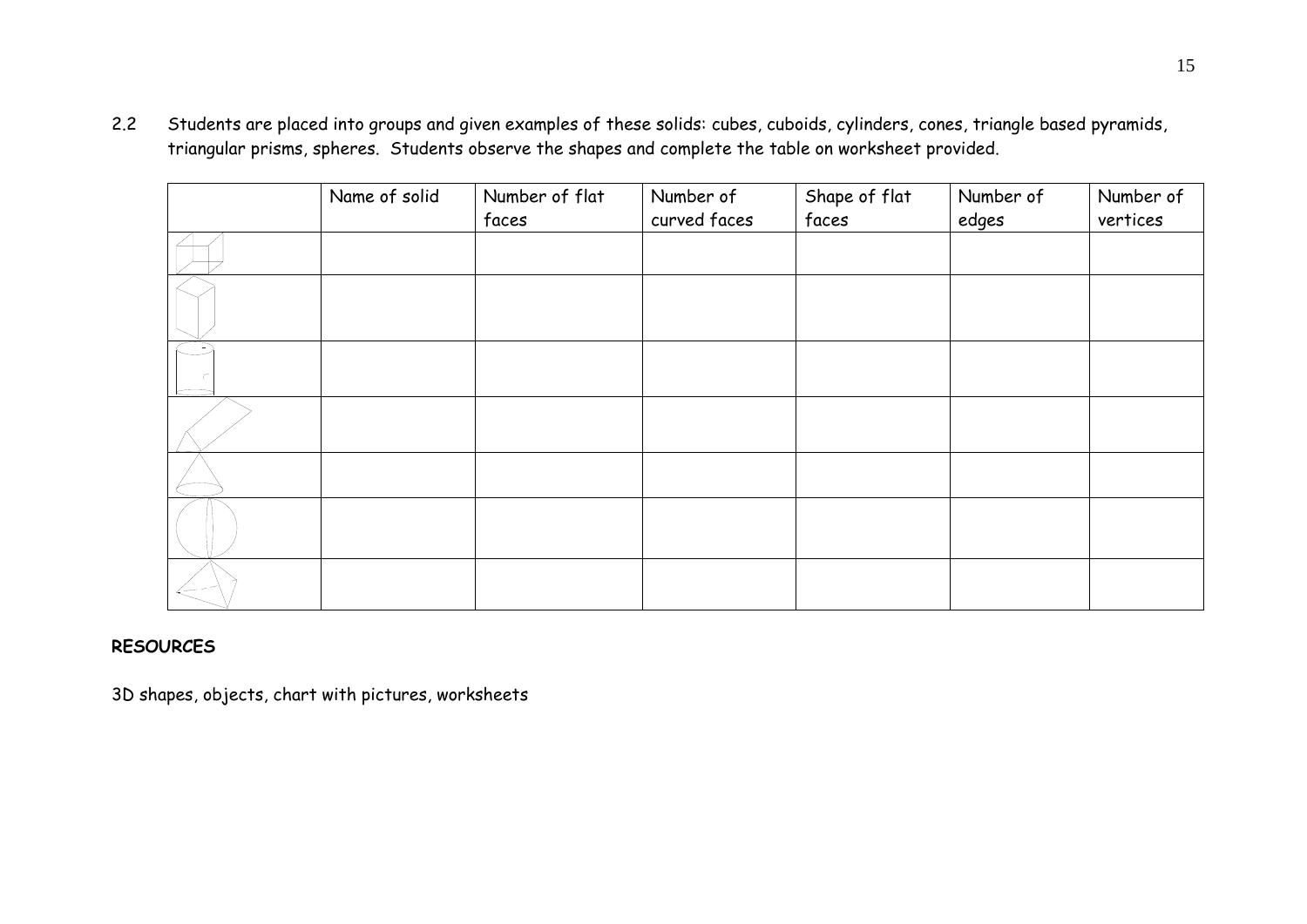### **ASSESSMENT**

Shown two 3D shapes, can answer relevant questions; for example, can

- a. Indicate the name given to shape A and to shape B
- b. List two (2) similarities and differences between the shapes
- c. Complete a table as the one below

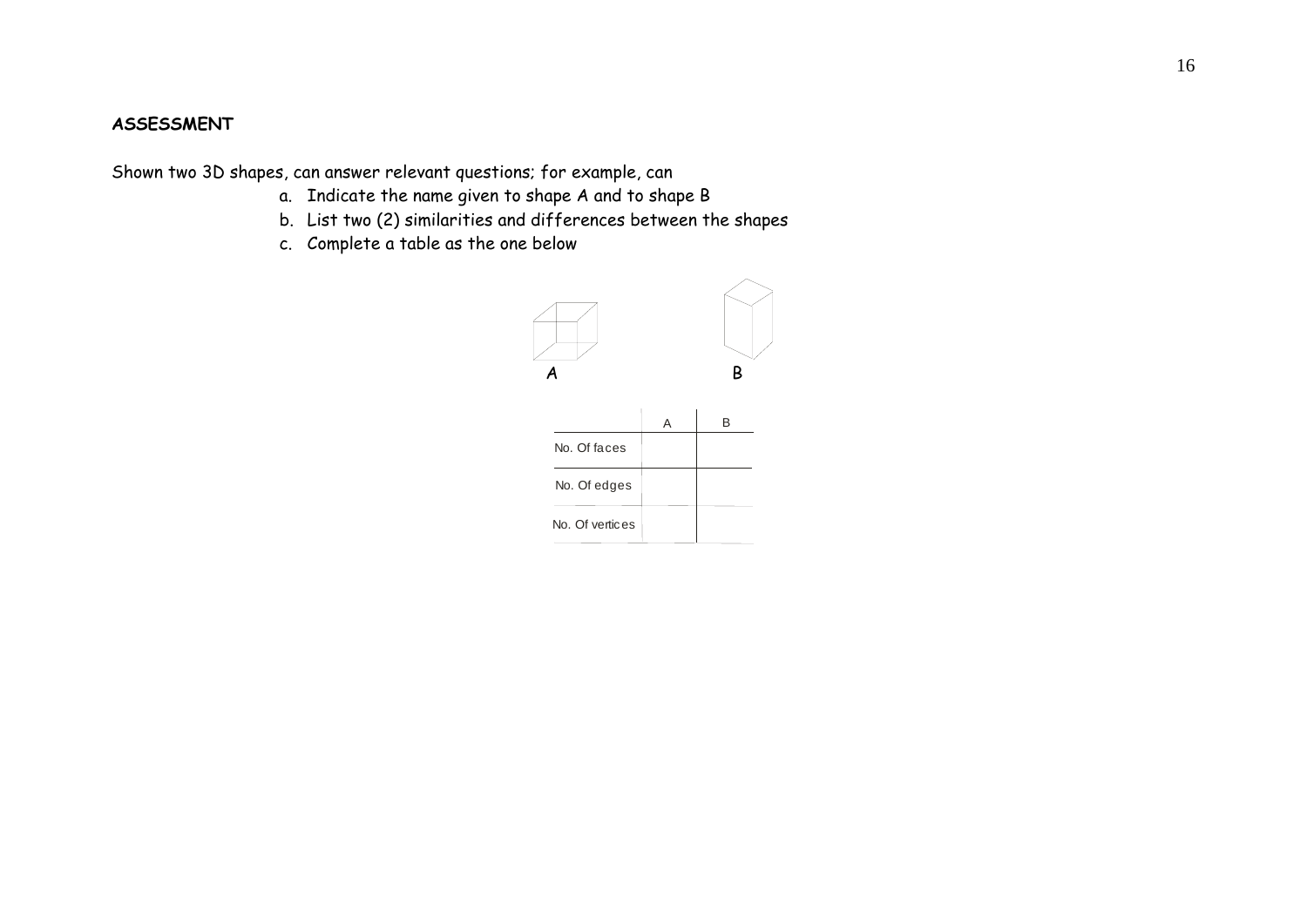### **TERM 1 STRAND 3 Measurement UNIT 3: HELPING MUMMY (2 weeks – 16 sessions)**

### **AT 3 LO 1: Estimate and accurately measure length and distances and calculate perimeter using standard units Success Criteria**

1. Compare estimates, measure and record lengths and distances of objects using the metre and centimetre

- 2. Explain why there is a need for a smaller unit of measure (the cm)
- 3. Calculate the perimeter of a 2-D shape
- 4. Solve simple real life problems related to length

### **ACTIVITIES**

### **Compare estimates, measure and record lengths and distances of objects using the metre and centimetre**

- 1.1 Students are placed in groups and allowed to estimate the lengths of various objects in the classroom. Then with measuring instruments (metre rule), they proceed to obtain measured values that are closer to the actual length.
- 1.2 Students are then allowed to compare the measurements, those obtained by estimation and those found using measuring instrument. The results are presented in a table, as illustrated below

| Objects | Length<br>(by estimating) | Length<br>(by measuring) |
|---------|---------------------------|--------------------------|
| book    |                           |                          |
| eraser  |                           |                          |
| pen     |                           |                          |
| pencil  |                           |                          |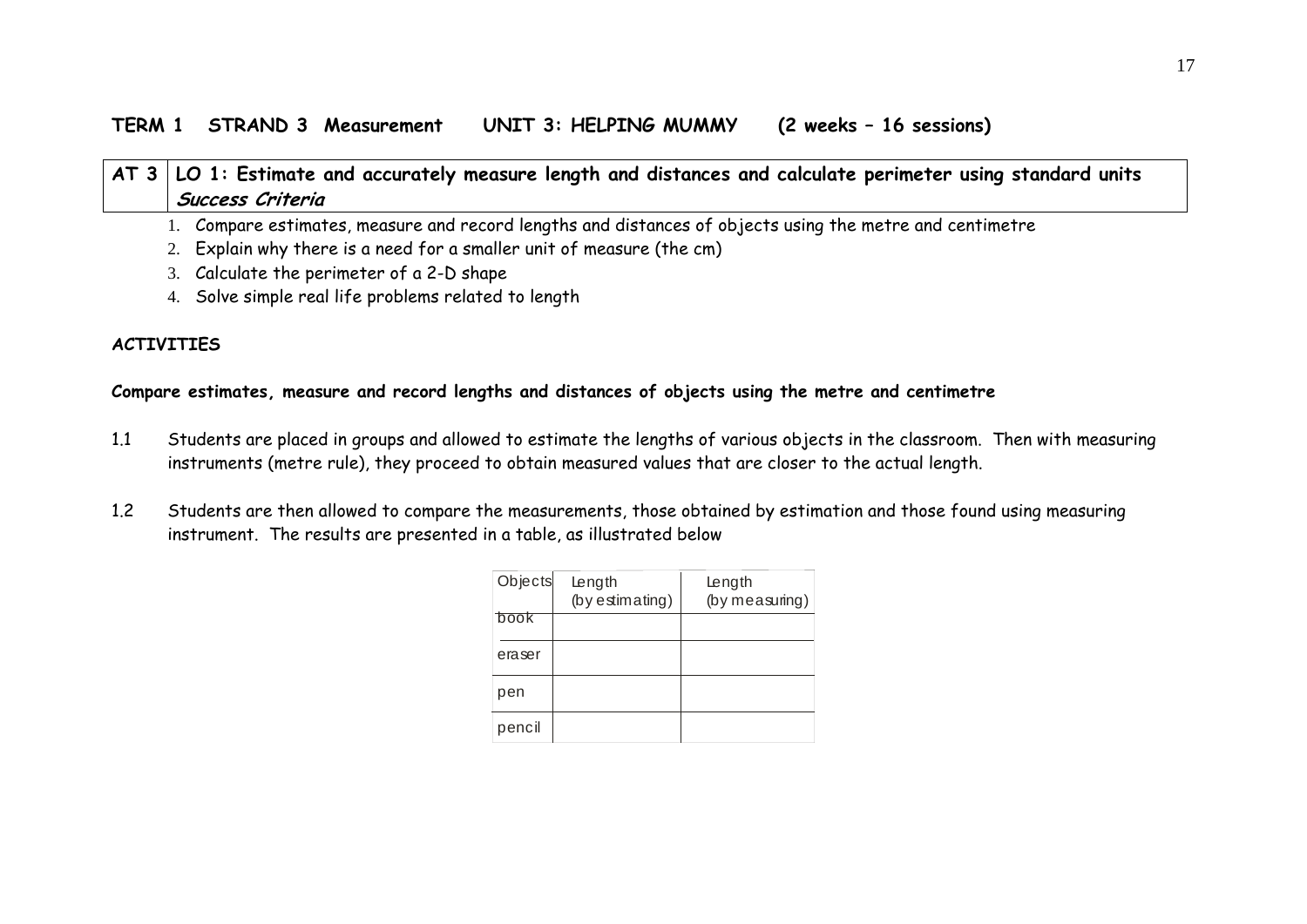- 1.3 Students play a game in which they are allowed to toss windballs, to estimate the distances of the ball, record estimates, then find better measured values by using an instrument in the measuring. Measurements are recorded in tables and students compare their findings with each other.
- 1.4 Students observe lines drawn on the board. They are allowed to individually estimate the lengths and then proceed, using a ruler, to find measurements that are closer to the actual lengths. Students record the collected information in a table.

### **Explain why there is a need for a smaller unit of measure (the cm)**

- 2.1 Students are asked "If we were to measure the length of the following things (or the distance between two points on them), what would we use and why?" (a) Book (b) eraser (c) road (d) bug "Do we use m, cm, km, mm?" Students are asked how they would measure the length of the named thing. Students are led to conclude for finding the length of a short thing, we use mm and cm; for long things we use m; and for longer things we use km.
- 2.2 Students are given a list of objects (e.g. pen, eraser, door, ruler, pencil, toy car, book). They must write the unit of measurement used to measure the given objects.

### **Calculate the perimeter of a 2-D shape**

- 3.1 Students are introduced to the concept of perimeter by being asked to walk around the playground or schoolyard or classroom floor etc. and count the steps made as they do so. Students are then engaged in discussion through teacher-directed questioning. Example:
	- What activity were you just engaged in?
	- How many steps did it take for you to walk around the field?
	- What do you call the distance around the 'field' or any area?
- 3.2 Students are given metre rule, tapeline and allowed to work in groups. Each group is assigned a different area to find its perimeter. Example: the classroom floor, the court, the school gate.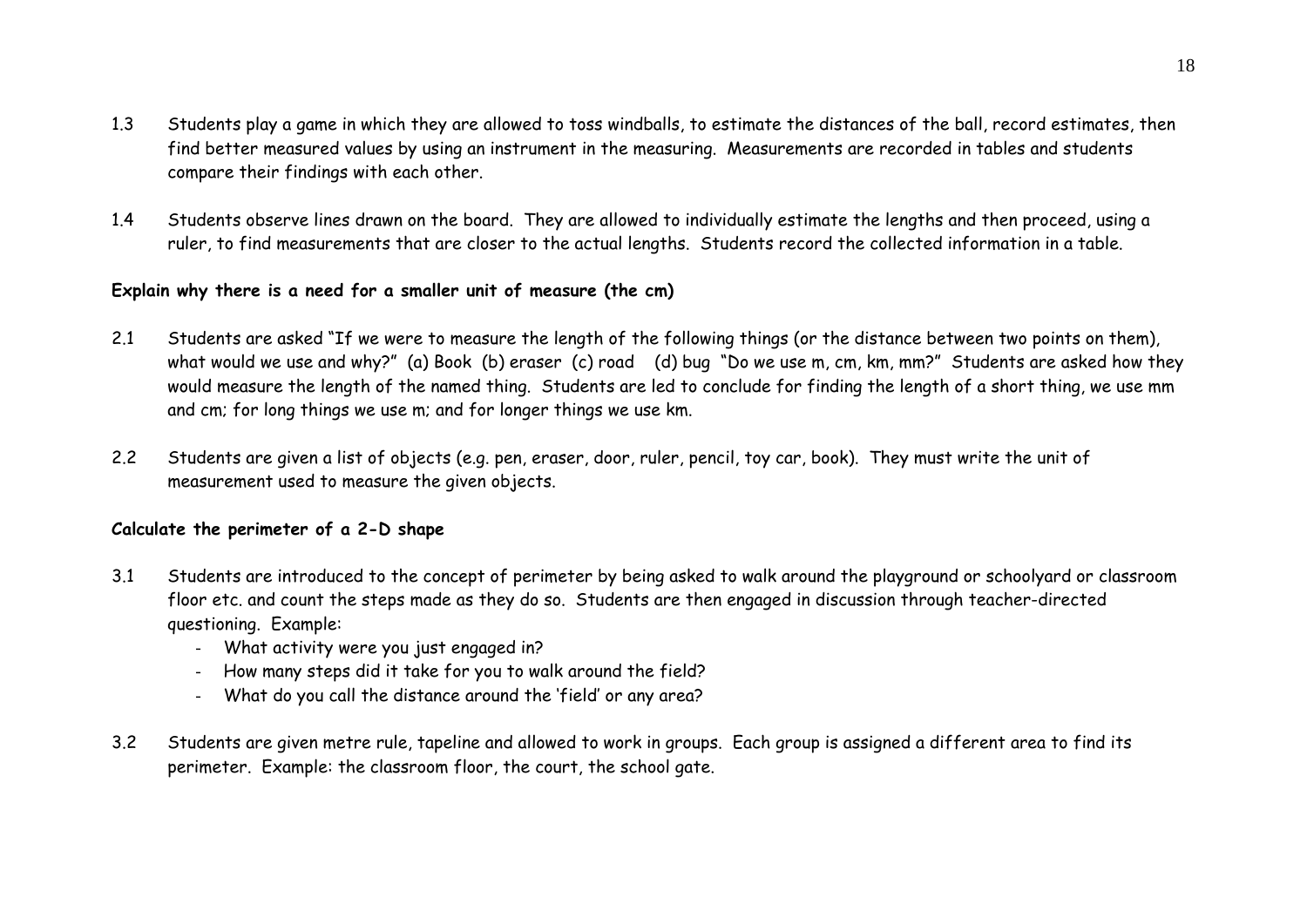3.3Students are given cut-outs of various 2D shapes. Students work in groups. They measure sides then calculate the perimeter.

### **Solve simple real life problems related to length**

- 4.1 Students are given a problem, which the teacher helps them discuss to ensure understanding.
	- - The class is divided into groups of four. Each group comes to its own solution to the problem. Students are asked helpful questions to facilitate their progress.
	- One member from some of the groups presents their solution on the board to the class.
	- -Students engage in teacher-led discussion on the merits of the different solutions.
	- Students are challenged to find a faster method of solving the problem or set a new, but related problem.

### **RESOURCES**

Rulers, tape measures, classroom environment, objects, games, windballs, worksheets, 2D shapes

### **ASSESSMENT**

Shown a 2D shape, can indicate various lengths; for the figure below, for example, can



- a. say what the length of AB is
- b. find the length of BD
- c. find the perimeter of the figure
- d. say the length of one side of the square whose perimeter is the same as that of the rectangle.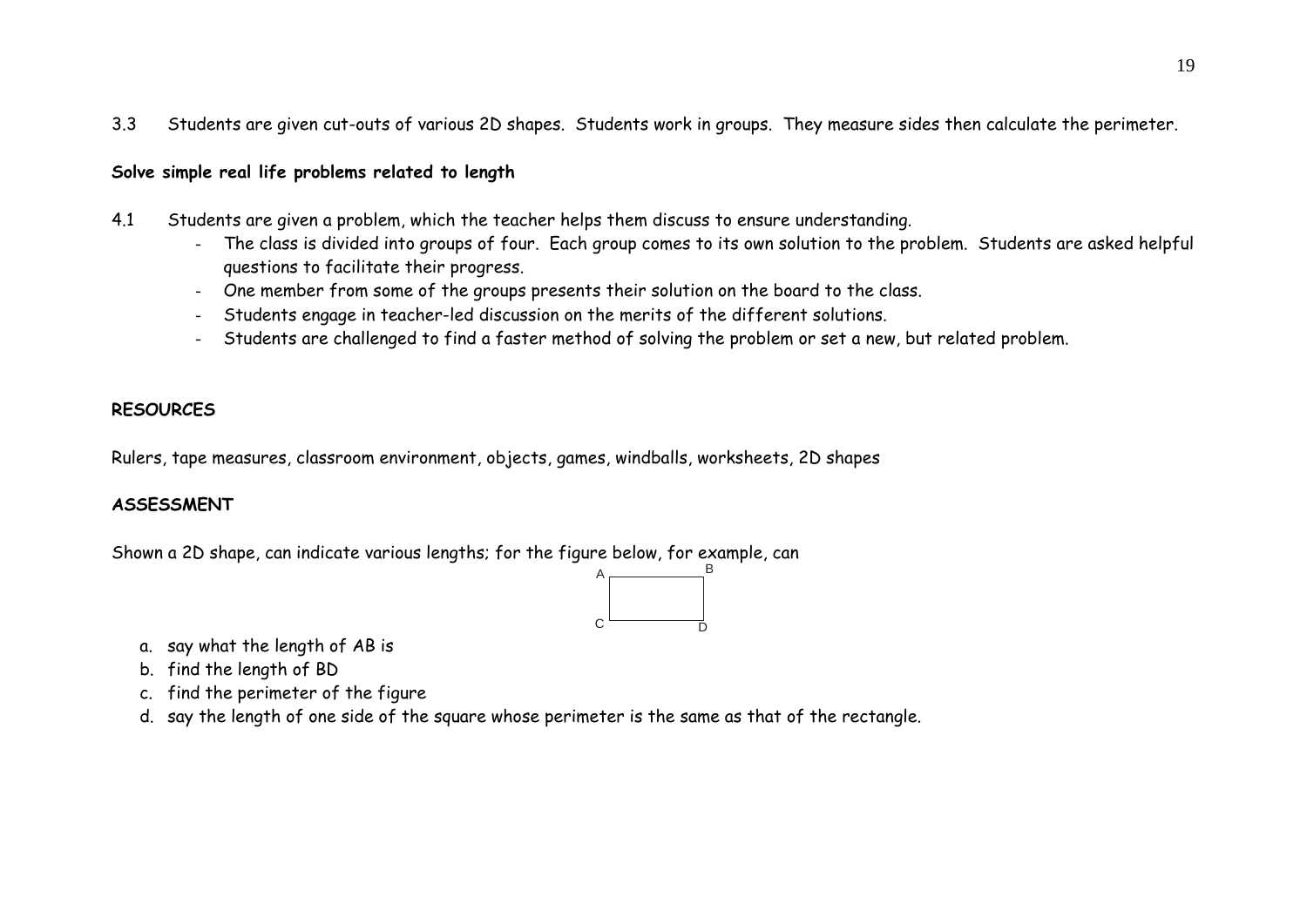### **AT 1 LO 2: Create and solve problems using place value and whole number concepts Success Criteria**

- 1. Use number line to round off 2-digit and 3-digit numbers to the nearest 10
- 2. Find the place value of any number up to 4-digits
- 3. Write 2, 3 and 4-digit numbers in expanded forms
- 4. Create and solve problems involving place value

### **ACTIVITIES**

#### **Use number line to round off 2-digit and 3-digit numbers to the nearest 10**

- 1.1 Students are helped to recognise that when a number enters our sight, we may wish to *round it off*. For example, although 76 persons were at the show, we may wish to report that number as being 80. Or although 99 vehicles appeared at a gas station in a day, we may want to say that number was 100. Or although 497 bags entered the storehouse, we may prefer to say 500 did. Or although 698 visited the island, we may choose to report that number as being 700. Students are led to discuss the benefit of doing so, noting, for example, that compared to numbers such as 6, 17, 27, 31, numbers such as 10, 20, 30, 40 are easier to remember.
- 1.2Draw the number line on the board



 Ask a student to come up and indicate where the number 38 should be placed on the line. Ask which multiples of ten does 38 lie between? To which multiple is it closest? Say 38 when rounded to the nearest 10 is 40. Repeat with other numbers.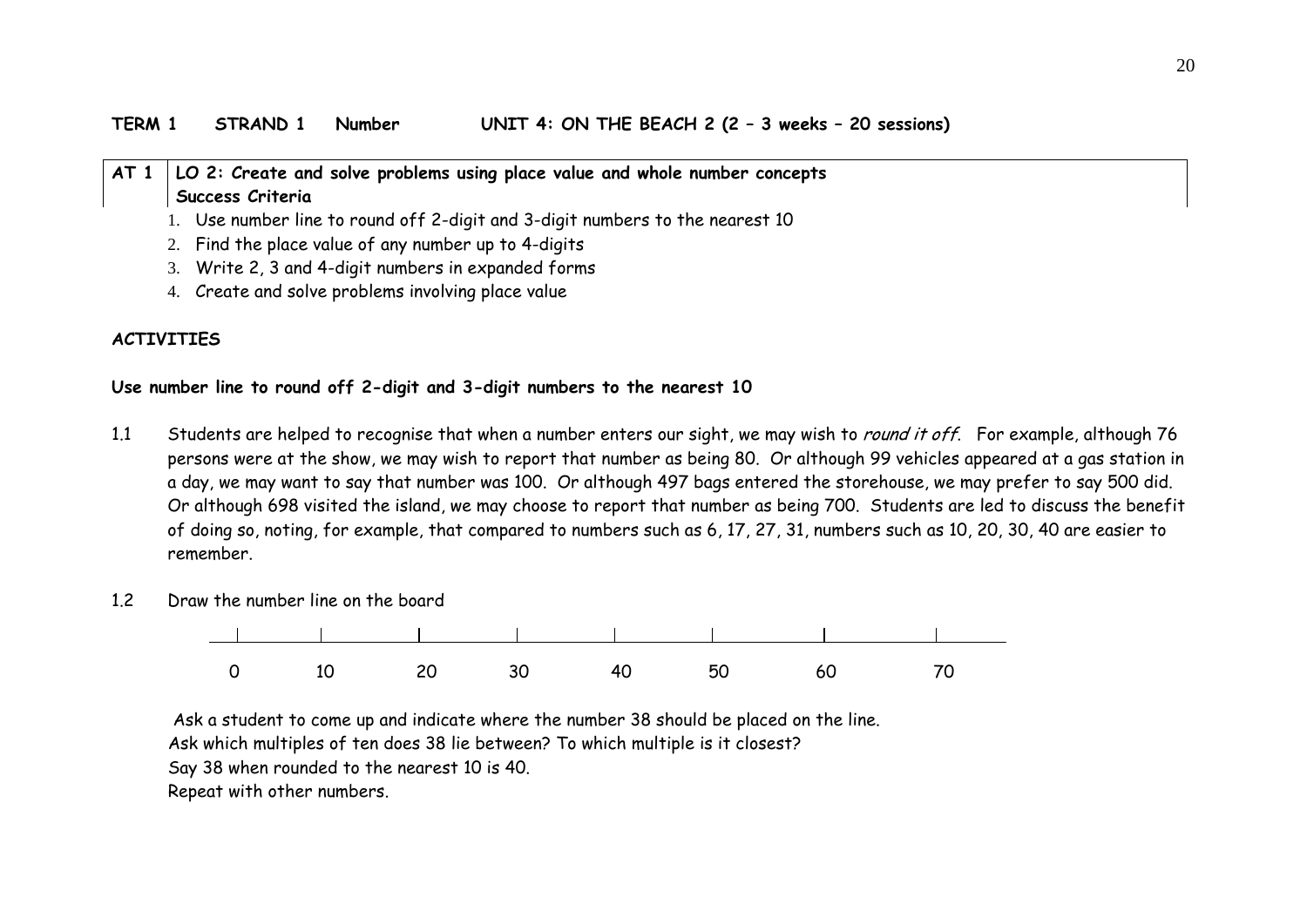- 1.3 Give students their own number lines marked in tens and tell them to show a variety of numbers e.g. 14, 76, 24 etc. Students use their number lines to round these numbers to the nearest 10.
- 1.4 Students are engaged in a story-relating exercise to appreciate that
	- a. rounding off a number to the nearest 10 involves finding a multiple of 10 that is nearest to the number
	- b. numbers that have the digits 1 through 4 in its ones place are rounded off to the lower multiple of 10. Example, 73 is nearer to 70 than 80. Thus, the answer we get when 73 is rounded off to the nearest 10 is 70.
	- c. Numbers that have the digits 5 through 9 in its ones place are rounded off to the higher multiple of 10. Example, 75 and 58 rounded off to the nearest 10 are 80 and 60 respectively.

1.5 Students use different number lines (see below) to show two and three digit numbers. They then use their number lines to help round these numbers to the nearest ten. [NB: When a number is not shown on the number line, we should remember the number is there. Thus, the following are not different number lines, but different ways of showing the number line.]

|     |  |  |  |  |  |  |  | 10 12 14 16 18 20 22 24 26 28 30 32 34 36 38 40 42 44 46 48 50 52 54 56 |  |  |  |  |
|-----|--|--|--|--|--|--|--|-------------------------------------------------------------------------|--|--|--|--|
| 630 |  |  |  |  |  |  |  | 635    640    645    650    655    660    665    670    675             |  |  |  |  |

1.6Students are placed in groups. Each group is given a number line on manila paper, as well as 20 cards with the following numbers.

| 11 16 23 28 34 37 62 67 74 79 179   |  |
|-------------------------------------|--|
| 186 199 202 211 630 635 648 193 644 |  |

 Students place each card at its place on the number line. They note the result the number gives when rounded off to the nearest ten. They then write the result on the back of the card. Students' cards are checked to assess their answers.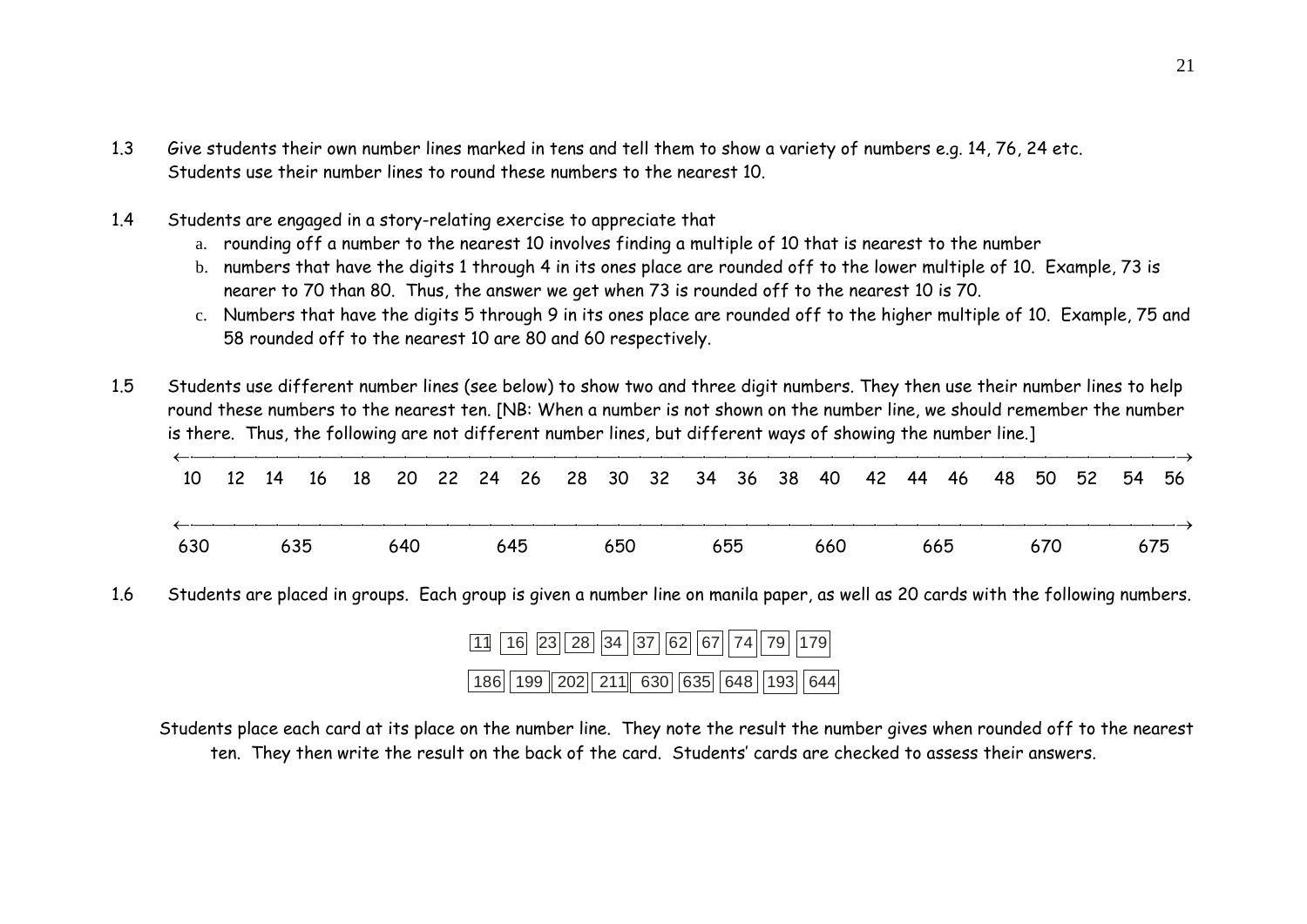### **Find the place value of any number up to 4-digits**

- 2.1 Students are placed into groups. Each group is given the following
	- three cups labelled as follows



- - 9 red straws each representing 1 unit; 9 blue straws each representing 1 ten; 9 yellow straws each representing 1 hundred
- By placing the straws into the labelled cups correctly, students use these straws to work out the place value of a digit in a 3-digit number (for example, the value of the 9 in 10<u>9</u> or 1<u>9</u>3 or <u>9</u>34)
- -Students observe as a new cup is introduced, for 9 green straws, each representing 1 thousand.



- Students are led to conclude that after 999 comes 1 000, meaning that a new group of numbers has been formed.
- - Students are shown how to use these "places" (the units place, the tens place, the hundreds place, the thousands place) to illustrate various numbers. As an illustration for 109, for example, students make the following picture.

### $\blacksquare$

Hun ten unit

As an illustration for 193, students give the following picture



Hun ten unit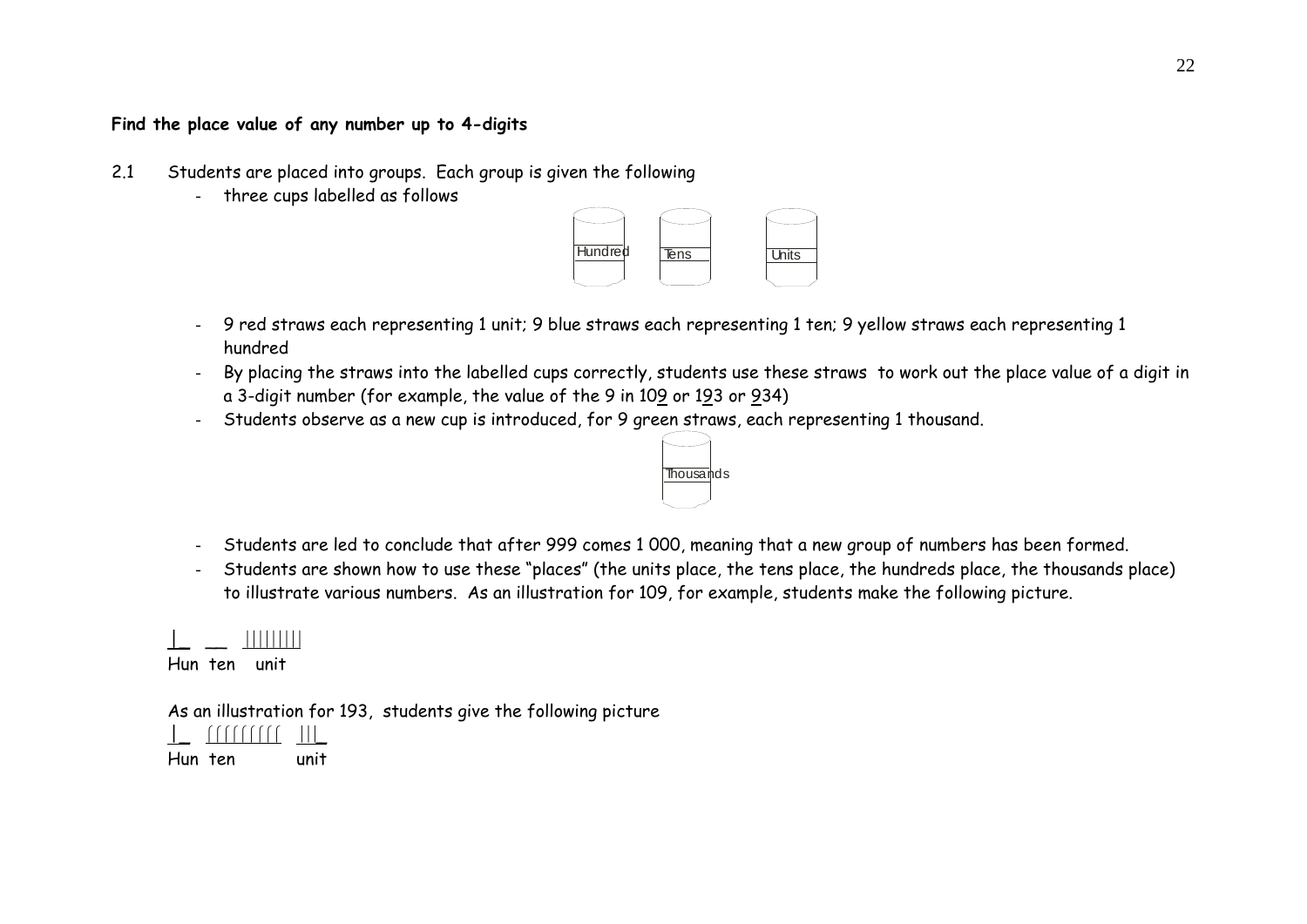With this illustration, students are led to see that the '9' in 193 means 90. Students make a picture for a number, such as 934, and with the picture are led to see that the '9' in 934 means 900. Students are led to make relevant observations, such as the following. (i) The blue straws can enter the 'tens' place; but they do not enter the 'units' place. (ii) The yellow straws can enter the 'hundreds' place; but they enter neither the 'tens' place nor the 'units' place.

2.2 Students are shown a number (such as 6724) and a place value chart or table as illustrated below. Students are asked whether the number can be written in the chart or table. Students are involved together with the teacher in writing the number in the chart. Through prompting by teacher, students then use the chart to answer questions. Example: According to the chart, the place value of the digit '7' in our number is what?

| Thousand   Hundred | Tens | Units |
|--------------------|------|-------|
|                    |      |       |
| ٥r                 |      |       |
|                    |      |       |
|                    |      |       |

2.3 Holding a card showing the number 10. Another is holding a card showing the number 5. Since we know what each digit in the number 15 means, can we say this number in another way? Is it the same as 10 + 5? What about the number 215? Is it the same as 200 + 10 + 5? Consider now the number 6724? Is it the same as 6 000 + 700 + 20 + 4?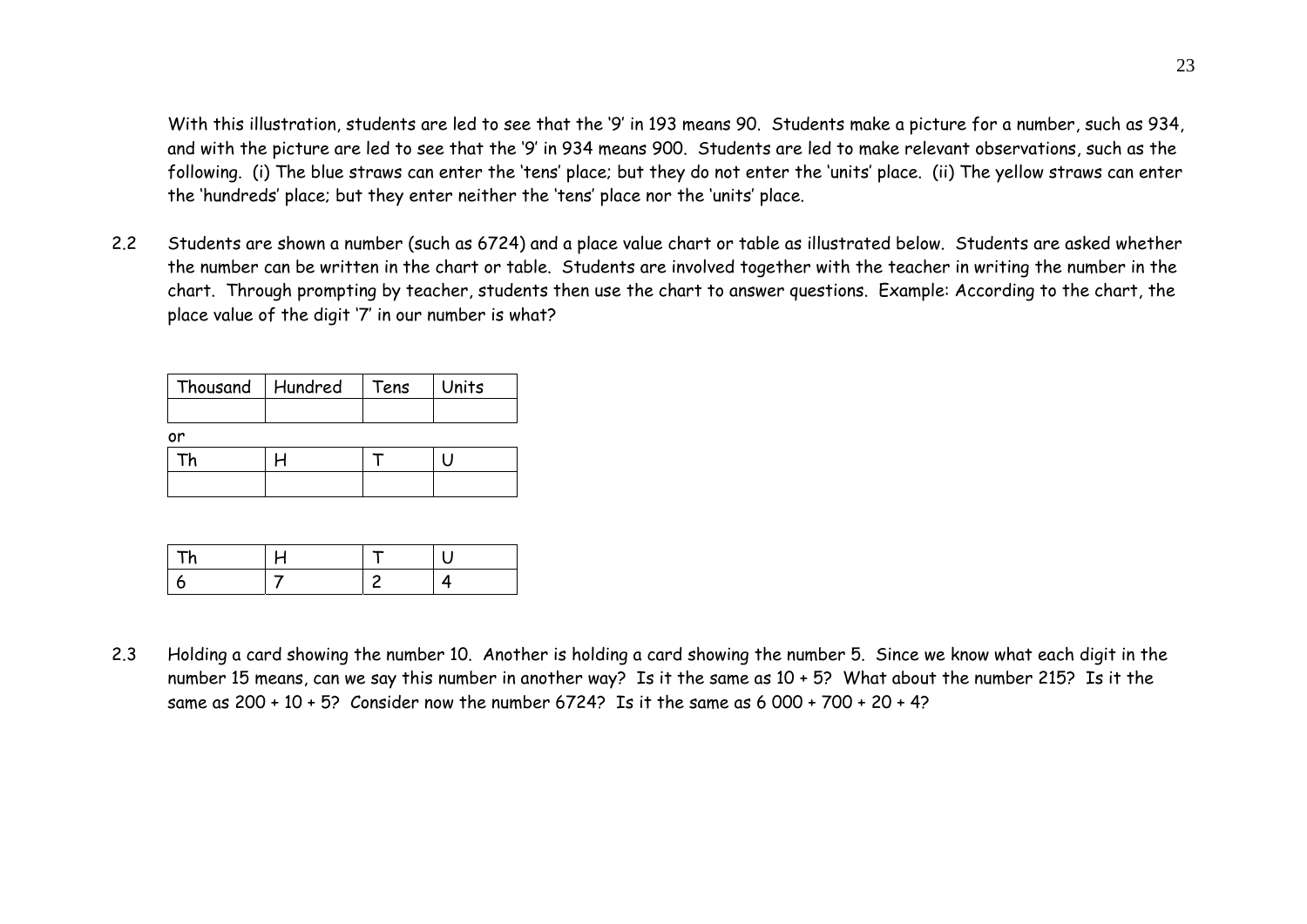### **Write 2, 3 and 4-digit numbers in expanded forms**

3.1 Students are exposed to a set of cards as illustrated below. They are helped to make use of these cards to show e.g. 300 + 40 + 6 = 346, by using  $\boxed{300}$  and  $\boxed{40}$  and  $\boxed{6}$  and placing them as  $\boxed{3|4|6}$  .



3.2Students repeat the above activity adding cards  $\boxed{1\ 000}\boxed{2\ 000}$  ...  $\boxed{9\ 000}$  etc.

### **Create and solve problems involving place value**

4.1 Students are shown numbers written on cards, as illustrated. They are asked to put the numbers in order. (Students can use base ten materials to show these numbers if they present difficulty.) Variation: Use base ten materials to show which number is bigger or smaller.

| 1350 <br>1530 <sub>1</sub><br>1053 |  |  |  | 1305 |
|------------------------------------|--|--|--|------|
|------------------------------------|--|--|--|------|

- 4.2 Students are given a set of place value cards. They listen as numbers less than ten thousand are called and (in each case) they proceed to show that number.
- 4.3 Students are given a set of up to 6 cards with a mixture of digits. They are challenged
	- to make the smallest/ largest number they can
	- to see if they can make other numbers
	- to order the numbers they have created
	- to see how many different numbers they can make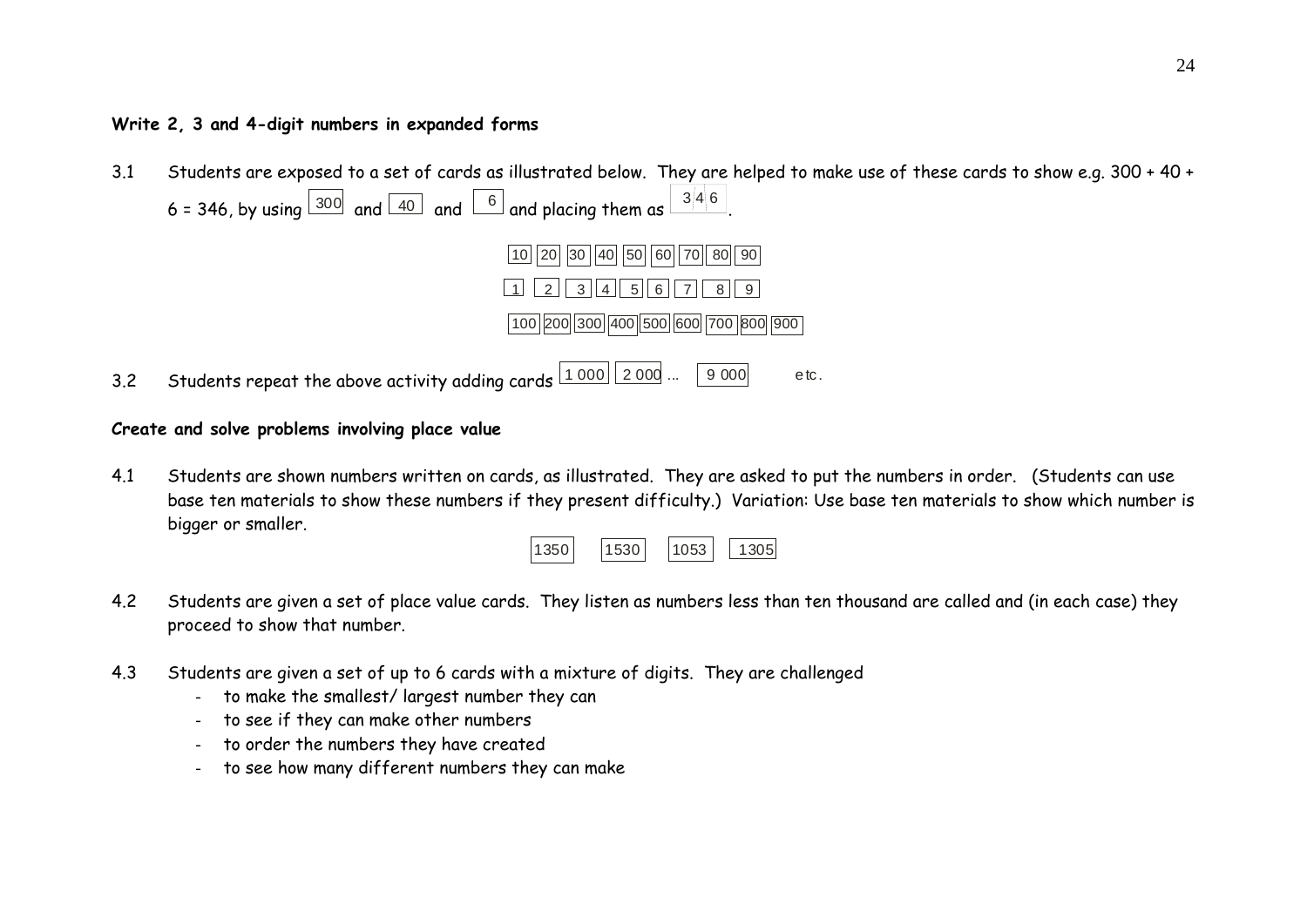#### **RESOURCES**

Number line, cards, cup, worksheets, boxes with compartments, charts, pictures

### **ASSESSMENT**

1. Shown the number line as illustrated below, student can use it to say/ suggest:



- a. What number A represents
- b. What number B represents
- c. What number we get when the number that C represents is rounded to the nearest 10.
- d. Between which two tens D is
- e. What number arises/ falls halfway between 90 and 100
- f. Which numbers on the number line can be rounded off to (give) 80.
- 2. Using a place value chart, students can tell or write the place value of each of the underlined digits in examples such as the following: (i) 3586 (ii) 3076 (iii) 2347 (iv) 3010 (v) 8208 (vi) 4149 (vii) 1368 (viii) 1196 (ix) 7336 (x) 1005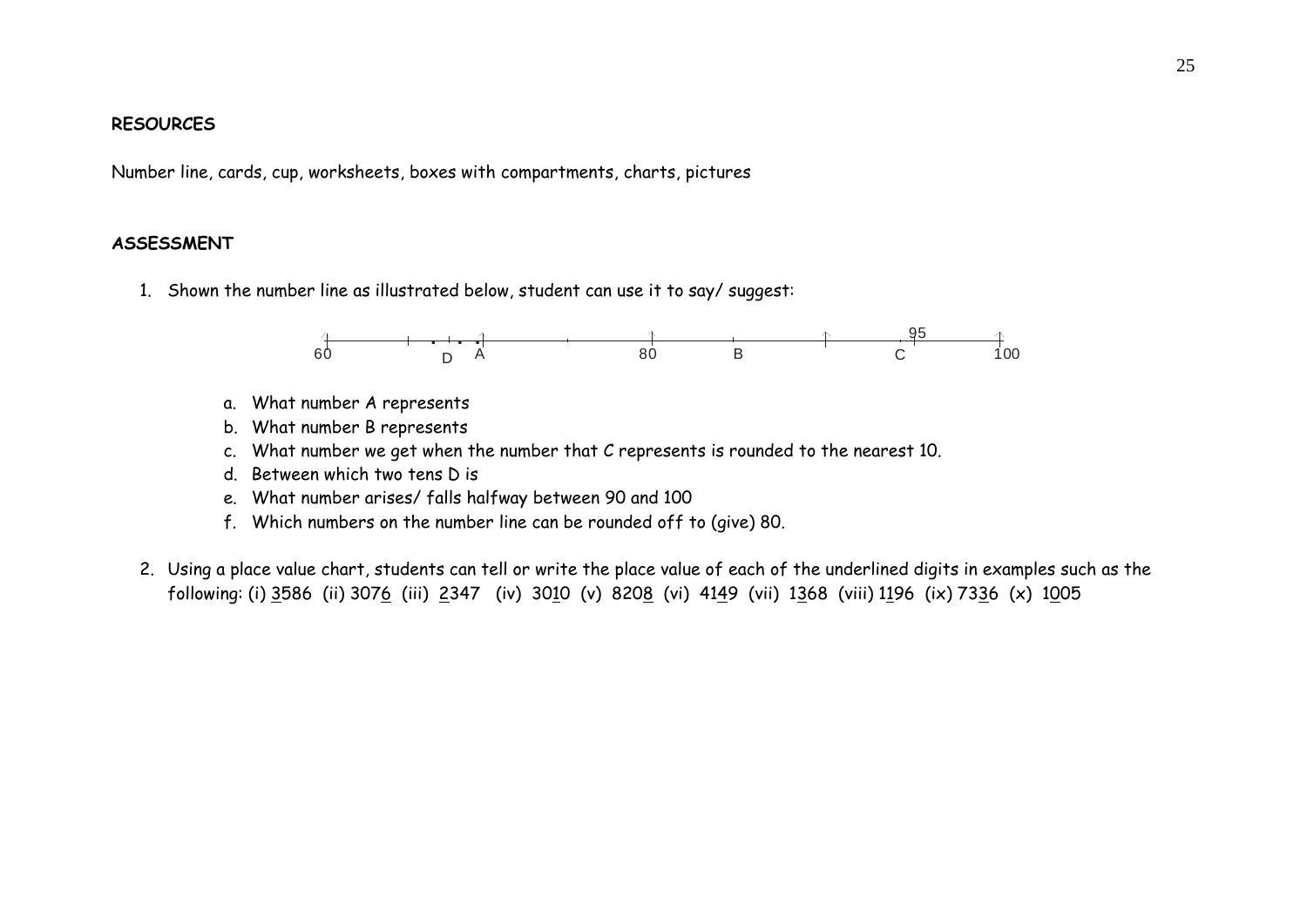### **TERM 1 STRAND 5 Patterns, Functions & Algebra UNIT 4: MY FAVOURITE THINGS**

# **AT 5 LO 1: Use graphs to show number relationships and solve simple real life problems Success Criteria**

1. Draw arrow diagrams and bar graphs to show 2, 3, 4, 5 and 10 times tables

- 2. Extend and explain patterns using arrow diagrams and bar graphs
- 3. Create and solve problems by looking for patterns

### **ACTIVITIES**

### **Draw arrow diagrams and bar graphs to show 2, 3, 4, 5 and 10 times tables**

1.1 Students are shown a diagram such as the one below. They are asked to suggest the connection of the numbers on the left to those on the right. They are led to see that when each on the left is multiplied by 2, it gives the one on the right. The picture shows that 1×2 is 2; 2×2 is 4; and 3×2 is 6. Students extend the drawing to include the case in which 12 is multiplied by 2.



- 1.2 Students are engaged in drawing pictures as the one above, but for (i) multiplication by 3, (ii) multiplication by 4 and (iii) multiplication by 5.
- 1.3 Students are walked through the following example to see how a connection shown as an arrow diagram can also be shown in a bar graph. They are led to suggest that the first bar is 1×3, the second is 2×3, the third is 3×3, the fourth is 4×3, the fifth is 5×3, the sixth is 6×3, the seventh is 7×3, the eighth is 8×3, the ninth is 9×3, and so on.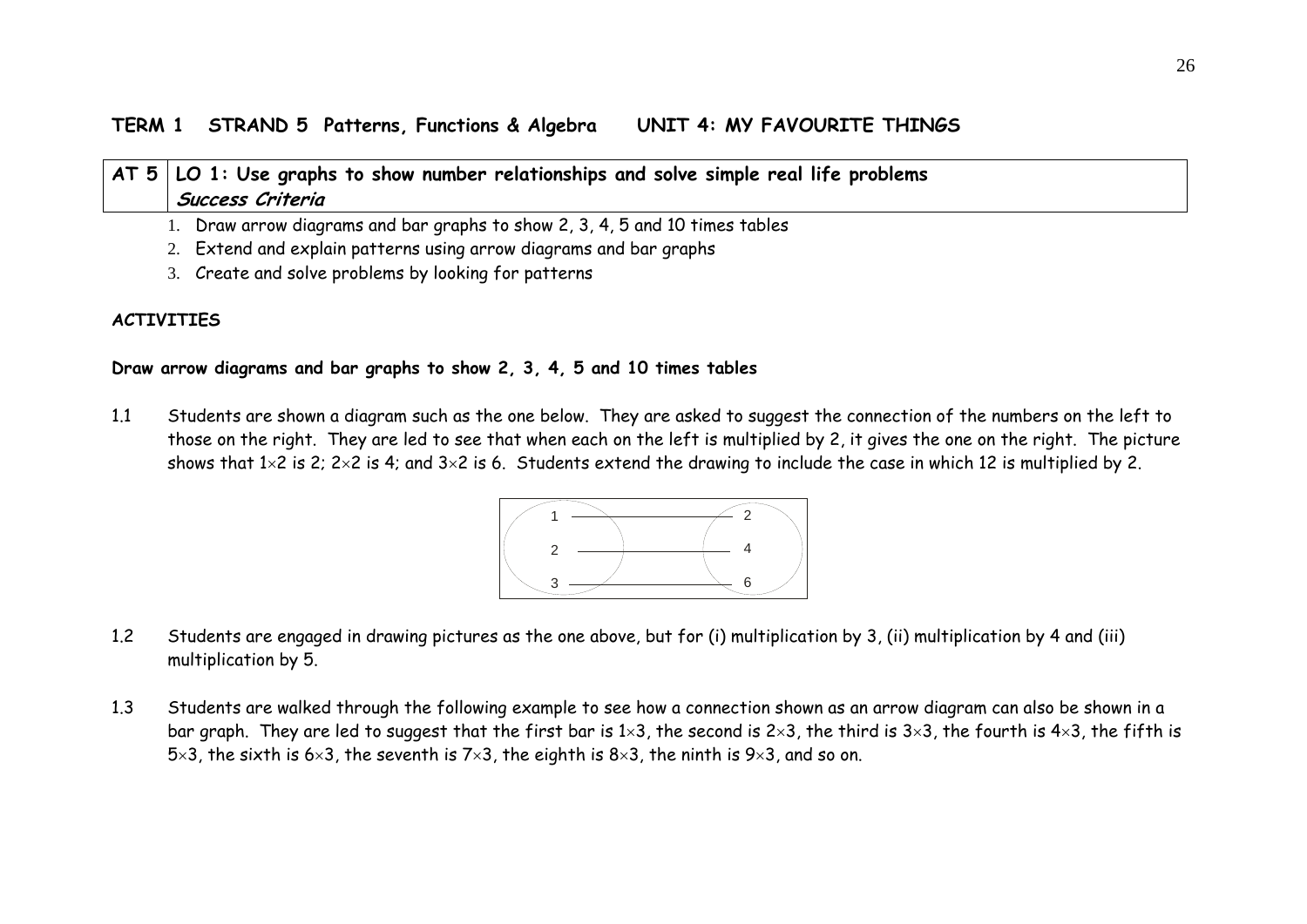

- 1.4 Guided by the above example, students use graph paper to show the 2-times table, the 4-times table, the 5-times table and the 10-times table.
- 1.5 Students are engaged in an exercise in which a large "triangle" is drawn on the classroom floor, as the diagram below illustrates. With the help of their teacher, students take a measurement of the distance from the pole to the bar. They do the same for the distance from where the bar touches the horizontal line to where it meets the sloping line. Now they observe as the triangle increases in size so that the bar is "raised". They proceed to take measurements of the new distances. The activity is used to get a table of values, as the example below.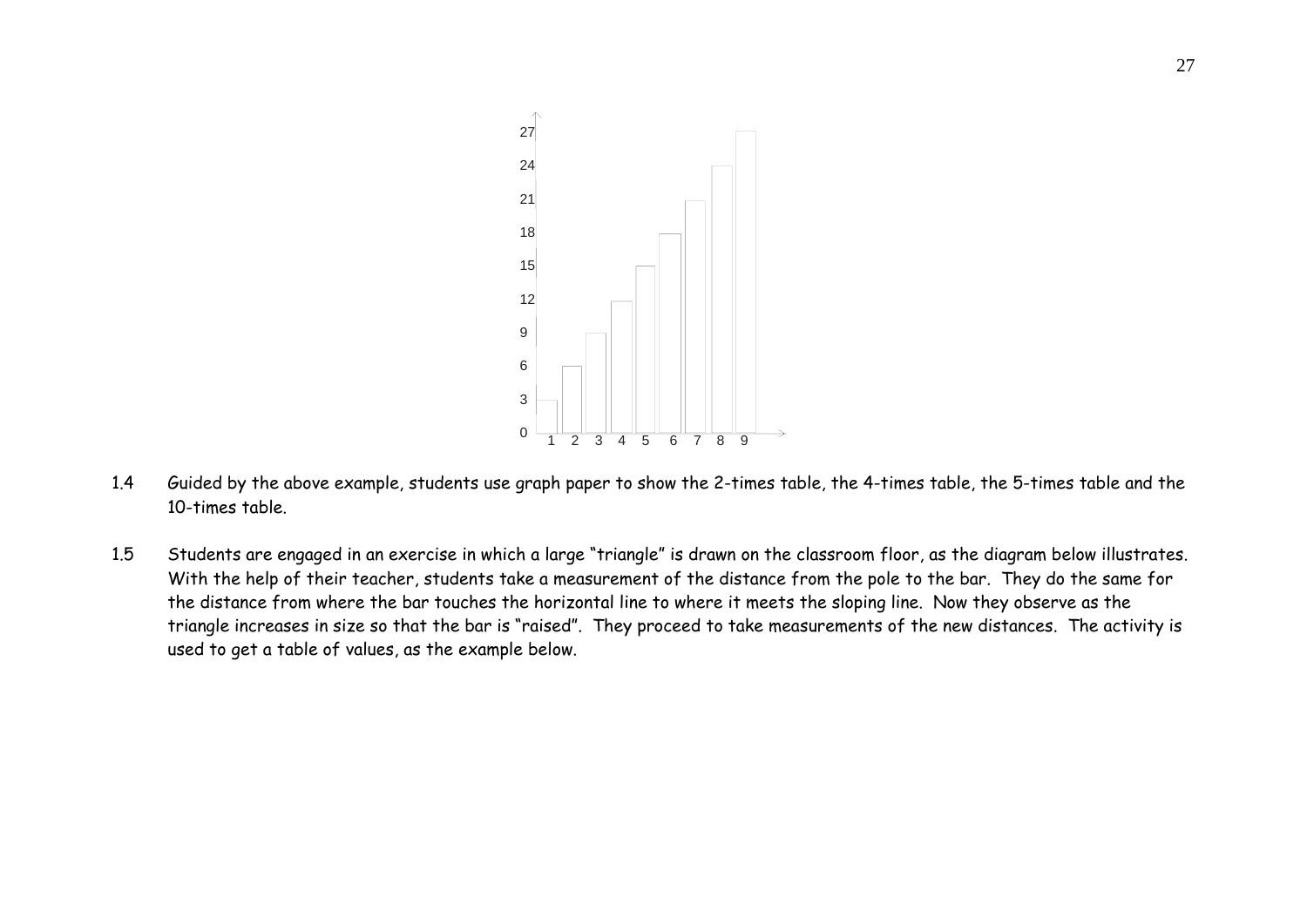

| How many metres across? |  |  |  |
|-------------------------|--|--|--|
| How many metres up?     |  |  |  |

What happens in this case (activity)? "1 matches with 2; 2 matches with 4; 3 matches with 6; 4 matches with 8; 5 matches with 10; 6 matches with 12." This relationship is (can be) illustrated (shown, pictured) using an arrow diagram (consisting of two loops, the one to the left showing numbers 1, 2, 3, 4, 5 and the one to the right, numbers 2, 4, 6, 8, 10)



(A possible illustration for this: A teacher enters the classroom and meets a group of students, each of whom has a number. Students are affected by the entrance. Each is left with twice the number he had. So the person who had 1 now has 2; the person who had 2 now has 4; the person who had 3 now has 6, and so on. What number did Tom have if he is now left with 12?)

It reminds one of our picture of the 2 times table.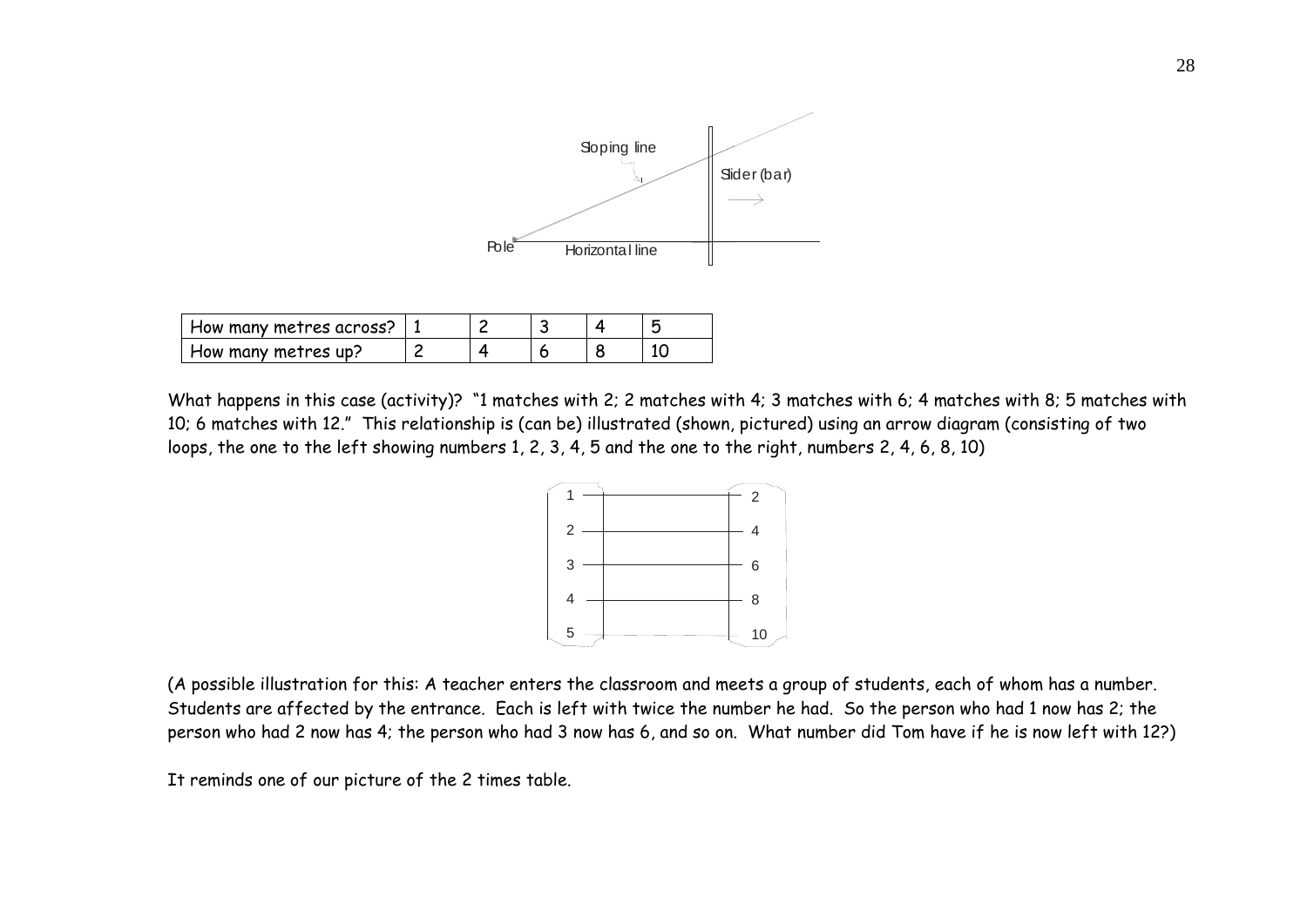It is not always the case. Another possibility: "1 matches with 3; 2 matches with 6; 3 matches with 9; 4 matches 12; 5 matches with 15; 6 matches with 18."

1.6 Students are told a story in which some things are on a trip in a truck. The trip is such that the truck must enter a box. Before the truck enters the box, students count the number of objects in it. The truck enters the box. The arrangement is such that while the truck is passing through the box, some items (say, 2) are dropped from the top so that it receives two aditional objects. Once the truck is out on the other side, a count is again taken.

| How many before? |  |  |  |
|------------------|--|--|--|
| How many after?  |  |  |  |

### **Extend and explain patterns using arrow diagrams and bar graphs**

2.1 Students are shown a diagram such as the one below called figure A. They are allowed to suggest the connection of the numbers on the left to the one on the right. (A possible connection is the relation 'is close to'. Example: 76 is close to 80; 79 is close to 80; and 84 is close to 84.)



They are led to see that when those on the left are rounded off, they give the one on the right. This can happen, for example, in thinking of the numbers on the left as points in a neighbourhood of the number line, as illustrated.

They are challenged to suggest other numbers that may be placed in the set on the left.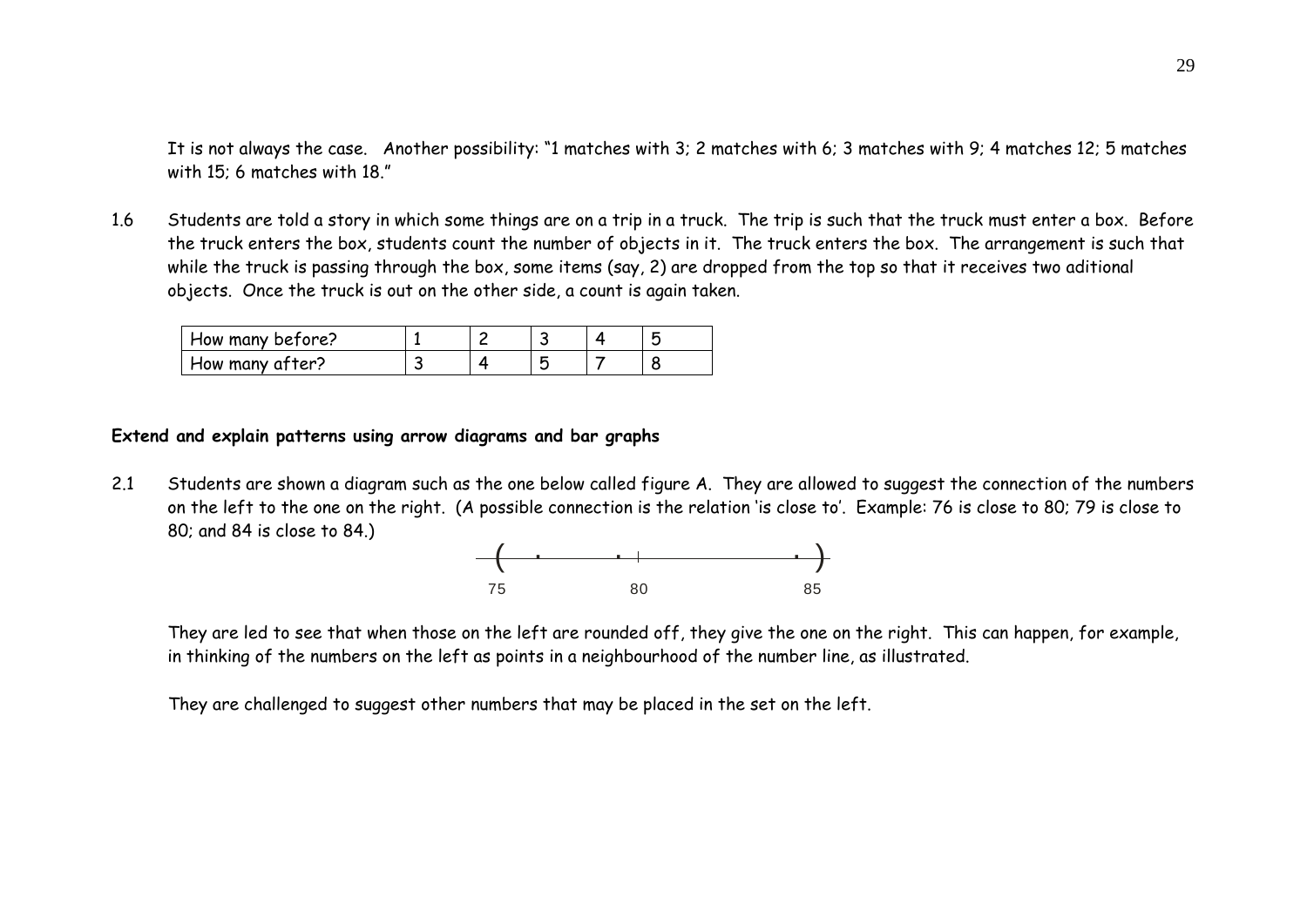

- 2.2Students are given other examples for which they are to figure out the connection and suggest how to extend the pattern.
- 2.3 Students discuss the following bar graph and are led to see it is another way to represent what happens when each number on the horizontal line is rounded off to the nearest ten.



2.4 Students draw bar graphs similar to the one above to show a connection, such as the number we get when certain numbers are rounded off to the nearest ten.

### **Create and solve problems by looking for patterns**

3.1 Students observe as teacher draws a ring on the classroom floor. A student volunteer is asked to enter the ring. Students are questioned to say the number of shoes for that 1 student. With that student still in the ring, another student is asked to enter the ring. Again, students are questioned to say the number of shoes for the 2 students. The process continues until as many as,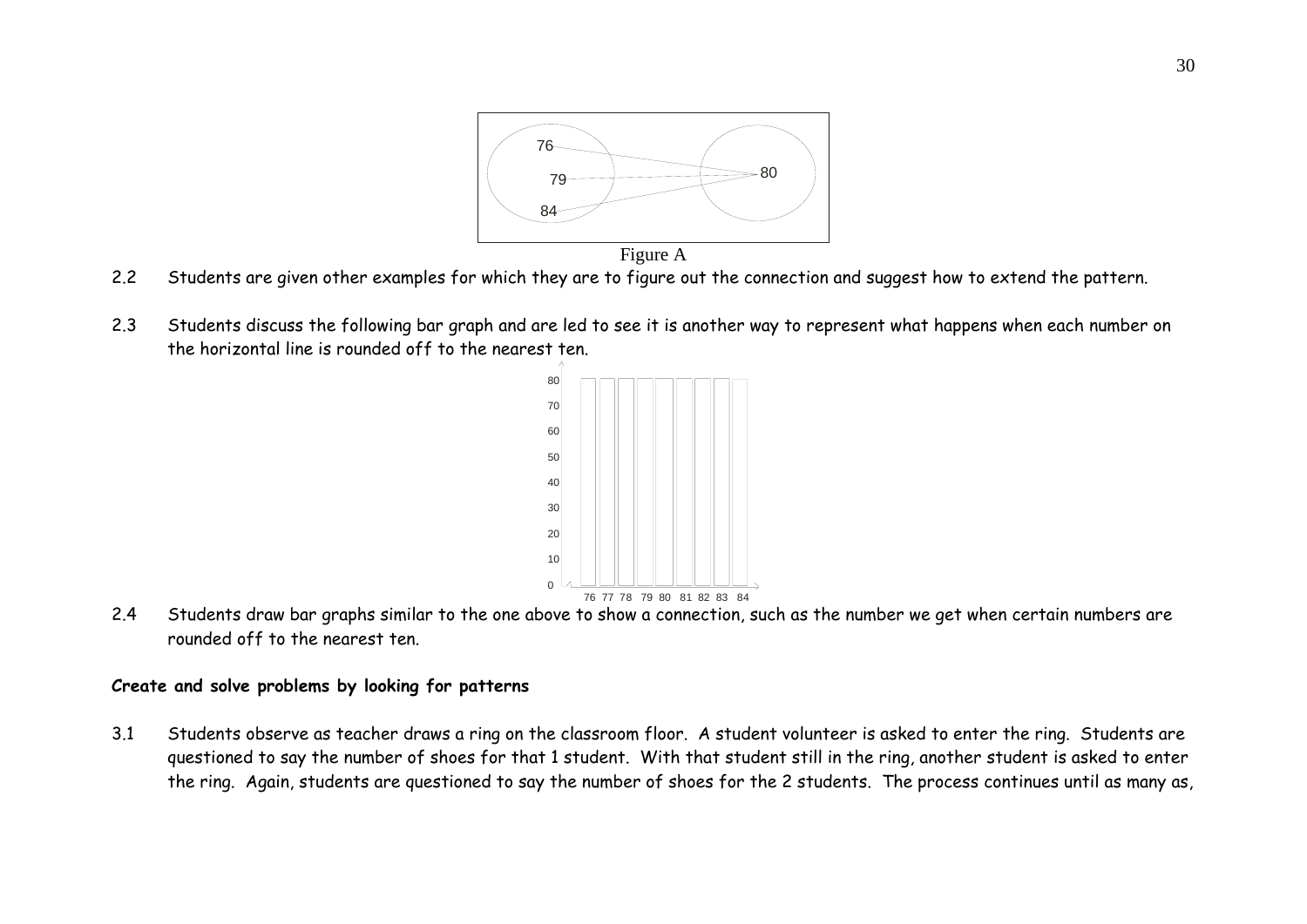say, 8 students are in the ring. Students proceed to complete a table such as the one below. Students look for the pattern. They are led to see that once we have the number of students in the ring, that number is doubled (or multiplied by 2) to get the shoes' number. Students work out the shoes' number when the students' number is (i) 10, (ii) 15, (iii) 20

| Numberof<br>students   | $\vert 2 \vert$ | $+3^{-1}$ | 5 | $6 \mid 7$ |  |
|------------------------|-----------------|-----------|---|------------|--|
| $number of 2$<br>shoes |                 |           |   |            |  |

- 3.2Students engage in a similar exercise but this time using cars instead of students and tyres instead of shoes.
- 3.3Students are placed in groups. Each group is given a bag containing cards of different shapes e.g. {  $\triangle \quad \Box \quad \bigcirc \quad \Box$  }. Students use the cards to make patterns. They explain their patterns. Groups exchange their created patterns and add to them.
- 3.4 Students observe as different fruits are drawn on the chalkboard. Students are asked to use these different fruits to draw (make) patterns on their books.

### **RESOURCES**

Cards, arrow diagrams, bar graphs, tables, sequences

### **ASSESSMENT**

1. Shown a picture like the one below, identify the connection between the two sets of numbers. For example, students say, "We get the number on the right when the number on the left is multiplied by 4."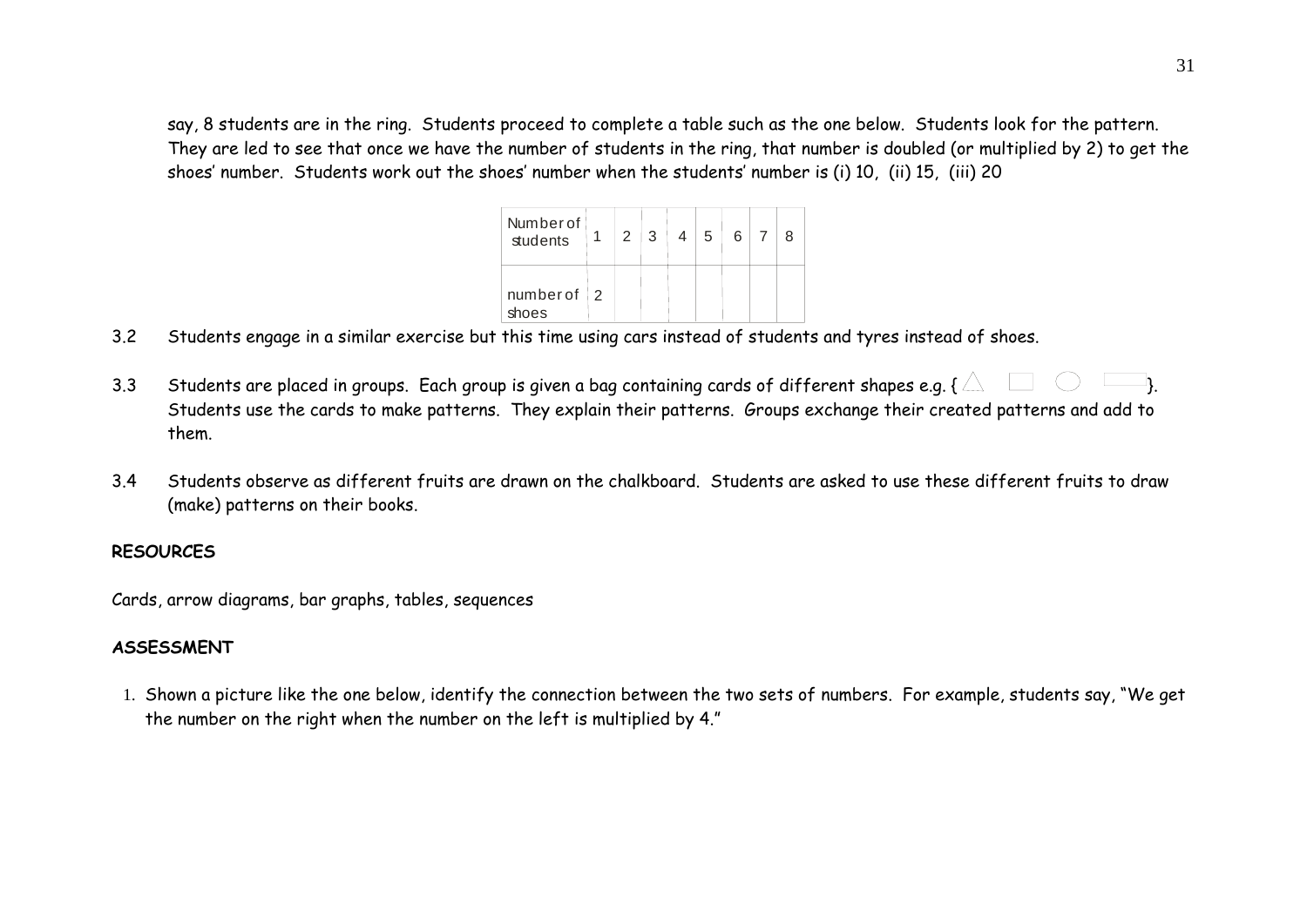

2. Shown a table like the one below, complete the table

|                | X4 | x5 |
|----------------|----|----|
| 5              |    |    |
| 9              |    |    |
|                |    |    |
| $6\phantom{a}$ |    |    |

3. Shown a bar graph as the one below (for the 10-times table), continue the graph.



4. Shown a pattern involving  $\triangle$  $\exists$ , students explain and extend the pattern.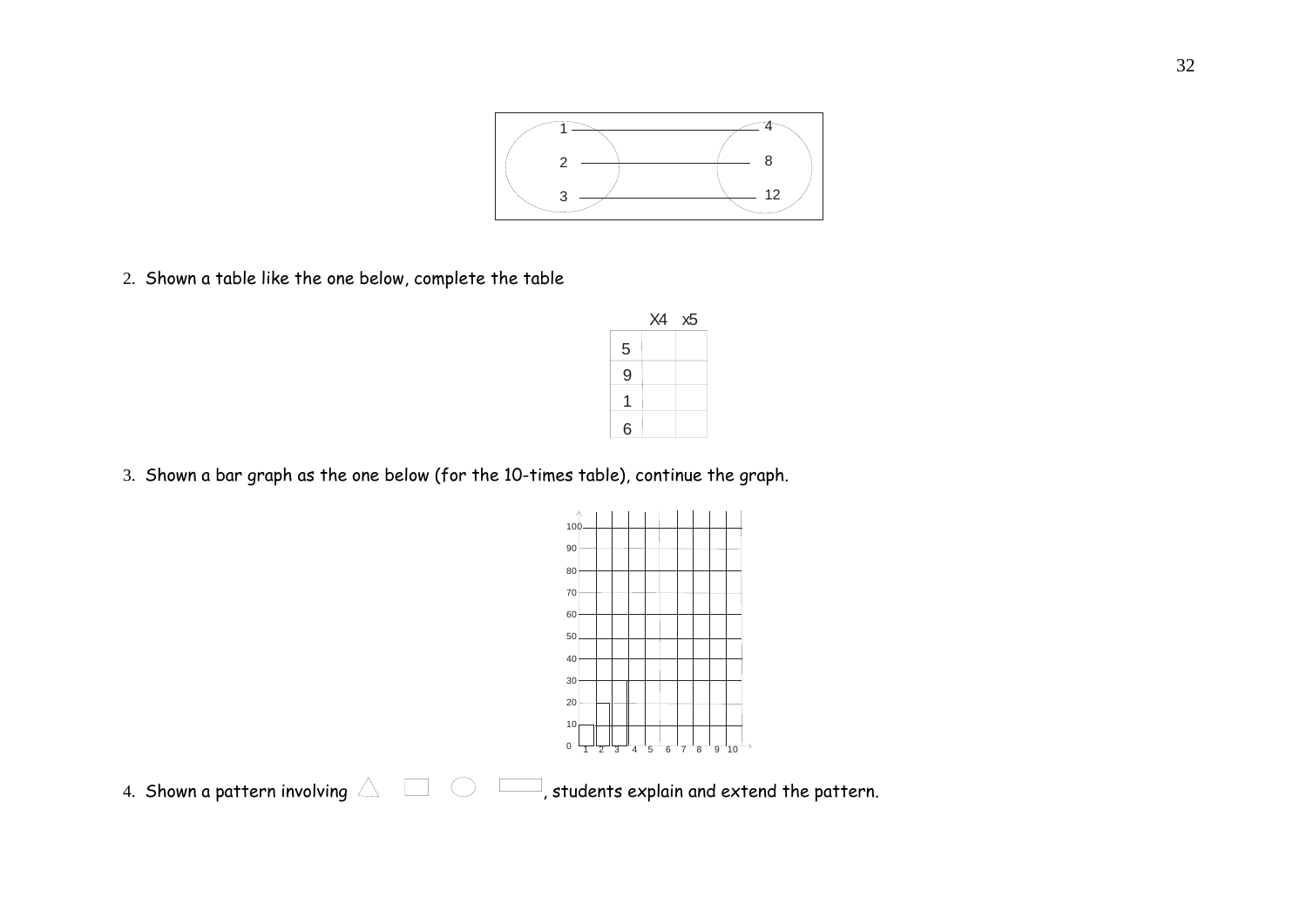### **AT 3 LO 2: Develop the concept of area Success Criteria**

- 1. Explain the term area
- 2. Compare the area of two shapes by counting the number of squares or rectangles that just cover it

#### **ACTIVITIES**

#### **Explain the term area**

1.1 Students observe as on the classroom floor the teacher draws two rectangles, one big and one small. Students are invited to tile the spaces within each rectangle using tiles made out of paper, or some other unit. Students are asked to say which surface required more tiles to cover and why. They are led to say that it takes more tiles to cover the large section than the small section because the large surface has a bigger area.

 NB: Students should use a variety of units and should be asked which are easier to use and which seem to give a better, more accurate answer. The students should be able to say that counters and coins are not as good as squares and triangles. Units which fit together without spaces are better for finding how much surface.

1.2 Students are placed in groups. Each group is given a piece of rubber in the shape of a square as well as paper. They use the paper to cover the surface of the rubber. Then they give the rubber a stretch and again use paper to cover its surface. They are led to make observation that the rubber's surface now requires more paper to be covered. They are challenged to explain this observation, that is, to say why the rubber's surface now requires more paper to be covered. They are led to suggest that the reason is that its area has increased. Does the rubber's surface cover more space after it is stretched? If it covers more space, its area is greater. Does a balloon's surface cover more space when the balloon is blown? Is the area of the balloon's surface greater when the balloon is blown? Does your skin cover more space when you enter adulthood? In other words, is the area of your skin greater when you become an adult?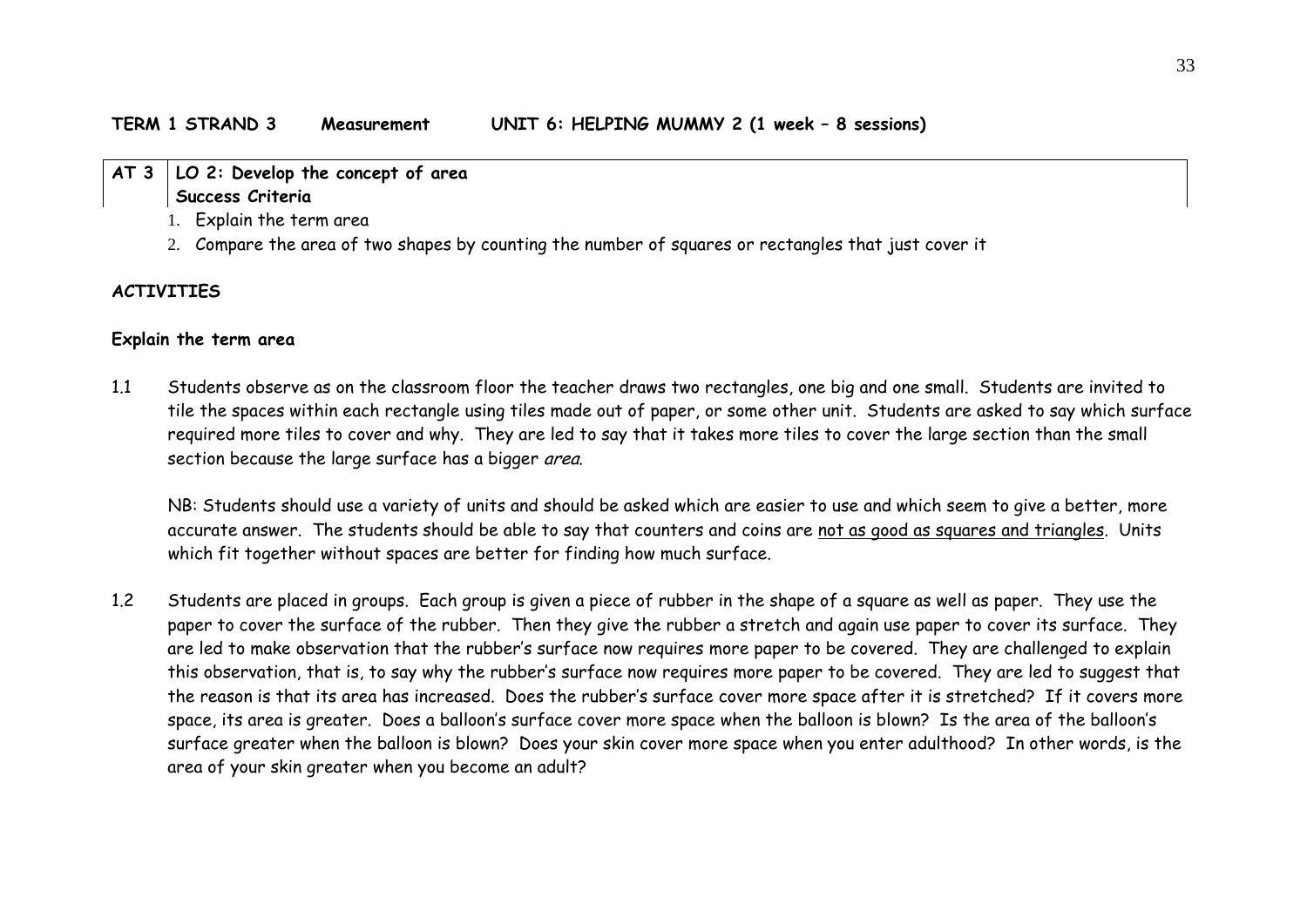1.3 Students discuss the advantage of using squares rather than, say, two-cent pieces as the unit to cover the surface of, say, an envelope. They are led to see that when the two-cent piece is used as the unit, tiny bits of the surface are left uncovered. And this means more error. With the square as the unit, we get a better result, because the tiny bits we could not cover are now covered.

### **Compare the area of two shapes by counting the number of squares or rectangles that just cover it**

- 2.1 Students are placed in groups. Each group is given two objects (a large-sized book and a smaller one, a large envelope and a smaller one, a desk top and a floor, etc.). Using tiles made out of firm paper, or some other units such as playing cards or newspaper, students cover the surface of each object. They are questioned to direct them to say which object has more surface. Students are led to make statements such as the large envelope has a bigger area, or the floor of their classroom has a greater area than the floor of a nearby classroom.
- 2.2 Students are given shapes whose areas are to be compared first by covering using some arbitrary unit such as squares, tickets, cards, etc., depending on their size. Students are led to conclude that shape B has the greater area.



- 2.3 Students are given shapes drawn on squared paper. They are asked to count the number of squares or triangles to find the areas of the shapes.
- 2.4 Students are placed in groups. Each group is given two leaves of different sizes. Students trace each on squared paper and find the area of the surface of each by counting squares.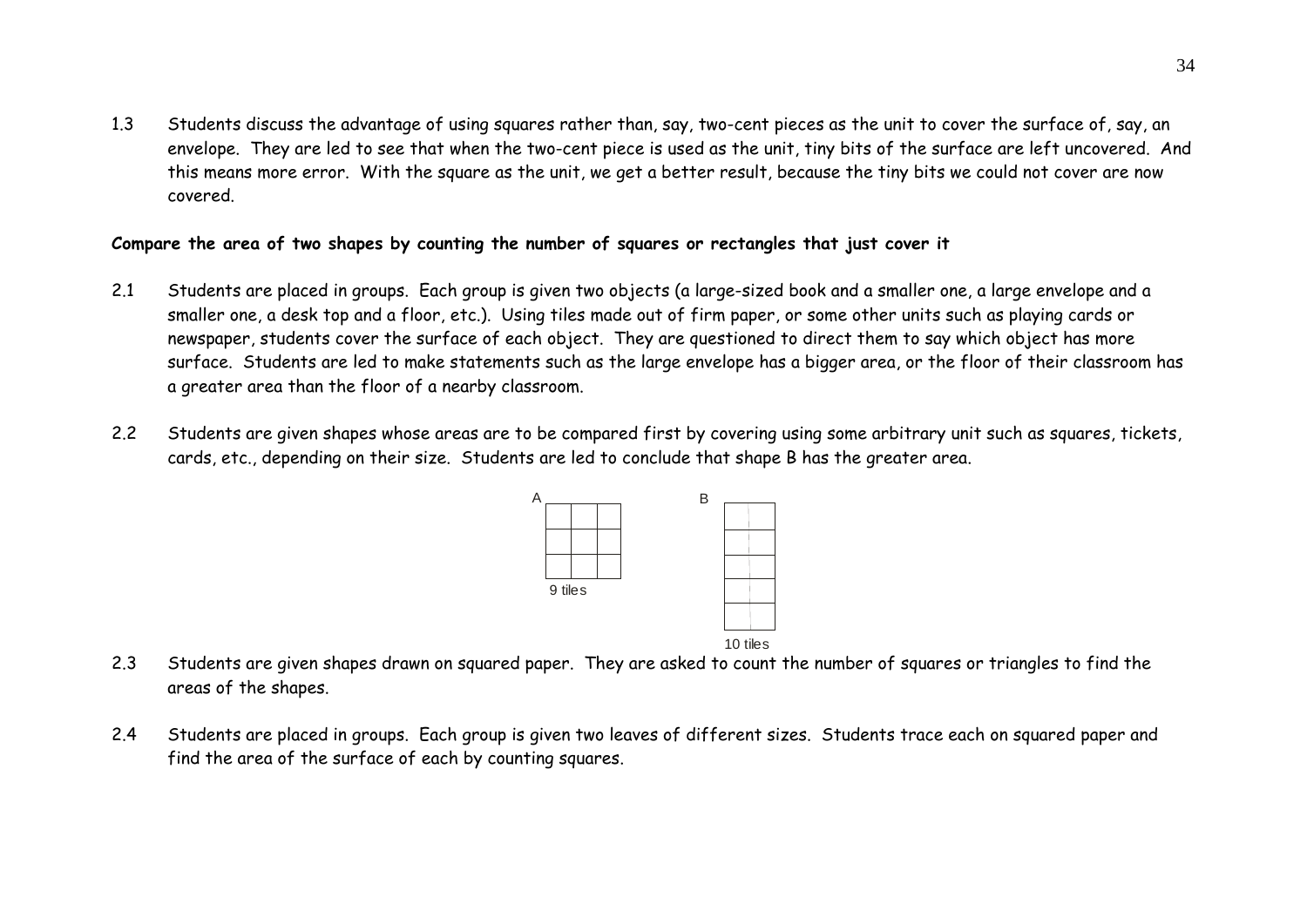



2.5Students are given cut-out squares. They use the squares to cover the shapes to find their area. Example:



### **RESOURCES**

Cut-out squares, objects in the classroom, paper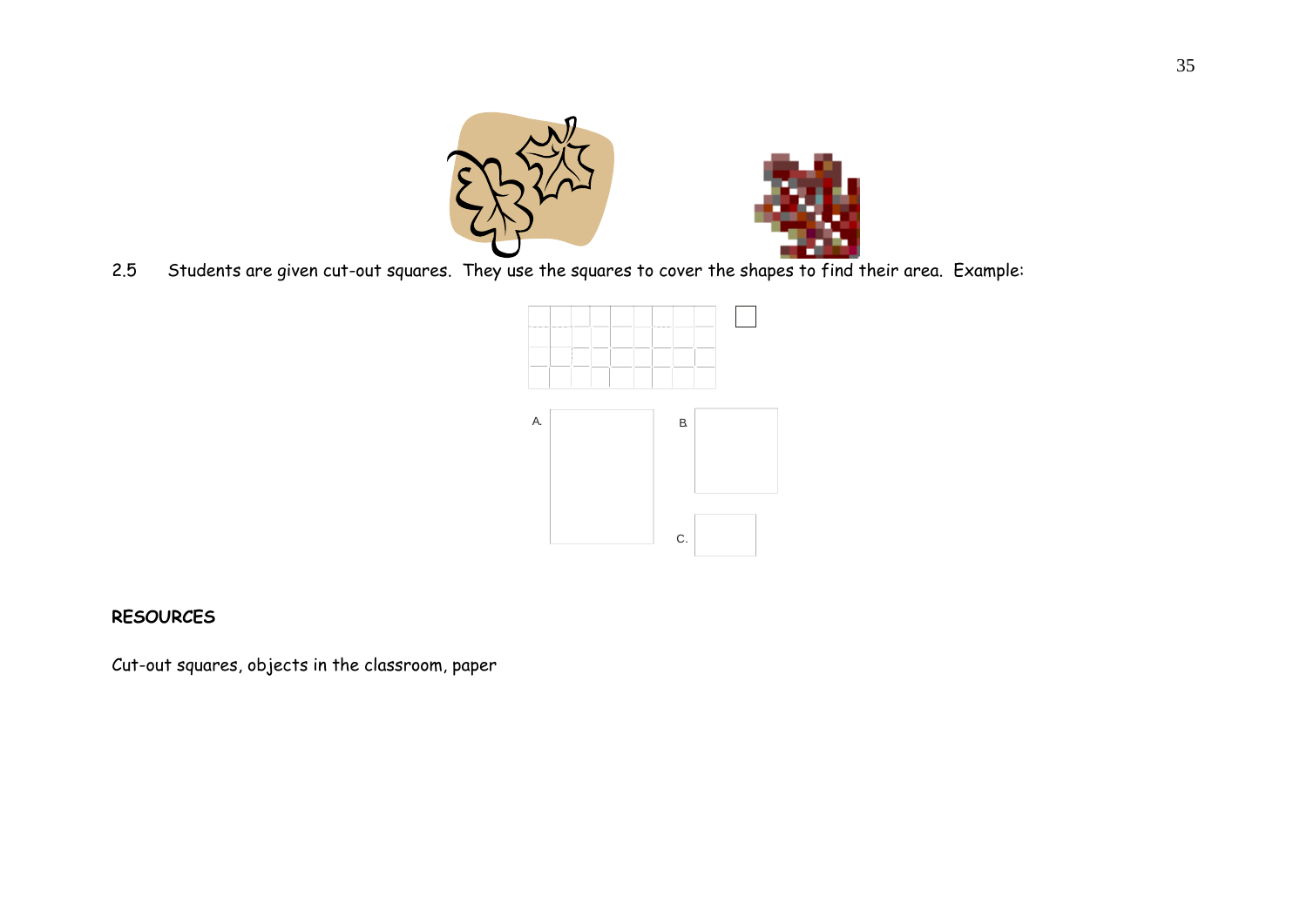### **ASSESSMENT**

Shown some figures, can indicate

- a. What the area of each is.
- b. Which has the greatest area
- c. Which has the same area
- d. Which has the smallest area

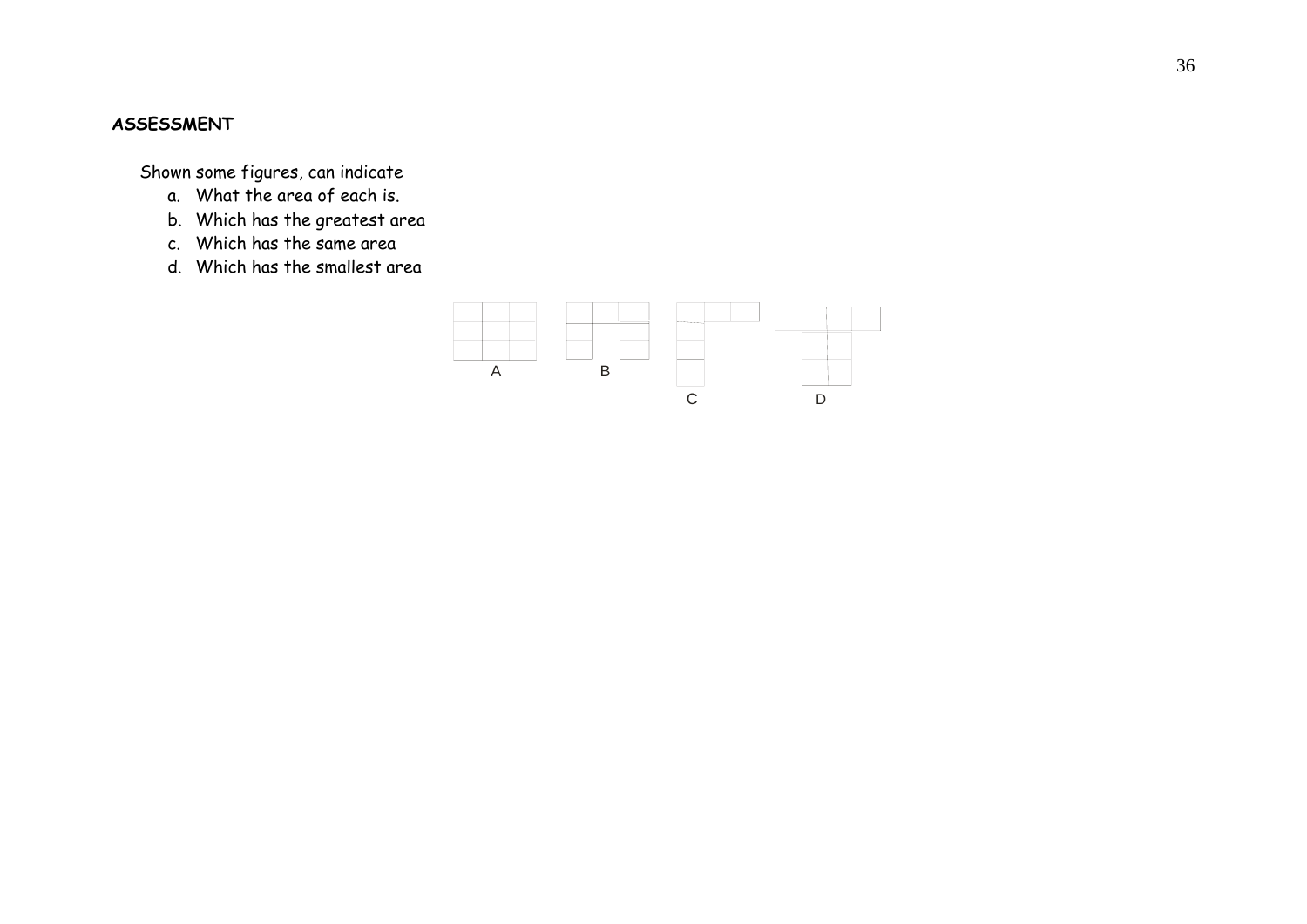| No. of<br><b>UNITS</b><br><b>SESSIONS</b><br>UNIT 1: ON THE BEACH - Number $(+ \& -)$<br>24<br>ATI: LO3<br>Success Criteria 1 - 5<br>UNIT 2: OUT OF THE BOX - Geometry (2-D shapes)<br>12<br>AT 2: LO 2<br>Success criteria: 1 - 4 | <b>TERM 2 SUMMARY</b>                          |  |  |
|------------------------------------------------------------------------------------------------------------------------------------------------------------------------------------------------------------------------------------|------------------------------------------------|--|--|
|                                                                                                                                                                                                                                    |                                                |  |  |
|                                                                                                                                                                                                                                    |                                                |  |  |
|                                                                                                                                                                                                                                    |                                                |  |  |
|                                                                                                                                                                                                                                    |                                                |  |  |
|                                                                                                                                                                                                                                    |                                                |  |  |
|                                                                                                                                                                                                                                    |                                                |  |  |
|                                                                                                                                                                                                                                    |                                                |  |  |
|                                                                                                                                                                                                                                    |                                                |  |  |
|                                                                                                                                                                                                                                    | UNIT 3: HELPING MUMMY - Measurement (capacity) |  |  |
| 8<br>AT 3: LO 3                                                                                                                                                                                                                    |                                                |  |  |
| Success criteria: 1 - 3                                                                                                                                                                                                            |                                                |  |  |
| 12<br>UNIT 4 : GOING SHOPPING - Statistics                                                                                                                                                                                         |                                                |  |  |
| AT 4: LO 1                                                                                                                                                                                                                         |                                                |  |  |
| Success criteria: 1 - 3                                                                                                                                                                                                            |                                                |  |  |
| 12<br>UNIT 5: ON THE BEACH - Number $(X, \div)$                                                                                                                                                                                    |                                                |  |  |
| AT 1: LO 3                                                                                                                                                                                                                         |                                                |  |  |
| Success criteria 6 - 7                                                                                                                                                                                                             |                                                |  |  |
| 8<br>UNIT 6: HELPING MUMMY - Measurement (mass)                                                                                                                                                                                    |                                                |  |  |
| AT 3: LO 4                                                                                                                                                                                                                         |                                                |  |  |
| Success criteria 1 - 5                                                                                                                                                                                                             |                                                |  |  |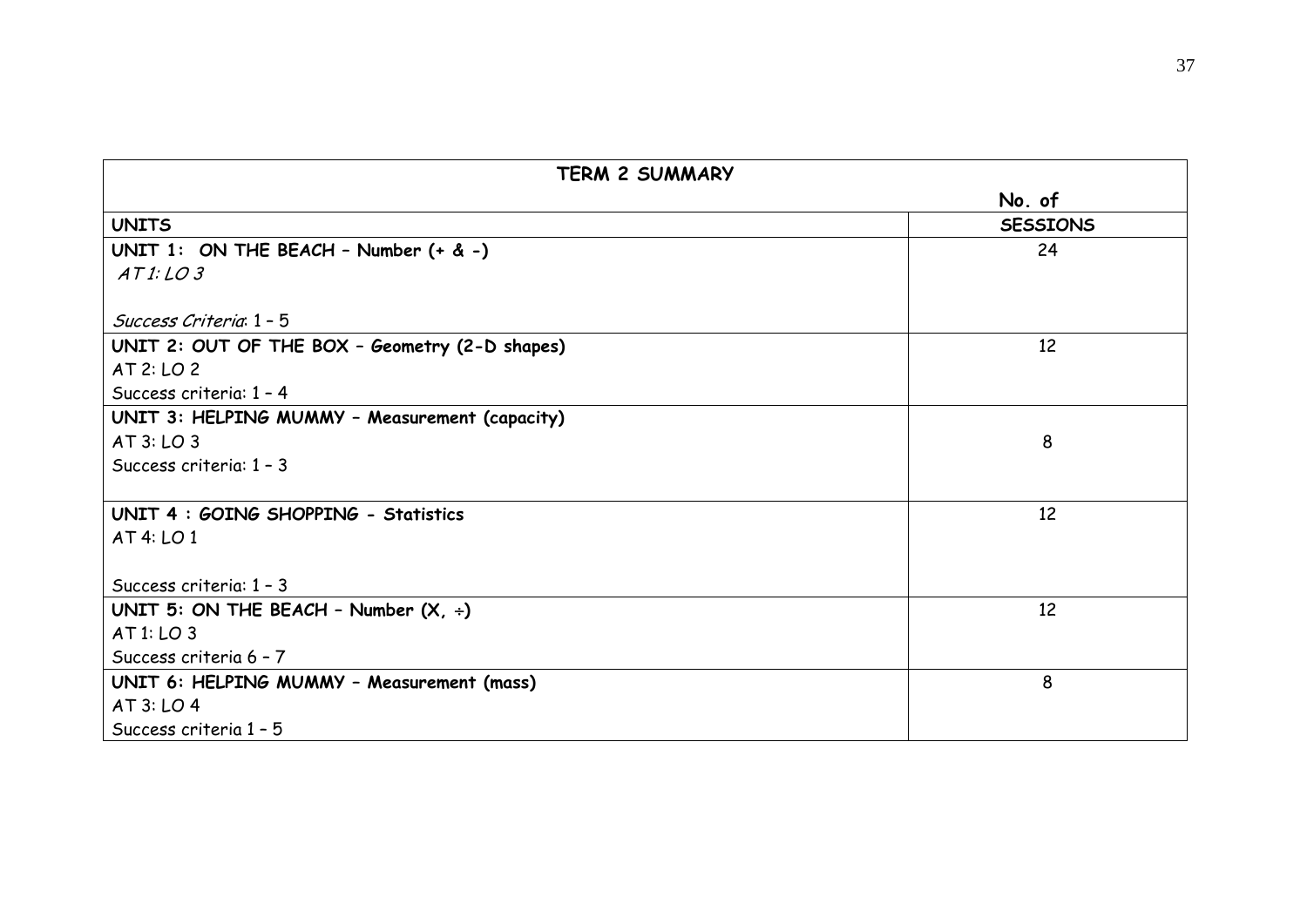# **UNIT PLAN WITH SUGGESTED TEACHING, LEARNING & ASSESSMENT ACTIVITIES**

**TERM 2 STRAND 1 Number UNIT 1: ON THE BEACH (3 weeks – 24 sessions)** 

# **AT 1 LO 3: Create and solve real life problems involving addition and subtraction with numbers up to 10 000 and involving multiplication and division of numbers up to two digit numbers.**

## **Success Criteria**

- 1. Explain and use several strategies to recall the basic facts for addition and subtraction.
- 2. Discuss and use several strategies to add a 1, 2, 3 or 4-digit number to a 1, 2 or 3-digit number, without and with regrouping, totals up to 10 000 in real life settings.
- 3. Discuss and use several strategies to subtract a 1, 2, 3 or 4-digit number from a 4-digit number, without and with regrouping in real life settings.
- 4. Create and solve problems involving addition and subtraction of whole numbers with totals up to 10 000.
- 5. Discuss and use several strategies (e.g., concrete objects, skip counting, properties of multiplication, bingo and card games) to develop the multiplication basic facts for the 2 to 10 times tables.

## **ACTIVITIES**

## **Explain and use several strategies to recall the basic facts for addition and subtraction.**

1.1 Students are related a story. Let's think of ourselves as dollars. On a particular day, someone counting us finds that our number is 20, which is the same as 4 fives. Now the person may wish to remove (or take away) 5 from our number. Is there another way to say this? The person wants to work out the answer for the expression 20 – 5. Once the subtraction work is done, the person has the following fact: 20 – 5 = 15. Students are asked to write more subtraction facts involving 20.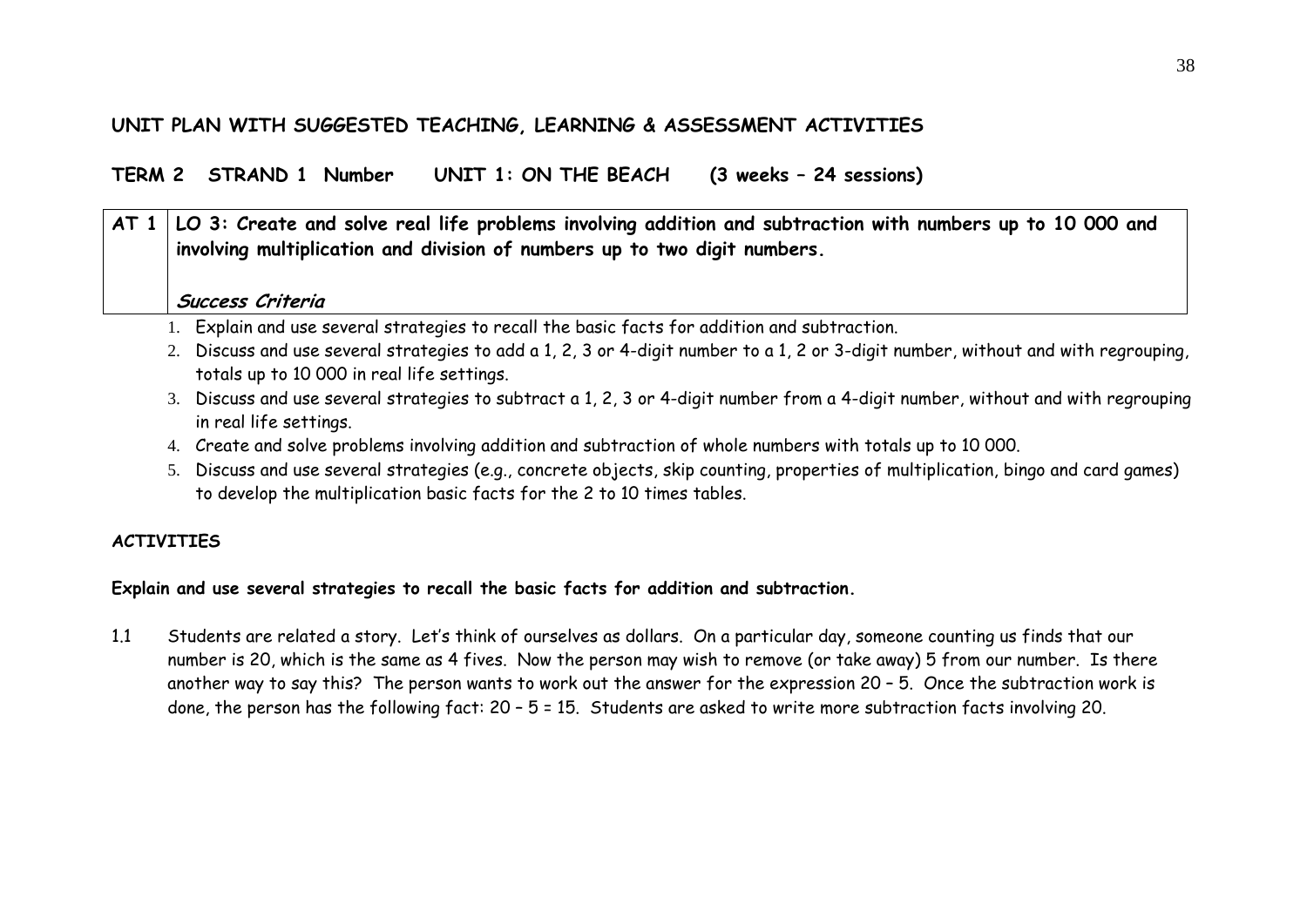| $20 - 0 =$ | $20 - 11 =$ |
|------------|-------------|
| $20 - 1 =$ | $20 - 12 =$ |
| $20 - 2 =$ | $20 - 13 =$ |
| $20 - 3 =$ | $20 - 14 =$ |
| $20 - 4 =$ | $20 - 15 =$ |
| ٠          |             |
| ٠          |             |

.

2 Students are led through a similar exercise using the expression  $\boxed{200$  - 20 instead of the expression  $\boxed{20$  - 5  $}$ . 1.2

.

- 1.3 Students are questioned to notice relationship, to see the way addition and subtraction are related. They are led to write families of facts for groups of numbers, such as (i) 13, 12, 25 and (ii) 6, 18, 24
- 1.4 Let us think of ourselves as members of a family. Our number is 5. What number results if someone takes away 2 from our number? In other words, what is the answer to the expression  $5 - 2$ ? The answer is 3. So we have the fact  $\sqrt{5-2}=3$ , which says we are left with our number being 3. What should someone now do to us to let our number be 5 again? Add 2 to 3. So  $\sqrt{5-2}$  = 3 means  $\sqrt{5}$  = 2 + 3. Students are asked to complete the following.

| $5 - 0 = 5$ | means | $5 = 0 + \_$ |
|-------------|-------|--------------|
| $5 - 1 = 4$ | means | $5 = +4$     |
| $5 - 2 = 3$ | means | $5 = 2 +$    |
| ä.          | ٠     |              |
| ٠           | ٠     |              |

1.5 Let us think of ourselves as stars. Our number is searched for and found to be 57. Now someone wishes to take 23 away from our number. This means someone wants to work out the answer to the expression 57 – 23. This is worked out to find the fact:  $\overline{57\cdot 23}$  = 34 We are left with our number being 34. What should someone now do to us to let our number be 57 again? Add 23 to 34. So  $\sqrt{57 - 23} = 34$  means  $\sqrt{57 - 23 + 34}$ 

. . .

1.6 [NB: Students can be shown a 50 dollar note and a 20 dollar note in the following activity.] Students are told a story to orient them to the fact that subtraction is the reverse of addition. On the number line, we get to 70 when we start with 50. We do so by adding 20 to 50. But if we have 70 as the result, we can get back to what we had in the beginning. We can do so by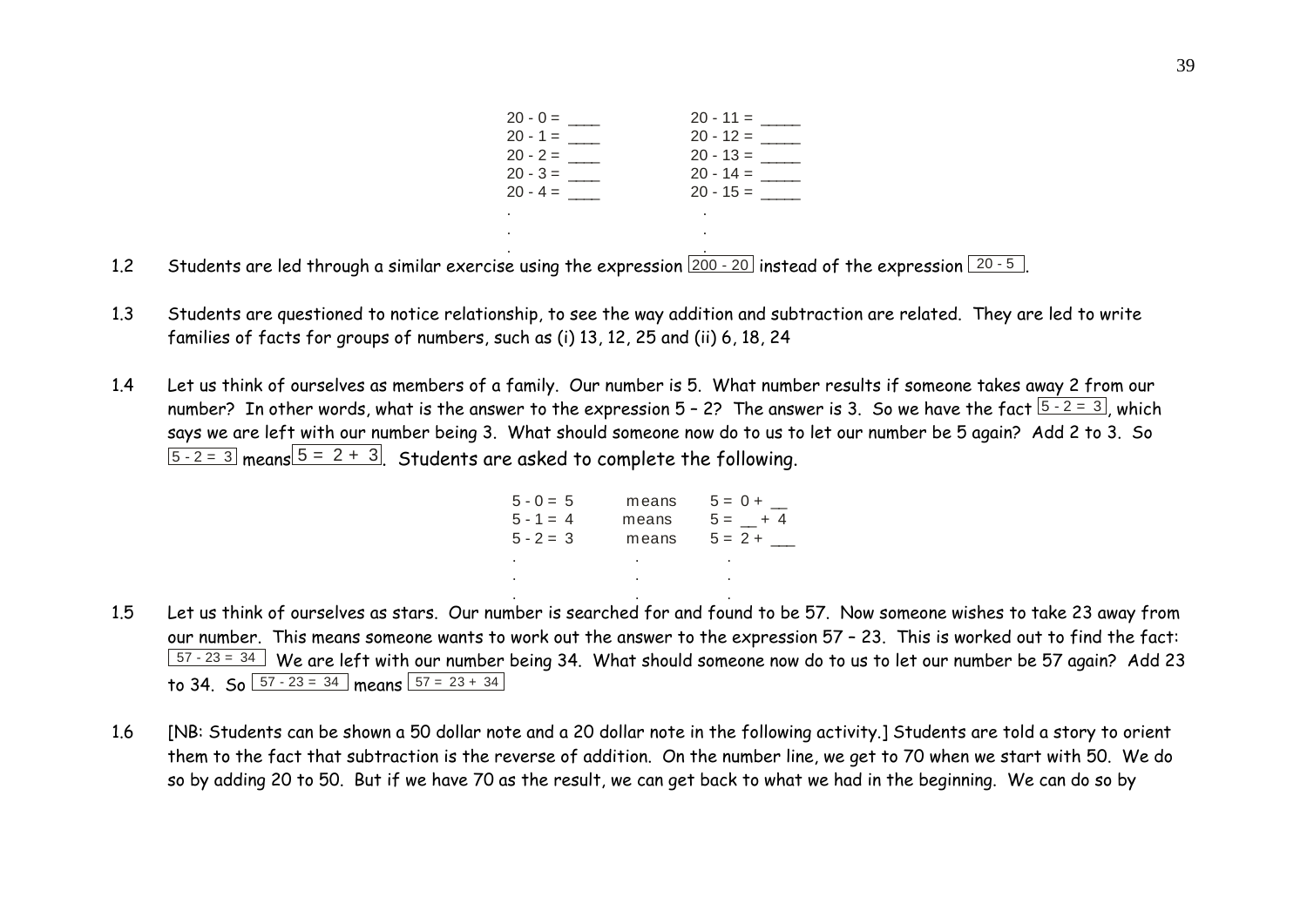reversing the addition. We can do so by removing from the 70 what we added to get it. Another way to say remove is to say subtract. So we can get back to 50 by subtracting 20 from 70.

To say 20 is subtracted from 70, one writes the expression 70 – 20. This is often read as "70 minus 20." Once the 20 is removed, we are left with 50. So this is just another way of saying 70 – 20 is 50, or saying the sentence "70 – 20 = 50".

We must remove a number if we make a purchase. For example, look at a girl as she enters the bread shop with 50 dollars. Once inside, she makes a purchase. To the shopkeeper, she says, "May I have 20 dollars bread please."

"Twenty dollars bread is bread worth 20 dollars." Once she accepts this much bread from the shopkeeper, she is expected to give the shopkeeper what the bread is worth. She is expected to give the shopkeeper 20 dollars. She may give the shopkeeper 50 dollars from which to take 20 dollars. This is said if we write the expression 50 – 20. The result is the "change" she must receive. So she must receive 30 dollars.

#### **Discuss and use several strategies to add a 1, 2, 3 or 4-digit number to a 1, 2 or 3-digit number, without and with regrouping**

2.1 Students are exposed to base ten materials both in concrete and pictorial forms. They are allowed to use materials to add 3 or 4-digit numbers without regrouping. Example:

| 154    |  | $\begin{array}{c} \square \ \square \ \square \ \square \end{array}$ |
|--------|--|----------------------------------------------------------------------|
| $+235$ |  | <b>0000</b>                                                          |
|        |  |                                                                      |

- 2.2Students are shown 3 or 4-digit numbers on flash cards, examples:  $\frac{4853}{379}$   $\frac{546}{546}$ . They are asked to select any 2 or 3-digit numbers that can be added to get the numbers shown on the cards.
- 2.3 Students are allowed to manipulate concrete materials to add using different materials to represent each place value. They are presented with worksheet with columns, as illustrated.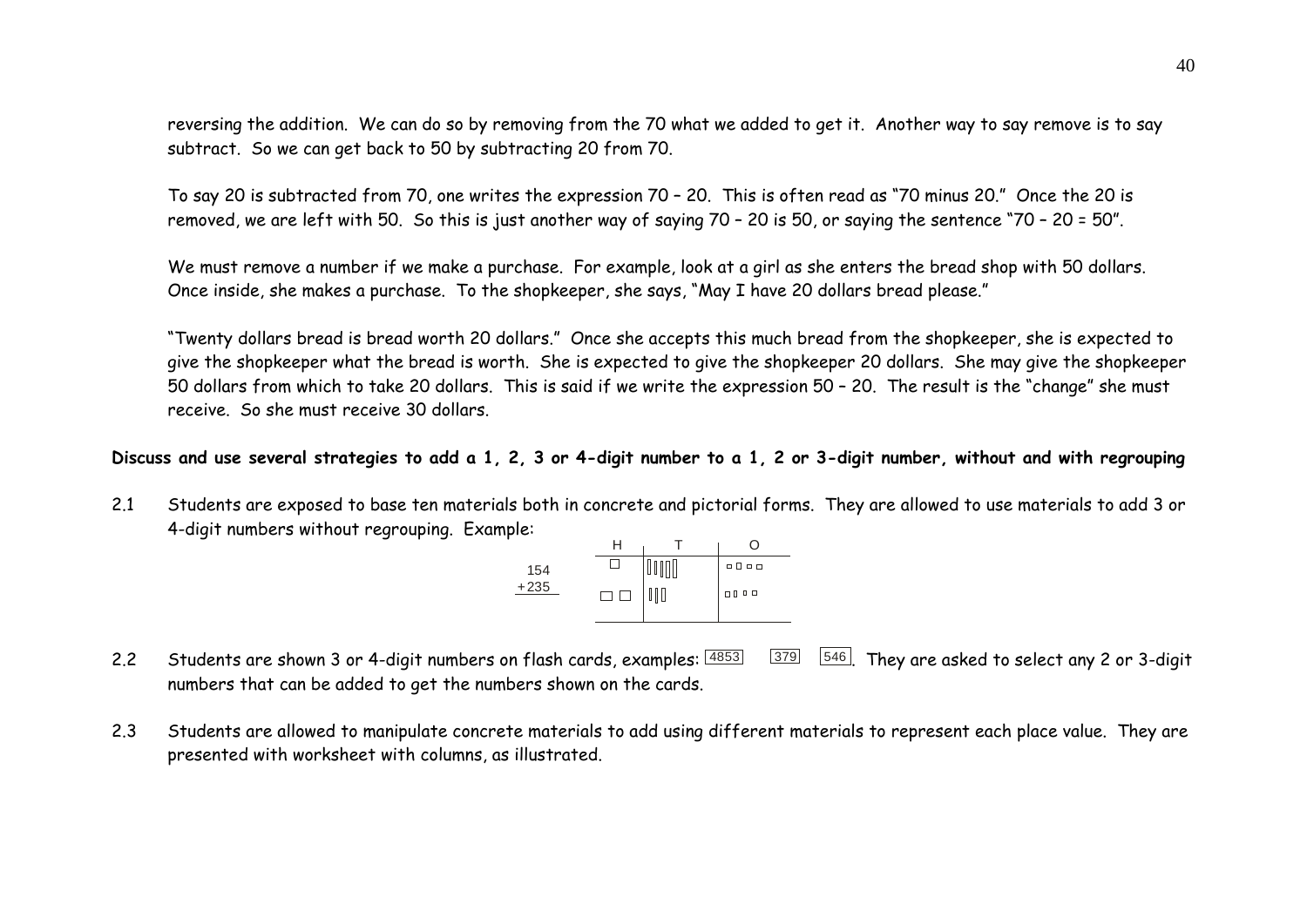

**Discuss and use several strategies to subtract a 1, 2, 3 or 4-digit number from a 4-digit number, without and with regrouping in real life settings.** 

3.1 Students are presented with a number puzzle as shown and allowed to colour the shapes that have answers higher than 200. What picture do you see?



#### **Create and solve problems involving addition and subtraction of whole numbers with totals up to 10 000.**

- 4.1 Students are engaged in discussing and analysing the following problem with the teacher, stating what they think is needed to solve problems. The Parent Teacher Association planned a barbeque.
	- a. The printers delivered 357 adult tickets and 298 children's tickets to the school. What was the total number of tickets delivered?
	- b. The sale of tickets was going well. Class 2B had already sold 164 tickets and class 4C had sold 145 tickets. How many more tickets had 2B sold than 4C?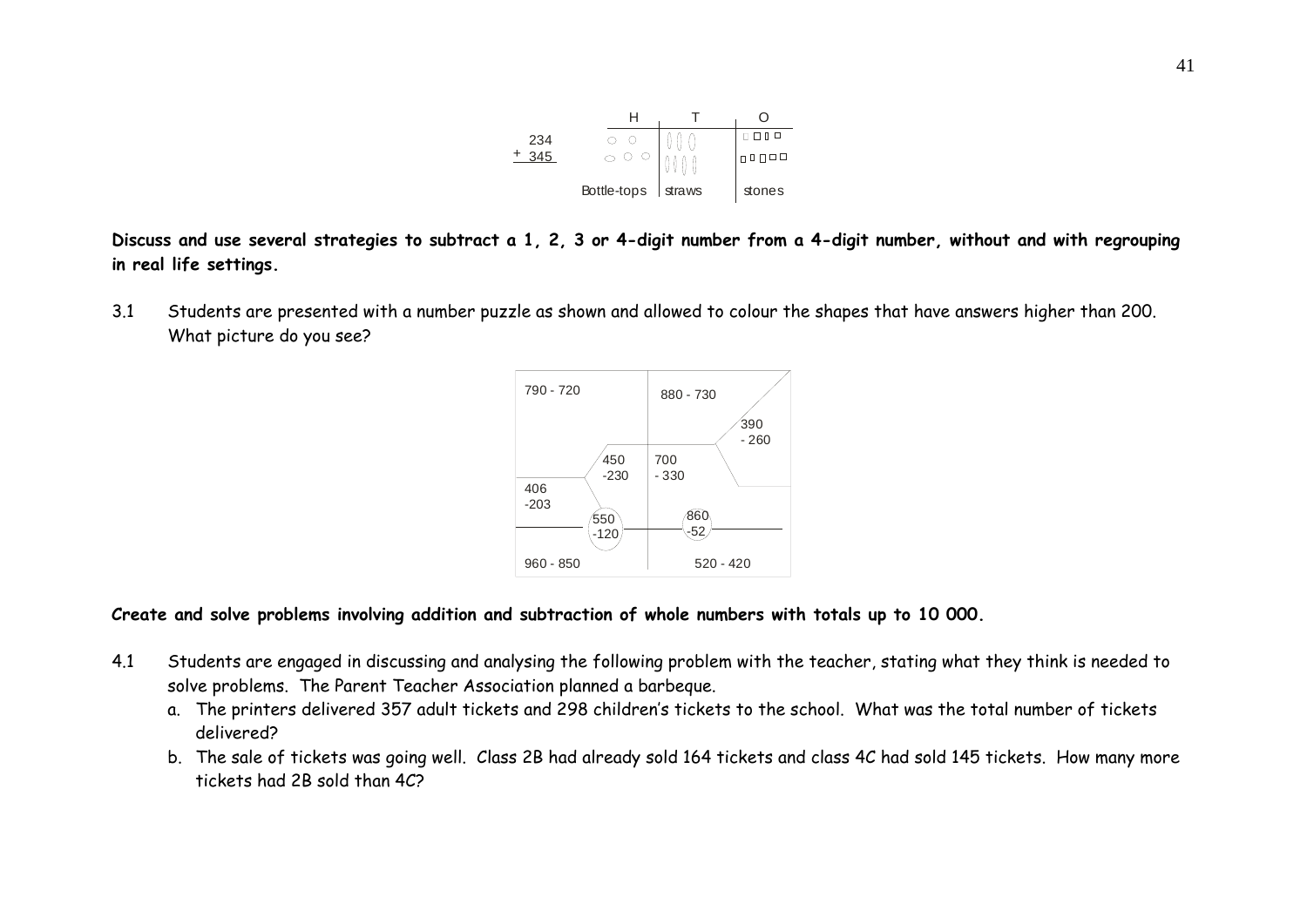- c. The PTA had to work out how to seat everyone. They could seat 124 people in the school hall, 234 under a tent on the field and 188 more under another tent in the parking lot. How many more people would be seated under tents than in the school?
- 4.2Students are told a story which leads them to create/ write problems of their own involving either addition or subtraction.
- 4.3Students write a series of five subtraction problems and provide answers to them.
- 4.4 Students go on a "subtraction outing" to find as many subtraction questions/ problems that have 247 as the answer. This is repeated for addition, using other answers.

**Discuss and use several strategies (e.g., concrete objects, skip counting, properties of multiplication, bingo and card games) to develop the multiplication basic facts for the 2 to 10 times tables.** 

5.1 Students are allowed to memorise the multiplication table (the 2 to 10 times). Pairs are made using a playing card. Students play card games. The student who picks up two cards (9, 2) has to answer 18. They complete the following tables.

| X                        | 1 | $\sqrt{2}$ | $\ensuremath{\mathsf{3}}$ | 4 | $\mathbf 5$ | $\,$ 6 $\,$ | $\overline{7}$ | 8 | 9 |
|--------------------------|---|------------|---------------------------|---|-------------|-------------|----------------|---|---|
| 1                        |   |            |                           |   |             |             |                |   |   |
| $\overline{c}$           |   |            |                           |   |             |             |                |   |   |
| 3                        |   |            |                           |   |             |             |                |   |   |
| $\overline{\mathcal{A}}$ |   |            |                           |   |             |             |                |   |   |
| $\frac{5}{6}$            |   |            |                           |   |             |             |                |   |   |
|                          |   |            |                           |   |             |             |                |   |   |
| $\overline{7}$           |   |            |                           |   |             |             |                |   |   |
| 8                        |   |            |                           |   |             |             |                |   |   |
| 9                        |   |            |                           |   |             |             |                |   |   |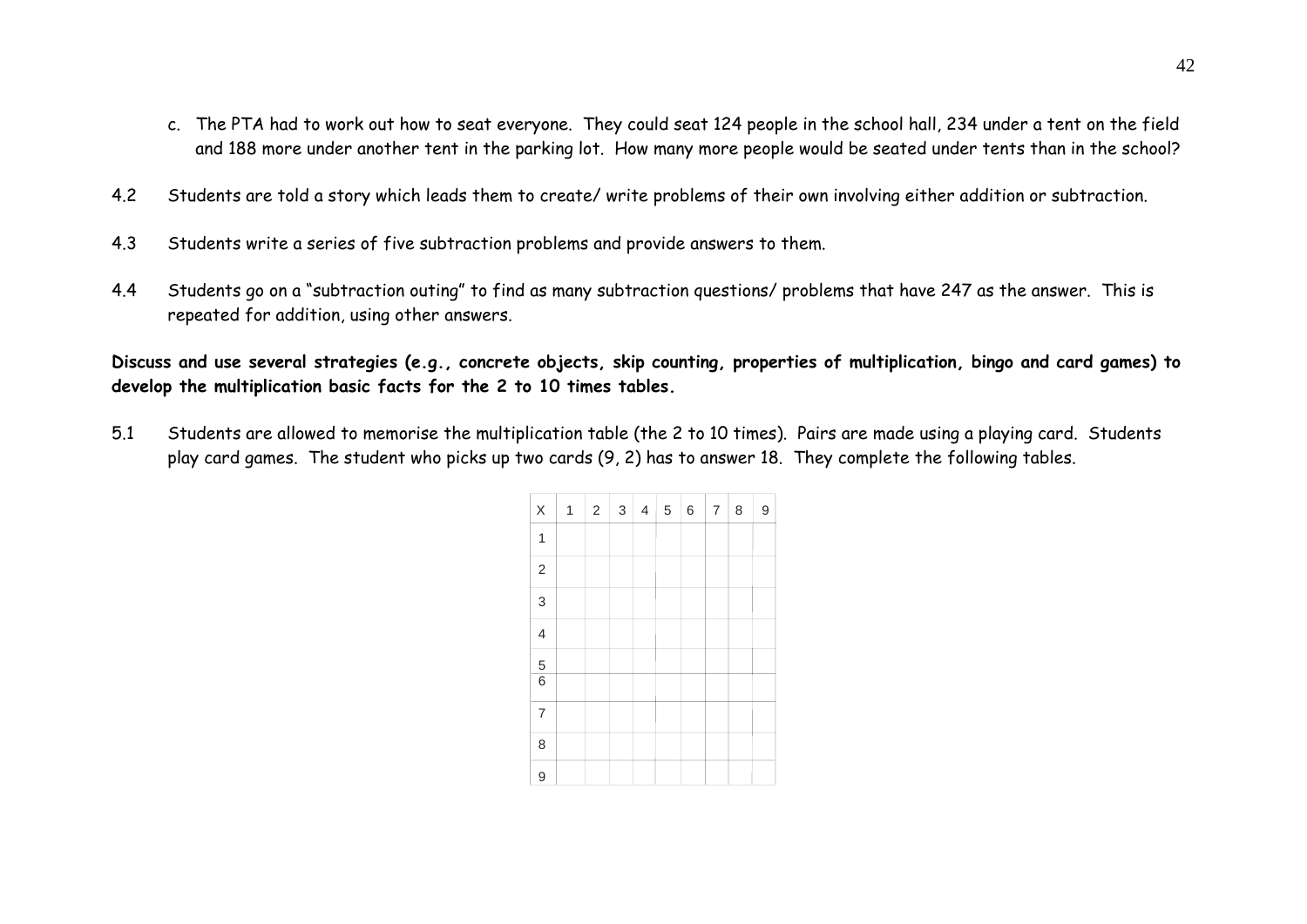#### **RESOURCES**

Concrete objects, bingo games, number cards, crayons, puzzles, worksheets

### **ASSESSMENT**

- (a) Mr. John has a bag of 20 mangoes. He wants to put them into bags of 2. Show 10 different ways he could bag the mangoes using basic addition facts. The first one is done for you. E.g. 1 and 9
- (b) Tom has 3 500 dollars in his account at the bank. He made a withdrawal of 952 dollars to pay for a DVD and deposited half the amount a little while later. How much money does he now have on his account?

**TERM 2 STRAND 2 Geometry UNIT 2: OUT OF THE BOX (1 – 2 weeks – 12 sessions)** 

# **AT 2 LO 2: Investigate properties of 2-D shapes in terms of lines and angles Success Criteria**

1. Sort 2-D shapes in terms of lines and angles.

- 2. Explain what is a right angle.
- 3. Classify angles according to size as equal to, greater than or less than a right angle.
- 4. Explore and find right angles in the environment.

## **ACTIVITIES**

### **Sort 2-D shapes in terms of lines and angles.**

- 1.1 Students, in small groups, are given a variety of 2-D shapes and instructed to place the shapes in two groups. Students are questioned to say how they grouped the shapes and why. The activity is repeated, but this time placing the shapes in three groups.
- 1.2 Students, in small groups, are given a variety of 2-D shapes and instructed to sort the shapes into those with (i) 3 sides (ii) 4 sides (iii) 5 sides (iv) 3 angles (v) 4 angles, etc.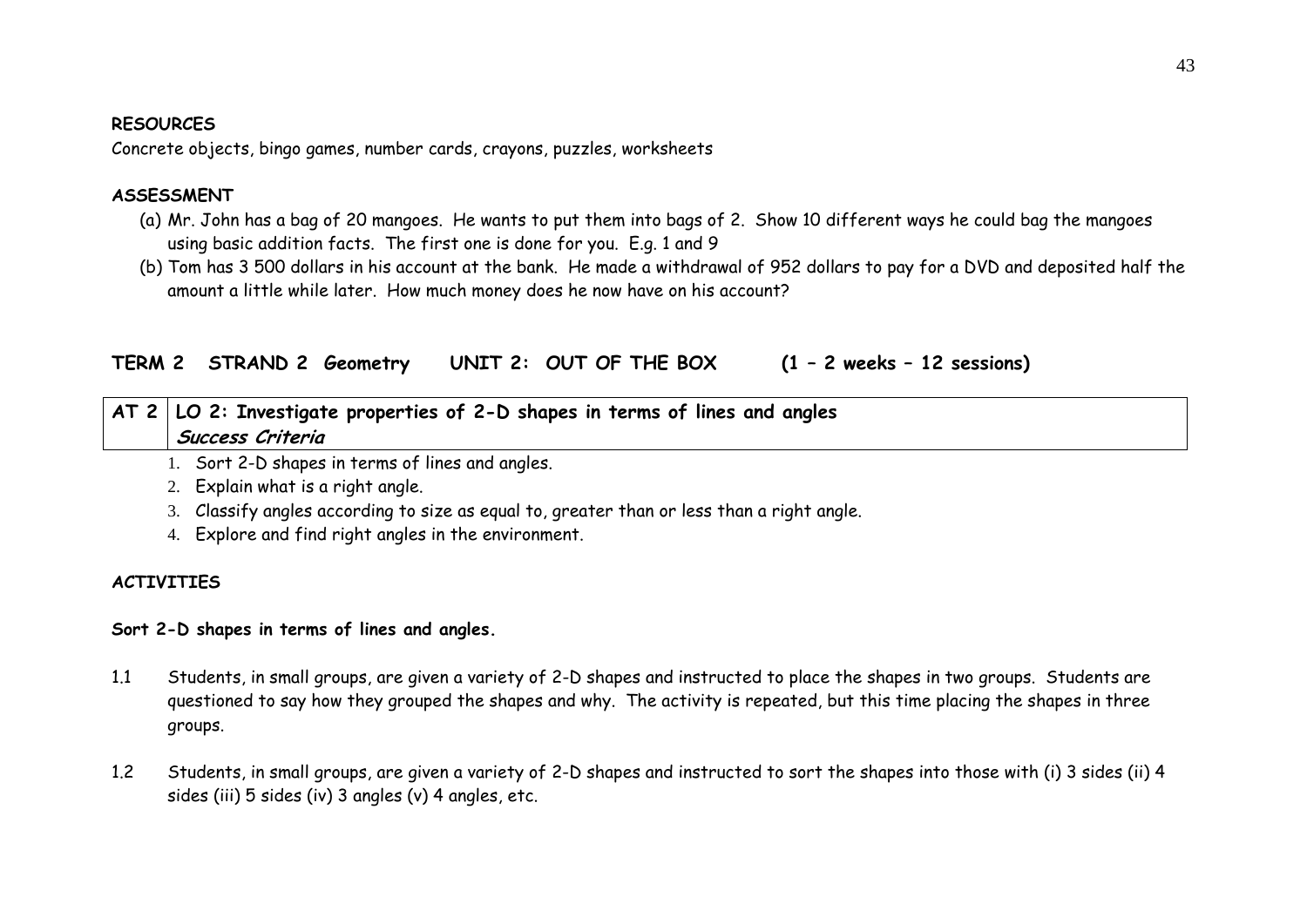- 1.3 Students observe as the shapes below are drawn on the board. Students are questioned on the shapes. Example:
	- (a) What is the name for each polygon?
	- (b) How many sides does each have?
	- (c) How many angles? (d) How many angles would a six-sided polygon have?



1.4Students are given a worksheet to complete

| Polygon | No. Of sides | No. Of angles |
|---------|--------------|---------------|
|         |              |               |
|         |              |               |
| C       |              |               |
|         |              |               |
| F       |              |               |
|         |              |               |
| ٦       |              |               |

Students use the information from the table to group polygons according to sides and angles.

| 3 sides | 4 sides | 5 sides | 6 sides |
|---------|---------|---------|---------|
|         |         |         |         |
|         |         |         |         |
|         |         |         |         |
|         |         |         |         |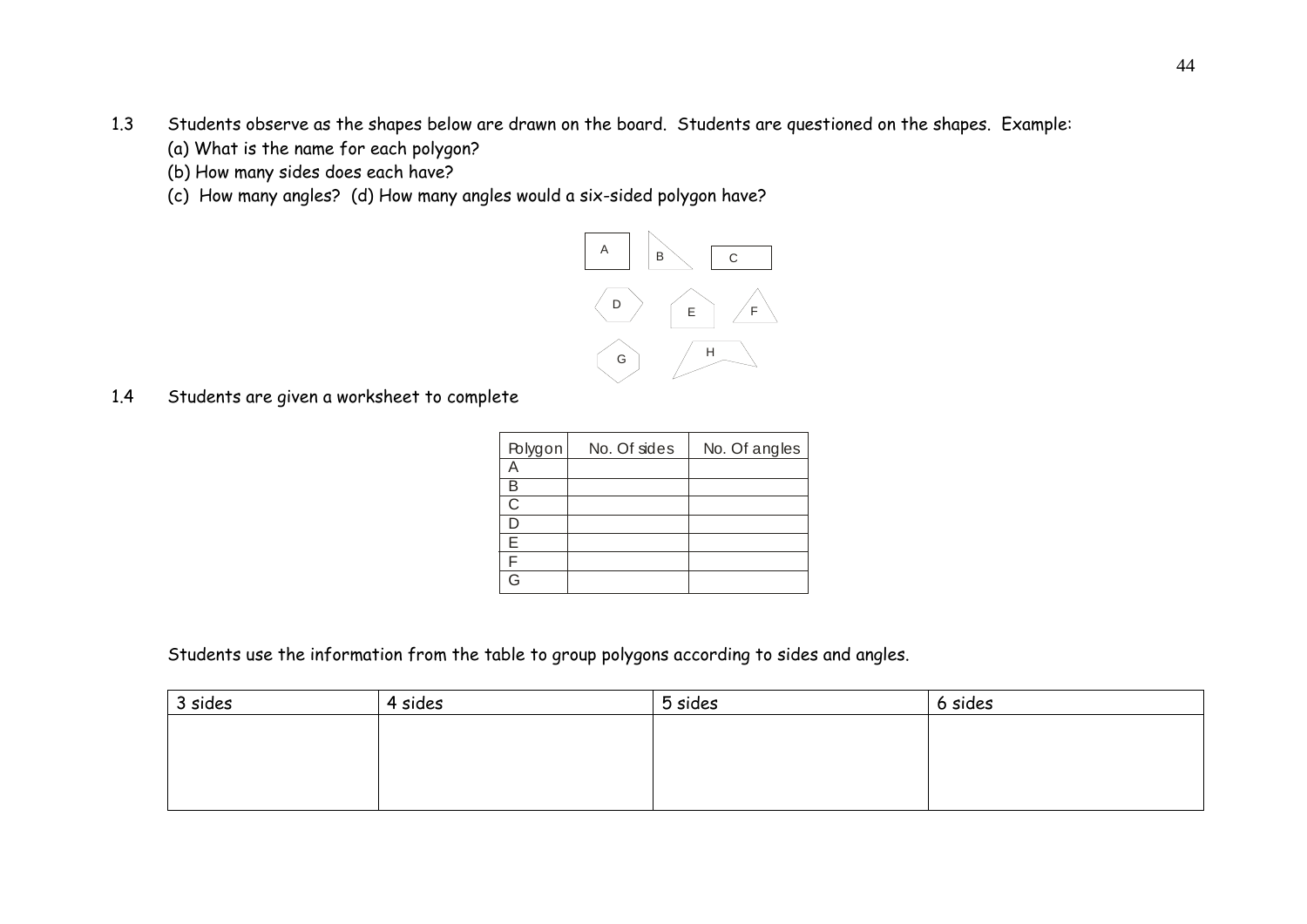## **Explain what is a right angle.**

- 2.1 Students are told a story of a world in which a piece of paper could not be folded, a world different from ours. Students engage in paper folding to make observations or illustrations of the following: A plane is a flat surface. [NB: Flat in the geometric sense means perfectly flat. A sheet of paper is not perfectly flat; but we can use it as a model.] In it are lines. (This is why a line appears to us if we fold the paper.) The lines in a plane can meet. (Students can be allowed to suggest how to illustrate this.) An angle results (is made) when any two lines meet. (Before the word "angle" is introduced, students can be allowed to suggest what happens when the lines meet.) The angle that appears may be a right angle. (When do we get a right angle? When the lines are perpendicular to each other.)
- 2.2 Students observe as teacher demonstrates how to make a right angle (how to ensure that the angle that appears is a right angle). For example, they watch as the teacher (a) folds a piece of paper (e.g. a page from an exercise book) in half and (b) folds it in half again to make a corner. Students are asked (allowed) to name the lines that meet to form the right angle. In their own words, students explain what a right angle is.
- 2.3[Page 29 from 'Geometry']

### **Classify angles according to size as equal to, greater than or less than a right angle.**

3.1 Students are told a story in which an angle appears in Tom's sight and he begins to think of its size. He asks questions, such as: Is it less than 90 degrees? Is it equal to 90 degrees? Is it greater than 90 degrees? Students are shown pictures of angles



They are allowed to use their right angle to sort the angles into those which are less than 90 degrees, those which are equal to 90 degrees and those which are greater than 90 degrees. They are then asked to complete a worksheet as suggested below.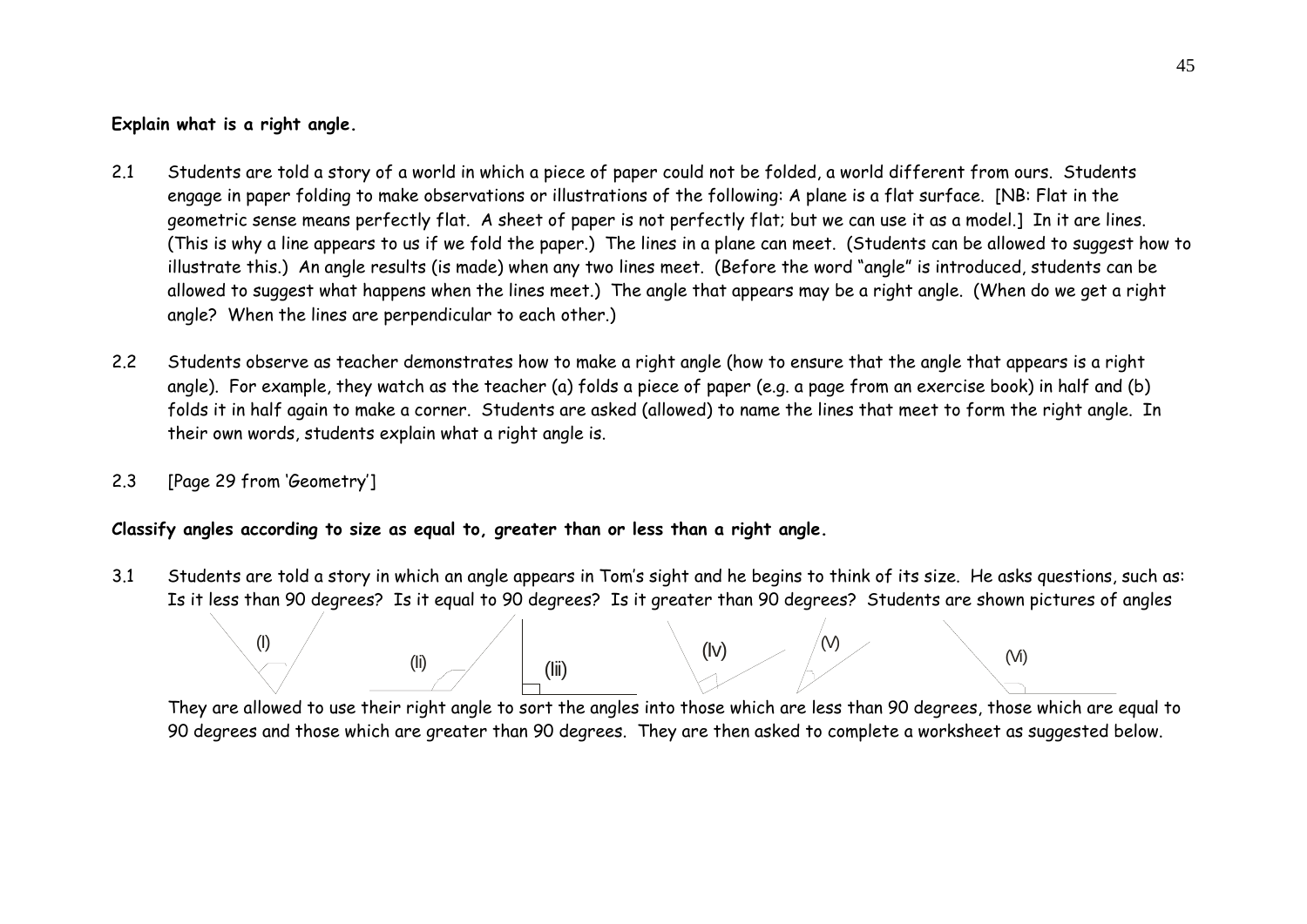| Less than | Equal<br>TO | than<br>More |
|-----------|-------------|--------------|
|           |             |              |

# **Explore and find right angles in the environment.**

4.1 Students are placed into groups. Each group explores the school yard and buildings. They are to identify places where right angles can be found.

### **RESOURCES**

Right angle testers, papers, 2D shapes, worksheets

# **ASSESSMENT**

1. Sort the shapes and complete the table.



|                                  |  |  | D E I | F |
|----------------------------------|--|--|-------|---|
| Number of sides                  |  |  |       |   |
| Number of angles                 |  |  |       |   |
| No. Of angles than right angle   |  |  |       |   |
| No. Of angles than right angle   |  |  |       |   |
| No. Of angles $=$ to right angle |  |  |       |   |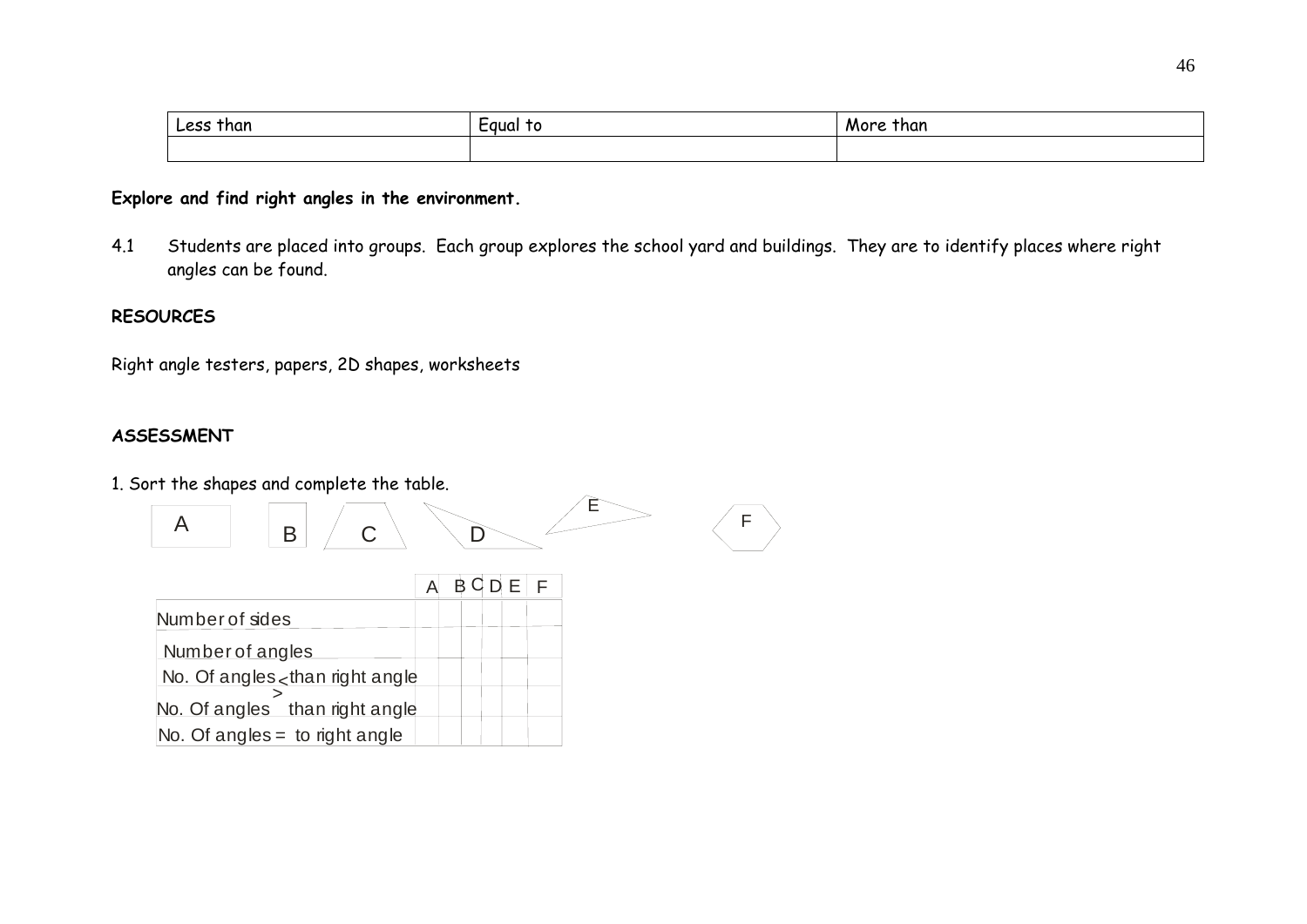### **TERM 2 STRAND 3 Measurement UNIT 3: HELPING MUMMY (1 week – 8 sessions)**

# **AT 3 LO 3: Compare capacities of different objects using basic standard units Success Criteria**

1. Justify the need for the litre as a unit of measure of capacity.

- 2. Compare estimates, measure and record the capacity of containers using the litre as a base for identifying  $\frac{1}{2}$ , 1/4 and  $\frac{3}{4}$  litre.
- 3. Solve simple real life problems involving capacity.

## **ACTIVITIES**

### **Justify the need for the litre as a unit of measure of capacity**

- 1.1 Students are told a story in which someone enters a lab and sees some containers that she wants to fill. Students proceed to fill containers with water or sand using three different sized cups. Students are questioned to compare the answers. They discuss reasons for this. Not all cups have the same size, so there is a need for a standard unit.
- 1.2 They consider whether a tin container, for example, would receive less water after it is flattened a bit. (This is done by students first guessing or 'hypothesizing' what will happen and then proceeding to check by some experiment or demonstration suggested by some class member.)
- 1.3 From the containers in a pile, students take one at random and let a class member pour one cup of water (or sand) after another into it until it can receive no more water. Students note the number of cups it received and complete the statement: 'the tin's capacity is \_\_\_\_\_ cups.' Then a different student repeats the exercise using a cup of a different size. One cup of water (or sand) after another is poured until the container is filled to the brim. Again the number is noted and the result is used to complete the statement: 'the tin's capacity is \_\_\_\_ cups.' Students compare the answers and discuss why in this case we get different answers for the same capacity. Students are led to realise that not all cups have the same size, so in measuring capacity there is a need for a 'standard cup' or a standard unit (so that when different persons report the results of their measurement we know the size of the unit or 'cup' they are using). Students are informed that the standard unit we bring into use to measure capacity is from the metric system. It is called the litre.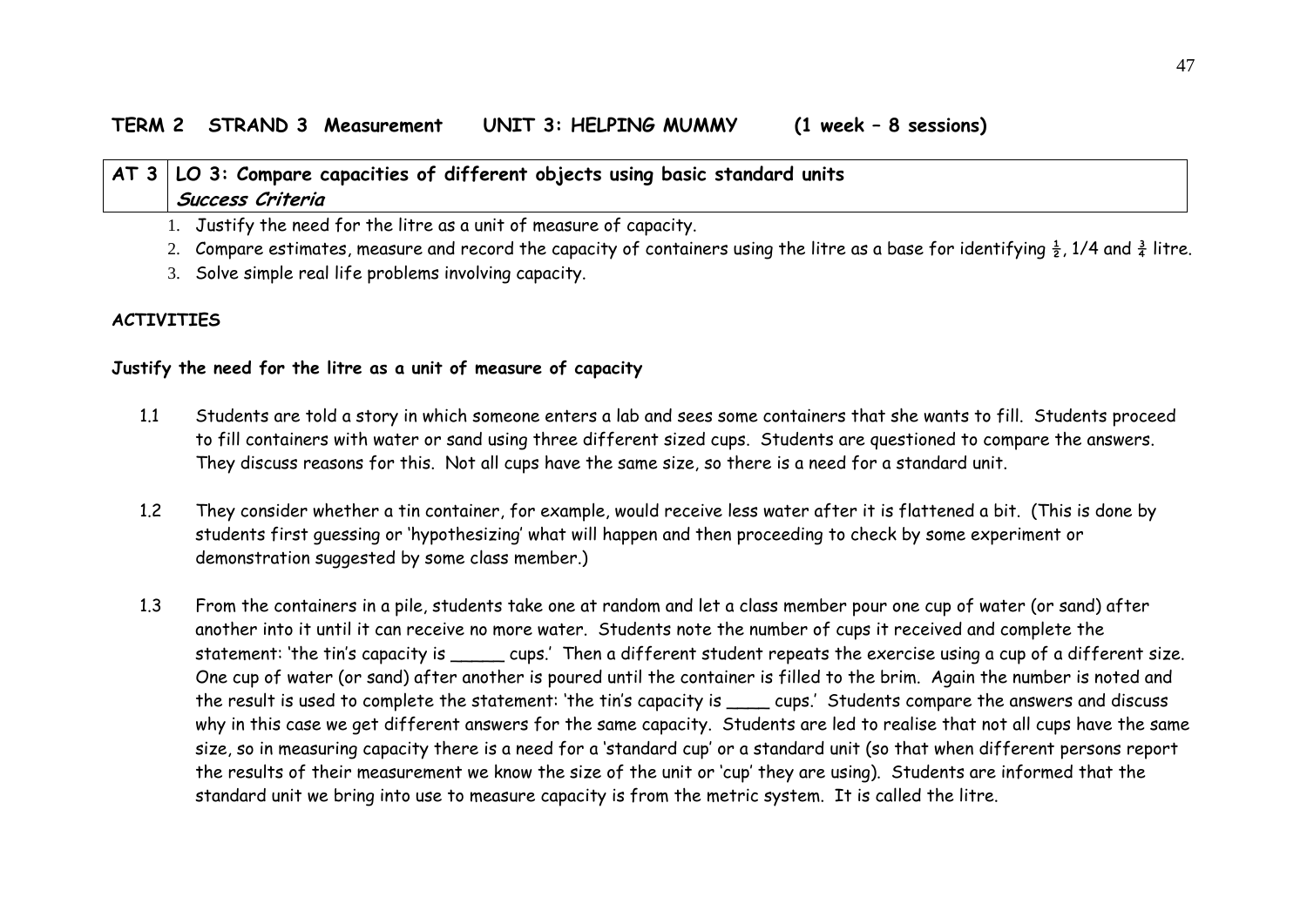- 1.4 Students are shown a litre bottle or can. They are involved in discussing how to produce half a litre. They are led to conclude that the can/bottle is first filled with water (or sand) to the brim. The material is then transferred to two similar containers in such a way that the water (or sand) level in both is the same. (That level can be marked, say, by elastic bands or by pen.)
- 1.5 Students are told a story that illustrates that an object's capacity (for, say, water) can change. Some friends consider a tin. Its capacity is measured. Then it is put in an environment in which it is flattened a bit by the pressure on it. Then its capacity is measured. So the object's capacity is measured before the operation and then after the operation. Possible results:

| .<br>Capacity before (in litres)           |  |
|--------------------------------------------|--|
| .<br>capacity<br>litres<br>ter (ın<br>at ' |  |

### Compare estimates, measure and record the capacity of containers using the litre as a base for identifying  $\frac{1}{2}$ , 1/4 and  $\frac{3}{4}$  litre

2.1 Students are given opportunities to estimate the capacity of each container in a given pile to the nearest  $\frac{1}{2}$  litre. Each object's capacity is measured using litre and half litre bottles. Then the results are presented in a table.

| Container | Estimated capacity (in litres) | Measured capacity (in litres) |
|-----------|--------------------------------|-------------------------------|
|           |                                |                               |
|           |                                |                               |
|           |                                |                               |
|           |                                |                               |
|           |                                |                               |

The results are compared.

2.2 Students are asked to mark a plastic cooking oil bottle or Carib Spring bottle in quarter litres. They do this using a cup holding a quarter of a litre marked by the teacher. (To produce the result, students with help by the teacher can produce as follows. The water from a one-litre container is transferred to two other containers so that each is filled to the same level.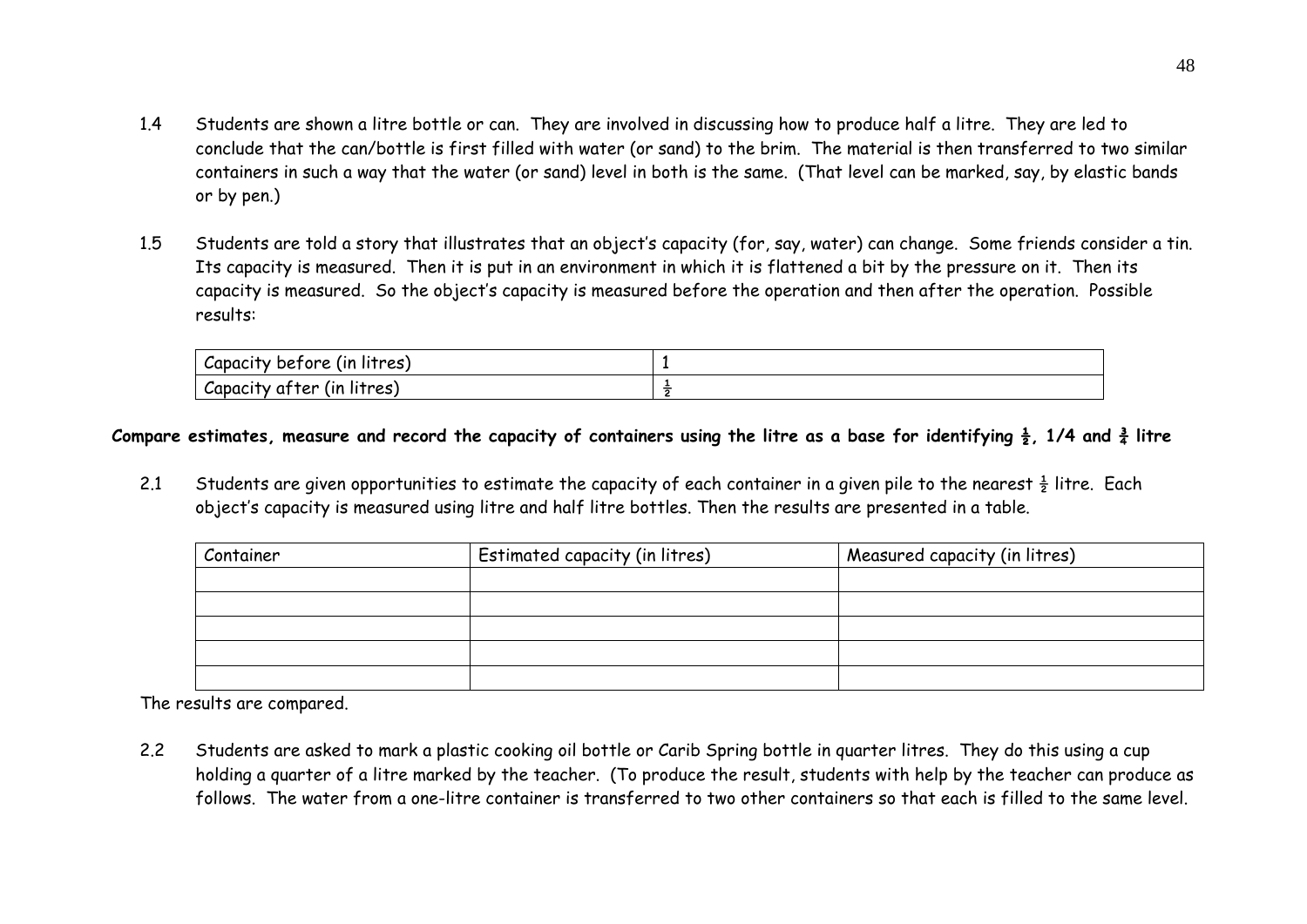The water from one of these is then transferred to two other containers so that each is filled to the same level. The water can now be poured into the bottle by first pouring a quarter litre and marking the level reached  $\frac{1}{4}$ . Another quarter litre is poured and the new level is marked  $\frac{1}{2}$ . Another quarter litre is poured and the new level marked  $\frac{3}{4}$ . The last quarter litre is poured and the level marked 1.) Students use the bottle graduated in  $\frac{1}{4}$  litres to measure the capacities of other objects, such as jugs, bowls, jars, milk bottles. To find the capacity of the mug, for example, students fill the mug with water, pour the water into the measuring bottle and read off the capacity. In reading these values, students are led to observe that the capacities in litre are usually not exactly  $\frac{1}{4}$ ,  $\frac{3}{2}$ , 1. They are taught to approximate to the nearest of these levels, using phrases like 'about half a litre', 'nearly three-quarters of a litre', 'just under a quarter litre'.

#### **Solve simple real life problems involving capacity**

- 3.1 Students are told a story in which Tom started a journey with his 1 litre fuel tank filled to the brim. At the end of the exercise, the tank is  $\frac{3}{4}$  litre filled. (They observe this illustrated using a container which has some holes so that sand falls off as a journey or a walk continues.) They calculate how much fuel Tom use on the journey.
- 3.2Students are placed in groups. Each group given five containers of capacities (in litre)  $\frac{1}{4}$ ,  $\frac{1}{2}$ ,  $\frac{3}{4}$ , 1, 2. With help by the teacher, students study or discover the relation of these objects or containers in terms of capacity.
	- i. Students are asked to fill container D (with sand or water). They observe whether in pouring the contents, they can fill containers A, B and C. They give reason for the answer or observation. (True or false: What D receives is enough to fill A, B, C.)
	- ii. Students observe as the teacher (or another student) finds a way to fill container D. Students are challenged to find a different way to fill container D. [Possibilities include, (A, C), (B, B), (A, A, A, A)]
	- iii. Students observe as the teacher or a student finds a way to fill container E. Students are challenged to find two other ways to fill container E. [Possibilities include (A, A, A, A, A, A, A, A), (B, B, B, B), (D, D)]
	- iv. Students are reminded of the number of litres D holds (1 litre). They say how many the largest holds.
	- v. Students say what fraction of a litre the smallest holds.
	- vi. Students pour the contents of A into D and say the number of times they must do this to fill D.
	- vii. Students are asked 'How many times do the contents of container A have to be emptied into E to fill it?'
	- viii. Students say the number of times the contents of B have to be emptied into E to fill it.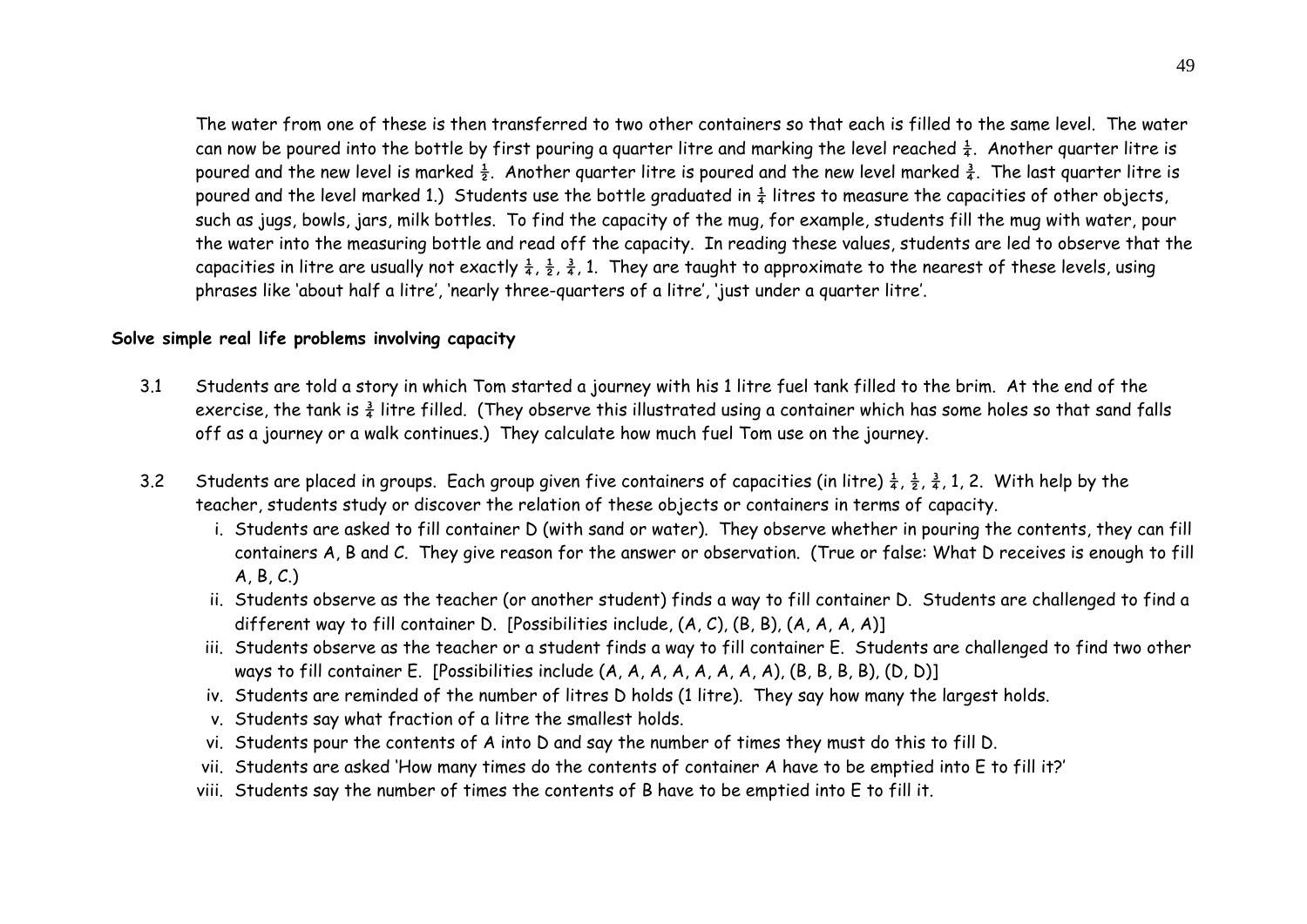- ix. Students predict whether E will be full after the contents of A and C have been poured into it and they carry out the exercise to confirm their prediction.
- x. Students say what happens when the contents of container C are poured into E three times.

# **RESOURCES**

One litre capacity containers, water, empty containers, bottles, pails

# **ASSESSMENT**

1. Tom wishes to fill a 2 litre container using the bottles shown.



- a) How many chubby bottles would he need to fill the container?
- b) How many cola bottles would he need to fill the container?
- c) How many bottles of wine would he need to fill the container?
- d) What would Tom need to do to fill the container to its capacity using the wine bottle?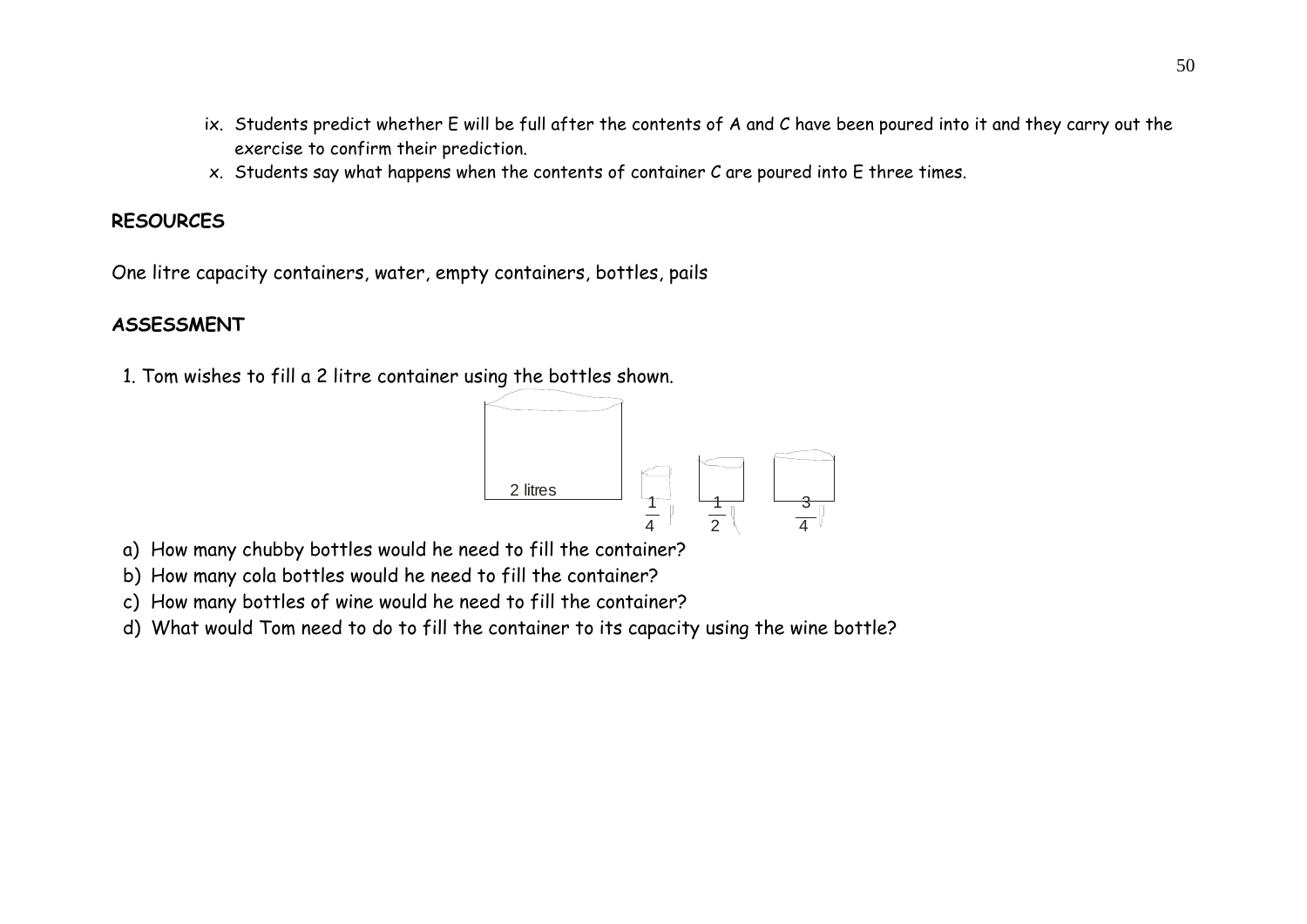# **TERM 2 STRAND 4 Statistics and Data Handling UNIT 4: GOING SHOPPING**

# **AT 4 LO 1: Collect data to solve simple problems through observation and interview Success Criteria**

1. Create simple real life problems that may be answered through observation and interview

2. Develop simple interview schedules

3. Collect data related to their interest using observation or interview schedule to solve simple real life problems **ACTIVITIES**

### **Create simple real life problems that may be answered through observation and interview**

1.1 Students are asked to reveal what their favourite show is. Their answers are recorded in a table.

| Show | number of students |  |  |
|------|--------------------|--|--|
|      |                    |  |  |
|      |                    |  |  |
|      |                    |  |  |

Favourite TV shows from Grade 4

Students are asked questions, such as:

- i. How many TV shows are shown in the table?
- ii. Which is the most popular TV show?
- iii. Which is the least popular TV show?
- iv. What does the table tell us is the number of students watching TV shows? (Calculate the number of students who watch TV shows.)
- v. Put the TV shows in order from most popular to least popular and least popular to most popular.
- vi. Consider the students who watch sponge bob. Is their number greater than that of the students who watch sweet life? If so, how many more students watch sponge bob that sweet life? (This number is asked in case sponge bob and sweet life appear in the table.)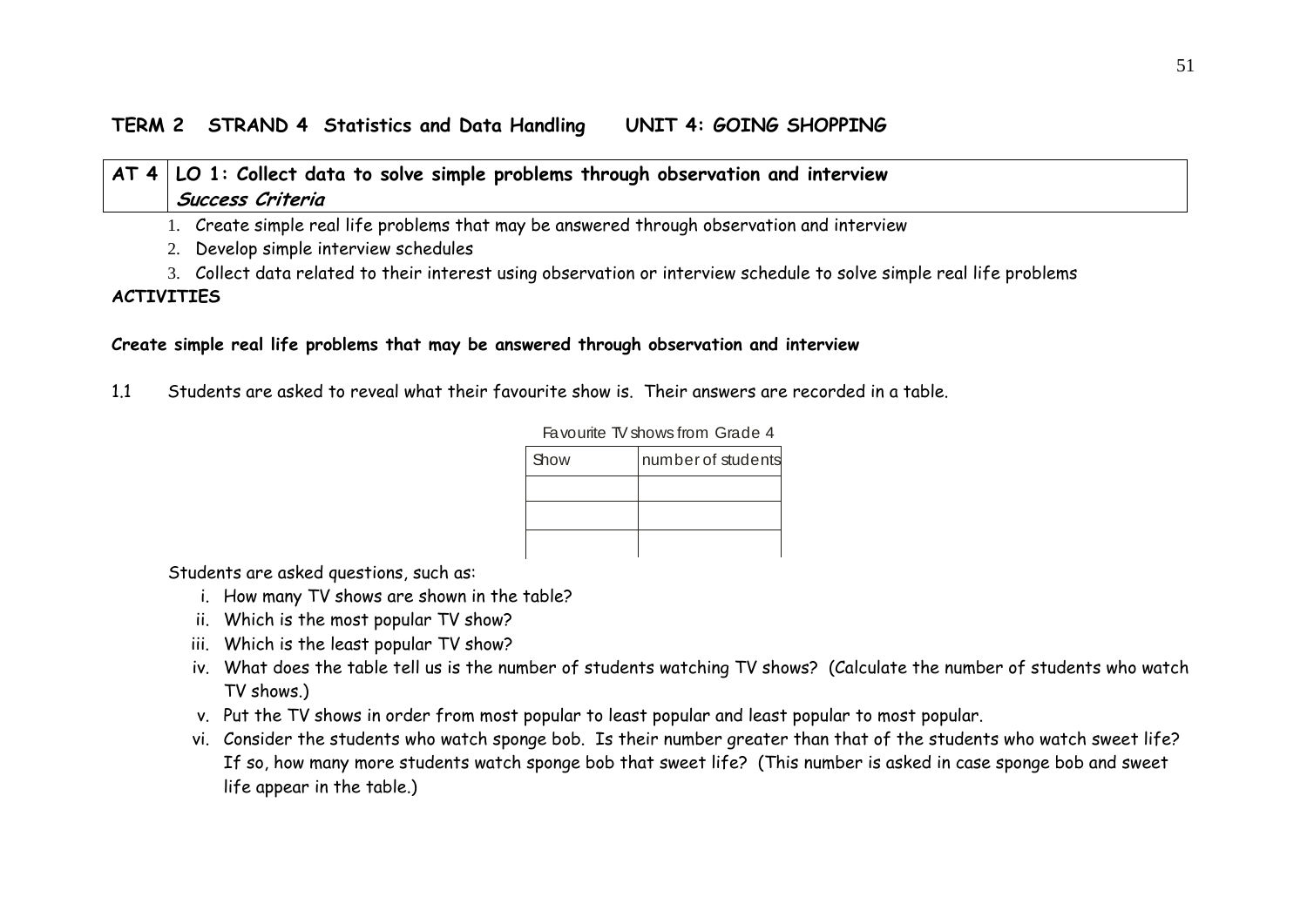1.2 Students repeat the activity for other survey questions. Example, they are allowed to gather information by interviewing members of their community, about (i) how rubbish is disposed, (ii) places of worship, (iii) favourite dish. They represent the information in a table.

### **Develop simple interview schedules**

2.1 Students are given certain topics (e.g. garbage disposal, occupations) or worksheets in groups and allowed to figure out how they would gather information based on topic given.

### **Collect data related to their interest using observation or interview schedule to solve simple real life problems**

- 3.1 Student brainstorm with teacher questions they would like to find out about, e.g., student's favourite game, how many walk to school, etc. They are placed in groups. Each group chooses question to investigate and decides how to collect data, etc.
- 3.2 Students are allowed to observe each other over a period of days, as to what snacks are brought to school by students. Students must represent this information in a table and answer questions such as
	- i. Which are the most popular snacks?
	- ii. Which snacks are the least popular?
- 3.3 Students are allowed to interview each other to find out what their favourite sports are, to answer questions, such as (i) what are the most popular sports played? What are the least popular sports played (and why do you think this is the least popular sports played)?

### **RESOURCE**

Questionnaires, tables, graphs, local environment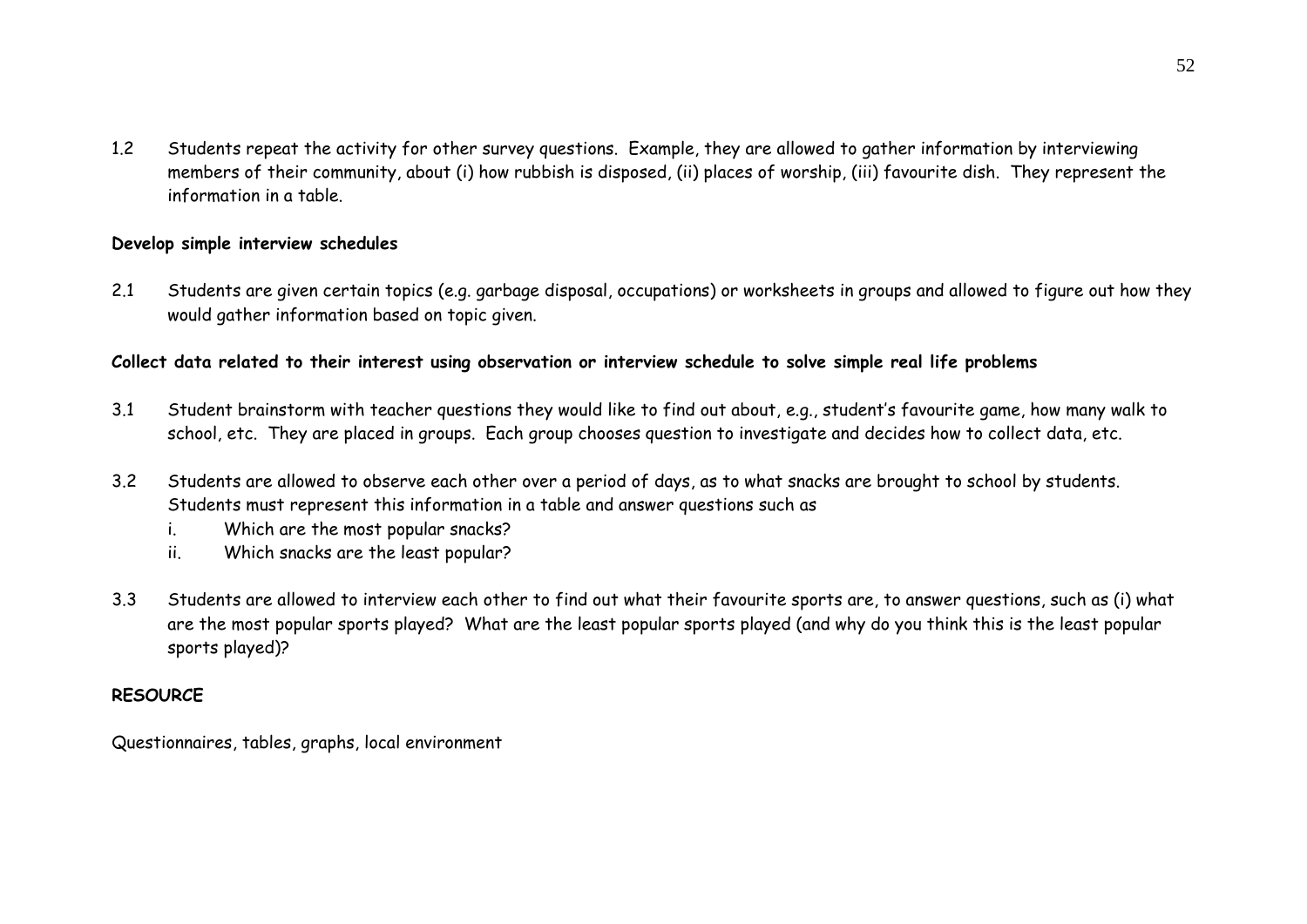### **ASSESSMENT**

- 1. Shown a questionnaire as illustrated below, can work in pairs to
	- i. discuss how they would answer the questionnaire
	- ii. reveal what they think the designer of the questionnaire wanted to find out
	- iii. say whether or not the questionnaire is clear and simple and give reasons
	- iv. design s questionnaire to find out what students in Grade 4 do on a Friday night
	- v. Swap their questionnaire with another pair and assess each other's questionnaires and make suggestions for improvement
	- vi. Use their questionnaire to collect data from another pair of students

|             | Name: _____________________<br>Please circle the correct information.                                                                                                                                                                                                                                            |        |             | Date: ______                                     |
|-------------|------------------------------------------------------------------------------------------------------------------------------------------------------------------------------------------------------------------------------------------------------------------------------------------------------------------|--------|-------------|--------------------------------------------------|
| Sex:<br>age | male<br>10-14                                                                                                                                                                                                                                                                                                    | female | 15-19 20-24 |                                                  |
|             | 1. Do you travel by public transport? Yes No<br>2. If yes, what sort of public transport do you use?<br>Bus Sedan Taxi Mini-bustaxi Tram Train<br>Aeroplane Ferry Other: ______________                                                                                                                          |        |             |                                                  |
|             | the nearest dollar?<br>$< $5$ $$6 - $15$ $$16 - $24$<br>$$25 - $34$ $$35 - $44$                                                                                                                                                                                                                                  |        | > \$45      | 3. How much does your transport cost per week to |
|             | 4. If you were offered free public transport, what<br>three things would you like to be part of the<br>service you receive<br><u>it also a constructed and the construction of the construction of the construction of the construction of the c</u><br>iir <u>an am bhaile anns an c</u> haol ann an chailleach |        |             |                                                  |
|             | Thanks for your help with our survey.                                                                                                                                                                                                                                                                            |        |             |                                                  |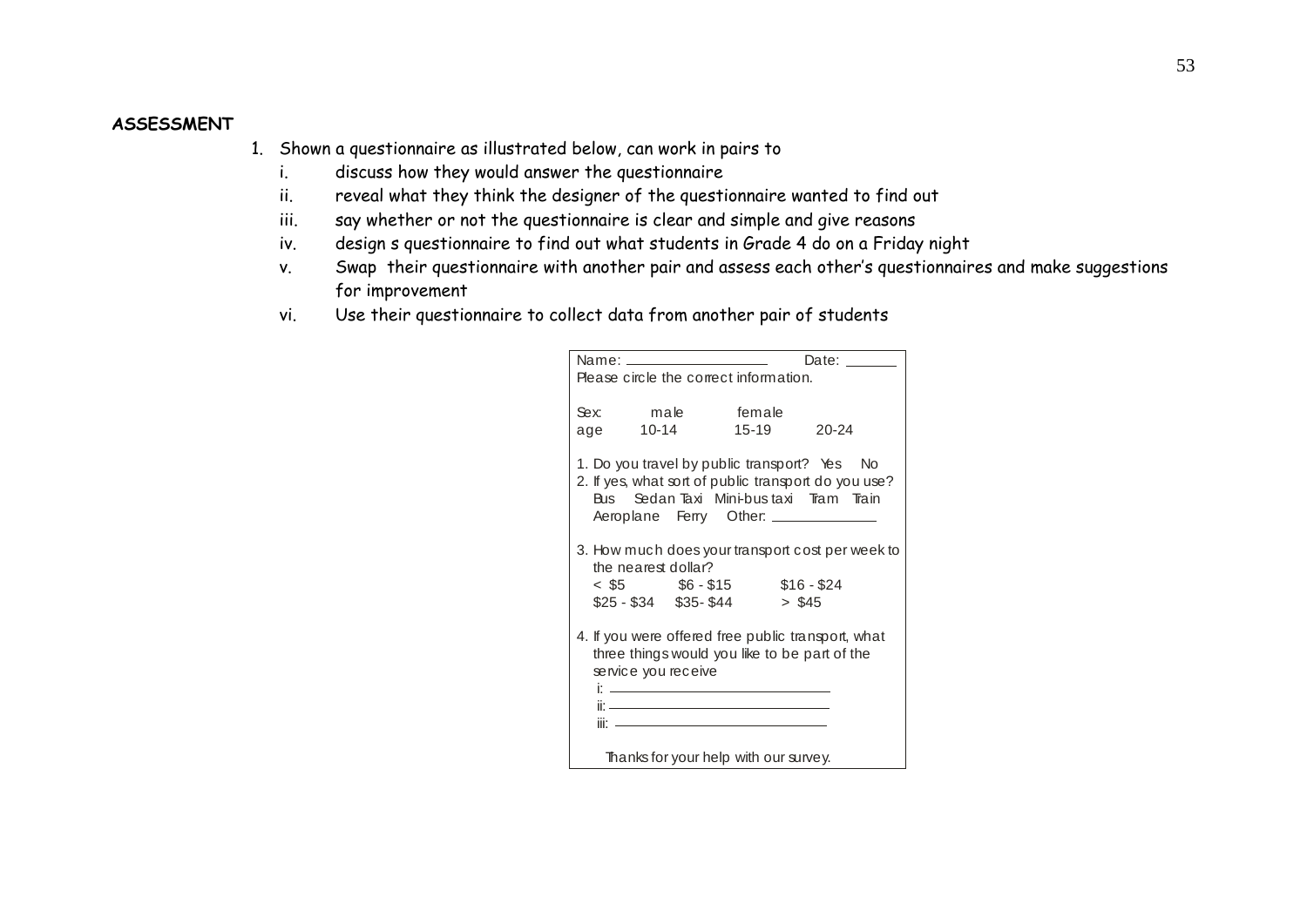2. Shown an expression as illustrated below, student can use observation to collect data to answer question or complete a table

| All things bright and beautiful. Vowel tally |     | ∣total |
|----------------------------------------------|-----|--------|
| All creatures great and small                | ΙA  |        |
| All things wise and wonderful                | IE. |        |
| The Lord God made them all                   |     |        |
|                                              |     |        |
|                                              |     |        |
|                                              |     |        |

**TERM 2 STRAND 1 Number UNIT 5: ON THE BEACH (1 – 2 weeks – 12 sessions)** 

**AT 1 LO 3: Create and solve real life problems involving addition and subtraction with numbers up to 10 000 and involving multiplication and division of numbers up to two digit numbers Success Criteria**

- 6. Choose and use a variety of appropriate strategies to solve problems involving multiplication and division of 2-digit numbers by 1 digit numbers in real life settings.
- 7. Plan and use mental computation strategies or the calculator to carry out calculations when necessary

#### **ACTIVITIES**

**Choose and use a variety of appropriate strategies to solve problems involving multiplication and division of 2-digit numbers by 1 digit numbers in real life settings.** 

6.1 Students are told a story in which Cynthia is asked to count her oranges. She finds that their number is 20. She is asked to reveal how many oranges she now has if that number is multiplied by 3. Students are questioned to appreciate that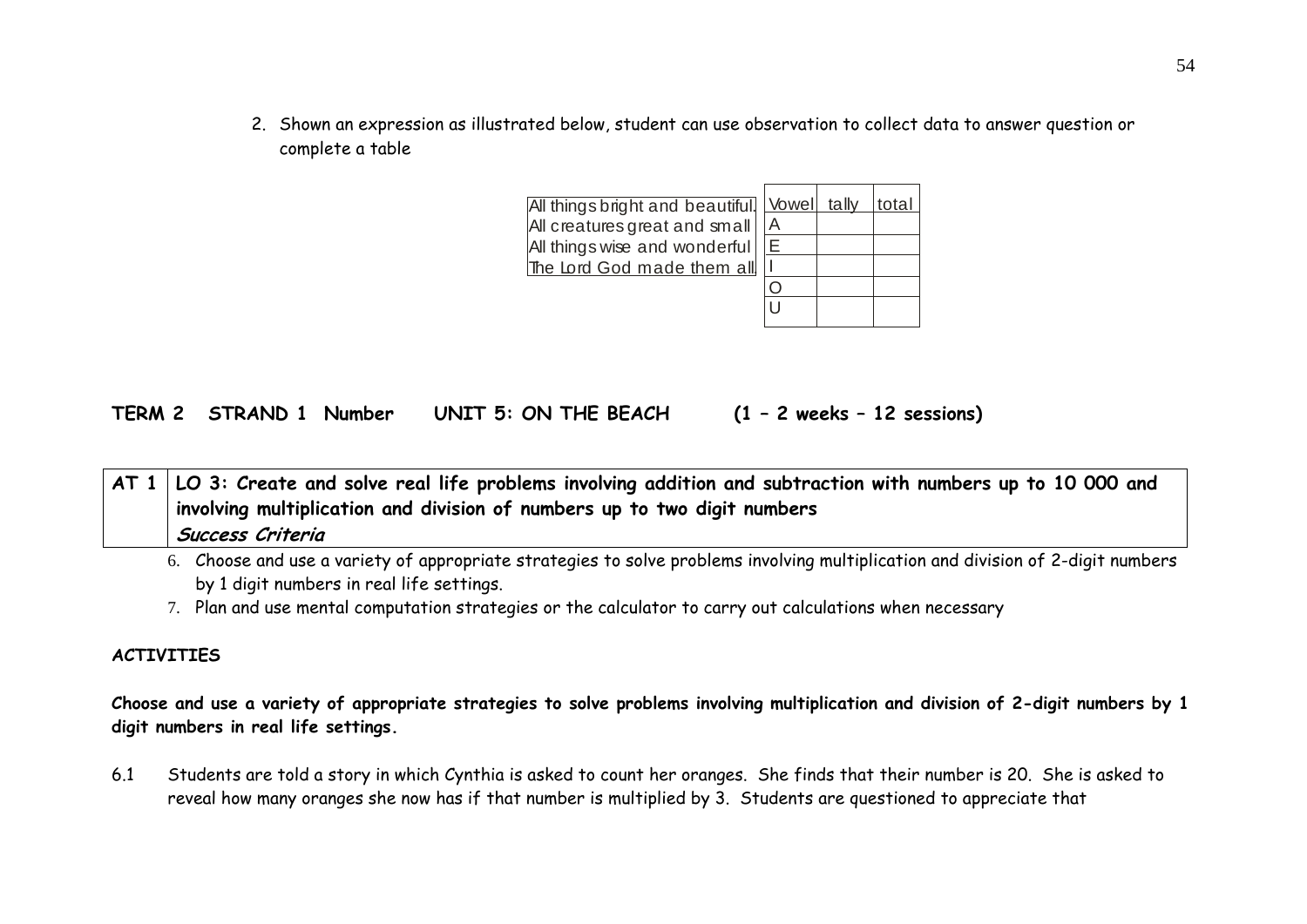multiplication of 20 by 3 means the expression  $3\times 20$ . They are challenged to recall that the multiplication sign  $\times$  can be read as 'of', so that 3×20 means '3 of 20'. This means Cynthia must work out 3×20. … use of a suitable picture. If 20 is pictured as below



Then 3 times as many can be pictures as shown below

| . | . | .        |
|---|---|----------|
| . | . | . .<br>. |
|   |   |          |
| . | . | .<br>.   |
|   |   |          |

This suggests that we can think of multiplication as repeated addition. We can say  $3\times20$  is the same as  $20 + 20 + 20$ . (This idea allows us to turn a multiplication problem into an addition exercise.)

 Students are led to realise that when Cynthia counted her oranges in the beginning, she could have found that their number was 3. Then she could have been asked to reveal how many she had once 3 is multiplied by 20. This multiplication of 3 by 20 is the expression 20×3, which means the change is now from

to

. .

With this observation, students proceed to say why do 20×3 and 3×20 give the same answer.

6.2 Students are told a story in which Albert is asked to count the stars in his crown. He finds that their number is 90. Two friends appear, each with a crown having no star. Albert takes an interest in these friends. He wants to transfer stars to their crowns so that each crown has the same number of crowns. Students discuss ways to do this division.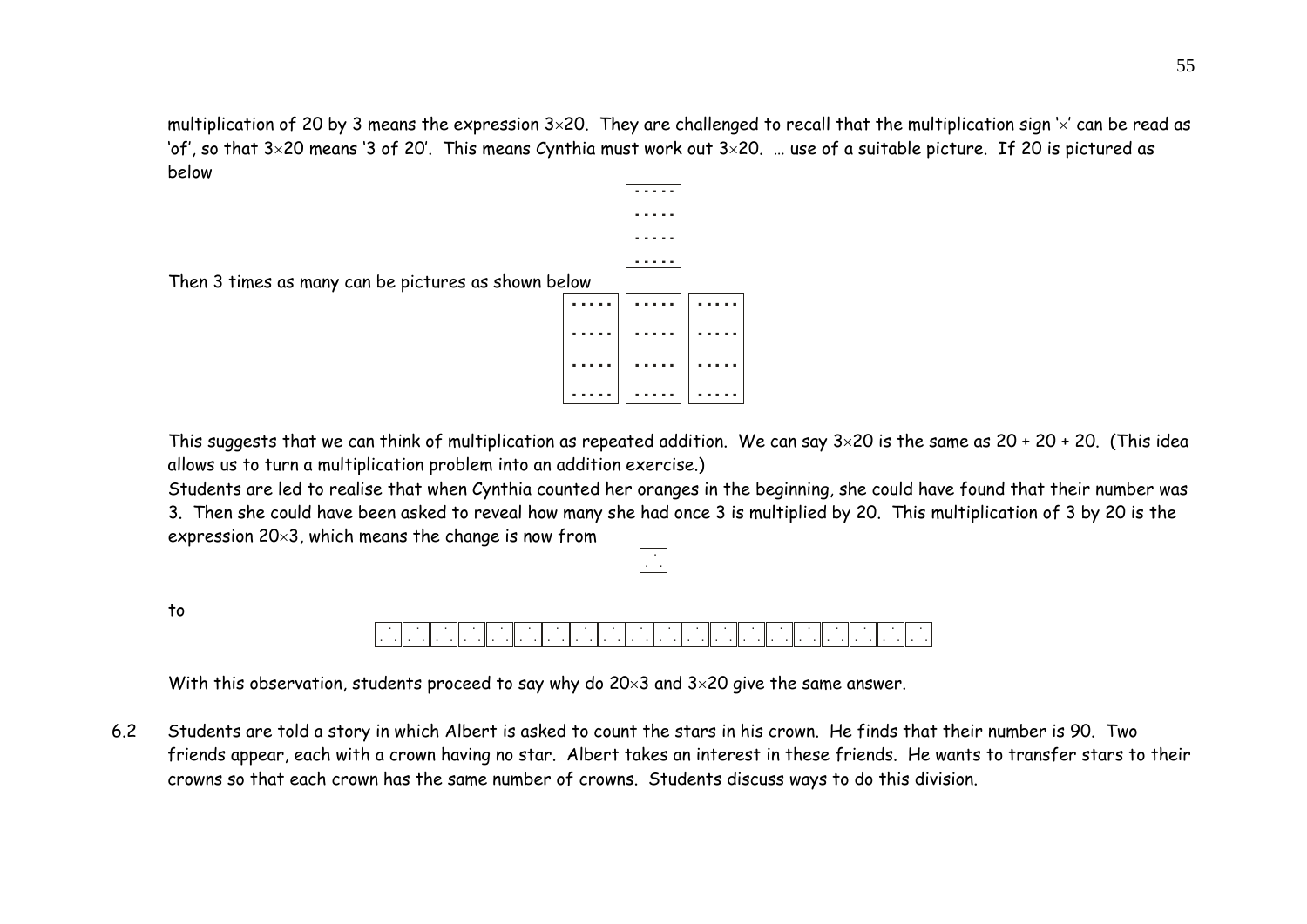### **Plan and use mental computation strategies or the calculator to carry out calculations when necessary**

- 7.1 Students are placed in pairs according to their abilities (e.g. upper level and lower level). Each pair is given mental computation involving the four operations. Example: (i)  $2 \ 2 \ 2 \ 2 \ 2 \ 4 \$  (ii)  $2 \ 2 \ 2 \ 2 \ 2 \ 2 \ 2 \ 5$  Students are to use any of the four operations to make the given answers correct.
- 7.2Students are given number grid and asked to find three (3) sets of numbers that add up to 20



7.3 Students play estimation game. They listen as two numbers are called out in addition, e.g. 464 + 372. Students work in pairs to guess the answers then use calculator to check answers. The student who is closer to the correct answer gets a point. First student to get ten points wins.

#### **RESOURCES**

### **ASSESSMENT**

**TERM 2 STRAND 3 Measurement UNIT 6: HELPING MUMMY (1 week – 8 sessions)** 

| $\vert$ AT 3 $\vert$ LO 4: Compare the relationships among the more commonly used units of mass<br>Success Criteria                                                                                                                   |
|---------------------------------------------------------------------------------------------------------------------------------------------------------------------------------------------------------------------------------------|
| 1. Justify the need for gram as a unit of mass                                                                                                                                                                                        |
| 2. Describe situations in real life where the gram is used as a unit of measure                                                                                                                                                       |
| $\alpha$ and $\alpha$ is the contract of the contract of the contract of the contract of the contract of the contract of the contract of the contract of the contract of the contract of the contract of the contract of the contract |

3. Compare estimates, measure and record the mass of everyday things in grams

4. State the relationships between the kg and g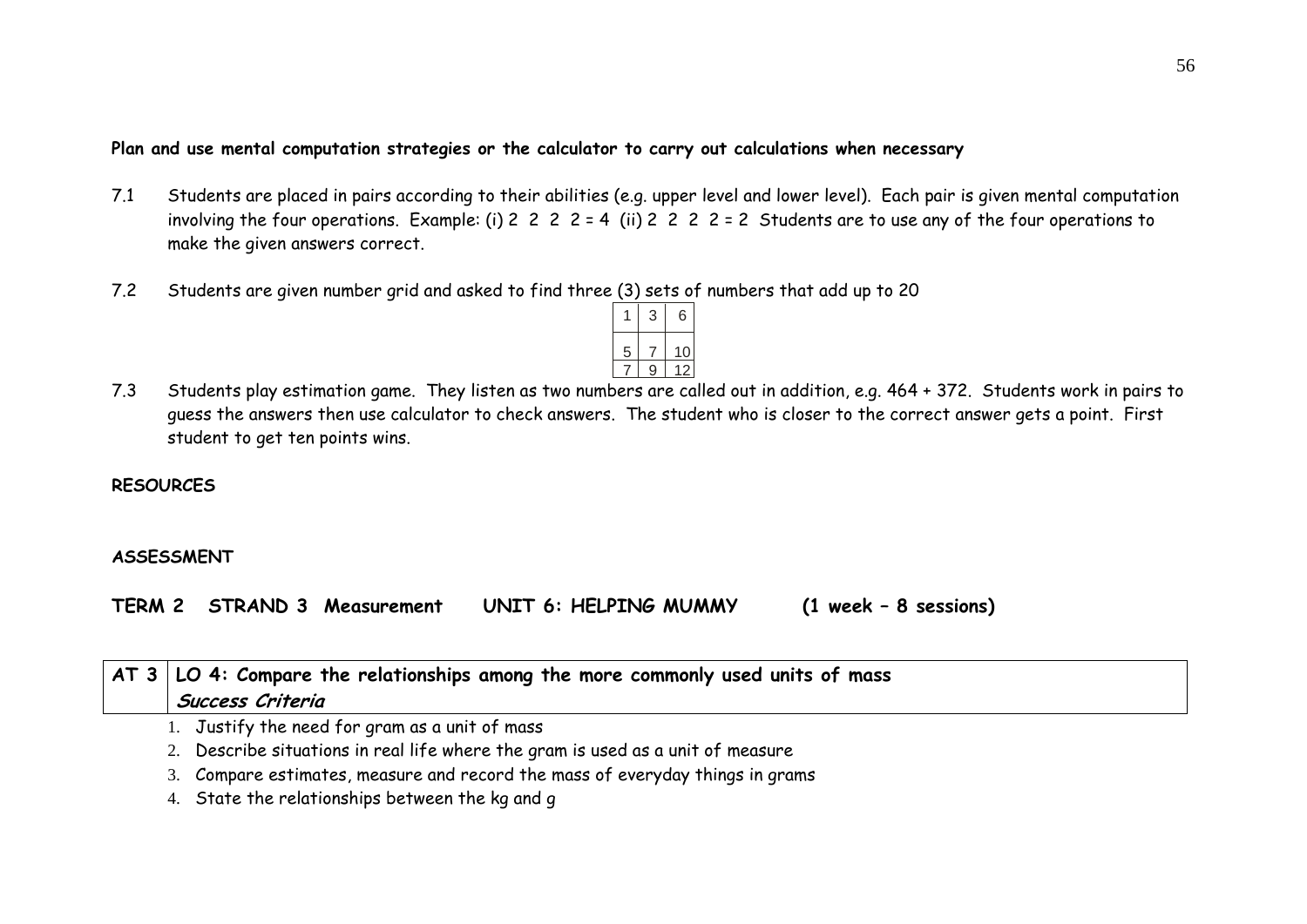# 5. Solve simple real life problems involving kg and g **ACTIVITIES**

### **Justify the need for gram as a unit of mass**

1.1 Students are allowed to bring in some grocery items. They are allowed to play shop using non-standard units, e.g. their hand, a glass, etc. They are allowed to weigh items using scale. They are then allowed to compare weights of non-standard units and standard units to see that there is a need for a standard unit of mass. They discuss the gram as a unit of mass.

### **Describe situations in real life where the gram is used as a unit of measure**

2.1 Students are presented with picture. They view picture and pick out items that are measured in grams.

### **Compare estimates, measure and record the mass of everyday things in grams**

3.1 Students are allowed to bring in fruits, vegetables. They are allowed to work in groups. They first estimate the mass of each item and then proceed to find the 'actual mass' (or the mass more accurately) by measuring. Results obtained are used to fill out a table.

| Object | <b>Estimated mass</b> | Actual mass |
|--------|-----------------------|-------------|
|        |                       |             |
|        |                       |             |
|        |                       |             |

### **State the relationships between the kg and g**

4.1 Students are presented with shop items and market items, as suggested below.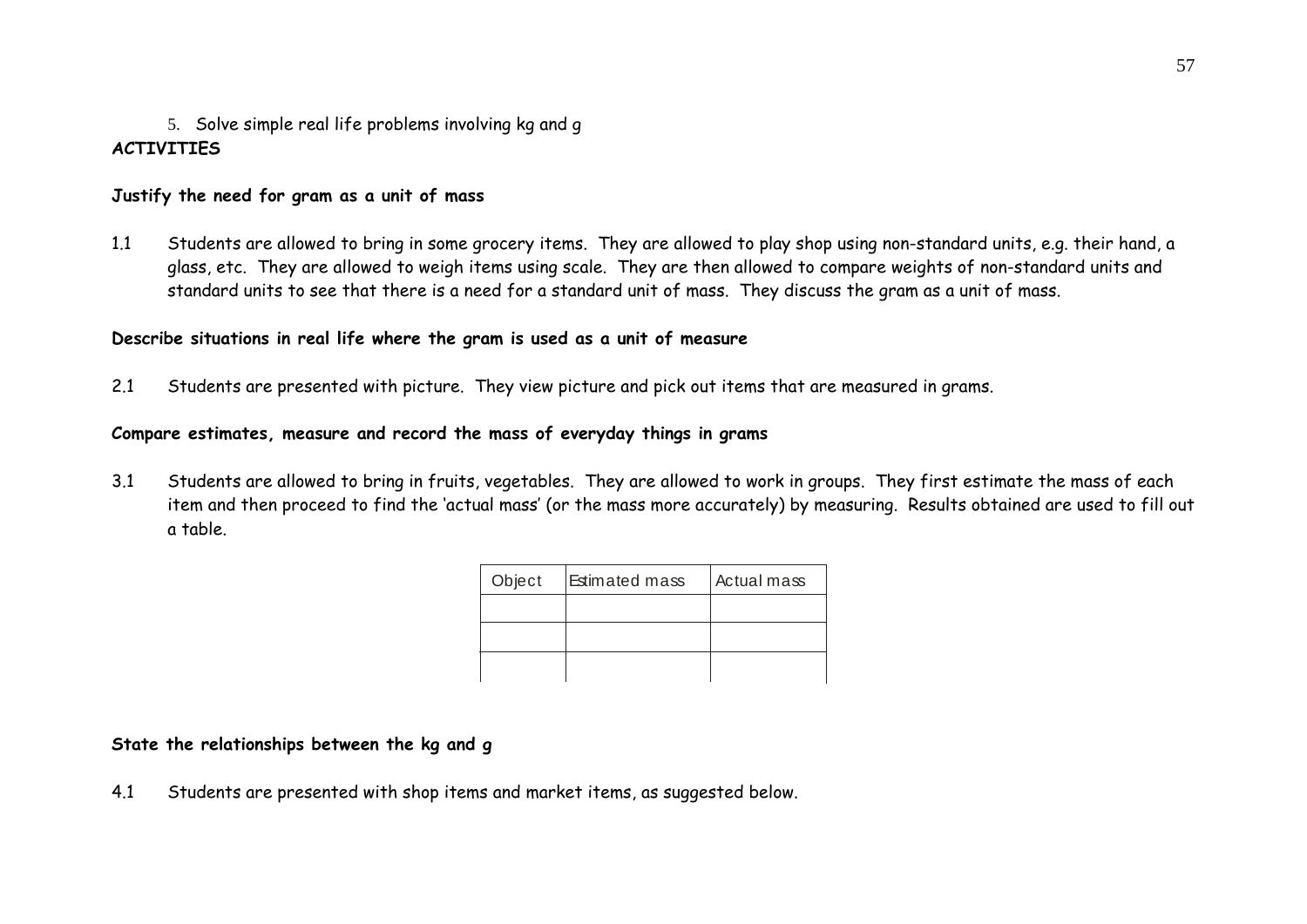

- a. Students are asked to estimate the mass of each.
- b. Students then measure some of the grocery and market items using a kitchen scale.
- c. Students compare estimates with actual mass and record their answers.
- d. Students read out the mass of some items written on base of the items and compare it with their estimates.
- e. Using these known actual masses, students then give a list of items with similar masses.

### **Solve simple real life problems involving kg and g**

- 5.1 Students are presented with problems involving different measures of mass. They read problems together and decide how to solve it. Students also create problems of their own.
- 5.2 Students are told a story in which in her basket Devi carried  $^2$   $^{\frac{1}{2}}$  <sup>Kg</sup>of fish,  $^3$   $^{\frac{1}{4}}$  <sup>Kg</sup>of meat, 4 kg of potatoes and 250g of cheese. Students are asked to reveal how much her groceries weigh.
- 5.3 Students are told a story in which Ann wants to know how much heavier a bag of potatoes weighing 15 kg is than one weighing  $^{12}\rm\frac{1}{2}$  <sup>Kg</sup>. They are asked to help Ann.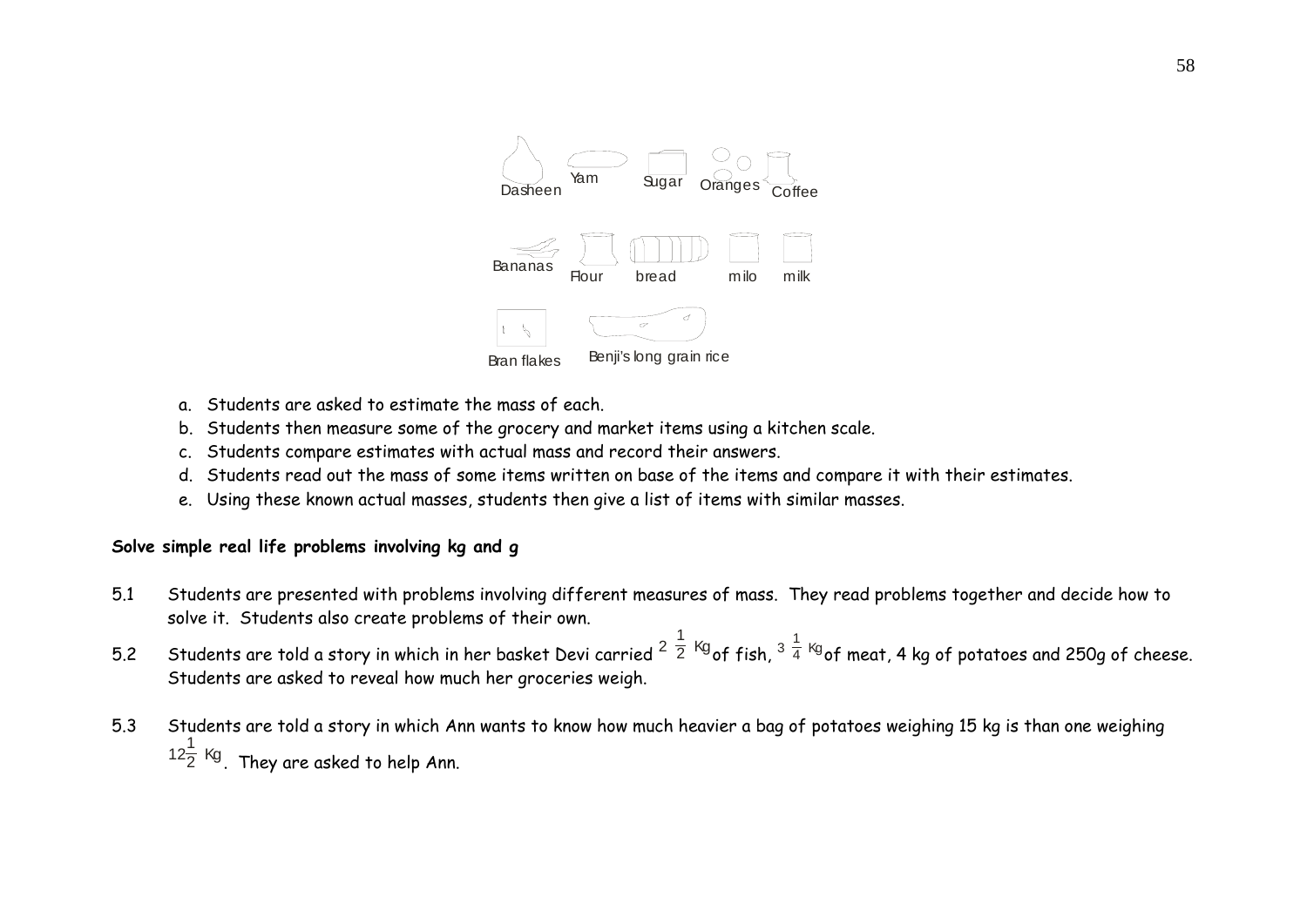5.4 Students are told a story in which curry powder is said to be sold in packets of 100 g. They are asked to reveal the number of packets that can be made from 15 kg of curry powder.

### **RESOURCES**

Scales (bathroom/ kitchen), grocery items, sand, stones

# **ASSESSMENT**



2. Solve

a)  $\,$  A woman has 3500 grams bag of rice. She used  $^{1}$  $\frac{1}{2}$  Kg<br><sup>2</sup> to make rice patties. How much rice was left in the bag? b) Mr. Cutt bought  $^{2\frac{1}{2}-\kappa_0}$  of beef, 3 kg of pork and  $^{4\frac{1}{4}-\kappa_0^\prime}$ of lamb. What was the total mass of meat in kilograms? c) A breadfruit and 4 potatoes are placed on the scales of a balance, as illustrated.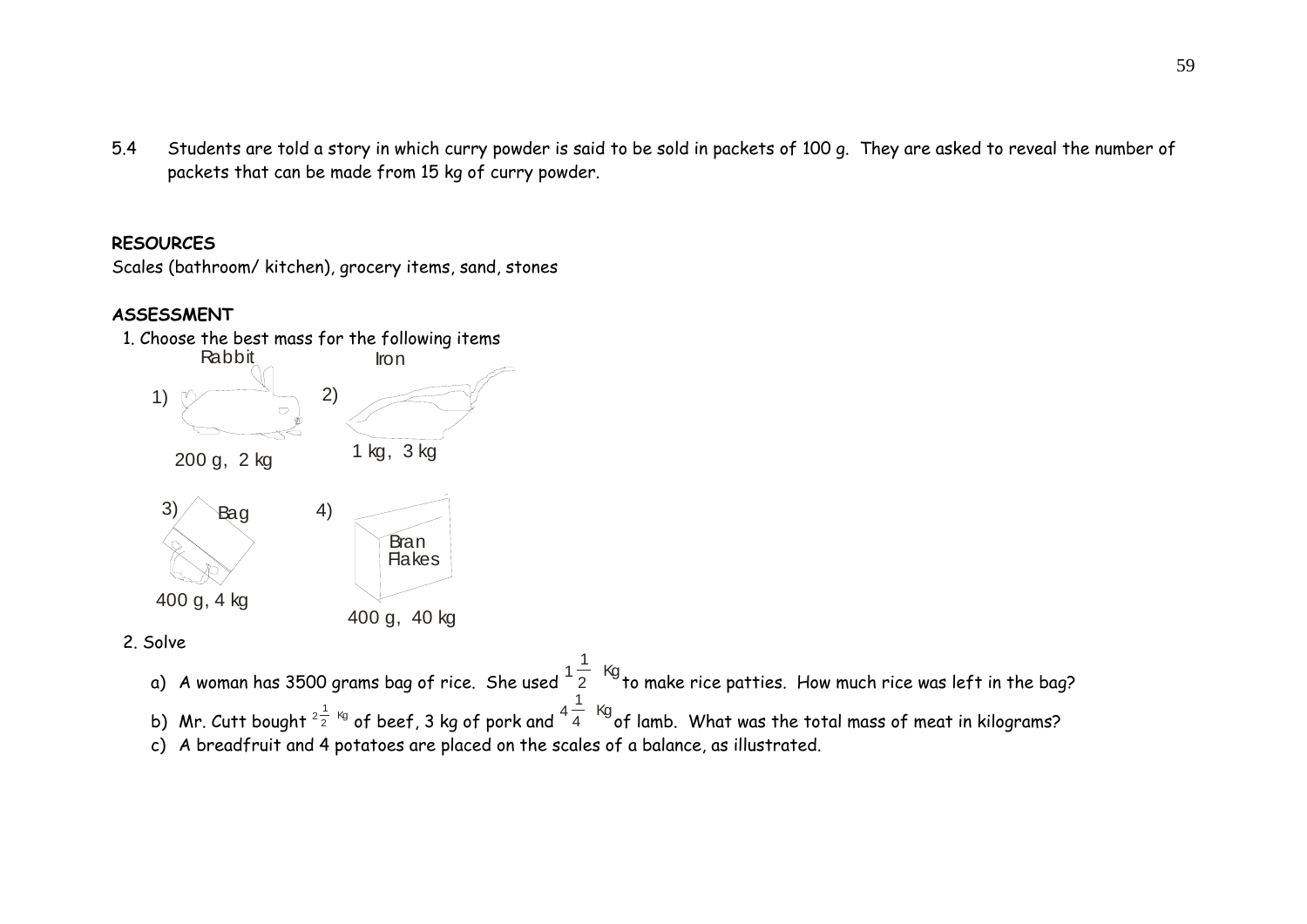lega

The breadfruit has a mass of 1 kg and the potatoes each has a mass of 125 kg. How many more potatoes must be added to the scale to achieve balance?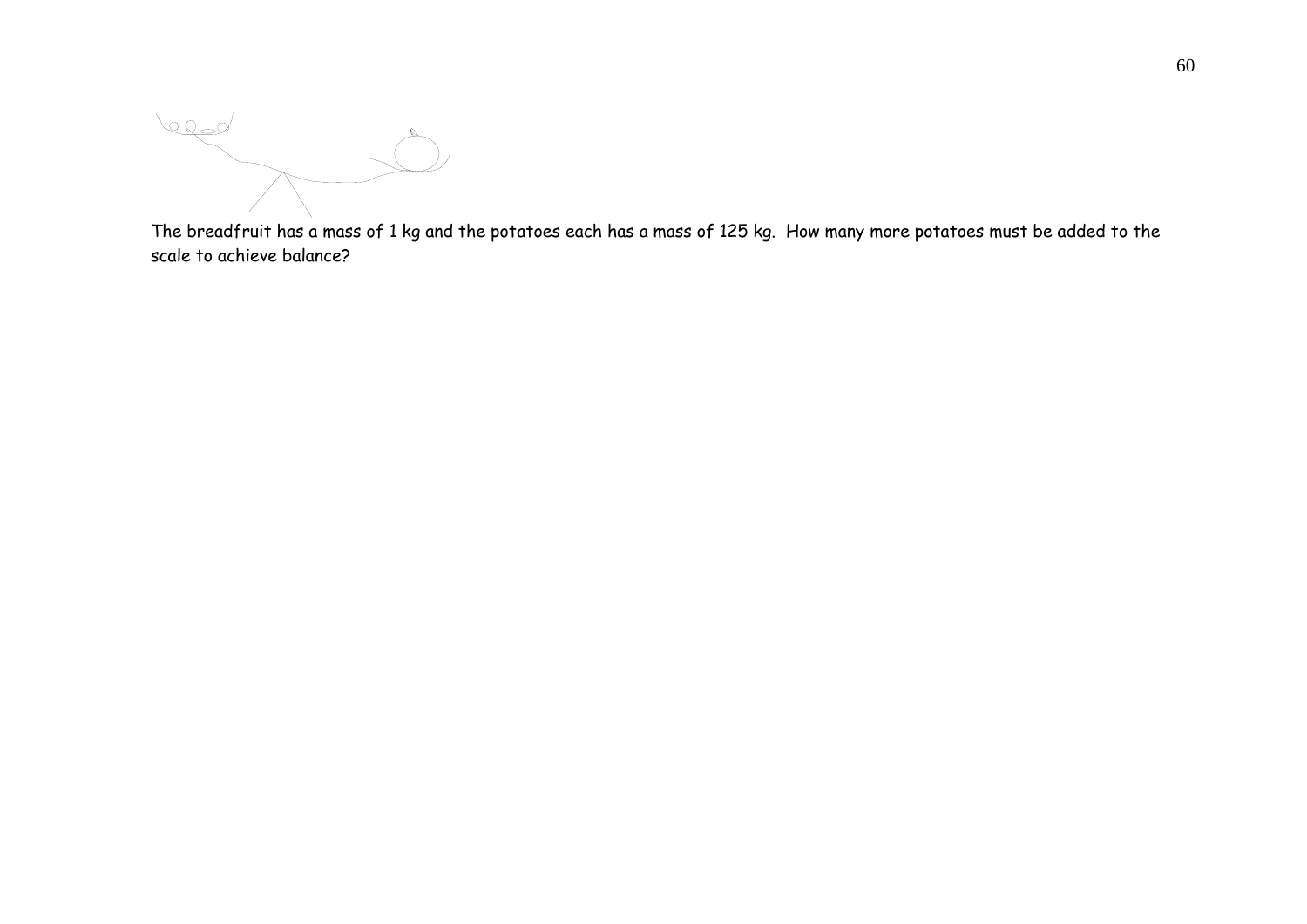| <b>TERM 3 SUMMARY</b>       |                 |  |  |  |  |  |
|-----------------------------|-----------------|--|--|--|--|--|
|                             | No. of          |  |  |  |  |  |
| <b>UNITS</b>                |                 |  |  |  |  |  |
|                             | <b>SESSIONS</b> |  |  |  |  |  |
| UNIT 1: ON THE BEACH        | 22              |  |  |  |  |  |
| ATl: LO4                    |                 |  |  |  |  |  |
|                             |                 |  |  |  |  |  |
| Success Criteria 1 - 4      |                 |  |  |  |  |  |
| UNIT 2: HELPING MUMMY       | 12              |  |  |  |  |  |
| AT 3: LO 5                  |                 |  |  |  |  |  |
| Success criteria: 1 - 4     |                 |  |  |  |  |  |
| UNIT 3: GOING SHOPPING      | 8               |  |  |  |  |  |
| AT 4: LO 2                  |                 |  |  |  |  |  |
|                             |                 |  |  |  |  |  |
| Success criteria: 1 - 4     |                 |  |  |  |  |  |
| UNIT 4: MY FAVOURITE THINGS | 14              |  |  |  |  |  |
| AT 5: LO 2                  |                 |  |  |  |  |  |
|                             |                 |  |  |  |  |  |
| Success criteria: 1 - 4     |                 |  |  |  |  |  |
| UNIT 5: HELPING MUMMY       | 14              |  |  |  |  |  |
| AT 3: LO 6                  |                 |  |  |  |  |  |
| Success criteria 1 - 4      |                 |  |  |  |  |  |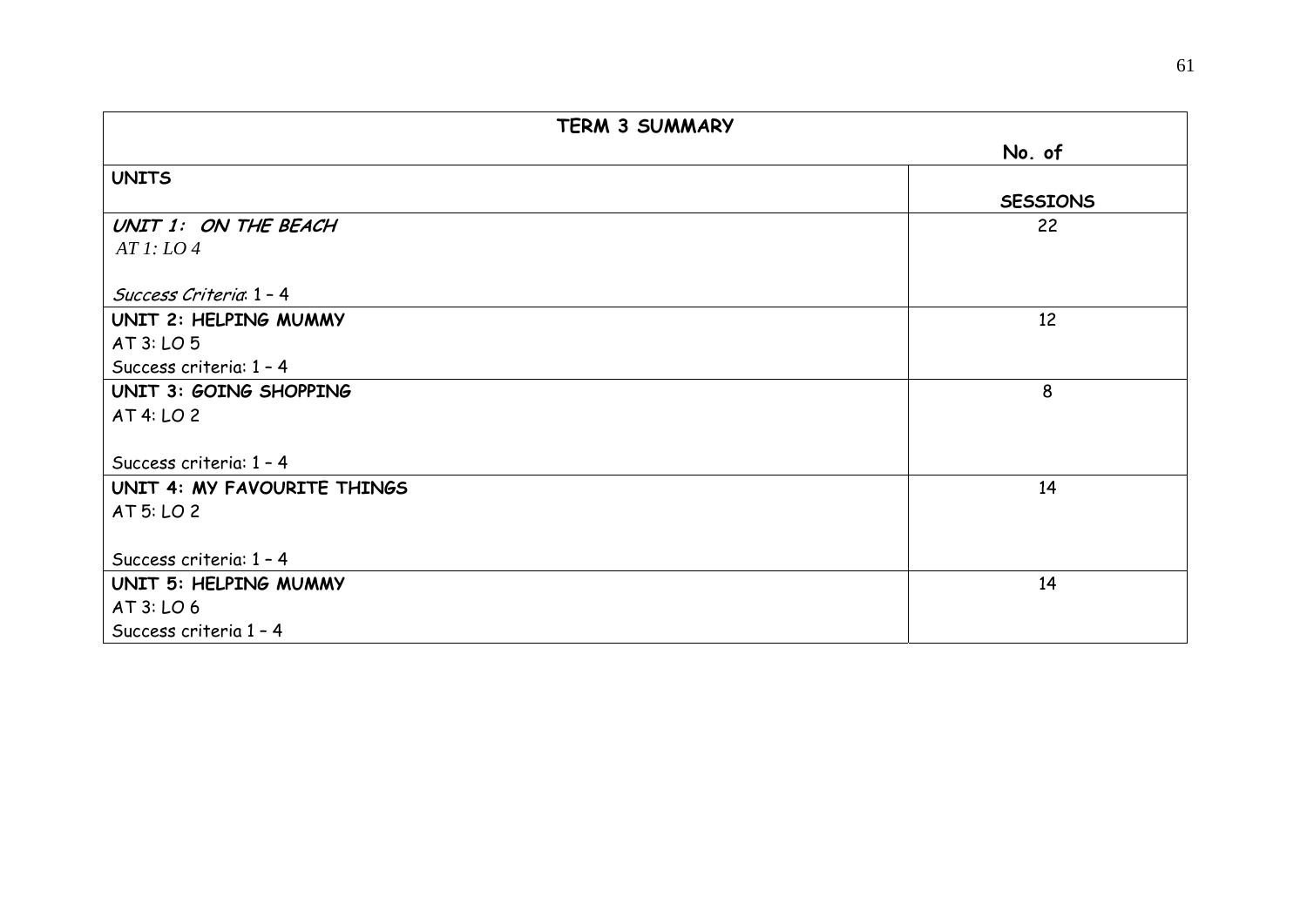# **UNIT PLAN WITH SUGGESTED TEACHING, LEARNING & ASSESSMENT ACTIVITIES**

**TERM 3 STRAND 1 Number UNIT 1: ON THE BEACH (2 – 3 weeks 22 sessions)** 

# **AT 1 LO 4: Solve simple problems involving elementary fractions Success Criteria**

- 1. Identify unit and proper fraction of a whole or group of objects
- 2. Represent unit and proper fraction of a whole or group of objects
- 3. Compare halves, quarters, thirds, eighths and tenths using fraction pies in real life settings.
- 4. Find simple equivalences between wholes, halves, quarters, thirds, eighths and tenths using fraction pies

# **ACTIVITIES**

### **Identify unit and proper fraction of a whole or group of objects**

- 1.1 Students are arranged in groups. Each group is given a fraction chart. They are allowed to identify various fractions of a whole. Example, they colour  $\frac{1}{4}$  green,  $\frac{1}{2}$  red. They are questioned to reveal what fraction of the whole is coloured (i) green (ii) red.
- 1.2 Making a whole: Students are arranged in groups. Each group is given cut-out fractions of a whole. They are allowed to put the cut-out fraction pieces together to make a whole.
- 1.3 Students go on a fraction hunt. Before the lesson begins, fraction cut-outs are placed all around in their classroom. Students are allowed to hunt for the hidden pieces. Once students have found the pieces and put the fractions together, they must say which fraction they get. For example, the student who put  $\frac{1}{4}$ ,  $\frac{1}{4}$ ,  $\frac{1}{4}$  together has  $\frac{3}{4}$ . (NB:  $\frac{3}{4}$  is the same as  $3x\frac{1}{4}$ .)
- 1.4Students are given group of objects (e.g. 4 fruits  $\rightarrow$  3 oranges and 1 banana). They are questioned to say what fraction of the fruits are oranges. A similar exercise is done for other fractions.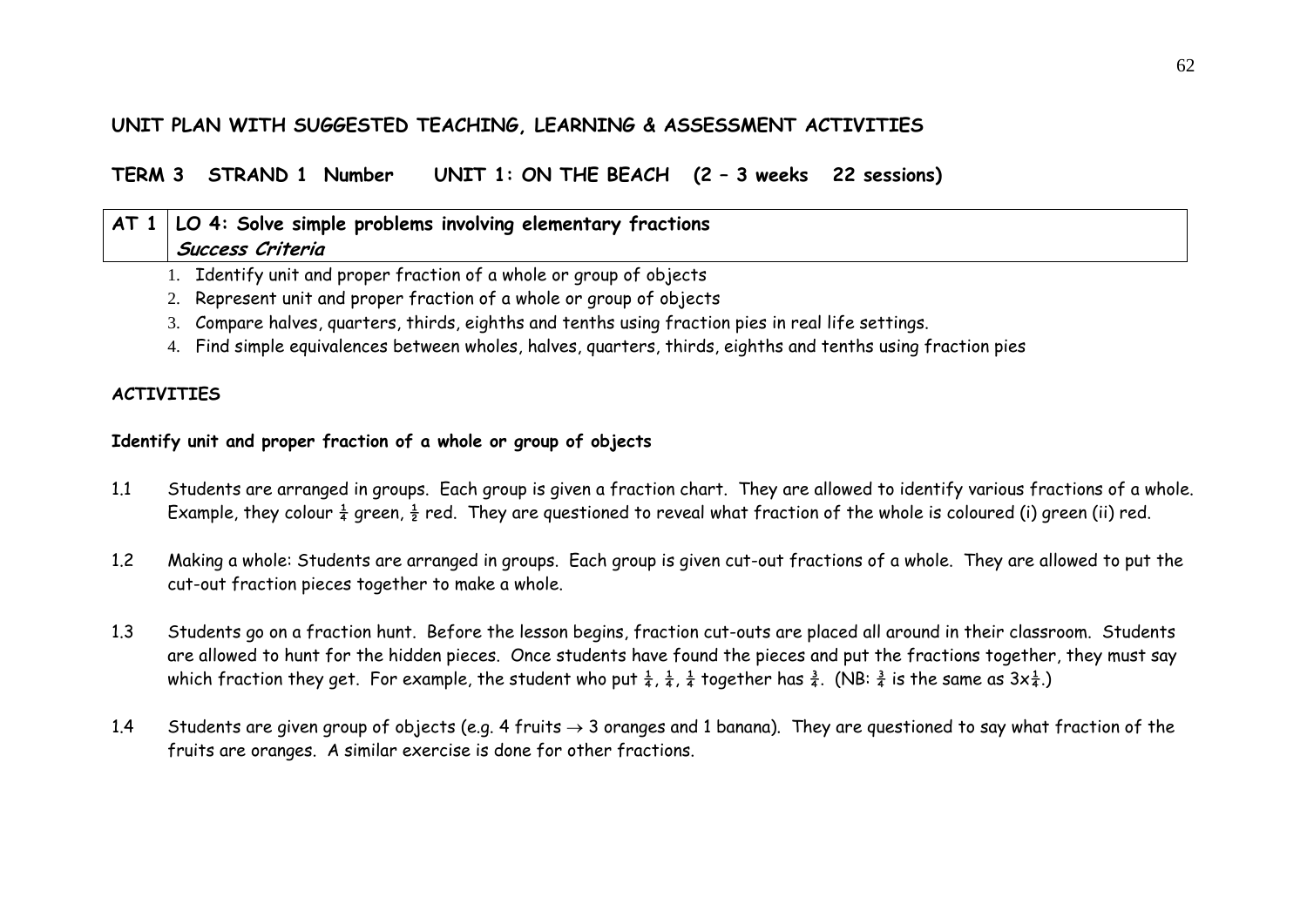- 1.5 Students are shown some straws (a hundred of them). They observe as someone takes away 25 of these straws. Students are questioned to say the fraction that is taken. When the straws are all together again, students observe as someone takes away fifty (50) of them. Students are questioned to say the fraction taken. This is repeated for the case in which 75 straws are taken. [Possibly variation: Students are shown 600 "nice things." They observe as 150 of them are taken. Students are questioned to reveal the fraction taken.]
- 1.6Some shaded shapes are drawn. Students write down the fraction of shape that is shaded.

### **Represent unit and proper fraction of a whole or group of objects**

- 2.1 Students are given a number of objects, including possibly shapes. They are informed of a definite fraction (e.g.  $\frac{1}{4}$ ,  $\frac{1}{2}$ ,  $\frac{3}{4}$ ) we want taken or shaded or marked or affected in some way. Students represent the fraction using the objects given.
- 2.2Students are shown some shaded shapes. They write down fraction of shapes that is shaded.
- 2.3 Students stand at the front of the classroom. A fraction is called and they are allowed to use themselves to show the fraction:  $\frac{1}{4}$  =  $\frac{1}{4}$   $\frac{2}{4}$   $\frac{1}{4}$   $\frac{1}{2}$  =  $\frac{1}{4}$   $\frac{1}{4}$   $\frac{1}{4}$   $\frac{1}{4}$   $\frac{1}{4}$   $\frac{1}{4}$
- 2.4Students are given fraction to shade to show  $\frac{1}{2}$ ,  $\frac{1}{4}$ ,  $\frac{3}{4}$ , when  $\frac{1}{8}$  =  $\frac{2}{3}$

### **Compare halves, quarters, thirds, eighths and tenths using fraction pies in real life settings.**

3.1 Students are related suitable story, example, story in which Leslie receives a third of an orange and Glen, a quarter of a similar orange. They are questioned to reveal how these parts compare, e.g, whether someone received more orange and if so, who. They are given fraction pie cut outs --  $\frac{1}{2}$ ,  $\frac{1}{3}$ ,  $\frac{1}{4}$ ,  $\frac{1}{8}$ ,  $\frac{1}{3}$ ,  $\frac{1}{8}$  They are led to put in correct sign (=, <, >) for various fraction pies, e.g.  $\frac{1}{3} \Box \frac{1}{4},$  $rac{3}{4}$   $rac{2}{3}$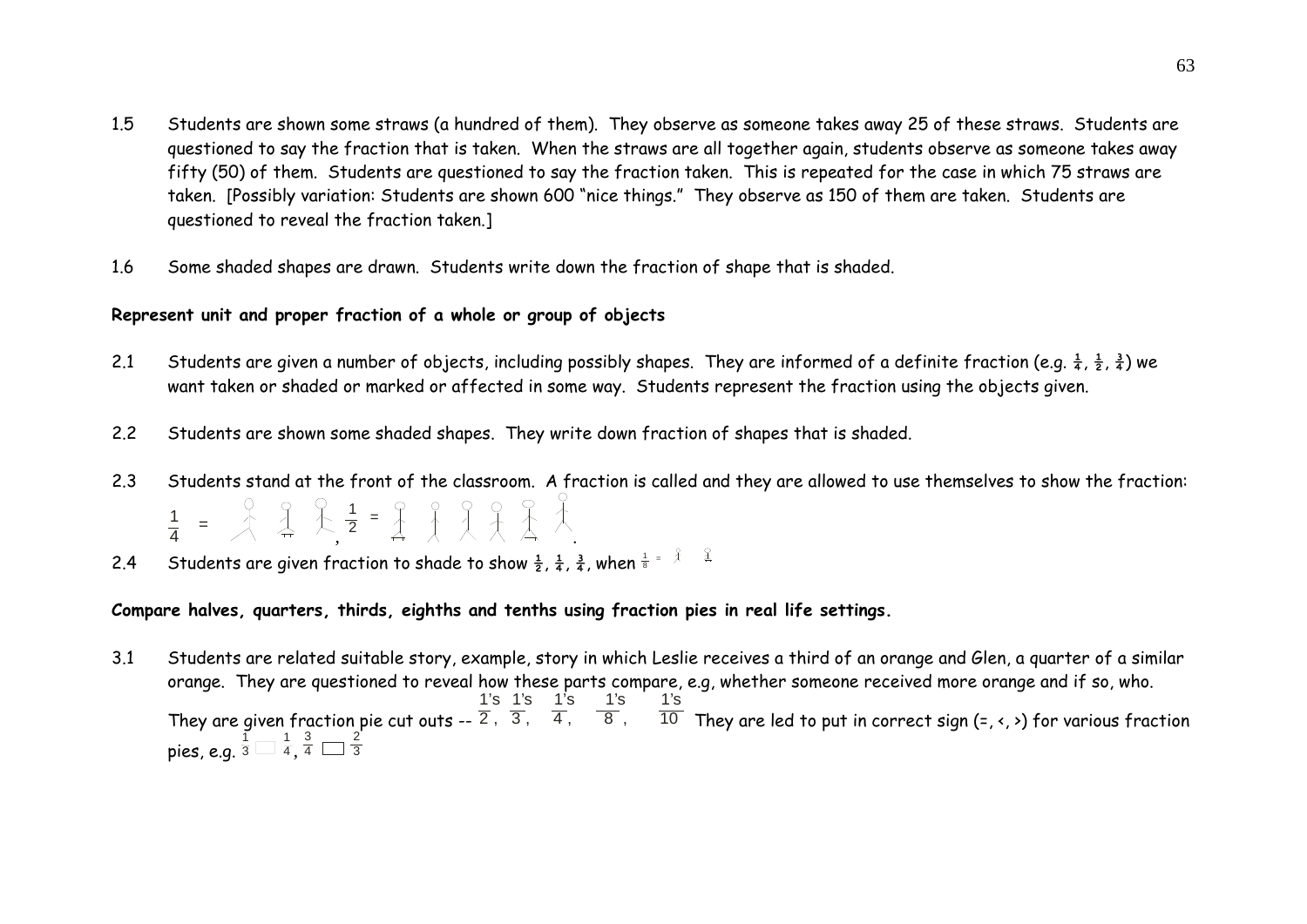#### **Find simple equivalences between wholes, halves, quarters, thirds, eighths and tenths using fraction pies**

4.1 Students are shown a fraction chart drawn on the board.

|                |                | 1 | whole          |   |   |                |   |
|----------------|----------------|---|----------------|---|---|----------------|---|
|                | $\overline{2}$ |   |                |   | 2 |                |   |
|                | $\overline{3}$ |   | $\overline{3}$ |   |   | $\overline{3}$ |   |
|                |                |   |                |   |   |                |   |
| $\overline{8}$ | ጸ              | 8 | о              | 8 | о |                | O |

They are posed with questions based on the fraction chart and are involved in explaining proper fractions of a whole and in answering related questions.

- a. How many  $\frac{1}{2}$  make a whole? 1 whole is 2 halves.  $1 = 2 \times \frac{1}{2}$  or  $1 = 2/2$ b. How many  $\frac{1}{3}$  make a whole? 1 whole is 3 thirds.  $1$  =  $3x\frac{1}{3}$  Or 1 =  $\frac{3}{3}$ 2 3 c. How 2 halves is related to 3 thirds: 2 3 1 = 2 d. How many  $\frac{1}{4}$  make a half? 1 half is 2 quarters.  $\frac{1}{2}$  =  $\frac{2 \times \frac{1}{4}}{2}$  or  $\frac{1}{2}$  = 2/4  $\frac{1}{4}$  = 2x  $\frac{1}{8}$ e. How many  $\frac{1}{8}^{\circ}$  make a quarter? 1 quarter is 2 eighths.  $\frac{1}{4}^{\circ}$   $=$   $\frac{2\times\overline{8}}{8}$  or  $\frac{1}{4}$  = 2/8
- 4.2 Students are questioned to say (i) which is larger  $\frac{1}{2}$  or  $\frac{1}{3}$  (ii) which is smaller  $\frac{1}{3}$  or  $\frac{1}{8}$ .
- 4.3 Students observe two fraction pies, as illustrated below. They discuss and answer related questions, e.g. "If I had two slices of cake B, would that be more or less or the same as one slice of cake A?"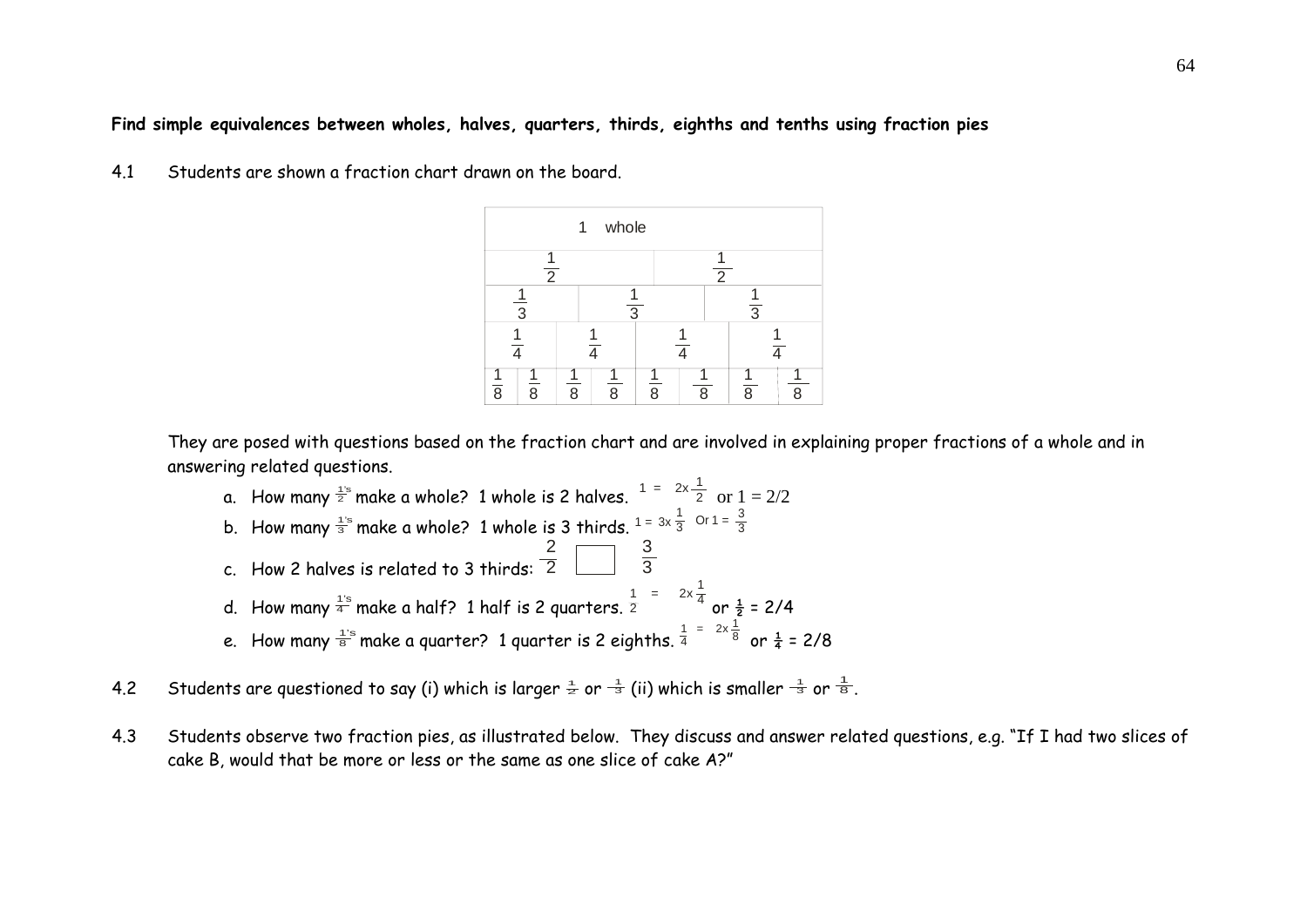

4.4 Students told a story in which Jade takes 5 when the whole is divided into 20 equal pieces. And Akim takes 10 when the whole is divided into 40 equal pieces. Students are questioned to reveal how the fraction Akim takes compares with the fraction that Jade takes. (Taking 10 when the whole is 40 amounts to taking 5 when the whole is 20) This is used to make a statement such as

$$
\frac{10}{40} = \frac{5}{20}
$$

4.5Students draw and shade to show three equivalent fractions for a certain fraction example. Example:



#### **RESOURCES**

Fraction pies/ walls, fruits, objects, cut-outs

### **ASSESSMENT**

1. Shown a shape with part shaded, student can indicate the fraction shaded. Write down the fraction of the figure that is shaded.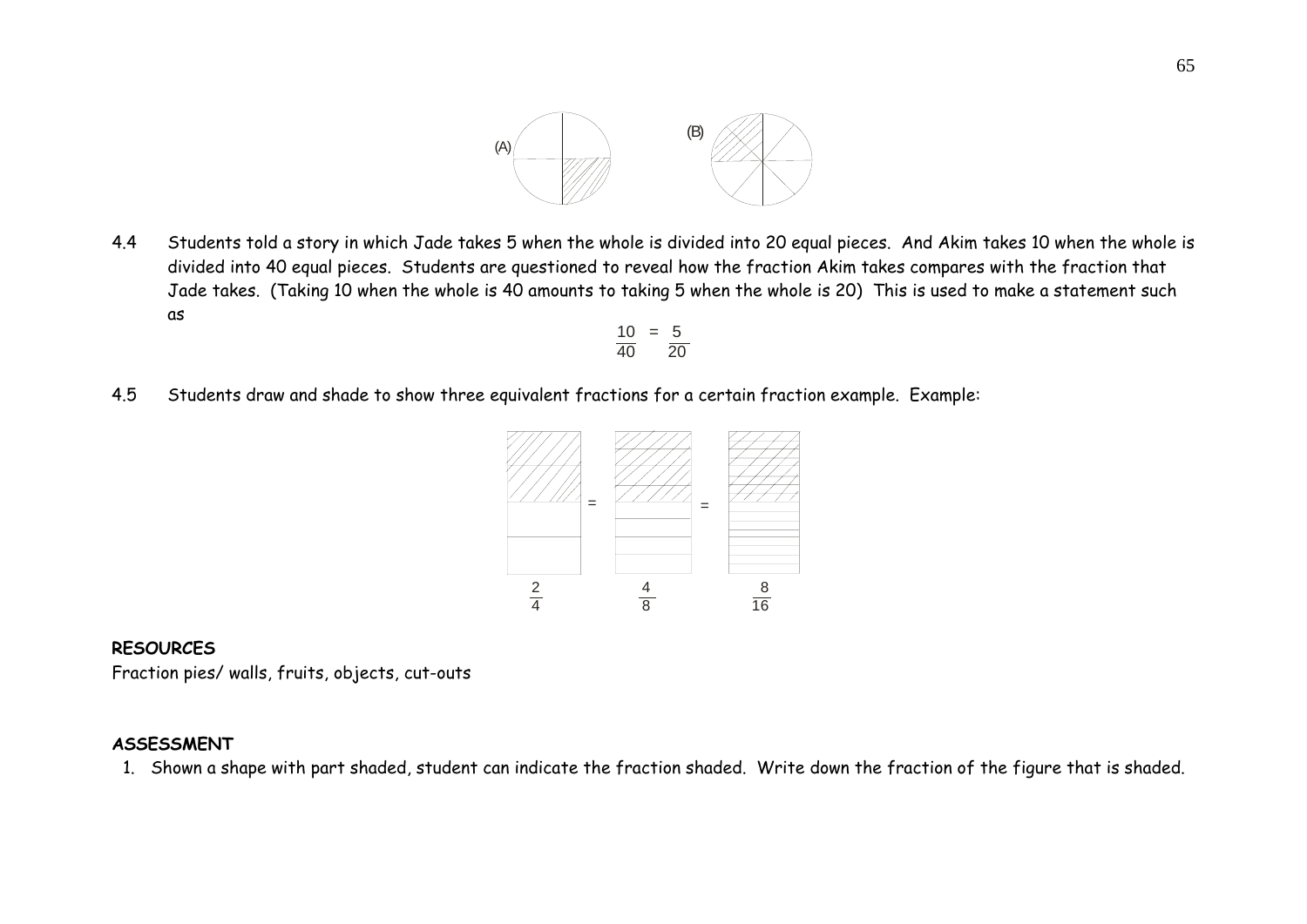2. Shown a fraction chart in which 1 whole is divided into thirds, sixths and twelfths, student can complete missing items to make statements as  $\overline{A}$ 

$$
A \frac{4}{12} = \frac{1}{6} \qquad B \frac{2}{3} = \frac{4}{12}
$$

- 3. Shown a fraction chart in which 1 whole is divided into halves, thirds, quarters and fifths, student can reveal results such as
	- f. the number of fifths that make a whole
	- g. which of two fractions (e.g. 1/5 and 1/4) is larger
	- h. which of two fractions (e.g.  $\frac{3}{4}$  and  $\frac{1}{2}$ ) is smaller
- 4. Shown a shape with shading on it, student can use the observation to complete a statement equating one fraction to another. Example:



**TERM 3 STRAND 3 Measurement UNIT 2: HELPING MUMMY (1 – 2 weeks 12 sessions)** 

| $\vert$ AT 3 $\vert$ LO 5: Find duration between events and develop an understanding of the relationship between different units<br>of time |
|---------------------------------------------------------------------------------------------------------------------------------------------|
|                                                                                                                                             |
| Success Criteria                                                                                                                            |
| 1. Tell, read, write and represent time on the hour, half-hour, quarter and five minute interval in a variety of ways.                      |
| 2. State and write dates in a variety of ways and calculate the duration between given dates.                                               |

3. Use time related vocabulary to describe real life situations e.g. anniversary, decades, century, millennium and leap year.

4. Create and solve problems involving time and duration.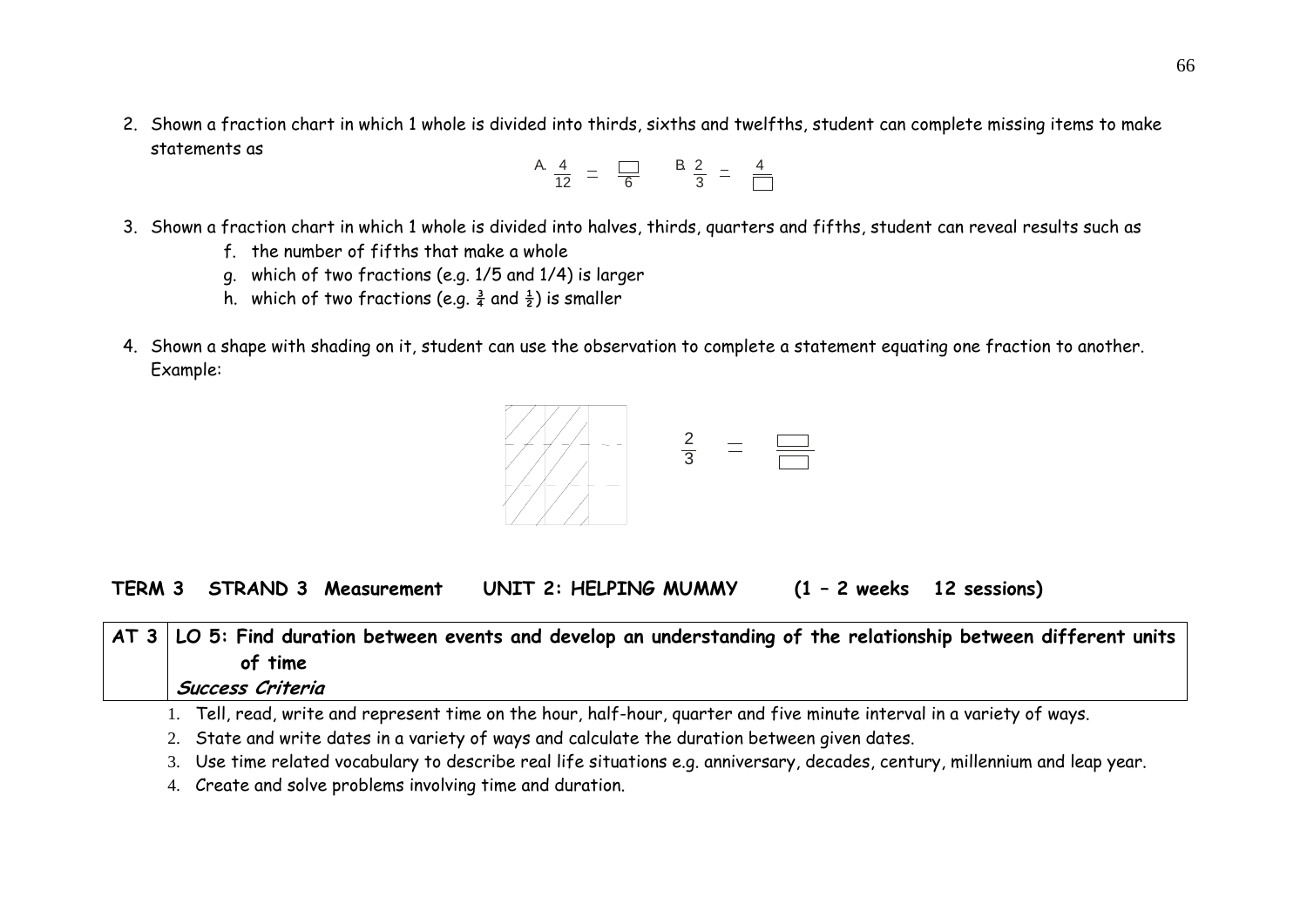#### **ACTIVITIES**

**Tell, read, write and represent time on the hour, half-hour, quarter and five minute interval in a variety of ways.** 

- 1.1 Students are given material and engaged in making clock faces. They are guided to place the hour hand at 1 and the minute hand at 12. Students allowed to tell the position of the hour hand before teacher starts to move the minute hand. Students are led to conclude that when the hour hand is at 1 and the minute hand points at 12 it is one o'clock. (NB: This could be done for half and a quarter hour.)
- 1.2 Students make a digital clock by writing numbers on cards and arranging the cards in a suitable order. Ex: quarter past eleven would be represented by 10 : 15
- 1.3 Students work in pairs. One student says a time and the other has to move the hands on a clock face to show the time to 5 minute intervals. Alternatively, one student sets the time and the other has to say it.
- 1.4Students observe as teacher makes a demonstration clock as follows.



Students are led to write the 5 minute intervals (5, 10, 15, …, 60) on their clocks next to the hour numeral.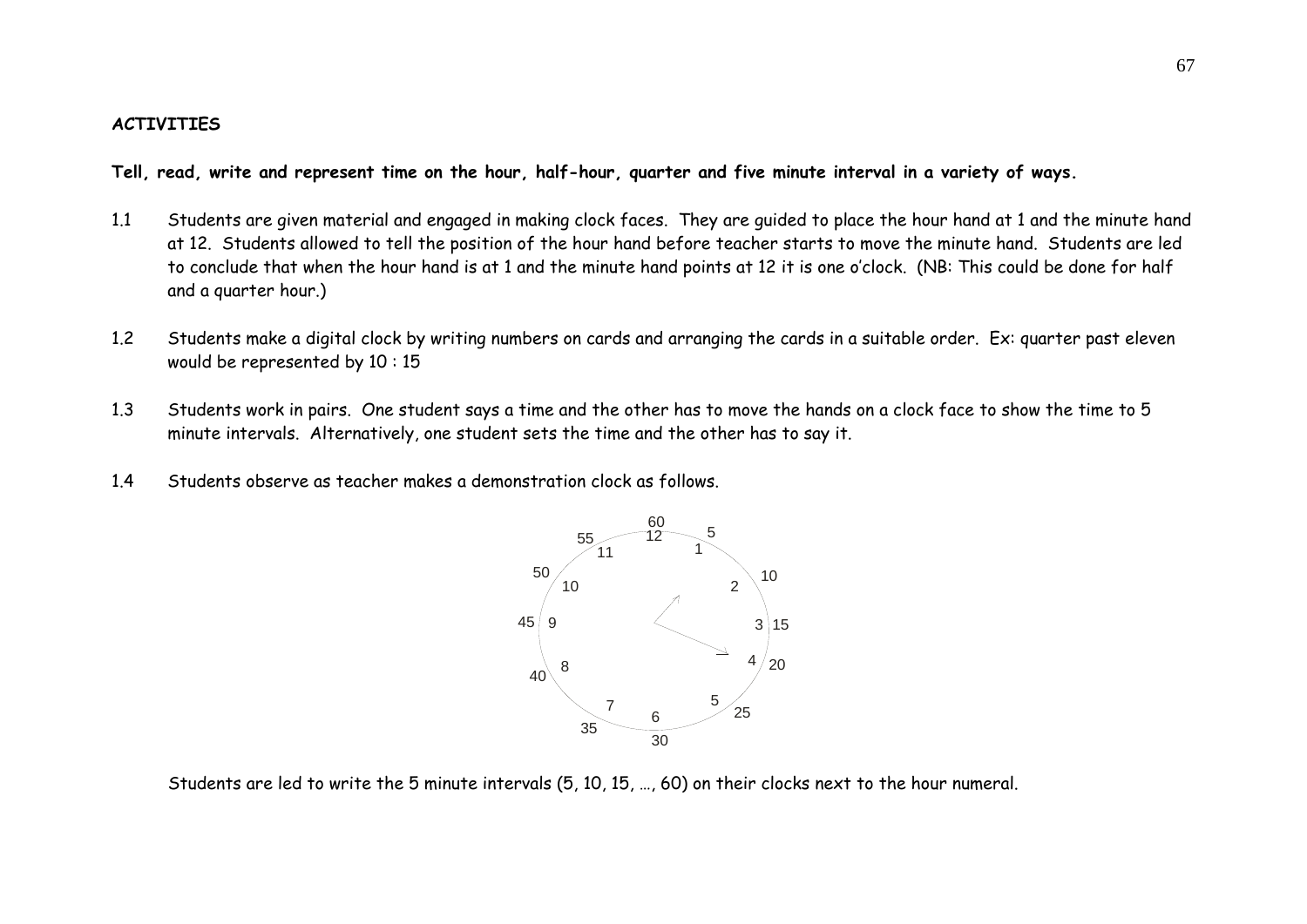1.5 Students are taught time in 5 minute intervals. They are reminded that there are 60 minutes in an hour and reference is made to the number they write on their clock faces. They are allowed to show 20 minutes past the hour, 35 minutes past, etc.

### **State and write dates in a variety of ways and calculate the duration between given dates.**

- 2.1 Students are asked to tell the different ways they know to write the date. Their responses are recorded on the board. A discussion follows. Students are given format (if not given by students): e.g. 07. 17. 02 02 17 07 Year day month month day year
- 2.2 Students are grouped and each group is given a calendar. The calendar is reviewed through questioning. Students are guided to identify a particular date, e.g., 4<sup>th</sup> March 2007. Students tell what date it will be 3 days later. What day will it be? Other dates where weeks and months have elapsed are done in the same way. Example: Calculate the duration of time between (i) 12<sup>th</sup> April 2007 to  $3^{rd}$  May 2007 (ii) June  $15^{th}$  2007 to  $15^{th}$  July 2007
- 2.3Students use a calendar to write dates in different ways. They write Monday  $8^{th}$  May 2006 or 08/05/06, for example. They are given statements to complete:
	- i.  $\Box$  minutes = 1 hour
	- i.  $\Box$  hours = 2 days
	- k. 14 days =  $\Box$  weeks
	- l.  $\Box$  months = 1 year

## **Use time related vocabulary to describe real life situations e.g. anniversary, decades, century, millennium and leap year.**

- 3.1 Students are shown a calendar and questioned to reveal information given on the calendar. They tell what day on the calendar is (a) New Year's Day, (b) Christmas Day, (c) Student's birthday, (d)  $3^{rd}$  November Students are posed with questions, such as:
	- i. How often does a leap year occur?
	- ii. How many days are there between January  $6<sup>th</sup>$  and February  $1<sup>st</sup>$ ?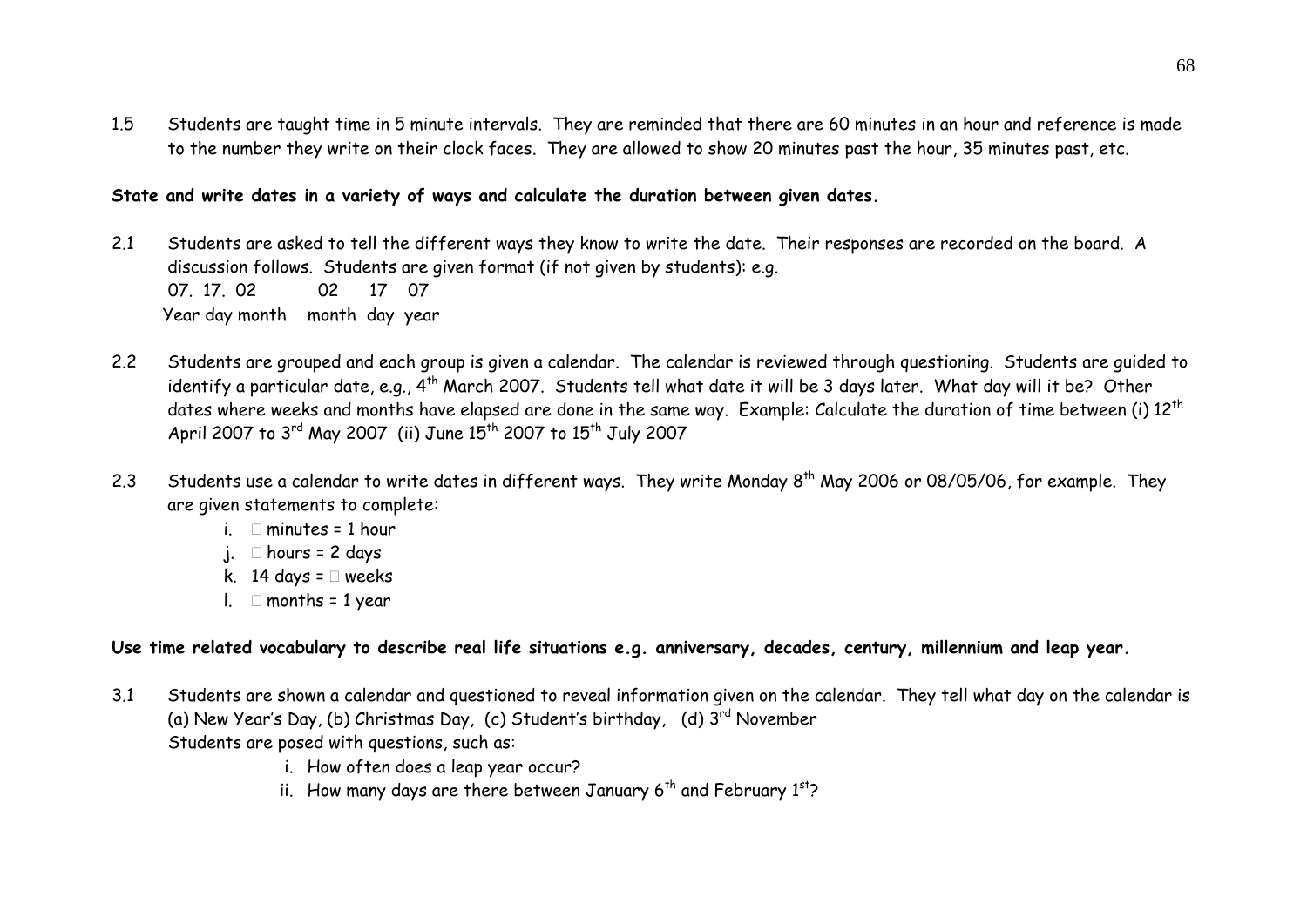- iii. How many years are there in 1 century?
- iv. How many years of independence will Dominica be celebrating?
- 3.2 Students are shown a time line for Dominica, as illustrated below. They put in important events e.g. Hurricane David, Independence, World War 2, etc. They are posed with questions – e.g. in which century…? In which millennium…?



#### **Create and solve problems involving time and duration.**

4.1 Students are presented with simple duration problems to help them understand the concept of time.



4.2 Students are given examples that include clocks which are slow and fast. Example: This clock is 5 minutes fast. Put it to the correct time. What is the correct time?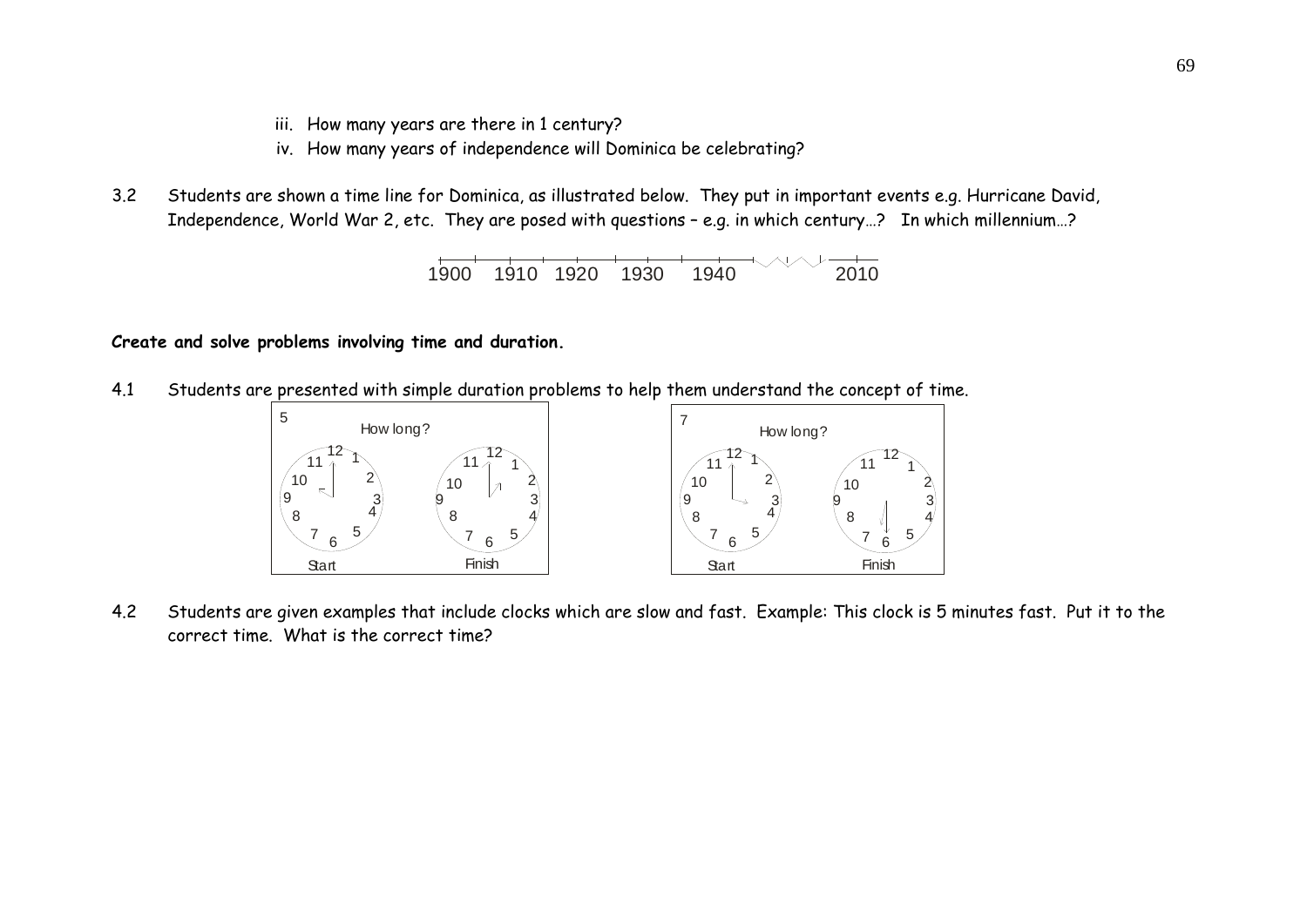

4.3 Students are shown a clock face and told a story in which Sabrina is leaving home to go to school now. They are asked to reveal what time it is. They are shown another clock face which shows the time at which Sabrina arrives at school. They are asked to say how long her journey to school was. They are asked to suggest what time assembly ended if it started at the time Sabrina arrived and lasted for 15 minutes.

### **RESOURCES**

Model clocks, real clocks, worksheets, calendars, stamp clocks

## **ASSESSMENT**

1.1 Shown clock faces (as in the examples below), students can give (write or utter) an expression that tells (indicates) the time shown.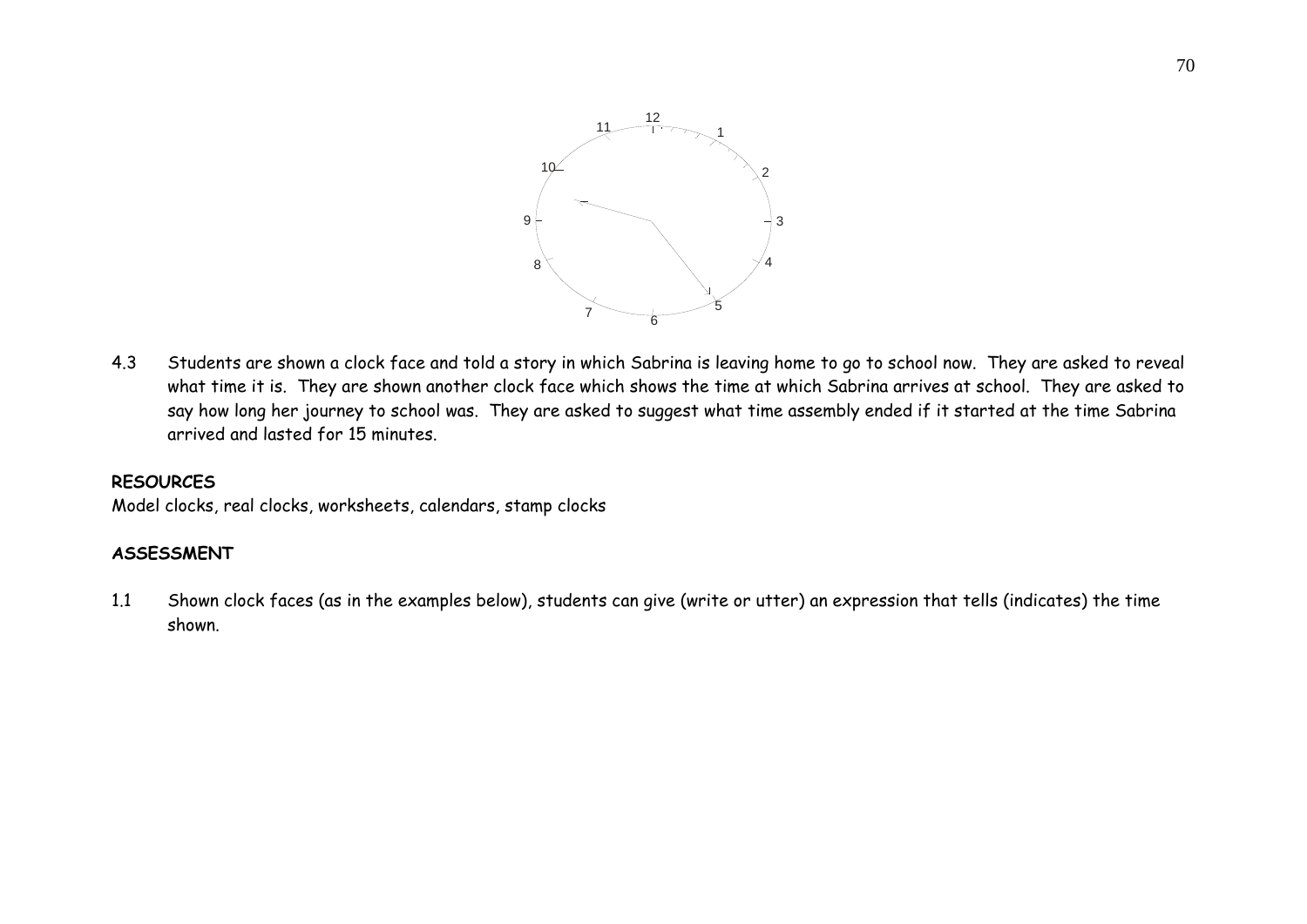

1.2Fill in the missing time

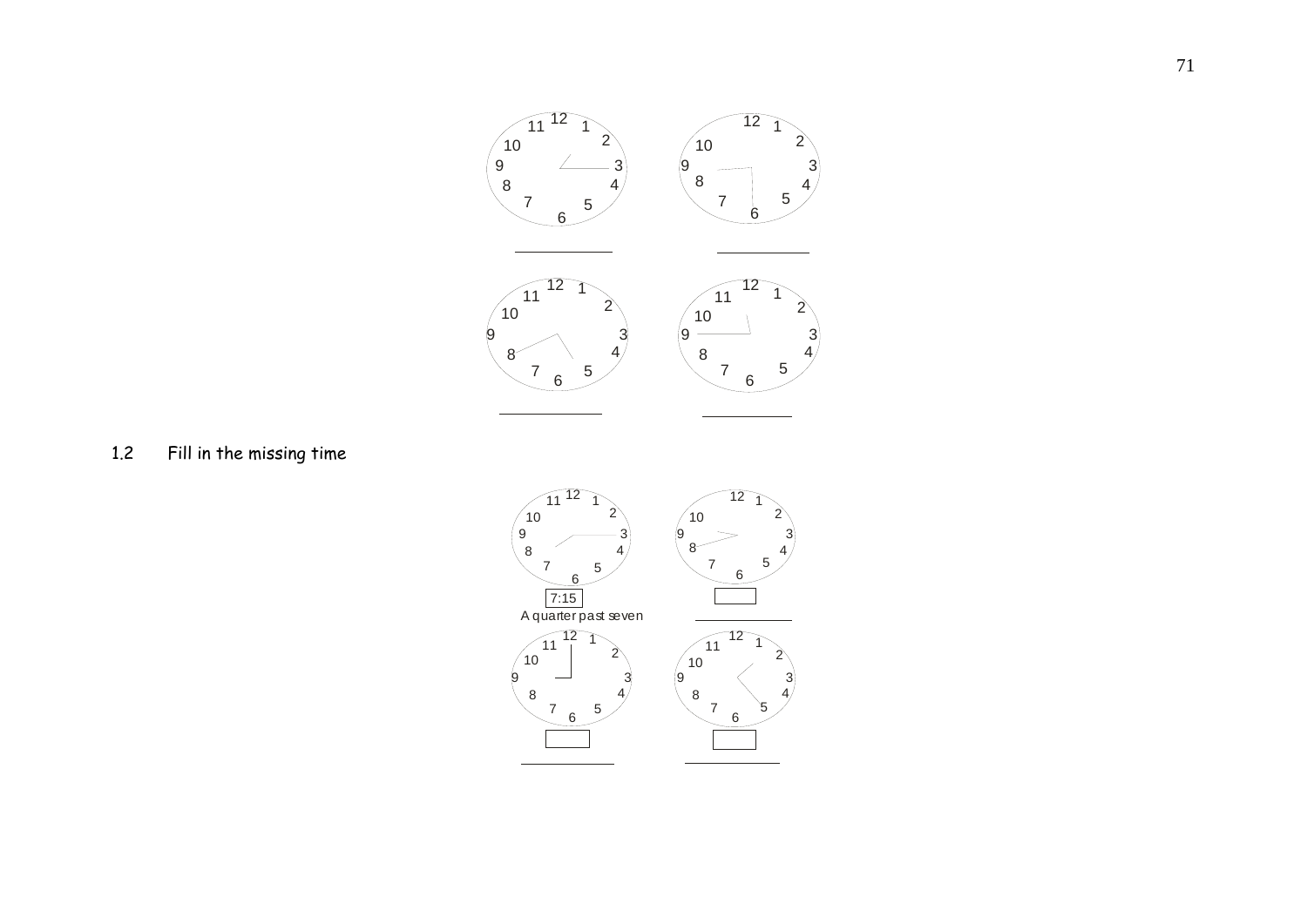1.3Look at the clock. Use it to answer these questions.



- What time is half an hour after the time shown?
- ii. School starts at the time shown on the clock. Jane came 5 minutes before school started. At what time did she arrive at school?
- iii.Tom was 15 minutes late. What time did he arrive?
- iv. Mr Drigo came to school half an hour before the start of the school and left 45 minutes after. At what time did he leave the school?
- 1.4 Write answers to these questions
	- a. How far does the long hand travel in 1 hour?
	- b. How many minutes are there in  $\frac{1}{4}$  hour?
	- c. How many minutes are there in  $\frac{1}{2}$  hour?
	- d. How many minutes are there in  $\frac{3}{4}$  hour?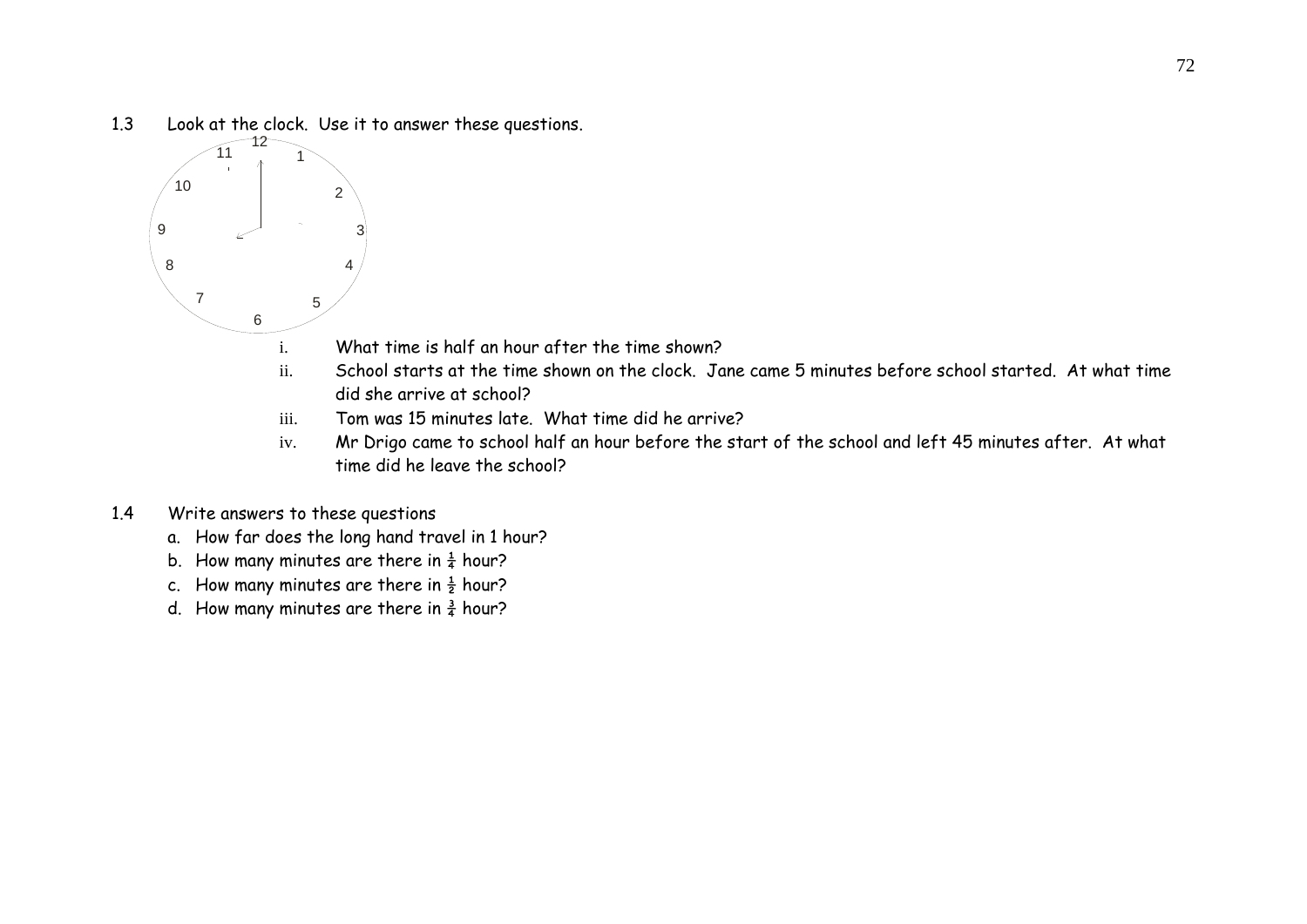# **AT 4 LO 2: Use, construct and interpret pictographs and charts using simple scales Success Criteria**

- 1. Explain why it may be necessary to use one picture or block to represent more than one unit of data.
- 2. Read data presented in pictographs and bar graphs that use a simple scale in real life problems.
- 3. Select an appropriate method and scale to represent a set of collected data in real life problems
- 4. Interpret data presented in pictographs and bar graphs that use a simple scale in real life problems.

# **ACTIVITIES**

## **Explain why it may be necessary to use one picture or block to represent more than one unit of data.**

1.1 Students are presented with a table which shows the number of students in each house at school.

| House       | Tally                         | Total |
|-------------|-------------------------------|-------|
| Red         | ₩<br>- ## ## ## ##<br>- ## ## | 45    |
| <b>Blue</b> |                               | 30    |
| Green       |                               | 40    |
| Yellow      |                               | 35    |

They are grouped. Each group is given two graphs representing the same information using different scales. Example:

| Represents 2 students                       |
|---------------------------------------------|
| $\sum_{i=1}^{\infty}$ Represents 5 students |

Students compare the graphs and write their findings.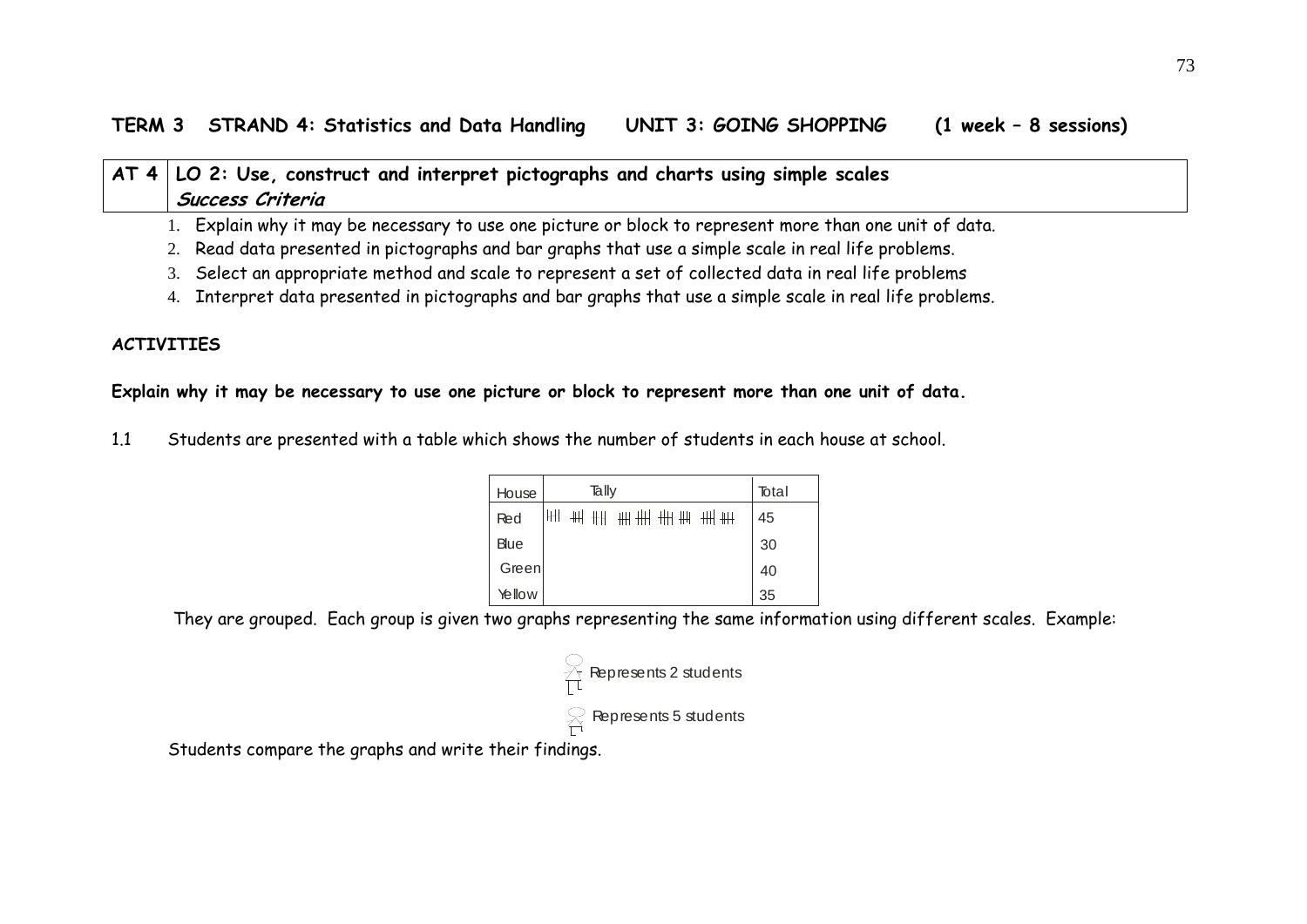# **Read data presented in pictographs and bar graphs that use a simple scale in real life problems.**

2.1 Students are presented with pictograph. They observe and discuss amongst themselves

| Favourite fruit of Grade 4 students |  |  |  |  |
|-------------------------------------|--|--|--|--|
| Banana                              |  |  |  |  |
| Pears                               |  |  |  |  |
| Oranges                             |  |  |  |  |
| Grapes                              |  |  |  |  |
| Mangoes                             |  |  |  |  |

 Students are posed with questions based on the pictograph. Example: They are questioned to reveal what each stickman represents and the number of students who preferred orange.

2.2Students are presented with a bar graph as illustrated below.



Students observe the bar graph and discuss their observations. They are questioned to suggest

(a) why it is called a bar graph

(b) what the height of each bar shows

(c) what is noticed about the width of the bars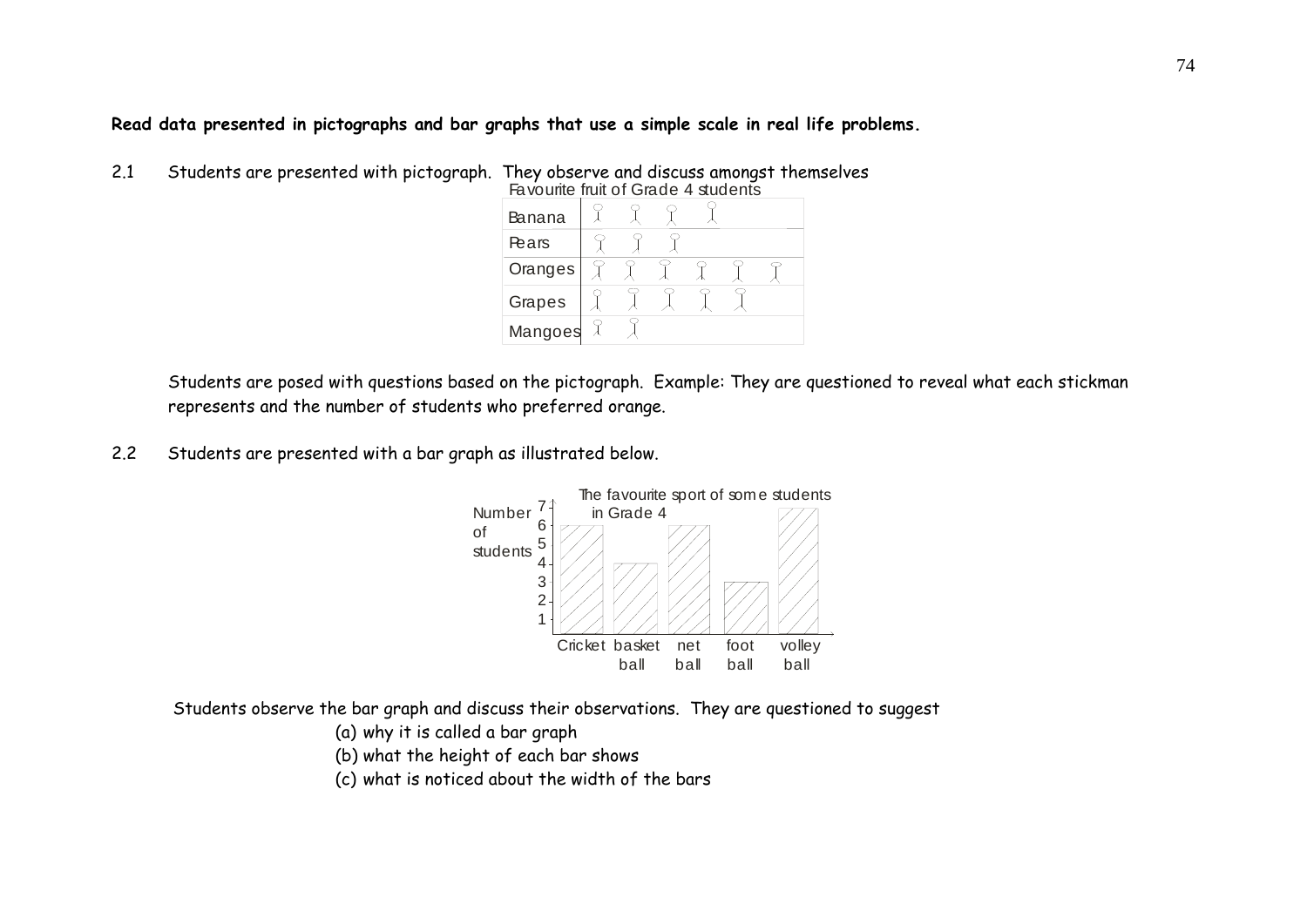They such and such explains the height of the bars and the use of appropriate scales They are guided to read and interpret the bar graph

### **Select an appropriate method and scale to represent a set of collected data in real life problems**

3.1 Students are informed that they are going to find each other's favourite toy. They are allowed to interview each other. The information collected is tallied on the board and a table is drawn.

| Favourite toy | number of<br>students |
|---------------|-----------------------|
| Truck         |                       |
| Dolls         | 8                     |
| teddy bears   | З                     |
| Game boy      | 10                    |
| Balls         | 2                     |
| Computer      |                       |

Students select an appropriate method (pictograph or bar graph) to display their information. They are allowed to come up with their own scales.

After they complete their graphs, they discuss them and are questioned, e.g., to reveal (i) the type of graph they used and (ii) the scale they used.

#### **Interpret data presented in pictographs and bar graphs that use a simple scale in real life problems.**

4.1 Students are allowed to find out what months they are having their birthdays. They then complete a table, as shown below.

| Month    | tally | number of students |
|----------|-------|--------------------|
| January  |       |                    |
| February |       |                    |
| Etc.     |       |                    |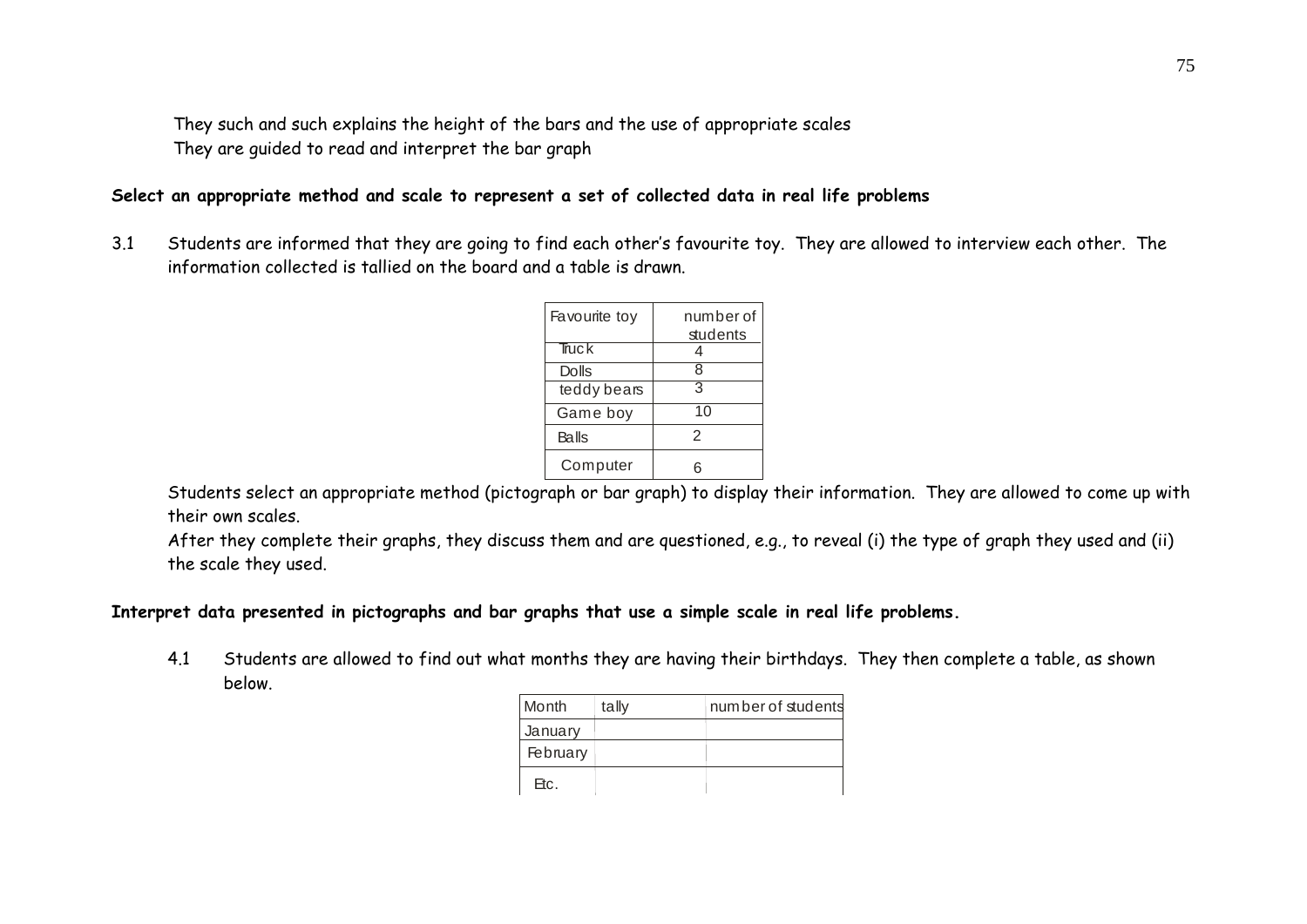Students use the information collected to draw a bar graph.

They are questioned on the graph, e.g., to reveal

- v. The number of students born in April
- vi. The number born in October
- vii. The month in which most students were born
- viii. The month in which fewest students were born
- 4.2 Students are taken by the roadside. They are to tally the different vehicles that they see. Students complete a table, as the example below.

| Vehicle      | Tally | Number of vehicles |
|--------------|-------|--------------------|
| Cars         |       |                    |
| <b>Buses</b> |       |                    |
| Trucks       |       |                    |
| $SW$ 's      |       |                    |
| Vans         |       |                    |

 Students use the information collected to draw a pictograph. For help in interpreting their graph, they are questioned to reveal

i. the number of cars seen

ii. the number of vans seen

iii. the type of vehicle that was most popular

# **RESOURCES**

Pictures, worksheets, graphs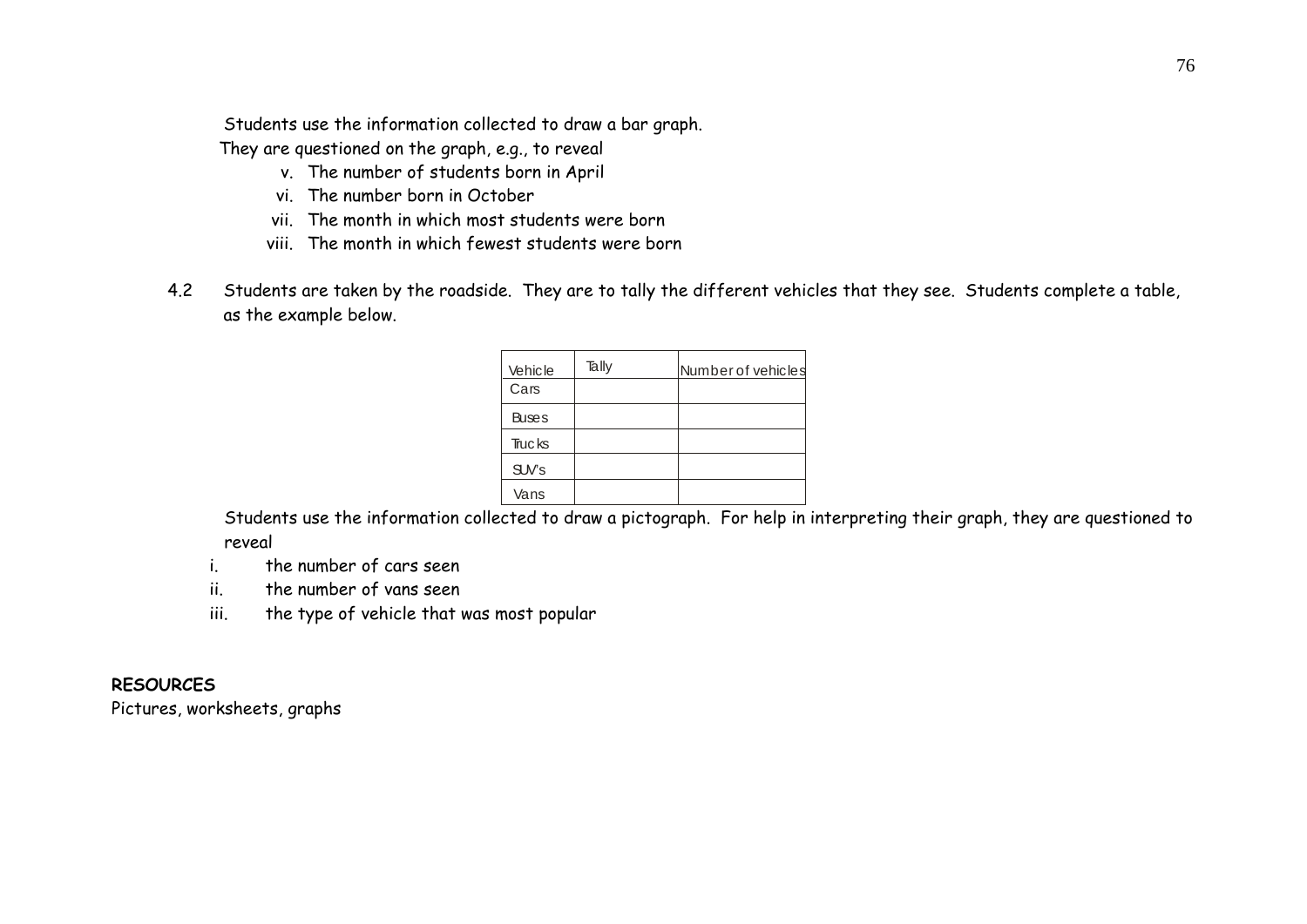#### **ASSESSMENT**

1. The pictograph shows the number of boxes of produce that was shipped to the USA by AGRO Ltd.  $\boxtimes$  represents 100 boxes.

| Fruits     |  |
|------------|--|
| Vegetables |  |
| Provisions |  |

- i. How many fruits were shipped to the USA?
- ii. How many more vegetables than provisions were shipped to the USA?
- iii. How many boxes does  $\Box$  represent?
- 2. Use the graph to answer these questions.



- i.If 20 students like cricket, how many students does  $\Box$  represent?
- ii.How many students like football?
- iii.How many more students prefer cricket to football?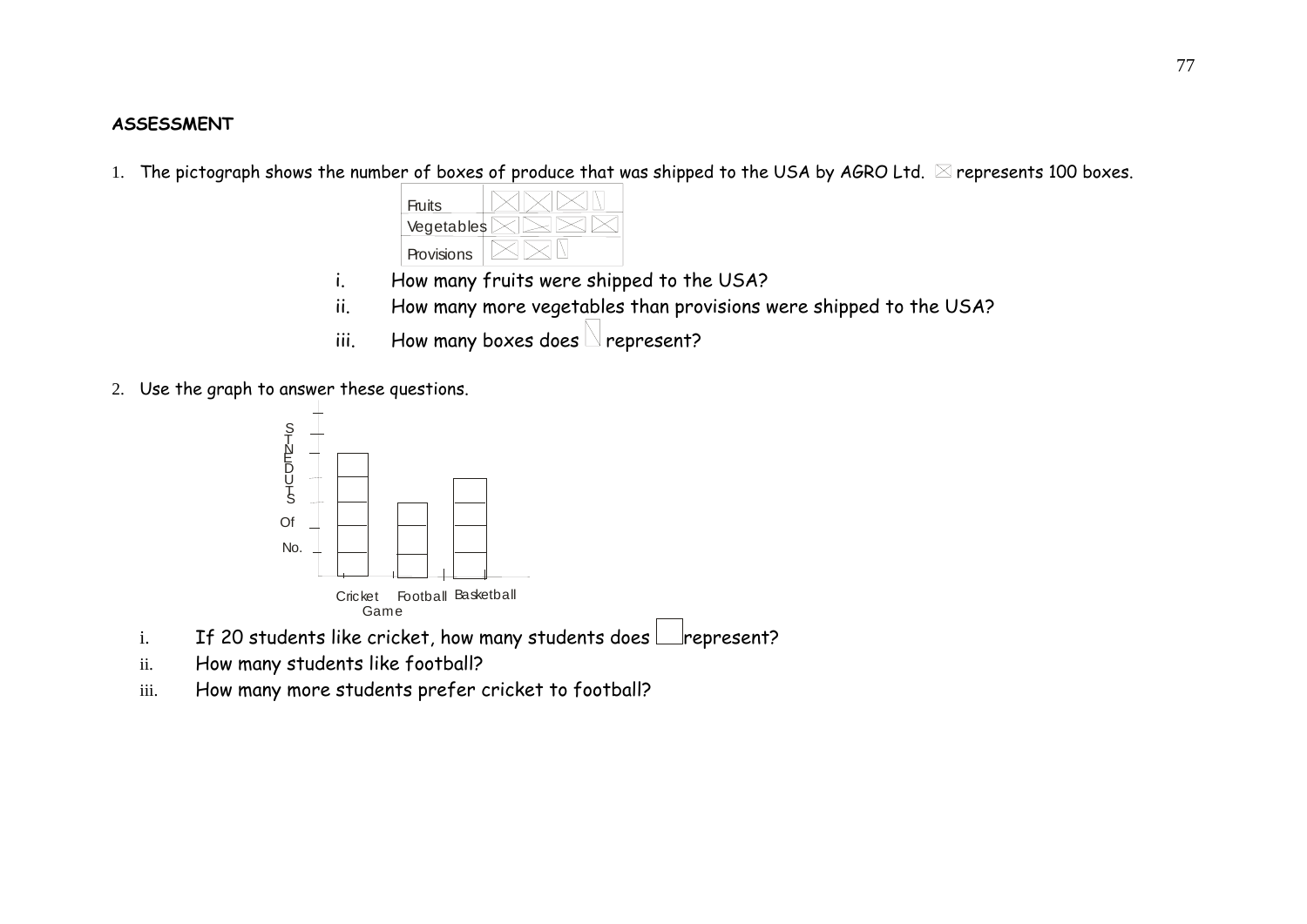# **TERM 3 STRAND 5 Patterns, Functions and Algebra UNIT 4: My Favourite Things (1 – 2 weeks – 14 sessions)**

|  | AT 5   LO 2: Solve simple problems based on number patterns |
|--|-------------------------------------------------------------|
|  | Success Criteria                                            |
|  | 1. Identify the pattern in a sequence of numbers            |
|  | 2. Complete sequences of numbers                            |

- 3. Generate number sequences
- 4. Conduct simple number investigations

# **ACTIVITIES**

## **Identify the pattern in a sequence of numbers**

1.1 Students are involved in making a 'function machine' as illustrated in the picture below. In the arrangement is a truck, on which a string is attached for pulling. The function machine is a large box designed in such a way that an operator can influence what happens in the truck once it enters the machine. The operator may be doing this from a hole on the top of the box, or (if the box is large enough) from within the box itself.

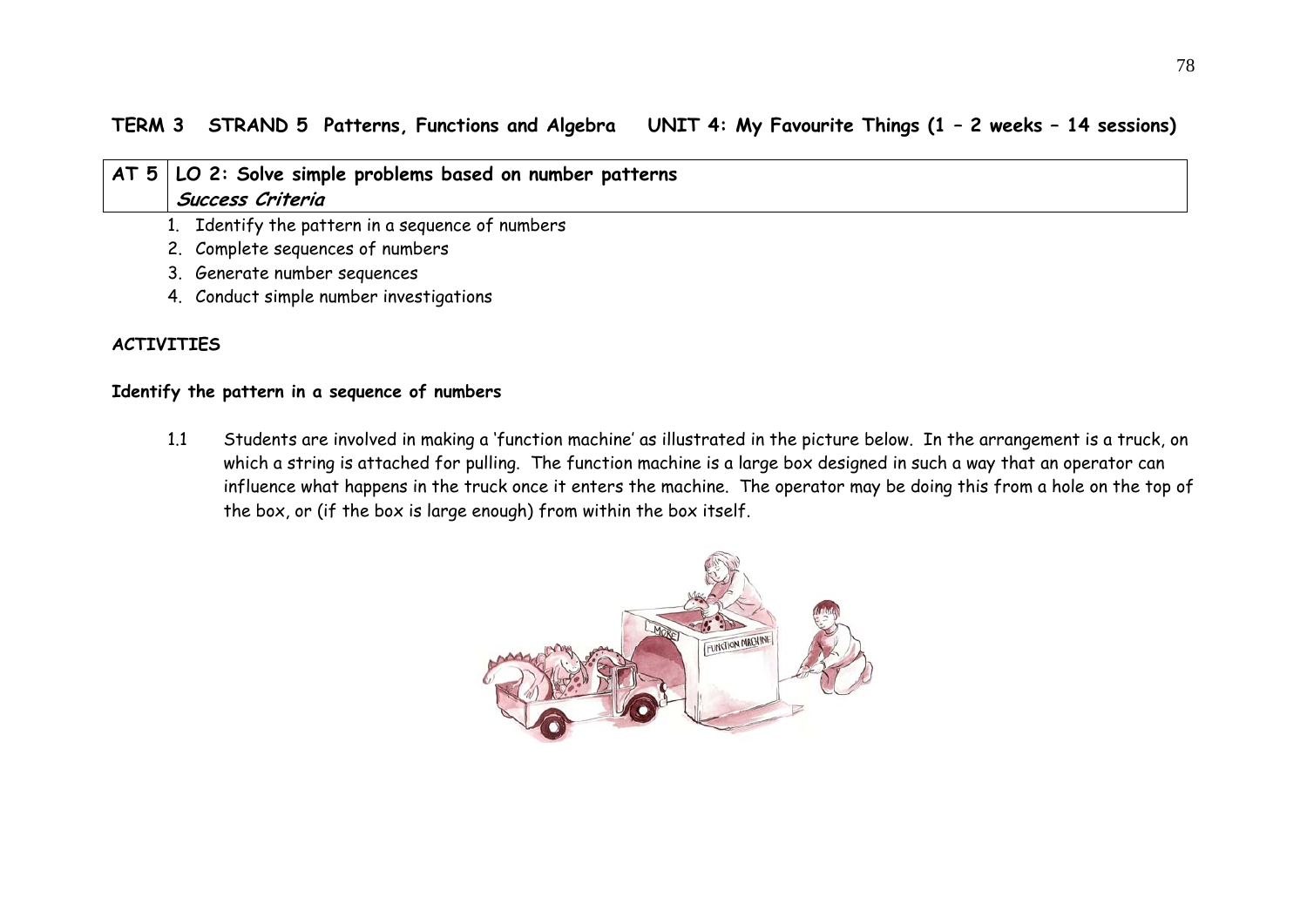The class lets the truck enter the machine. Before it enters, the number of 'nice things' in it is recorded. After it passes through the machine, the number is again recorded.

| Number<br>betore |  |  |  |    |     |    |    |
|------------------|--|--|--|----|-----|----|----|
| Number<br>atter  |  |  |  | 77 | . . | ᅩᆫ | -- |

The numbers generated are recorded in a table.

Students are led into a discussion which makes clear that the numbers that come out of this function machine together form a sequence. So one way in which the machine might be used is to generate a sequence.

Students are led to see that in the sequence 4, 5, 6, 7, …, the first term is 4, the second term is 5, the third term is 6, and so on.

Students discuss how to get the next term once we know the one just before it. They discover the pattern in the sequence.

Students are asked to suppose that the sequence that the machine makes or generates is 3, 6, 9, 12, 15, …

Students work out the pattern by revealing that to get any term when you know the one just before it, you simply add 3.

- 1.2Students are shown various sequences, say, on charts. For each sequence, they are questioned to discover the pattern.
- 1.3 In groups, students are given tables showing other number sequences generated using the function machine. They are allowed to identify the pattern.
- 1.4 Groups are allowed to make their tables of number sequences that could be generated using the function machine. They exchange their tables with other groups to solve by finding the pattern.

#### **Complete sequences of numbers**

2.1 Students are given tables showing number sequences that are incomplete. Students work (i) in groups and (ii) independently to complete each sequence.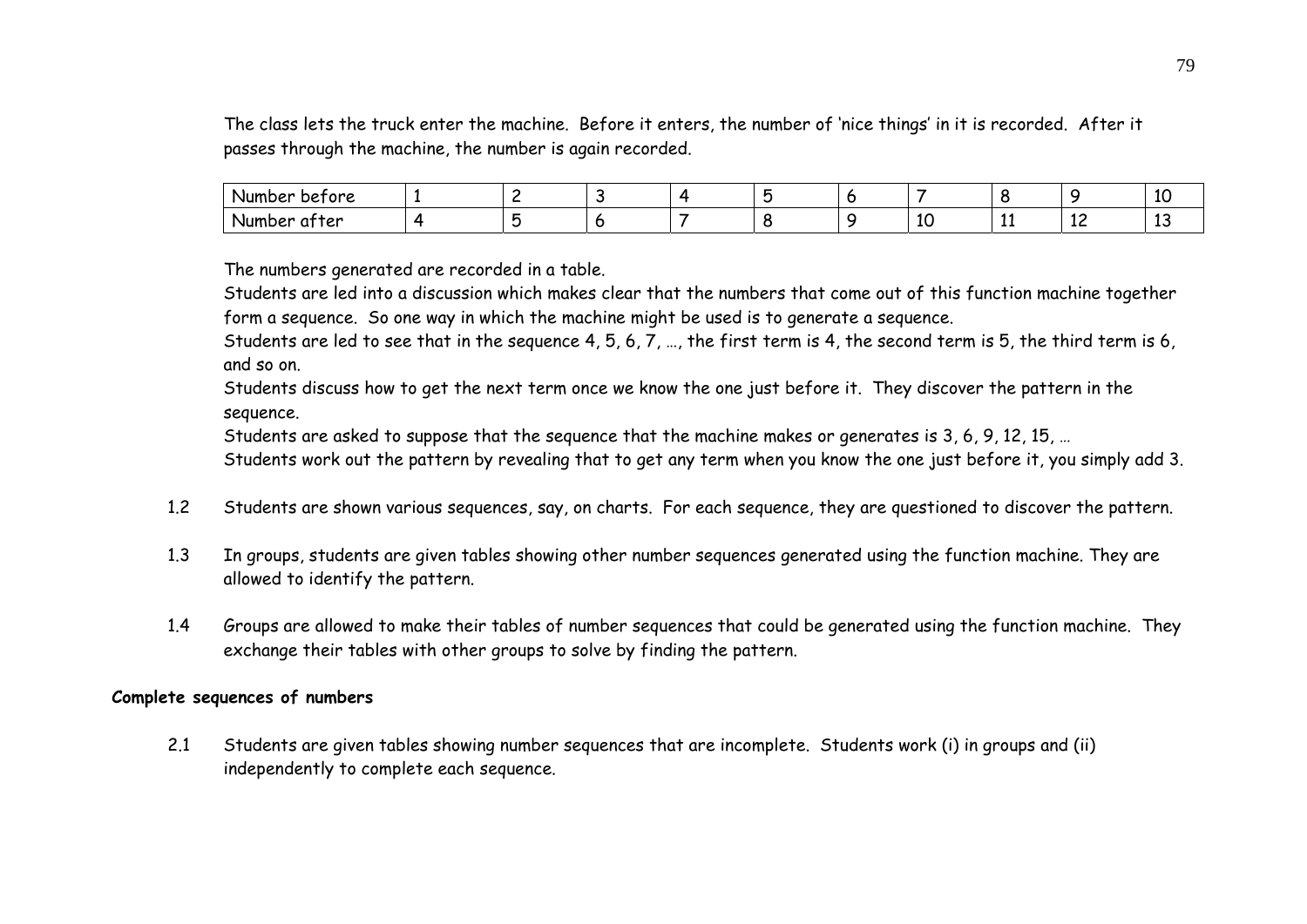2.2 Students are presented with a sequence, examples (i) 8, 16, 24, 32, \_\_\_, 48 (ii) 73, 69, 65, \_\_\_, 57, 53 (iii) 81, 79, 77,  $\frac{1}{2}$  (iv) 1,  $\frac{1}{2}$ ,  $\frac{31}{41}$  (v)  $2 + 9$ ,  $3 + 8$ ,  $\frac{1}{2}$ ,  $6 + 5$ ,  $7 + 4$ ,  $8 + 3$ . Students discuss how the sequence is generated (from the function machine) and they work out the pattern.

#### **Generate number sequences**

3.1 Students are asked to suppose that for every number that we feed into it, the machine first adds 4 and then divides by 2. They discuss what sequence it generates (makes) when we feed the counting numbers into it.

| 1 2 3 4 5 6 |  |                                                                                      |
|-------------|--|--------------------------------------------------------------------------------------|
| 1 1 1 1 1   |  |                                                                                      |
|             |  | $\frac{5}{2}$ $\frac{6}{2}$ $\frac{7}{2}$ $\frac{8}{2}$ $\frac{9}{2}$ $\frac{10}{2}$ |

In discussing the pattern, students should be able to see that if the term just before the one we want is, say,  $^{\frac{100}{2}}$ , then what we seek, the number that comes next, is  $\frac{101}{2}$ .

- 3.2Students are grouped. Each group is given flash cards with different instructions: e.g. (i) [add 5],  $[$  + by 2], (ii) multiply by 3. Students build sequences based on their instructions.
- 3.3Students are allowed to create their own sequences based on their initiatives.

#### **Conduct simple number investigations**

- 4.1 Students are given a statement and they proceed to investigate its truth. Examples: (i) The sum of two numbers is always smaller than their product. (ii) The sum of the digits of a multiple of 3 is always divisible by 3.
- 4.2Give examples of (i) a number with 5 factors; (ii) a pair of numbers whose product is 69.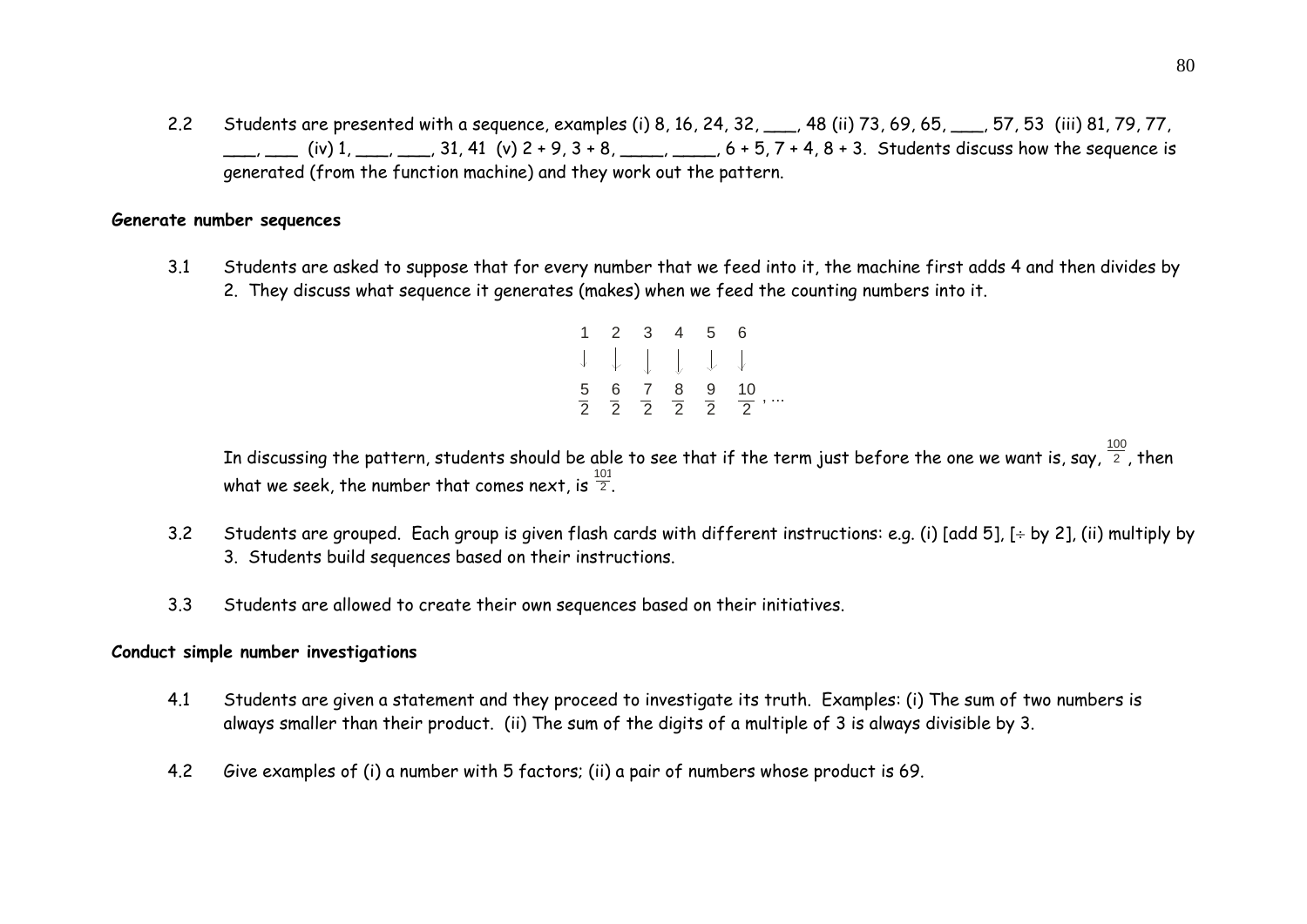- 4.3 Start with an answer – e.g. 27 (i) How many different computations can you make that give 19 as an answer? (ii) Which three numbers can you add/multiply that give 68 as an answer?
- 4.4 Investigate to find out whether the following statements are (a) always true (b) sometimes true (c) never true. (i) All numbers in the eighth times table are divisible by 4. (ii) A number that has only three factors is a square number.

## **RESOURCES**

Number charts, sequences, patterns, flash cards

# **ASSESSMENT**

- 1. Given a sequence, students can identify the pattern, by saying what happens to the number each time it enters the function machine. For example, they can say, 'Each time 2 is added to the number' or 'Each time 3 is subtracted from the number'.
- 2. Given a sequence, students can complete the sequence. Look carefully at each pattern below and fill in what is missing



3. Given some instruction, students can generate the sequence. Example: You have a machine that adds 1 more each time. What sequence do you get if the number before are as in the table?

| Number<br>betore <sup>.</sup> |  |  |  |  | ᅶ |
|-------------------------------|--|--|--|--|---|
| atter<br>Number               |  |  |  |  |   |

4. k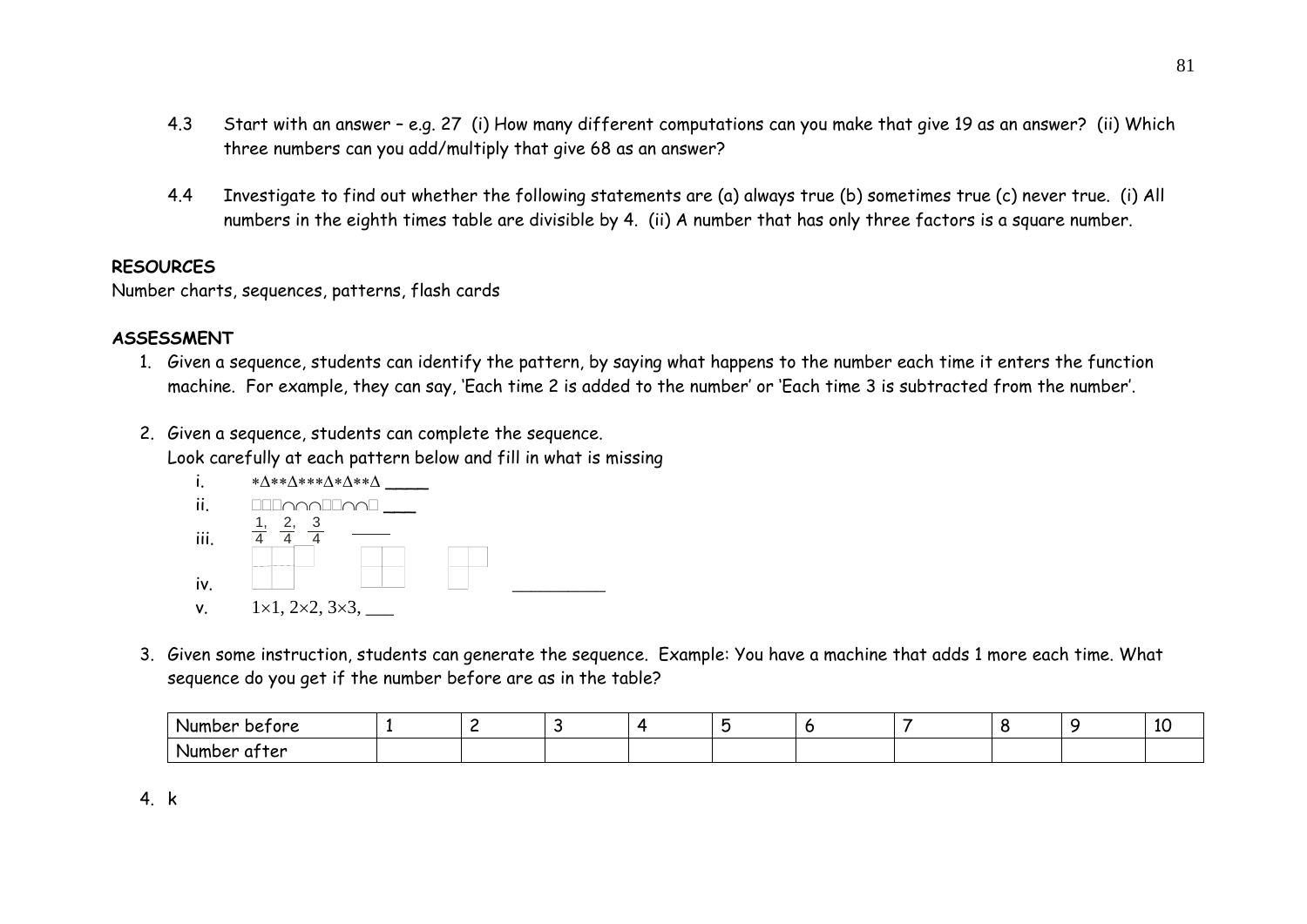| AT 3   LO 6: Create and solve real life problems involving calculations for buying and selling items |
|------------------------------------------------------------------------------------------------------|
| Success Criteria                                                                                     |
| 1. Read and write amounts of money up to \$10 000                                                    |

- **2.** Represent amounts of money up to \$100 using various combinations of notes and coins
- **3.** Calculate the cost of a set of items given cost of that item and vice versa
- **4.** Create and solve simple real life problems involving cost price and selling price.

## **ACTIVITIES**

#### **Read and write amounts of money up to \$10 000**

- 1.1 Students are grouped. Each group is given a collection of coins and allowed to use various combinations of one dollar coin, twenty-five cent coins, ten-cent coins, five-cent coins, two-cent coins and one-cent coins to form specified amounts, such as (i) \$2.50, (ii) \$3.25, (iii) \$4.08, (iv) \$11.00. The amounts are then read and then revealed in written words. Example, for \$2.50, this amount is first called out and then the student writes 'two dollars and fifty cents'
- 1.2 Students are told a story in which mention is made of an amount of money (e.g. \$150.00) used to purchase a desired object. Students read the amount and then reveal it in written words.
- 1.3 Students are engaged in writing amounts of money in words when they are given in figures – e.g. (i) write \$ 325.00 in words; (ii) write \$520.25 in words.
- 1.4Students are engaged in writing amounts in figures when given in words.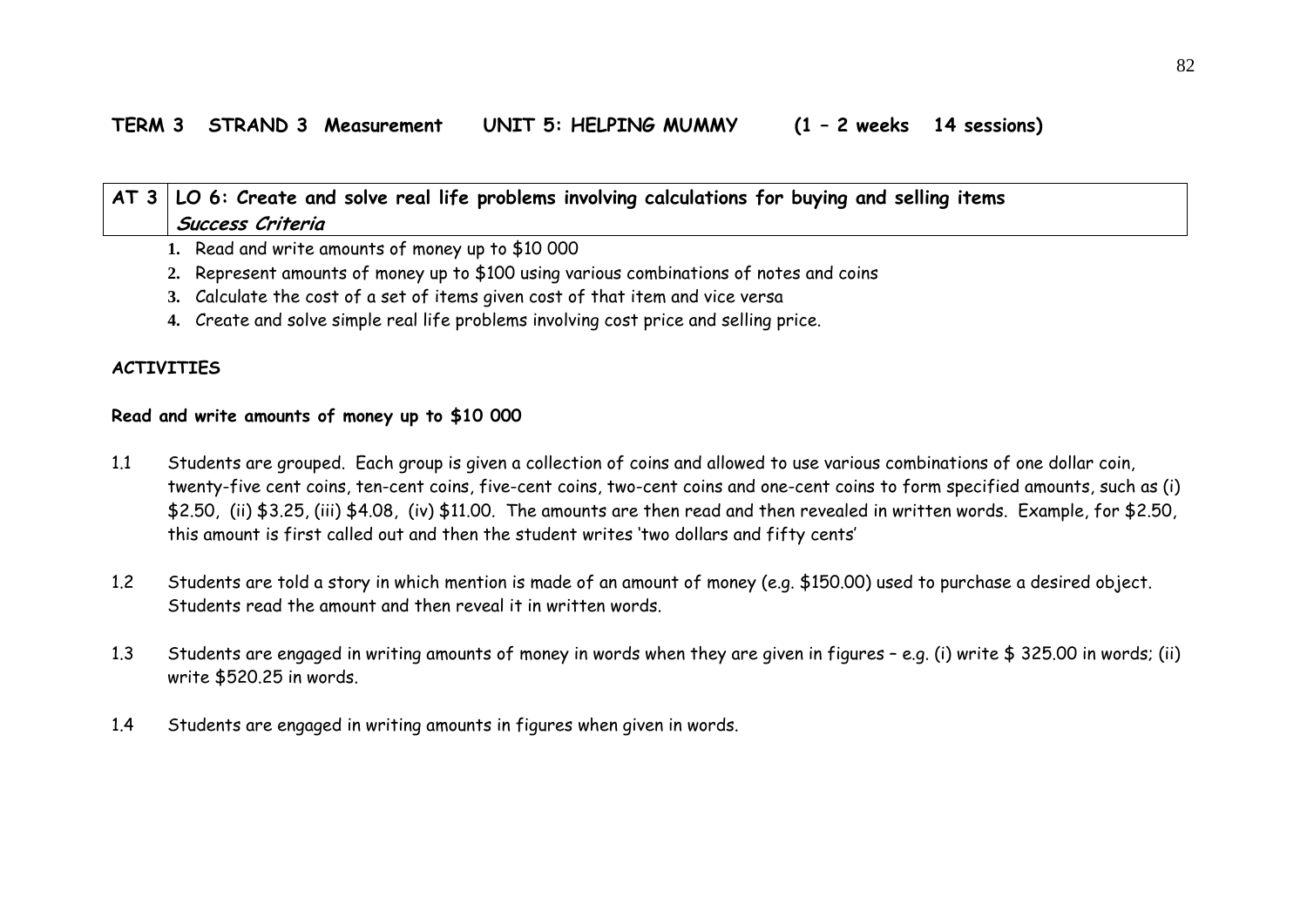# **Represent amounts of money up to \$100 using various combinations of notes and coins**

2.1 Students are told a story in which, to buy items for their class, the pupils of Grade 4 Black have collected money, as shown in the bottle.



They are asked to suggest which notes/ coins they would use to buy

- (i) a box of chalk for \$8.30
- (ii) a wall chart for \$16.55
- (iii) a standing far for \$42.15

#### **Calculate the cost of a set of items given cost of that item and vice versa**

- 3.1 Students are shown a chart with a list of items with their cost attached to them. They are given different situations where a customer comes in and buys a number of items. Example, Harold buys 5 shirts at \$25 each. How much does he pay for the shirts? Students work out the total cost.
- 3.2Students are given the bill of a customer who bought a certain number of items: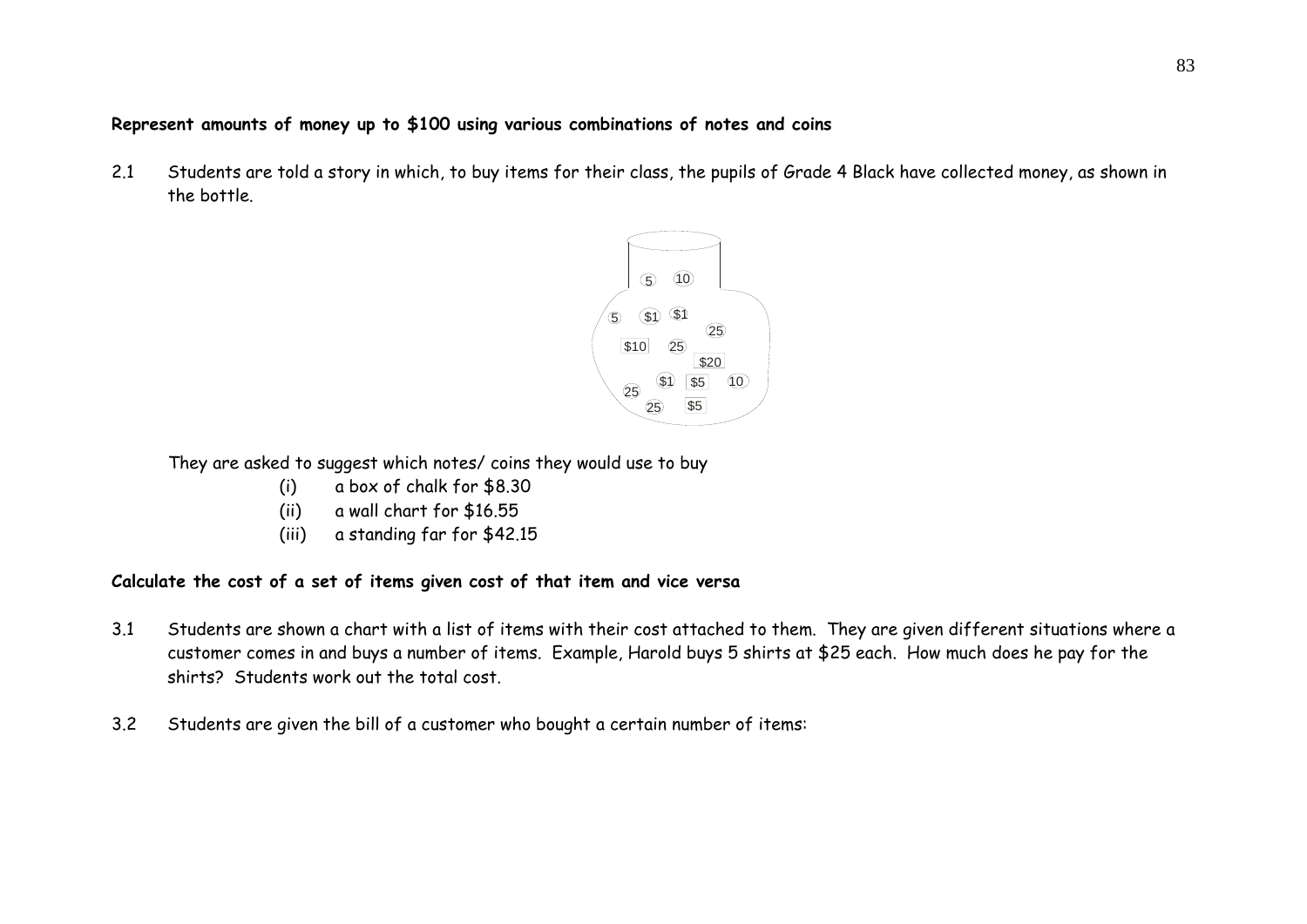

They are to work out the cost of one shirt.

# **Create and solve simple real life problems involving cost price and selling price.**

- 4.1 Students observe as teacher places different items on a table. They are questioned. Example: If I want to make a profit of \$20, how much must I sell the necklace? Students are given items where cost price is given, there is a profit or a loss and they have to work out the selling price and vice versa.
- 4.2 Students use items from the shop corner to create their own cost price/ selling price. They are to work in pairs where the other student has to figure out the selling price/ cost price given the profit or loss.
- 4.3Students create their own problems involving cost price and selling price and work them out.
- 4.4Students are given word problems involving cost price and selling price to work out.

#### **RESOURCES**

Play money, items from class shop, real coins

# **ASSESSMENT**

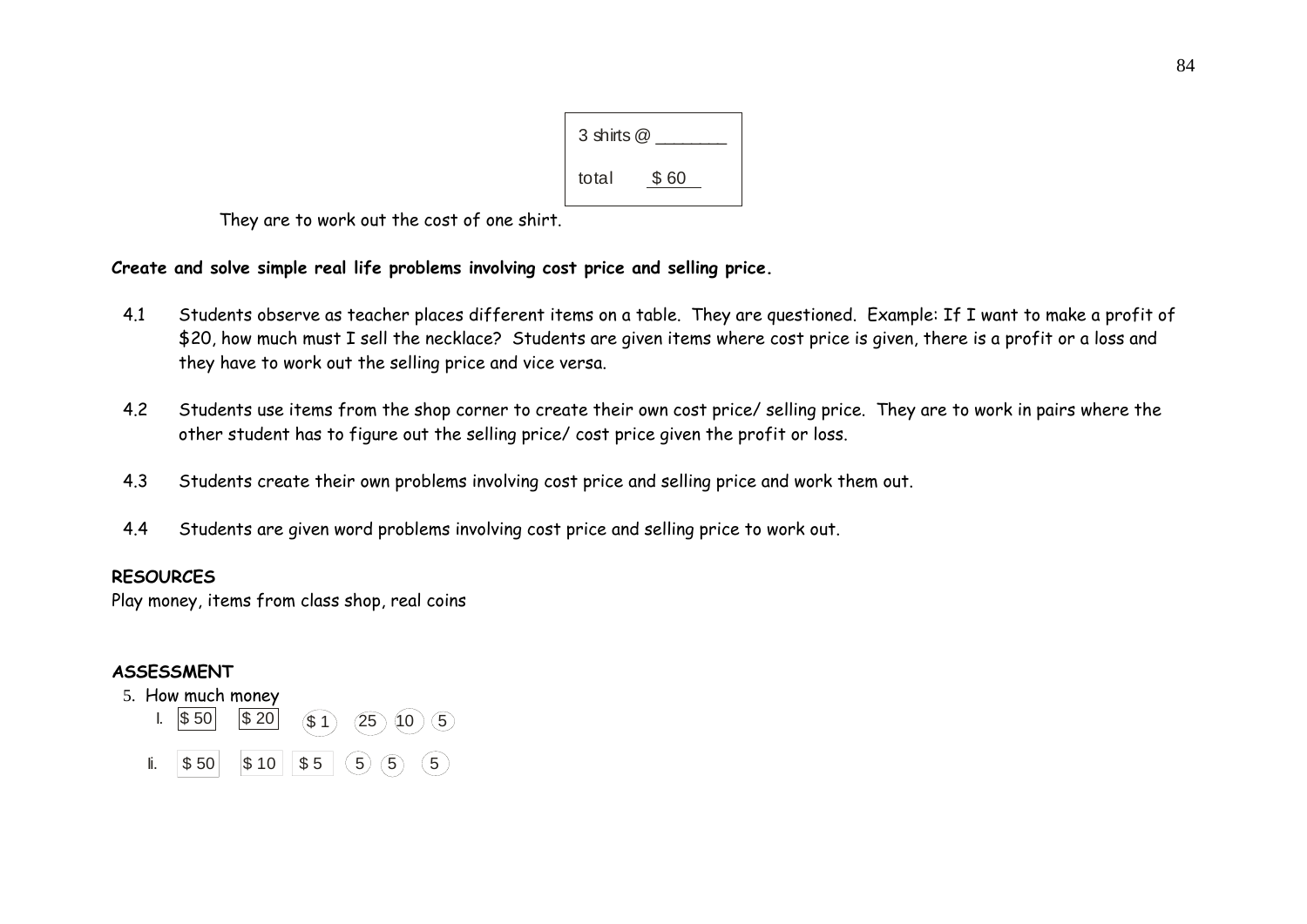6. Use the following:



- 
- ii. Fredie bought 5 pencils, 2 rulers and 3 erasers. How much did he pay for it?
- iii. Serena has \$ 30. She bought a textbook and a notebook. How much change did she get?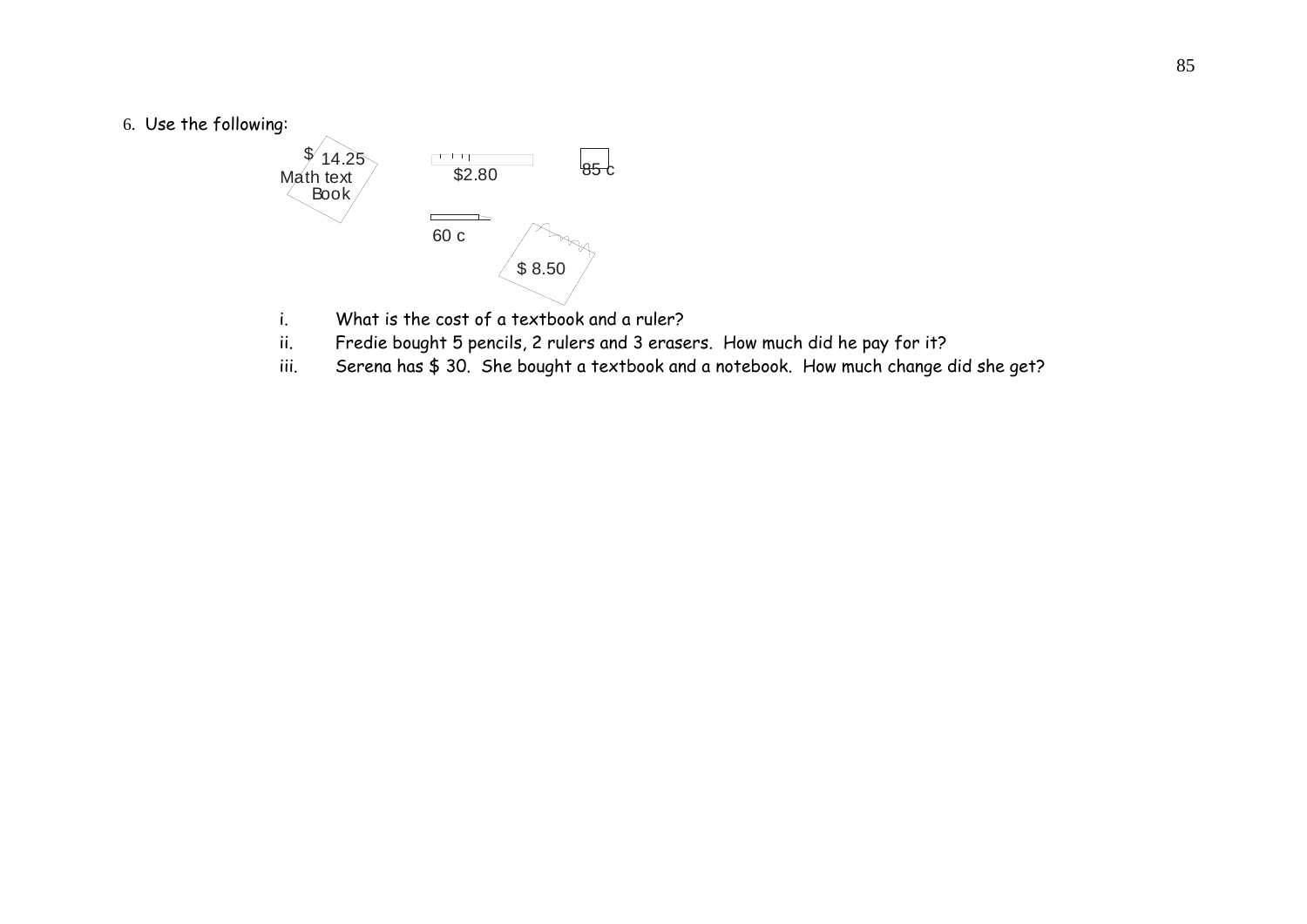# **EXEMPLAR LESSON PLANS**

| <b>EXEMPLAR LESSON PLAN</b>                               | TERM 1                                                                                                                                                                                                                                  |                                                                                                                                                                                                |                                                                                                                                            |
|-----------------------------------------------------------|-----------------------------------------------------------------------------------------------------------------------------------------------------------------------------------------------------------------------------------------|------------------------------------------------------------------------------------------------------------------------------------------------------------------------------------------------|--------------------------------------------------------------------------------------------------------------------------------------------|
| UNIT 3: Helping Mummy<br><b>TOPIC: Perimeter</b>          |                                                                                                                                                                                                                                         |                                                                                                                                                                                                |                                                                                                                                            |
| TIME: 30 minutes                                          |                                                                                                                                                                                                                                         |                                                                                                                                                                                                |                                                                                                                                            |
|                                                           | <b>EXPECTED BACKGROUND KNOWLEDGE OF STUDENTS:</b>                                                                                                                                                                                       |                                                                                                                                                                                                |                                                                                                                                            |
|                                                           | Students are already familiar with units of measure for length                                                                                                                                                                          |                                                                                                                                                                                                |                                                                                                                                            |
|                                                           | LEARNING OUTCOME 1: Estimate and accurately measure length and distances and calculate perimeter using standard units                                                                                                                   |                                                                                                                                                                                                |                                                                                                                                            |
| SUCCESS CRITERIA 3: Calculate the perimeter of a 2D shape |                                                                                                                                                                                                                                         |                                                                                                                                                                                                |                                                                                                                                            |
| <b>ORGANISATION</b>                                       | <b>TEACHER ACTIVITY</b>                                                                                                                                                                                                                 | STUDENT ACTIVITY                                                                                                                                                                               | <b>RESOURCES</b>                                                                                                                           |
| & TIME                                                    |                                                                                                                                                                                                                                         |                                                                                                                                                                                                |                                                                                                                                            |
| WAY IN                                                    | Begin by asking how many steps                                                                                                                                                                                                          | Estimate answers<br>$\blacksquare$                                                                                                                                                             | Classroom<br>$\blacksquare$                                                                                                                |
| 5 min                                                     | are needed to walk around the<br>classroom.                                                                                                                                                                                             | Demonstrate by walking<br>$\blacksquare$<br>and counting steps.                                                                                                                                | Feet<br>$\blacksquare$                                                                                                                     |
| <b>DEVELOPMENT</b><br>$15$ min                            | • Presents tape measure or metre<br>rulers and the assistance of 2 - 3<br>students find the distance around<br>the class.<br>Explains the term perimeter to<br>class<br>Have students find the perimeter<br>of objects in the classroom | Estimate the distance round<br>$\blacksquare$ .<br>the class, then use the<br>tape/ ruler to measure<br>State their understanding<br>of term<br>Work in groups to find<br>perimeter of objects | Tape measure<br>$\blacksquare$<br>Metre rulers<br>Rulers<br>$\blacksquare$<br>Classroom<br>$\blacksquare$<br>Desks<br>Chalkboard<br>charts |
| <b>CONCLUSION</b><br>5 min                                | " presents the 2D shapes with<br>missing lengths                                                                                                                                                                                        | Respond to questions by<br>$\blacksquare$<br>giving a unit of measure for<br>missing lengths hence<br>finding the perimeters                                                                   |                                                                                                                                            |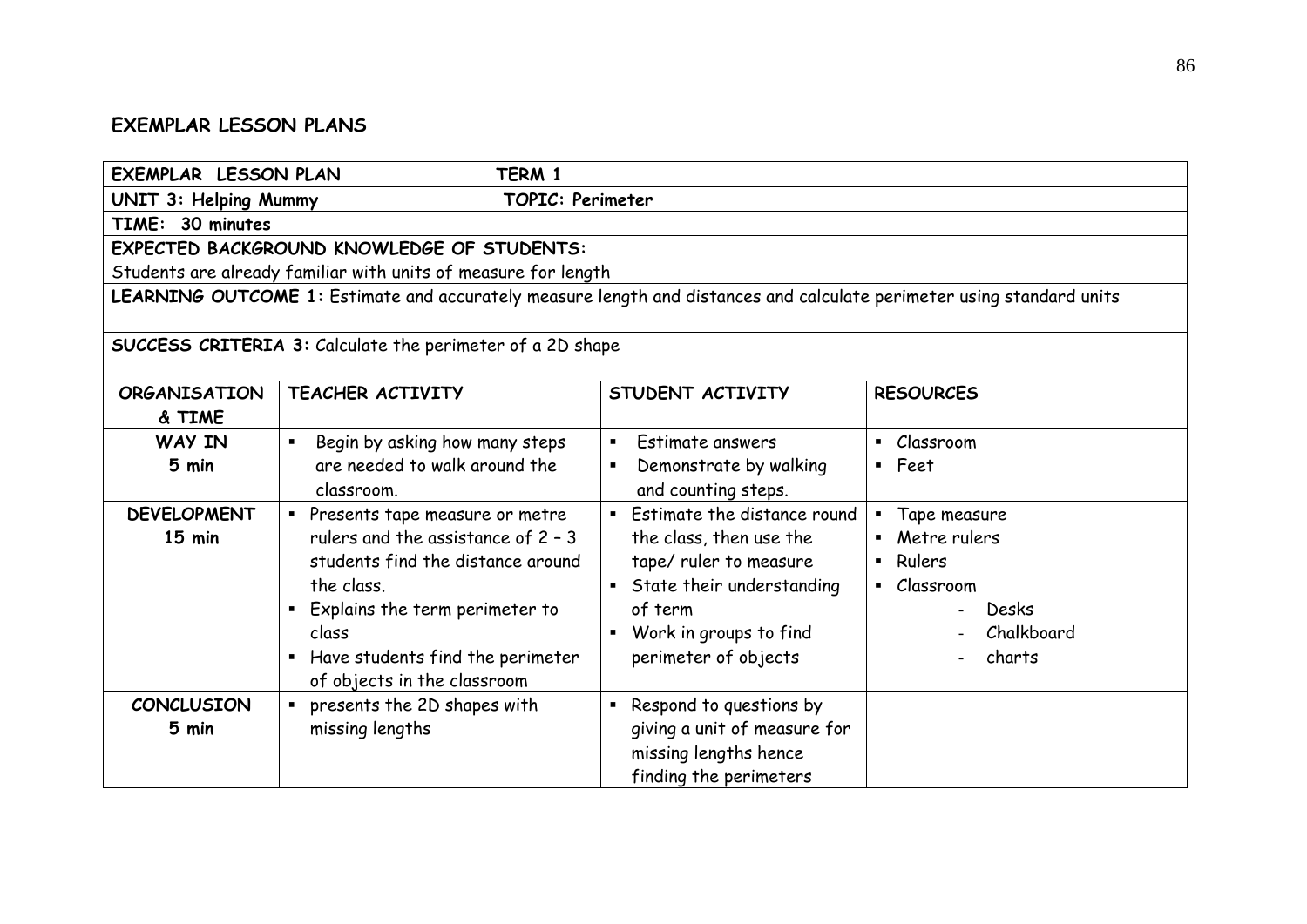|                             | 8 cm<br>1)                                       |                            |
|-----------------------------|--------------------------------------------------|----------------------------|
|                             |                                                  |                            |
|                             |                                                  |                            |
|                             | 2)<br>2 cm                                       |                            |
|                             | 50 mm                                            |                            |
|                             | 3)                                               |                            |
|                             | " Questions students as to what is               |                            |
| WAY ACROSS                  | needed to find their perimeter                   | • Students state different |
| 5 min                       |                                                  | occasions where people     |
|                             |                                                  | would need to find         |
|                             |                                                  | perimeter                  |
| <b>ASSESSMENT</b>           | Find the perimeter of these                      |                            |
|                             | shapes                                           |                            |
|                             | 7 cm                                             |                            |
|                             | 3 cm                                             |                            |
|                             |                                                  |                            |
|                             | 5 cm                                             |                            |
|                             |                                                  |                            |
|                             | Construct (2) shapes with<br>perimeters of 24 cm |                            |
|                             | The length of a rectangle is 6 cm.               |                            |
|                             | If the width is 4 cm, what is its                |                            |
|                             | perimeter?                                       |                            |
|                             |                                                  |                            |
| <b>EVALUATION OF LESSON</b> |                                                  |                            |
|                             |                                                  |                            |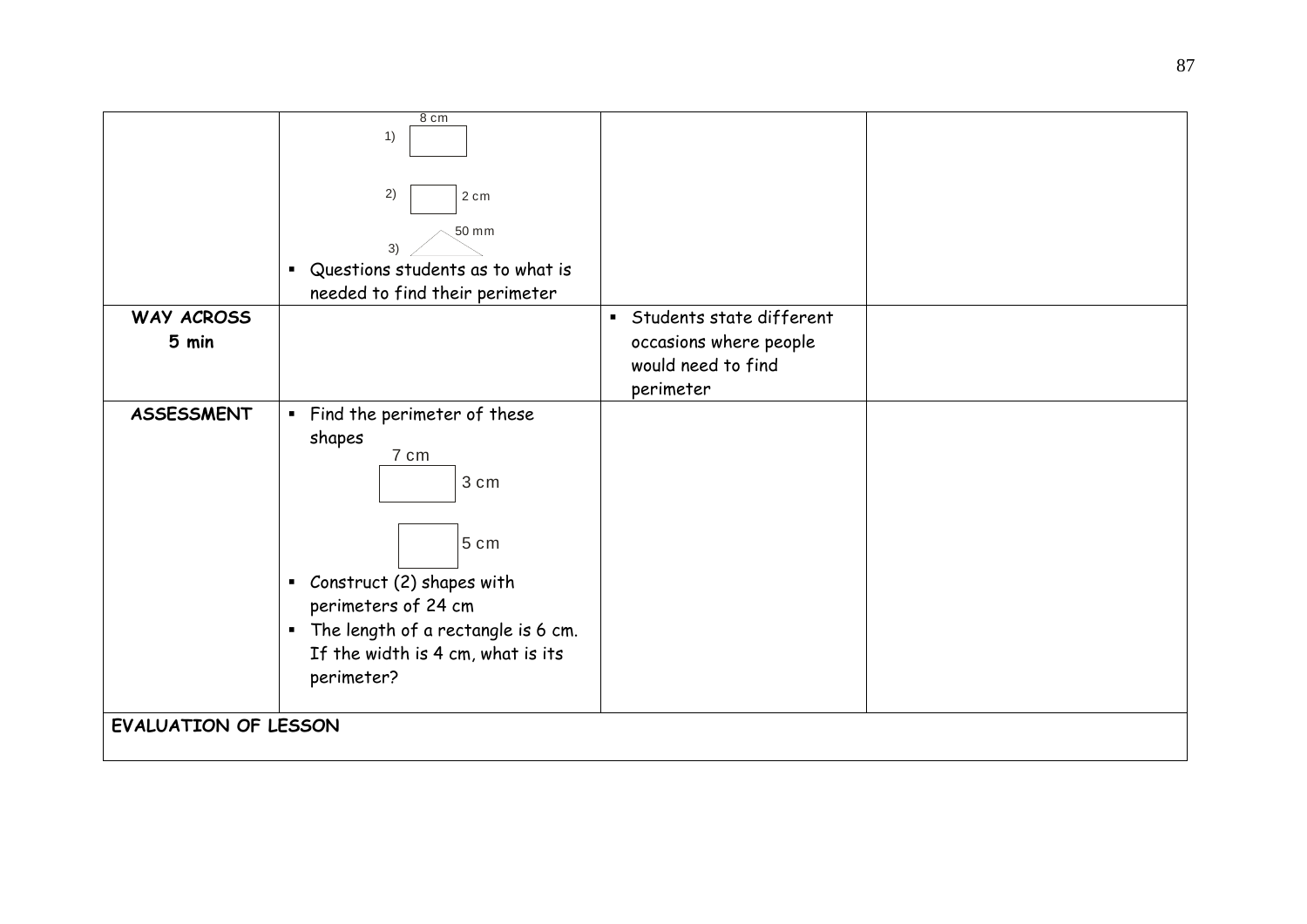| <b>EXEMPLAR LESSON PLAN</b>  | TERM 2                                                                                                                   |                              |                  |
|------------------------------|--------------------------------------------------------------------------------------------------------------------------|------------------------------|------------------|
| <b>UNIT 1: ON THE BEACH</b>  | <b>TOPIC: Addition</b>                                                                                                   |                              |                  |
| TIME: 30 minutes             |                                                                                                                          |                              |                  |
|                              | EXPECTED BACKGROUND KNOWLEDGE OF STUDENTS                                                                                |                              |                  |
| Students can                 |                                                                                                                          |                              |                  |
| $\blacksquare$ count to 1000 |                                                                                                                          |                              |                  |
|                              | subtract using concrete materials                                                                                        |                              |                  |
|                              |                                                                                                                          |                              |                  |
|                              | LEARNING OUTCOME 3: Create and solve real life problems involving addition and subtraction with numbers up to 10 000 and |                              |                  |
|                              | involving multiplication and division of numbers up to 2 digit numbers                                                   |                              |                  |
|                              |                                                                                                                          |                              |                  |
| SUCCESS CRITERIA 4           |                                                                                                                          |                              |                  |
|                              | Students will create and solve problems involving subtraction                                                            |                              |                  |
| <b>ORGANISATION</b>          | TEACHER ACTIVITY                                                                                                         | STUDENT ACTIVITY             | <b>RESOURCES</b> |
| & TIME                       |                                                                                                                          |                              |                  |
| WAY IN                       | " Teacher begins the lesson with the                                                                                     | Students sing the song       |                  |
| 5 min                        | song "Ten Green Bottles."                                                                                                | subtracting one bottle       |                  |
|                              |                                                                                                                          | every time                   |                  |
| <b>DEVELOPMENT</b>           | " Teacher presents a problem. Tom                                                                                        | • Students read the problem  |                  |
| 17 min                       | had 443 marbles; he gave 155 to                                                                                          | together and decide how      |                  |
|                              | his brother. How many marbles                                                                                            | they would solve it          |                  |
|                              | does he now have?                                                                                                        | • Students create problems   |                  |
|                              | • On the board, teacher then writes                                                                                      | involving these subtractions |                  |
|                              | 625                                                                                                                      | using their own method and   |                  |
|                              | $-247$                                                                                                                   | then find solutions          |                  |
|                              |                                                                                                                          |                              |                  |
|                              | 462                                                                                                                      |                              |                  |
|                              | 189                                                                                                                      |                              |                  |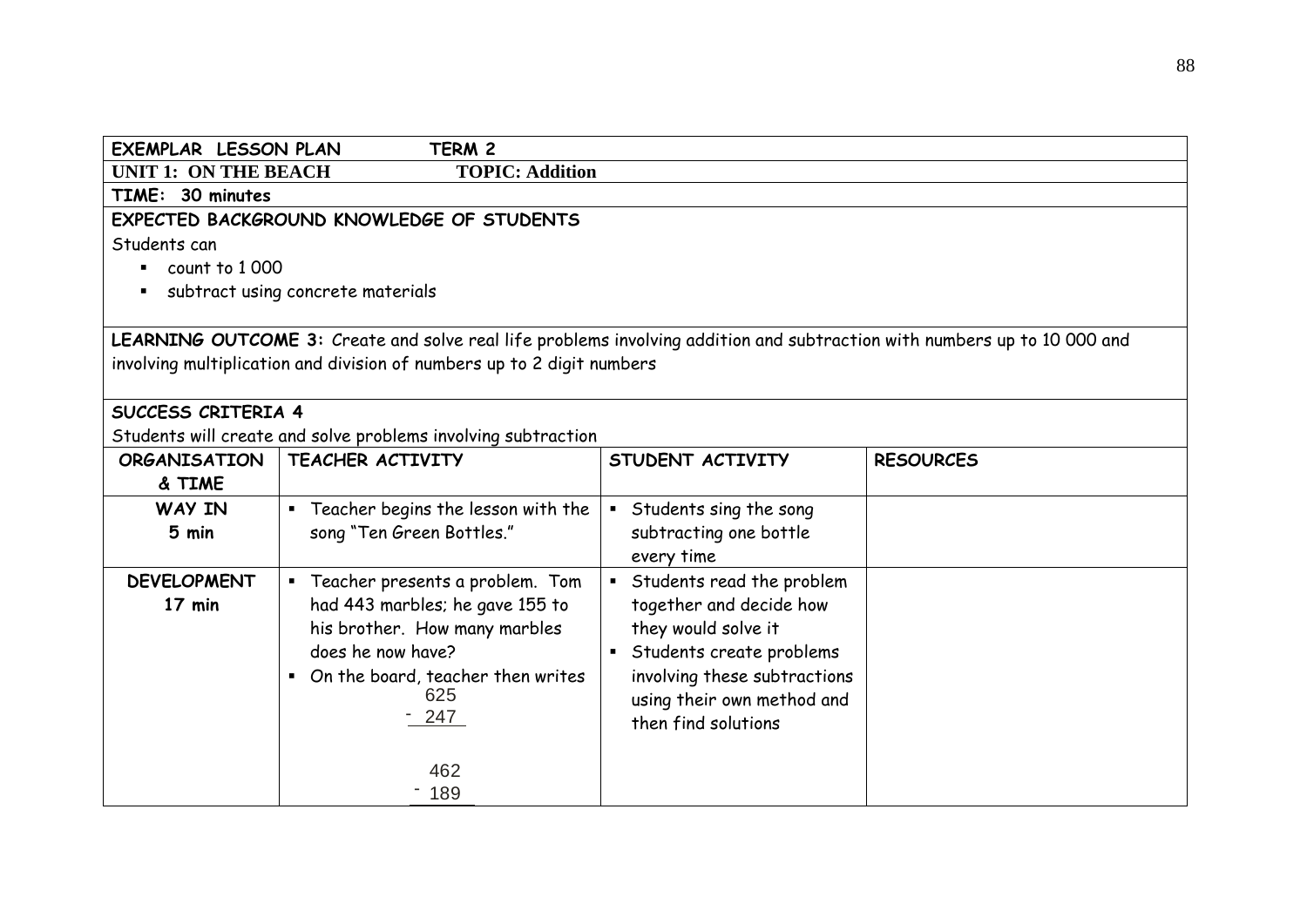| <b>CONCLUSION</b><br>5 min<br>WAY ACROSS<br>5 min | • Teacher demonstrates how to<br>Students use this method<br>to check their answers to<br>subtract using base then materials<br>the problems.<br>Students explain which<br>$\blacksquare$<br>method was easier for them<br>to use and why                                                                                                                                                                                                           |
|---------------------------------------------------|-----------------------------------------------------------------------------------------------------------------------------------------------------------------------------------------------------------------------------------------------------------------------------------------------------------------------------------------------------------------------------------------------------------------------------------------------------|
| <b>ASSESSMENT</b><br>3 minutes                    | Students use their<br>" Teacher presents the following<br>In a barrel there<br>preferred method to solve<br>$\Omega$<br>problems<br>are 515 mangoes;<br>276 of them are<br>Students also create some<br>$\blacksquare$<br>problems of their own<br>ripe. How many<br>green mangoes are<br>there?<br>382 boys attend a<br>$\circ$<br>certain school. If<br>there are 620<br>students in the<br>school, how many<br>girls are there in<br>the school? |
| <b>EVALUATION OF LESSON</b>                       |                                                                                                                                                                                                                                                                                                                                                                                                                                                     |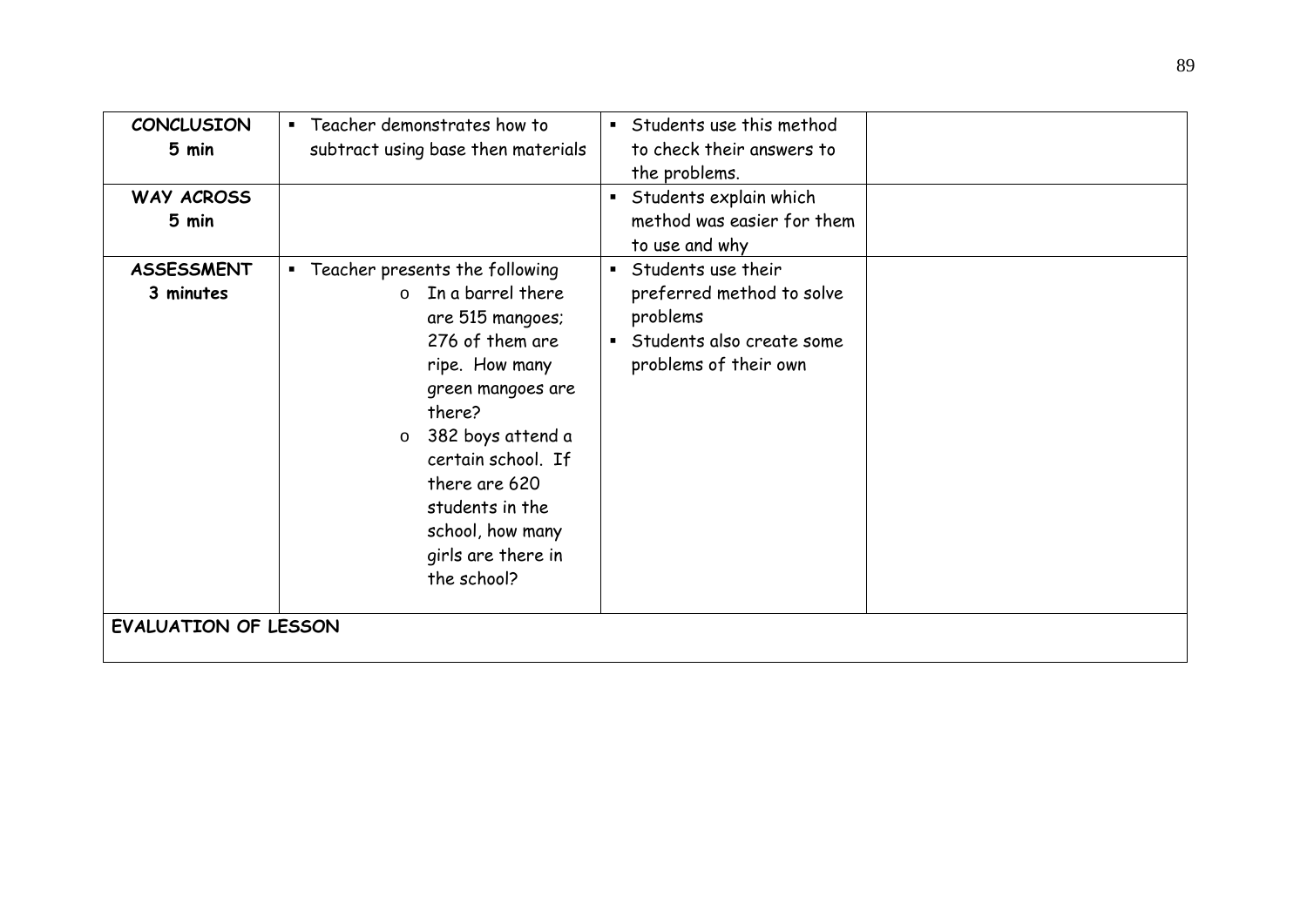| TERM 3<br><b>EXEMPLAR LESSON PLAN</b>     |                                                                                                                             |                                        |                                                                                                                              |
|-------------------------------------------|-----------------------------------------------------------------------------------------------------------------------------|----------------------------------------|------------------------------------------------------------------------------------------------------------------------------|
| TOPIC: Time<br><b>UNIT: Helping Mummy</b> |                                                                                                                             |                                        |                                                                                                                              |
| TIME: 30 minutes                          |                                                                                                                             |                                        |                                                                                                                              |
|                                           | <b>EXPECTED BACKGROUND KNOWLEDGE OF PUPILS:</b>                                                                             |                                        |                                                                                                                              |
| $\blacksquare$                            | Students have leant about the concept of time                                                                               |                                        |                                                                                                                              |
|                                           |                                                                                                                             |                                        |                                                                                                                              |
|                                           |                                                                                                                             |                                        | LEARNING OUTCOME 5: Find duration between events and develop an understanding of the relationship between different units of |
| time                                      |                                                                                                                             |                                        |                                                                                                                              |
|                                           |                                                                                                                             |                                        |                                                                                                                              |
|                                           |                                                                                                                             |                                        |                                                                                                                              |
|                                           | SUCCESS CRITERIA 1: Tell, read, write and represent time on the hour, half-hour, quarter hour and five minute interval in a |                                        |                                                                                                                              |
| variety of ways                           |                                                                                                                             |                                        |                                                                                                                              |
|                                           |                                                                                                                             |                                        |                                                                                                                              |
| <b>ORGANISATION</b>                       | TEACHER ACTIVITY                                                                                                            | STUDENT ACTIVITY                       | <b>RESOURCES</b>                                                                                                             |
| & TIME                                    |                                                                                                                             |                                        |                                                                                                                              |
| WAY IN                                    | " Teacher draws a clock face on the                                                                                         | Students discuss numbers               | Clocks                                                                                                                       |
| 5 min                                     | board and ask students to observe                                                                                           | on the clock saying what               |                                                                                                                              |
|                                           | the numbers on the clock                                                                                                    | each number represents;                |                                                                                                                              |
|                                           | Teacher then draws a digit clock<br>$\blacksquare$                                                                          | also the difference between            |                                                                                                                              |
|                                           |                                                                                                                             | the hands of the clock and             |                                                                                                                              |
|                                           |                                                                                                                             | what they represent.                   |                                                                                                                              |
|                                           |                                                                                                                             | Students compare the<br>$\blacksquare$ |                                                                                                                              |
|                                           |                                                                                                                             | digital and analogue clock             |                                                                                                                              |
|                                           |                                                                                                                             | telling their difference               |                                                                                                                              |
| <b>DEVELOPMENT</b>                        | " Teacher presents an activity e.g.                                                                                         | Twelve students form a                 | Teacher                                                                                                                      |
| $15$ min                                  | she tells students that she is                                                                                              | circle around the teacher              | Students                                                                                                                     |
|                                           | referring to the location of a                                                                                              | Students guess the                     |                                                                                                                              |
|                                           | particular pupil. Teacher stands                                                                                            | location of pupil indicated            |                                                                                                                              |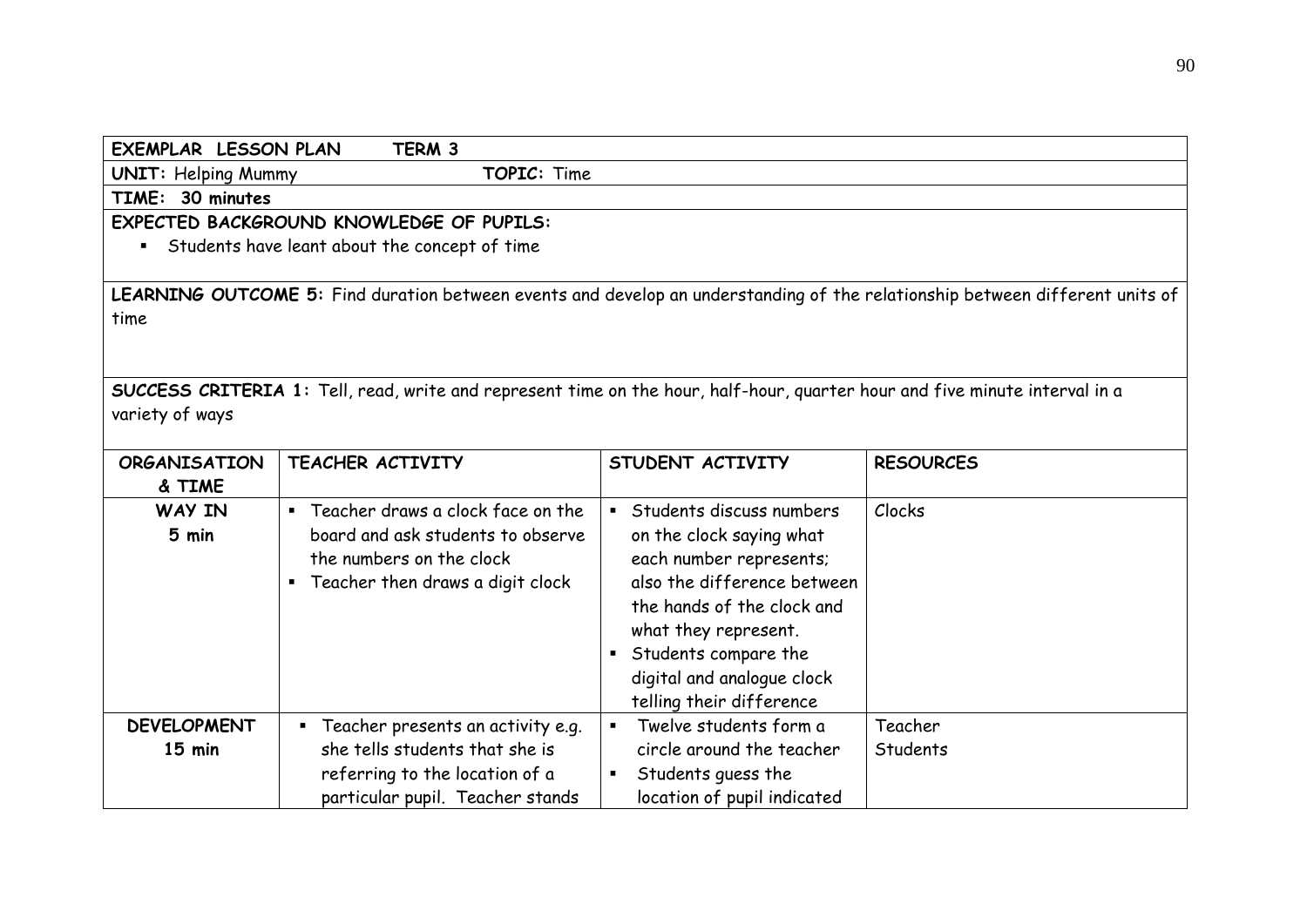|                            | somewhere in the centre of the<br>classroom as on the centre of a<br>clock facing the front. Teacher<br>provides students with clues as to<br>the location of the pupil as if she<br>was calling out time.<br>Teacher repeats the process<br>three times before allowing<br>students to identify the pupil. | by the teacher.<br>Pupils record the time<br>$\blacksquare$<br>location of students and<br>calculate the time elapsed<br>between locations.                                                          |                                                    |
|----------------------------|-------------------------------------------------------------------------------------------------------------------------------------------------------------------------------------------------------------------------------------------------------------------------------------------------------------|------------------------------------------------------------------------------------------------------------------------------------------------------------------------------------------------------|----------------------------------------------------|
| <b>CONCLUSION</b><br>5 min | Teacher presents clock faces to<br>$\blacksquare$<br>the class with instructions as to<br>what to do.<br>The group which gets the answer<br>in the short time wins                                                                                                                                          | Students are divided in<br>$\blacksquare$<br>groups of threes or fours<br>Students divide the clock<br>faces into 3 parts by<br>drawing 2 lines across so<br>that so that each part adds<br>up to 26 | Analogue clocks without hands e.g.<br>10<br>9<br>8 |
| <b>WAY ACROSS</b><br>5 min |                                                                                                                                                                                                                                                                                                             | Students state the<br>$\blacksquare$<br>importance of each stroke<br>between the numbers on<br>the clock                                                                                             |                                                    |
| <b>ASSESSMENT</b>          | Write the time shown on each<br>$\blacksquare$<br>clock digitally<br>9<br>8                                                                                                                                                                                                                                 |                                                                                                                                                                                                      |                                                    |